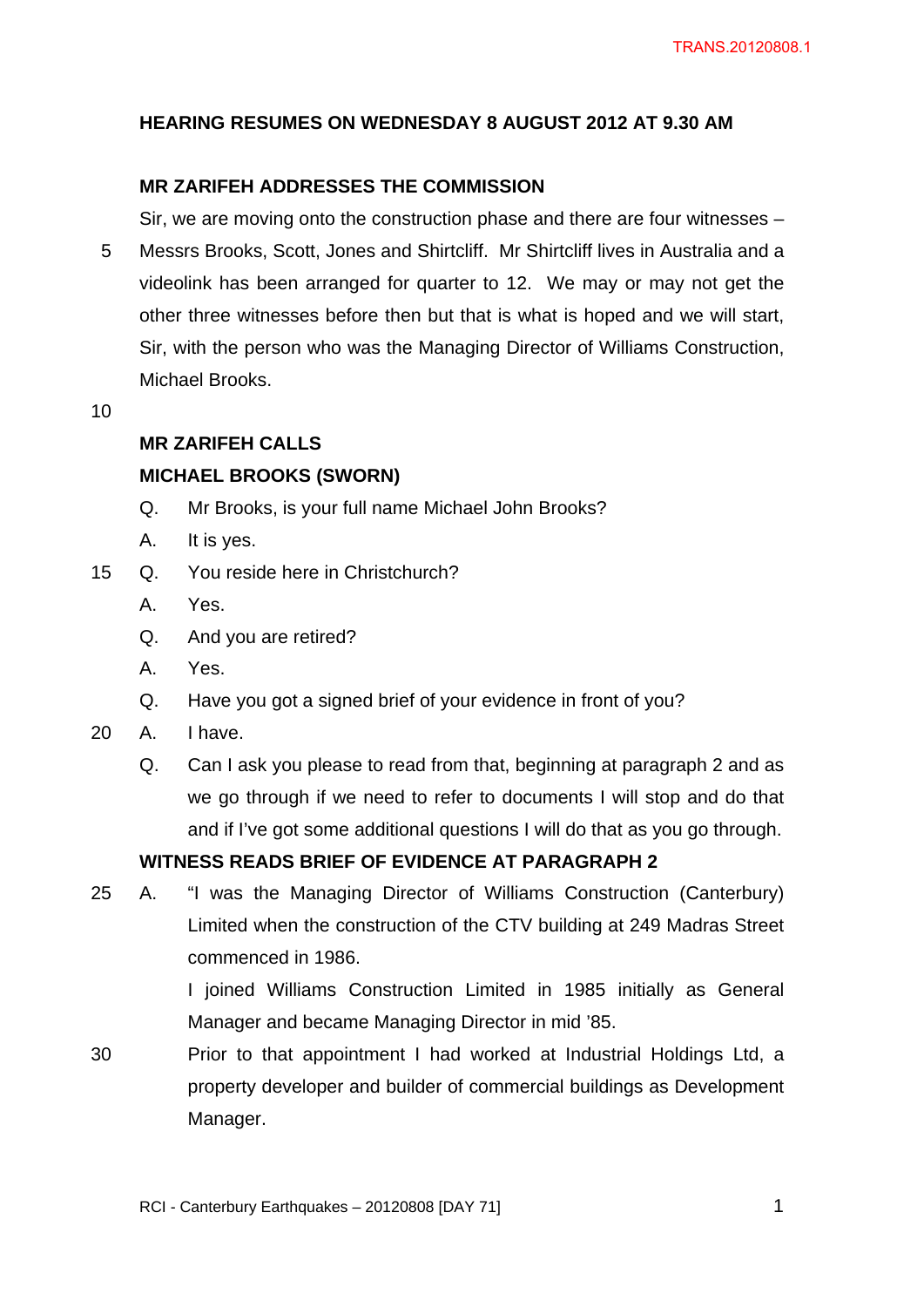Before that I was employed by the Christchurch City Council as a Senior Town Planner where I assisted with the review of the District Scheme. I hold a town Planning qualification from the Nottingham College of Art.

- 5 In 1985 Williams Construction consisted of about 25 employees. Most were trade qualified and included three foremen. Bill Jones was one of those foremen, having been with the company for many years. At the time I joined the company, Bill had recently completed a housing development for Christ's College and was due to commence a multi-10 storey office block for the Aged Persons Council."
	- Q. I will just interrupt you, that multi-storey office block was that a building designed by Alan Reay Consultants?
	- A. It was, yes.

# **WITNESS CONTINUES READING BRIEF OF EVIDENCE AT PARAGRAPH**

- 15 **7** 
	- A. "The Construction Supervisor was Geoff Taylor. He was responsible for overall co-ordination of construction progress.

Tony Scott joined the company in mid 1985 as quantity surveyor with the title of Development Manager. His responsibilities were financial, 20 such as estimating construction costs, monitoring of labour and material costs and preparation of progress claims. He was not responsible for technical construction issues.

My main responsibilities at Williams were personnel management and obtaining further construction contracts. I had no real involvement in the 25 detailed management of the sites, although my general practice was to visit the sites two or three times a week to check how things were going and whether the foreman need anything.

For the following year or so the management structure remained unchanged. However, during 1985 to 1986 the company expanded 30 significantly to about 100 employees. Contracts underway at that time included the Copthorne Hotel on Durham Street, the RNZAF Museum, the Aged Persons' Council building and some smaller contracts. Other potential contracts were under negotiation. At this point it had become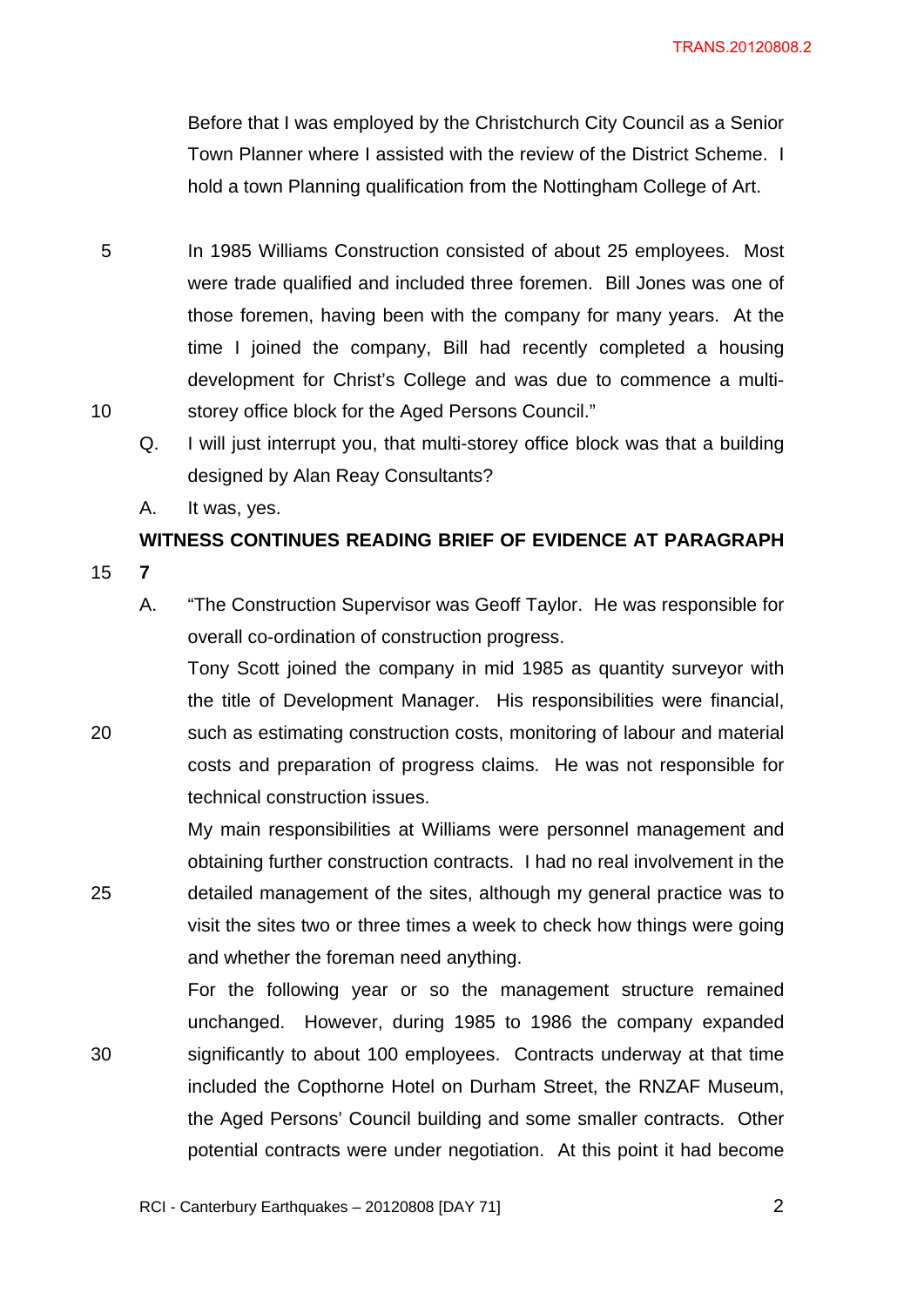evident that the management structure of the company needed to be strengthened. This was not simply due to increased workload but the complexity of the buildings being constructed by Williams had also increased.

- 5 Q. And when you make that general point are you also including the CTV building that we're coming on to?
	- A. Yes.
	- Q. 11.
- 
- 10 Mr Williams, to discuss various projects and the future growth of the company. Mr Williams impressed upon me the need to strengthen the management structure by employing a structural engineer. I recall well his comment that far too much responsibility was being placed upon the foremen.

A. "I recall a meeting with the then Williams Group Chief Executive Officer,

- 15 I then took steps to employ someone with construction experience but particularly with a structural engineering background. This led to the appointment of Gerald Shirtcliff as Construction Manager. The creation of this position effectively replaced the Construction Supervisor role. Gerald Shirtcliff's responsibilities were to ensure satisfactory progress of 20 all Williams' contracts. That would have included co-ordination of sucontractors, liaison with Consultants and the supply of materials and labour to the various sites, including the CTV building site. Mr Shirtcliff was left to his own initiative as to how this was achieved.
- Q. Can I just ask you there, when you appointed Mr Shirtcliff, what was 25 your understanding of his background?
	- A. My understanding was that he was an engineer, a qualified engineer.
	- Q. Civil engineer?
	- A. Sorry.
	- Q. Civil?
- 30 A. Yes, yes and he'd been working in South Africa mainly where he detailed out, you know, his experience with various, you know, building companies and building sites there.
	- Q. Paragraph 13.

RCI - Canterbury Earthquakes – 20120808 [DAY 71] 3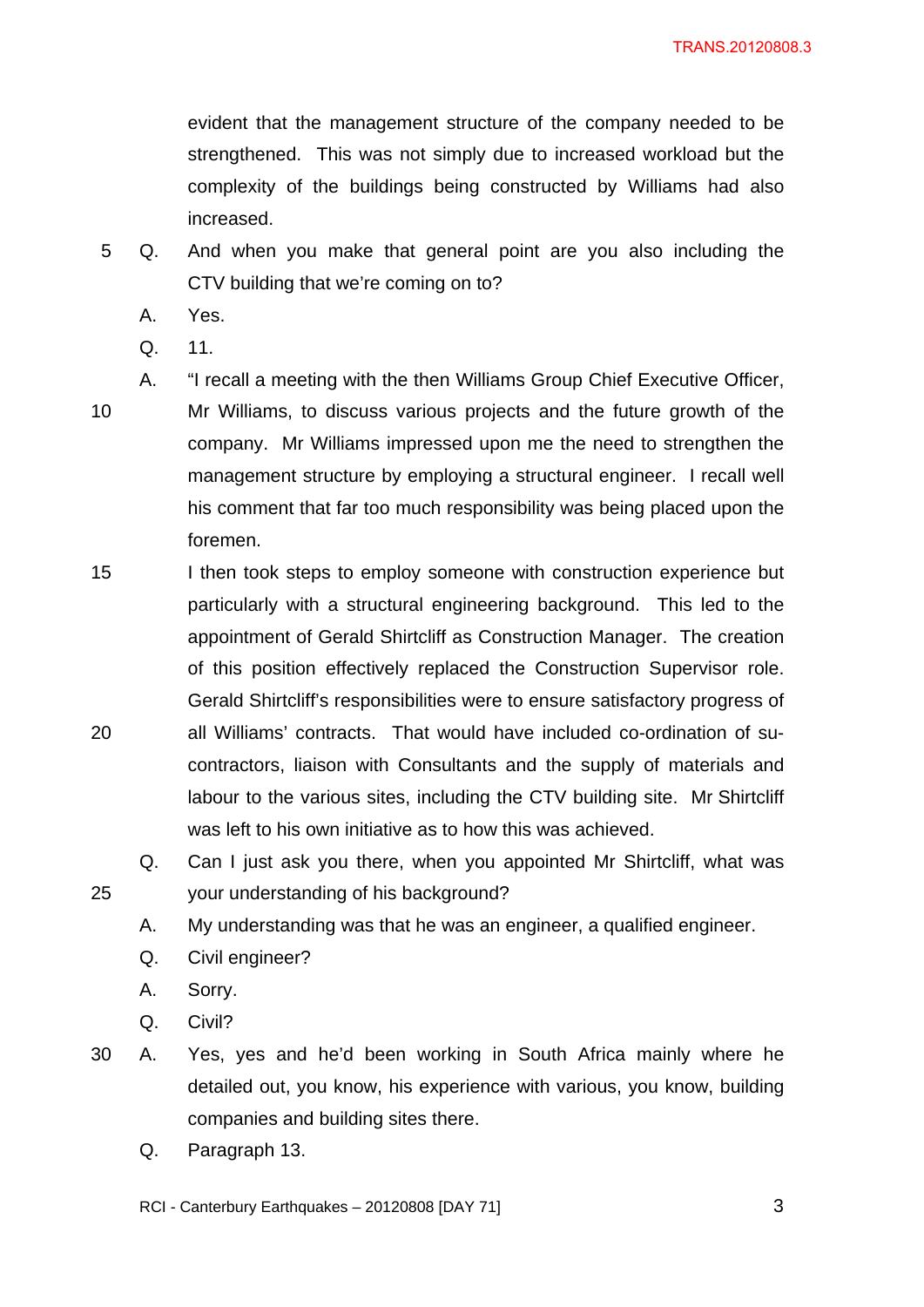TRANS.20120808.4

A. "Gerald Shirtcliff was the Construction Manager of Williams until I left in March or April 1987 and so far as I am aware continued in that role thereafter. I should make it clear that whilst he was later dismissed from the company after the CTV building was completed, it was not for 5 reasons of technical incompetence. I never had cause or was given cause to doubt his technical knowledge.

#### The CTV Building:

I recall a meeting with Mr Neil Blair of the Prime West Corporation in the 10 middle of 1986 regarding the development of the site at the corner of Cashel and Madras Streets which Prime West owned.

> I first formed an association with Mr Blair when I was employed by Industrial Holdings. In 1984 and 1985 I had arranged the development of a site he owned in Hereford Street into a six-storey office block.

- 15 Mr Blair was an experienced and successful property developer and investor with a clear understanding of market conditions. I am quite sure that he would have had definite knowledge of the site's potential prior to purchase, if only to determine its price.
- The meeting resulted in Williams being invited to submit a design-build 20 proposal to Prime West. I put a proposal to Prime West which was accepted, subject to the final details being worked out.

I had a clear view on how the building should look. It was my idea to have the lift shaft at the back of the building. This allowed for maximum rentable space. As I recall it, I set this out on a piece of paper, just a 25 square box really with a lift shaft drawn at the back. I ran it by Tony Scott to get an idea of how much it would cost.

I then gave my drawing to Alun Wilkie to draw up final plans. He had worked for developers before and understood that the building needed to be as efficient as possible and provide maximum lettable space. Tony 30 Scott and I then prepared a contract.

0939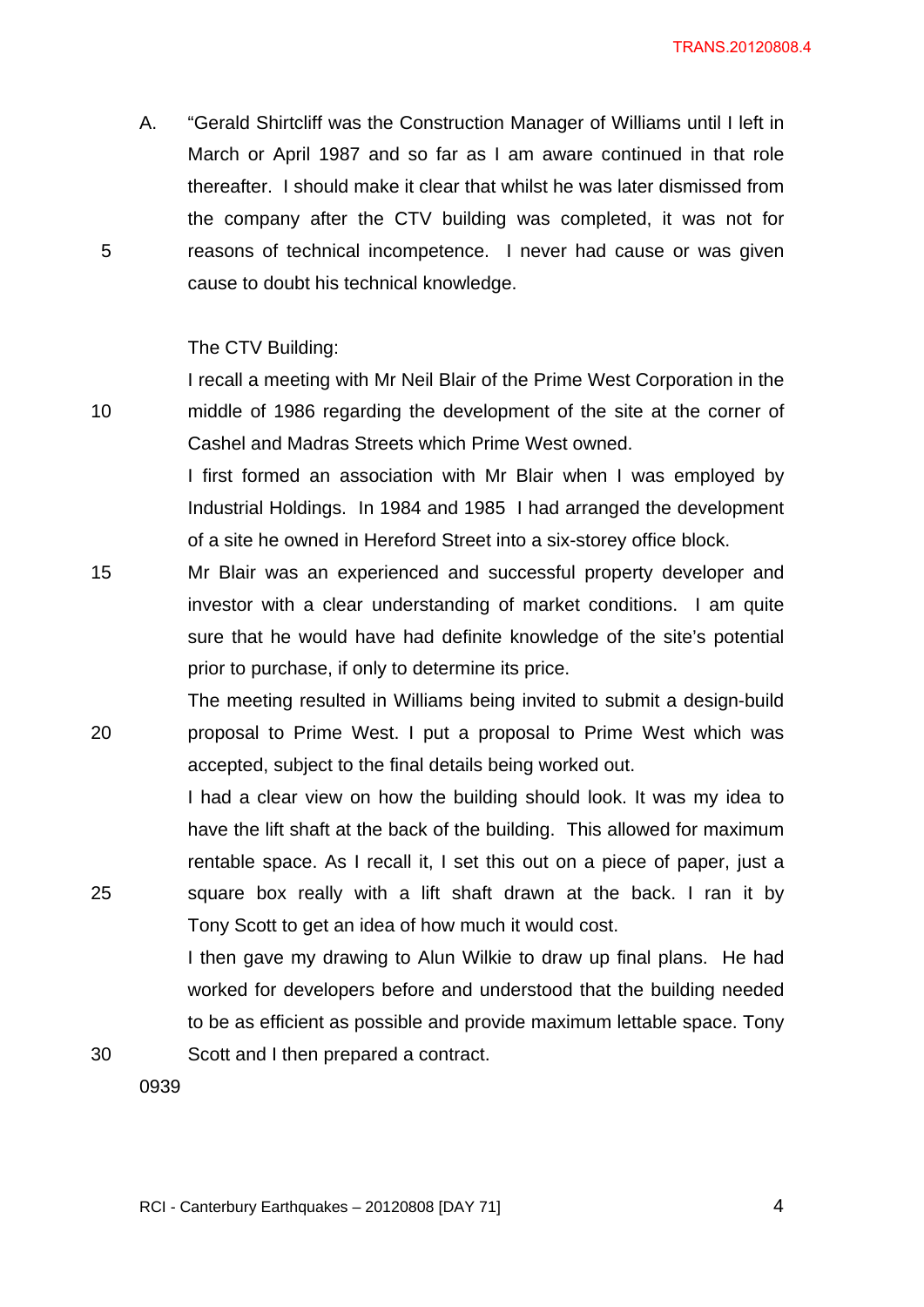- Q. Just pause there. I know you are going to come onto it in a moment but at that stage you said you approached Alun Wilkie the architect. Had you decided on a structural engineer at that stage?
- A. I don't think so. I couldn't honestly confirm.
- 5 Q. Had you worked with, had Williams worked with Alun Wilkie before?
	- A. No but I had.
	- Q. You had?
	- A. Oh, yes.
- Q. The Aged Persons building, was that an Alun Wilkie design? You said 10 Alan Reay Consultants was involved, was Alun Wilkie?
	- A. I don't know who the architect was.
	- Q. Thank you, 20?

# **WITNESS CONTINUES READING BRIEF OF EVIDENCE FROM PARAGRAPH 20**

- 15 A. A contract price of about 2.45 million was agreed with the client. It was a fixed price and did not include any bonus or penalty clause. I recall that a profit of about \$200,000 was budgeted for which was maintained throughout if not improved upon. The considerations –
	- Q. Can I just, sorry, is that profit, is that from what you recall?
- 20 A. Yeah.
	- Q. You can't give us any figures within the time that's elapsed? I'm talking about the end result more than the (inaudible 09:40:31)
	- A. Oh, the end result. The end result it was definitely better than that. I think it was, I think it was into the 300,000 mark.
- 25 Q. Despite financial problems with Williams later in the time?
	- A. Well the contract of course was transferred to Union.
	- Q. Right well we'll come to that and bring that up.
	- A. That's who at that stage.
	- Q. So paragraph 21?
- 30 A. Yeah, the considerations that led to the design of the building and its location are as follows.

Firstly, the district planning scheme. The site is located in commercial 4 zone. Uses permitted as of right include retail and office use.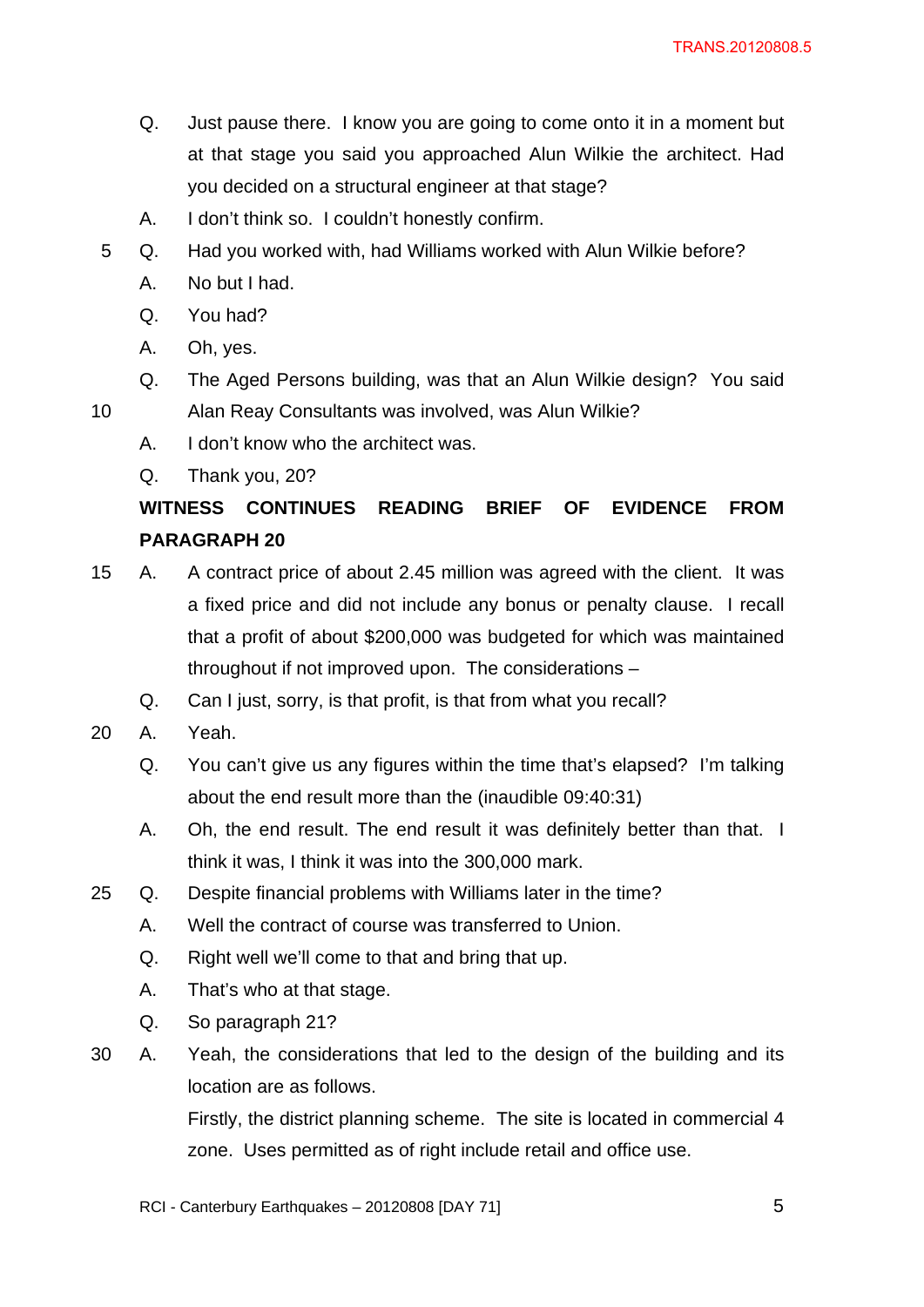The maximum height of the building was determined by an angle of 68 degrees from the road centre. That would give a height of about 24 metres.

The total permitted net floor space was determined by the plot ratio of 5 3.5 multiplied by the site area, so that would give approximately 3490 square metres of net office space.

> The number of onsite carparks and layout dimensions were determined by conditions of the zone.

The district scheme imposed strict limitations on access. In this case 10 the site access was limited to the western extremity of the site off Cashel Street by an existing building.

> Both the height and floor space of the building were less than was allowed for under the district scheme. The final design complied with the district scheme in all respects.

15

## Market conditions.

The amount of floor space and floor size was ultimately determined by the client based on his own perception of the market. Although I cannot speak for him, it is fair to say that our views were similar.

20 As best I can recall, demand for office space at that time was mainly in the range of 250 to 500 square metres. Large floor areas were very difficult to lease. Retail activity in this area had declined dramatically over the previous 10 years to the extent that it was not profitable to provide ground floor retail space in this building. This partially explains 25 why the building was not located on the corner.

The site itself was very much regarded as secondary. It is at the opposite end of town to the central business district's medical, banking and legal services. However it did benefit from good access and offstreet parking. Demand was expected to come from tenants with little 30 concern for public profile but with a need for low cost basic office space. The actual location of the building on the site was largely determined by

the requirements for access and carparks. There was no compelling need to locate the building on or near the corner.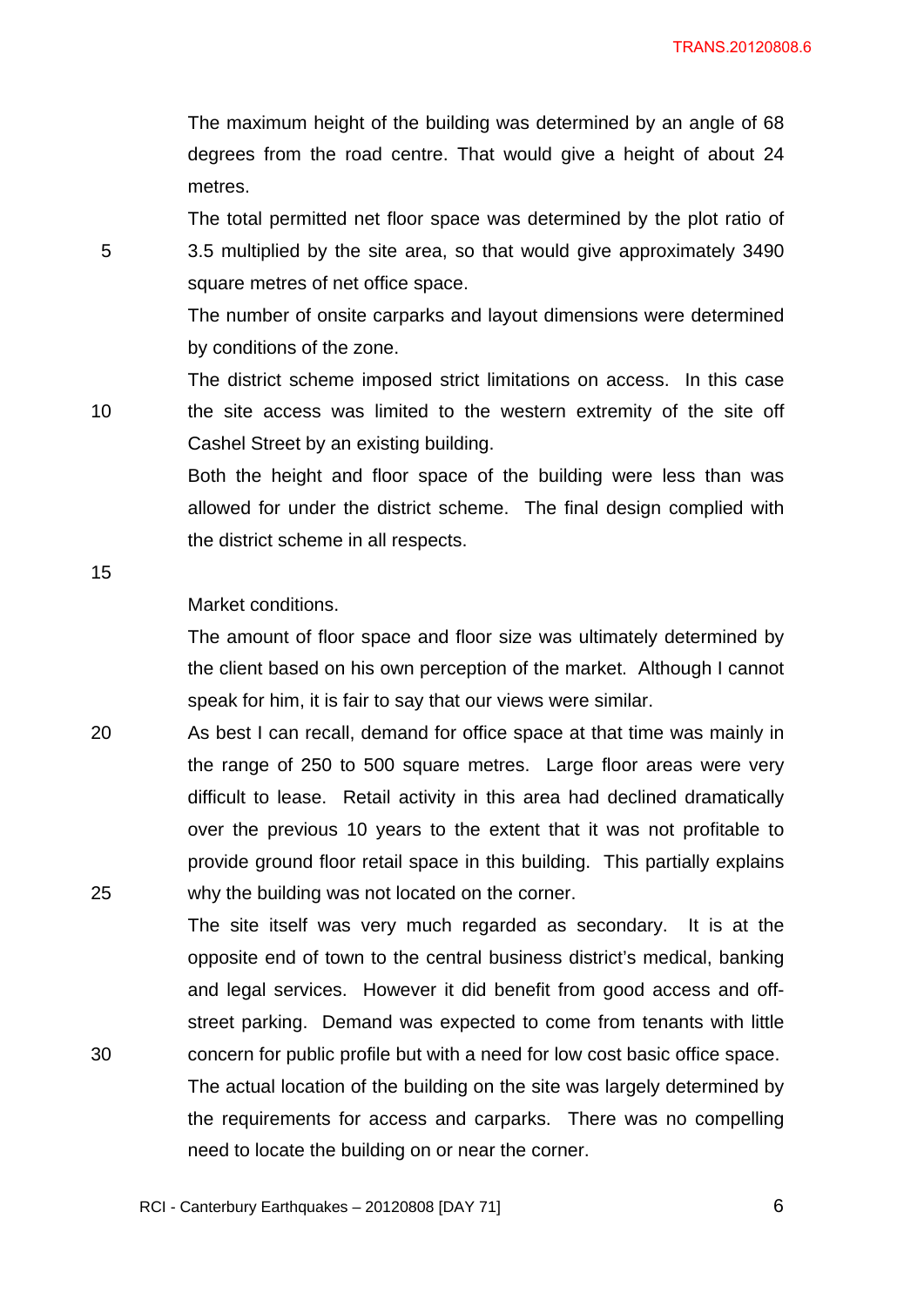The architect, Alun Wilkie, was expected to produce a building with an efficient use of floor space, keeping non-lettable space to a minimum. The floor space may also need to be sub-dividable in the future.

The client required a building that was for as low a cost as possible 5 consistent with achieving its function and having a reasonable experience and reasonable appearance.

Economy of cost starts with an efficient and simple architectural design supported by a structure of a similar nature. These factors coupled with skill and experience of the builder led to a profitable project that met the 10 client's criteria in all respects.

> The final appearance of a building and how it's perceived is usually determined by its location as a building for example by the river looks more attractive than one in Tuam Street.

The structural frames of reinforced concrete buildings, whilst there being 15 many different methods, are fundamentally alike. I have attached four photographs to illustrate my point.

Q. We will bring those up now, quickly refer to them.

# **WITNESS REFERRED TO PHOTOGRAPHS**

0945

- 20 Q. Those are the first, three of those four photographs?
	- A. The photograph A is the Aged Persons Council building which I have referred to in the text.
	- Q. That was the Alan Reay building?
- A. Yes. I may be, I may not be correct but I have got a feeling that the 25 building underneath which is the Mair Astley building, I have got a feeling that Mr Reay actually was the structural engineer on that as well.
	- Q. Right.
	- A. But I may need to be corrected on that.
	- Q. But B is the Mair Astley building?
- 30 A. Yep.
	- Q. And C?
	- A. Oh, I don't know what that building is called but I mean it does of course look quite different, curtain, glass curtain wall building –

RCI - Canterbury Earthquakes – 20120808 [DAY 71]  $\overline{7}$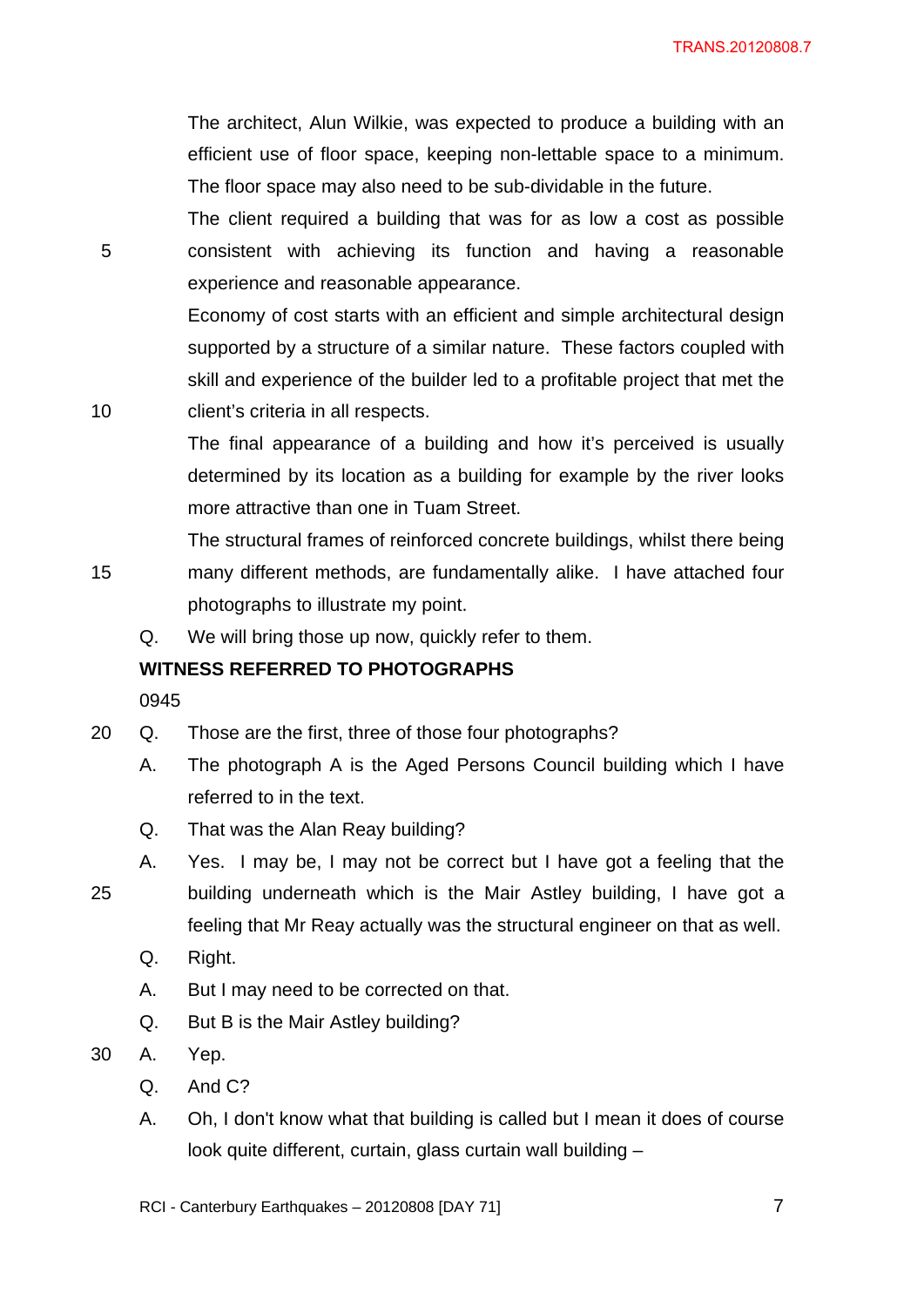- Q. Is that Westpark Tower?
- A. I don't know.
- Q. You don't know, okay, and the next photo please?
- 
- A. That's of course that is a fairly modern building, it has now been 5 demolished because of the earthquake of course but I, you know, it is quite close to the other three and I think it illustrates my point that we probably have got four structural frames there that are all fairly similar but four very different looking buildings.
- Q. And I think you covered that, if you read from the bottom of page 4, 10 "Although it is not..."

# **WITNESS CONTINUES READING STATEMENT FROM PAGE 4**

A. "Although it is not clearly shown, each building is similar in floor space and each one with the lift shaft and services on the side. It is what is attached to the frame and what is included in the interior, such as 15 carpets, marble floors, air conditioning which makes the point of difference. These items can add substantially to a building's cost and therefore rental potential.

> The CTV building had none of these items when first completed. It is only in those optional extras that economies were made.

- 20 It was a standard kind of speculative deal but it had a little bit of sharpness to it. By contrast, my previous employer, Industrial Holdings did a couple of buildings down the road which were of the same design (columns and reinforced concrete floor) but they lacked that little of sparkle that the CTV building had.
- 25 Williams did not work on this building on the basis of a price it had committed itself to, based on sketchy plans from Alun Wilkie and Alan Reay. As multi-storey buildings go it was very straightforward. If you have done a few buildings like this you get to know the 20,000 square feet is about one million dollars, 40,000 square feet therefore is about 30 the same ratio or 5% less and so on. "

### **JUSTICE COOPER**: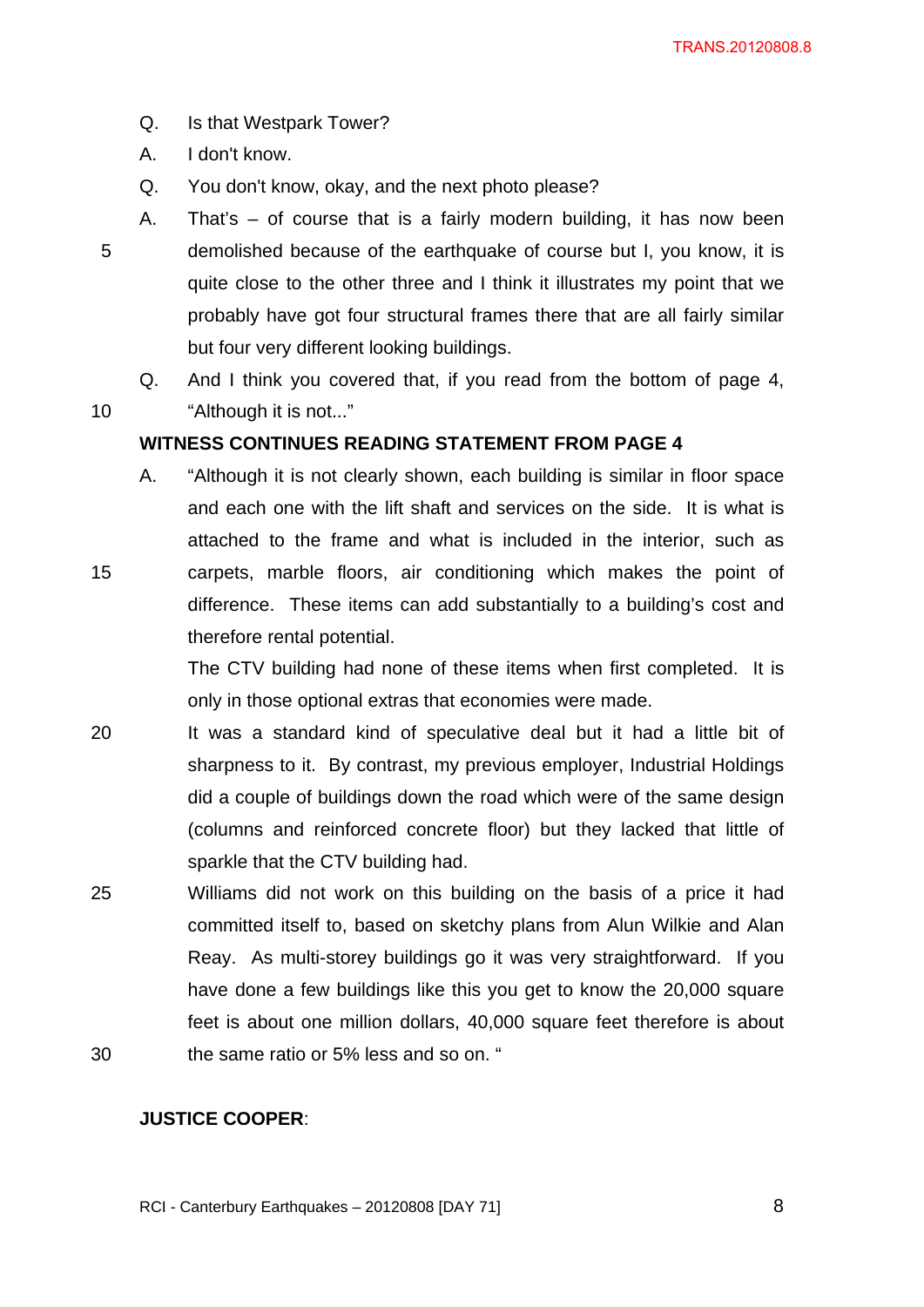- Q. I just find that paragraph a little hard to follow. You say, "Williams did not work on this building on the basis of a price he had committed itself to based on sketchy plans from Alun Wilkie and Alan Reay." But you had earlier told us there was a fixed contract price of about \$2.45 million 5 dollars. That is right isn't it?
	- A. That is correct Sir, yes.
	- Q. So what is the point you are making here?
- A. I think what I have gone and confused things is that there is really two stages to this Sir. There was an initial stage of negotiation where I'd 10 done some sketches and because I knew how much floor space there was going to go on the site I could therefore establish what the price was going to be based on the rate per square metre. Now the contract itself wasn't drawn up on that basis. That was a statement of intend if I can use that term. The contract came later with more detailed plans.

#### 15 **EXAMINATION CONTINUES: MR ZARIFEH**

- Q. Just to follow up on that, so you said the contract came later. Was it for the same price as the original quote from Williams?
- A. Yeah it might have been a little bit less actually but it was pretty close.
- Q. All right thank you, 40?

# 20 **WITNESS CONTINUES READING STATEMENT FROM PARAGRAPH 40**

- A. We made a decent profit margin on the job, more than most. I used the fact that Williams was very good at concrete to make money. If, for example, the concrete component on a job was \$250,000 I used to load as much of that as I could into early payments to assist with cash flow. I 25 did this on the CTV job.
- 
- Q. And can I just ask you what do you mean by, "Williams was very good at concrete."?
- A. Well in terms of you know standard of finish of concrete because most certainly over the years he had established you know, quite a good
- 30 reputation for the if you like for the appearance of it but for some reason I was never really quite sure of the blokes that worked for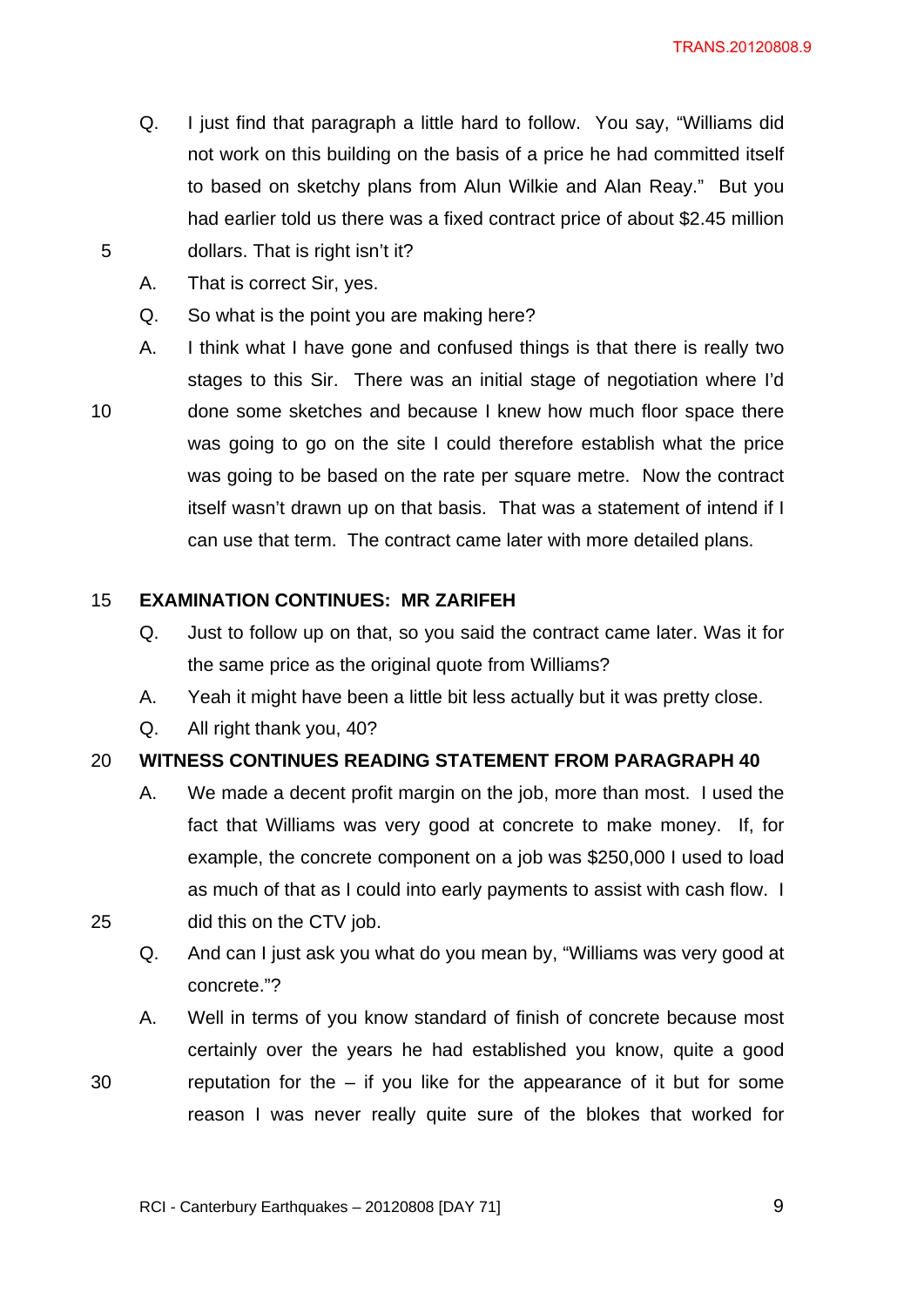Williams were particularly efficient at doing it and so we used to do rather well out of concrete jobs, probably better than many builders.

- Q. Right, because you are using it in the sense of efficient cost wise, aren't you, when you say they were very good at it, they were good at doing it
- 5 for a low price?
	- A. Yeah the two go together.
	- Q. But it wasn't a matter of a change in the quality of the concrete that was provided, in terms of the lower cost?
	- A. No, no, no.
- 10 Q. All right, 41?

# **WITNESS CONTINUES READING STATEMENT FROM PARAGRAPH 41**

- A. There was no financial pressure on this job and Prime West made progress payments on time which kept Williams ahead in terms of cash flow. I do recall by the time the CTV building was finished Prime West 15 was in trouble and there was some uncertainty about whether we would be paid right up until the cheque was received.
	- Q. So do you say that that uncertainty and financial problem for Prime West didn't happen until CTV was finished or –
	- A. Oh, it was CTV building was definitely fully completed by the time you
- 20 know that pressure came on as it was only the final payment, final progress payment if you like that we were sweating on.
	- Q. Because we heard from a witness earlier on in the hearing, I think he quoted something like 26% was the going interest rate back then in the mid 80s?
- 25 A. Yes it was.
	- Q. Does that fit with your recall?
	- A. Yeah, oh, yeah.
	- Q. So no doubt that was one of the reasons for Prime West's problems?
	- A. Oh, I am sure it was yeah.
- 30 Q. You say that didn't affect the CTV construction?
	- A. No we yeah we, they paid us in full. I think, I think the way it worked was that we just happened to be high up on the list of order of payment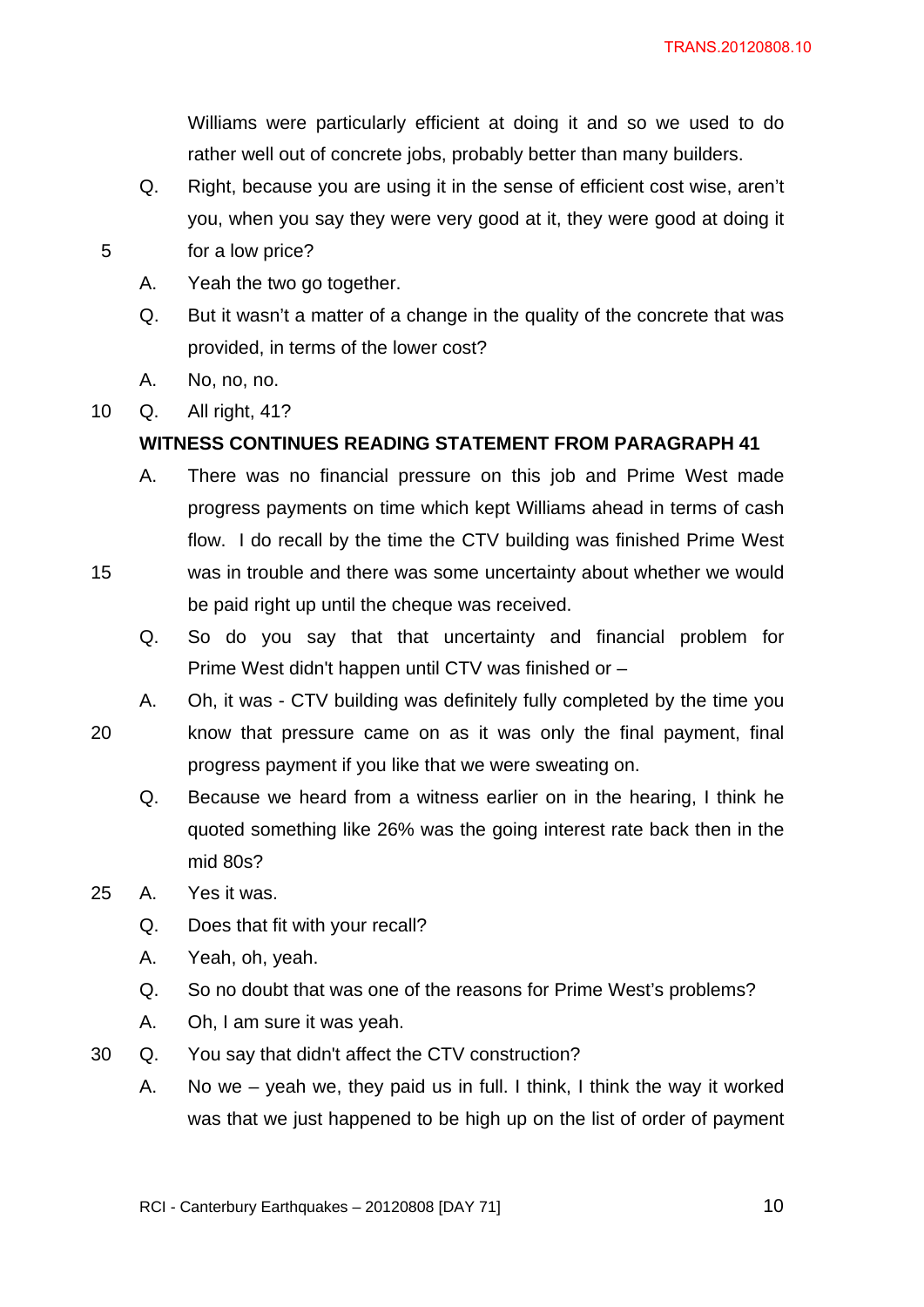of creditors fortunately and so we, you know, the contract was paid in full.

- Q. Because you are going to say a bit later about the slowing down of the construction, March '87?
- 5 A. Yeah.
	- Q. And following, and that you believe that was due to non-payment of suppliers and sub-contractors?
	- A. I believe so yes, yes.
	- Q. So that is payment by Williams?
- 10 A. Yeah.
	- Q. So isn't that an indicator that Williams was being affected by the financial market at that stage?
	- A. Well at that stage Williams was then part of the Richmond Smart Group.
	- Q. Right.
- 15 A. And the Richmond Smart Group were definitely experiencing some problems but they also handle their cash, handled their financial matters rather differently than Williams used to in that before Richmond Smart, Williams Construction Canterbury was like fully self-contained financially. Weren't allowed to borrow money or anything, it existed on 20 its own cash flow. When the Richmond Smart Group came into the picture, they if you like started helping themselves to you know money out of the Williams account you see which of course they were perfectly entitled to do.

0955

- 25 Q. And didn't that cause problems
	- A. And it did.
	- Q. with Williams and the payment as you -
	- A. It did cause problems with subcontractors and so on, yes.
	- Q. So the CTV at that point hadn't been completed?
- 30 A. Not at that point no.
	- Q. So financial problems did occur which had an effect on the progress of construction of the CTV?
	- A. I'm sure it did, yes.
	- RCI Canterbury Earthquakes  $-20120808$  [DAY 71]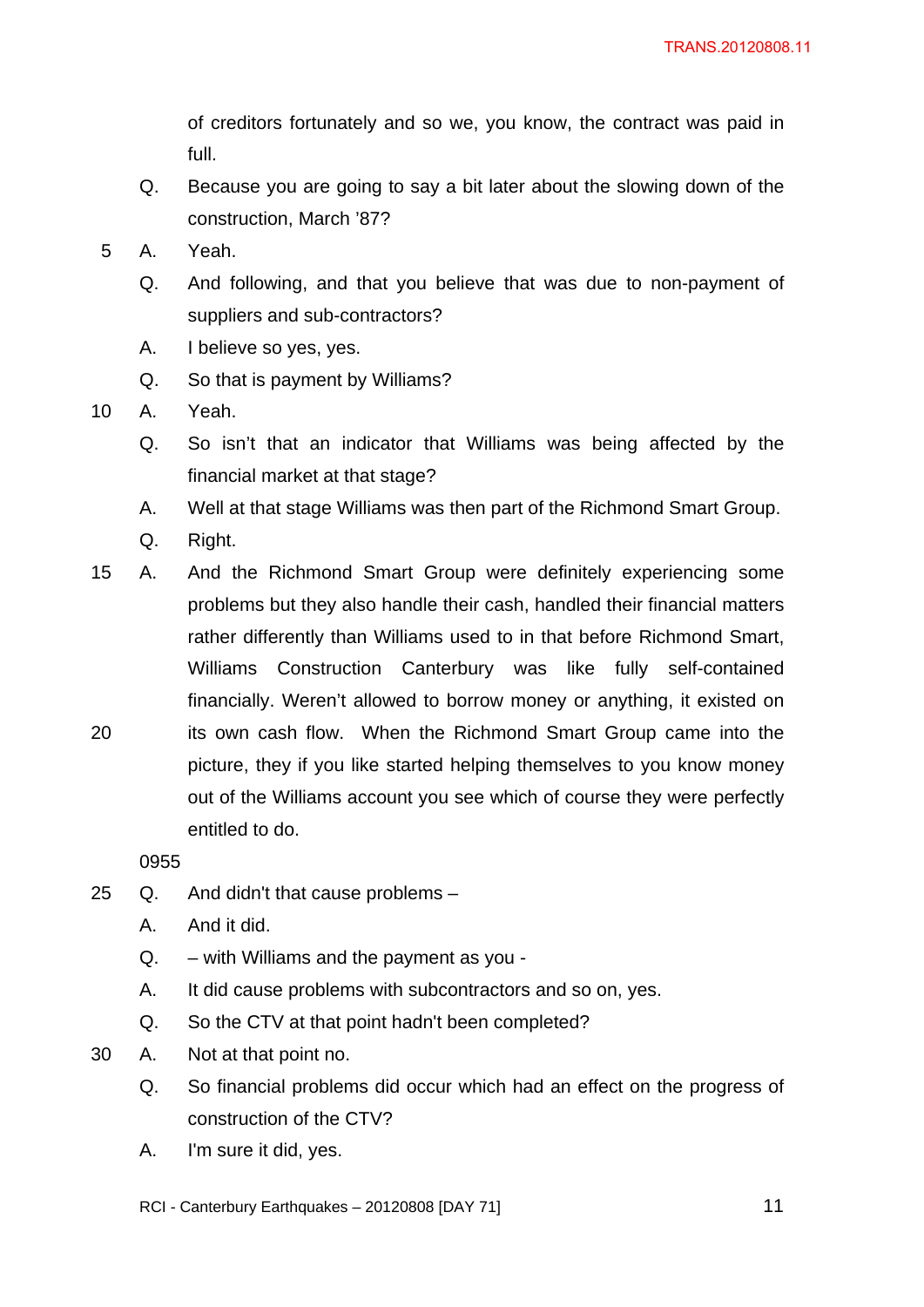- Q. Do you think that that in turn may have had an effect in terms of having to cost cut?
- $A.$  On  $-$
- Q. On the job, on the CTV job?
- 5 A. Cost cut?
	- Q. Yeah, to cut costs or cut corners?
	- A. I see what you mean, well the short answer is no I don't think it did, because building, the building was nearly complete.
	- Q. But it wasn't in March 1987 was it?
- 10 A. Well I left Williams in say April, and it was it was that period, April to sort of September that the building slowed down, you know, and I think because subcontractors not turning up to do the work.
	- Q. And what I'm saying is could that in turn have had an effect in terms of the workmanship on the building?
- 15 A. Well it can affect the workmanship.
	- Q. Yes.
	- A. There's no question about that but I really don't think it did.
	- Q. Right, but you can't be sure because –
	- A. No.
- 20 Q. it happened and could have an effect?
	- A. Yeah.
	- Q. Thank you. To 42.
- A. I was familiar with Alun Wilkie's work from working with him at Industrial Holdings and Alan Reay was the structural engineer on the Aged 25 Person's Council building which Williams had built.
- I cannot single out any particular reason why Alun Wilkie and Alan Reay were selected. However both were experienced in dealing with builders and developers and had a particular understanding of developer's requirements to maximise floor space and the use of a building and to 30 employ economical construction techniques.
	- Q. Could I just get you to pause there. So you can't recall now why you say Alan Reay was chosen but you had worked with Alun Wilkie before?
	- A. Yeah.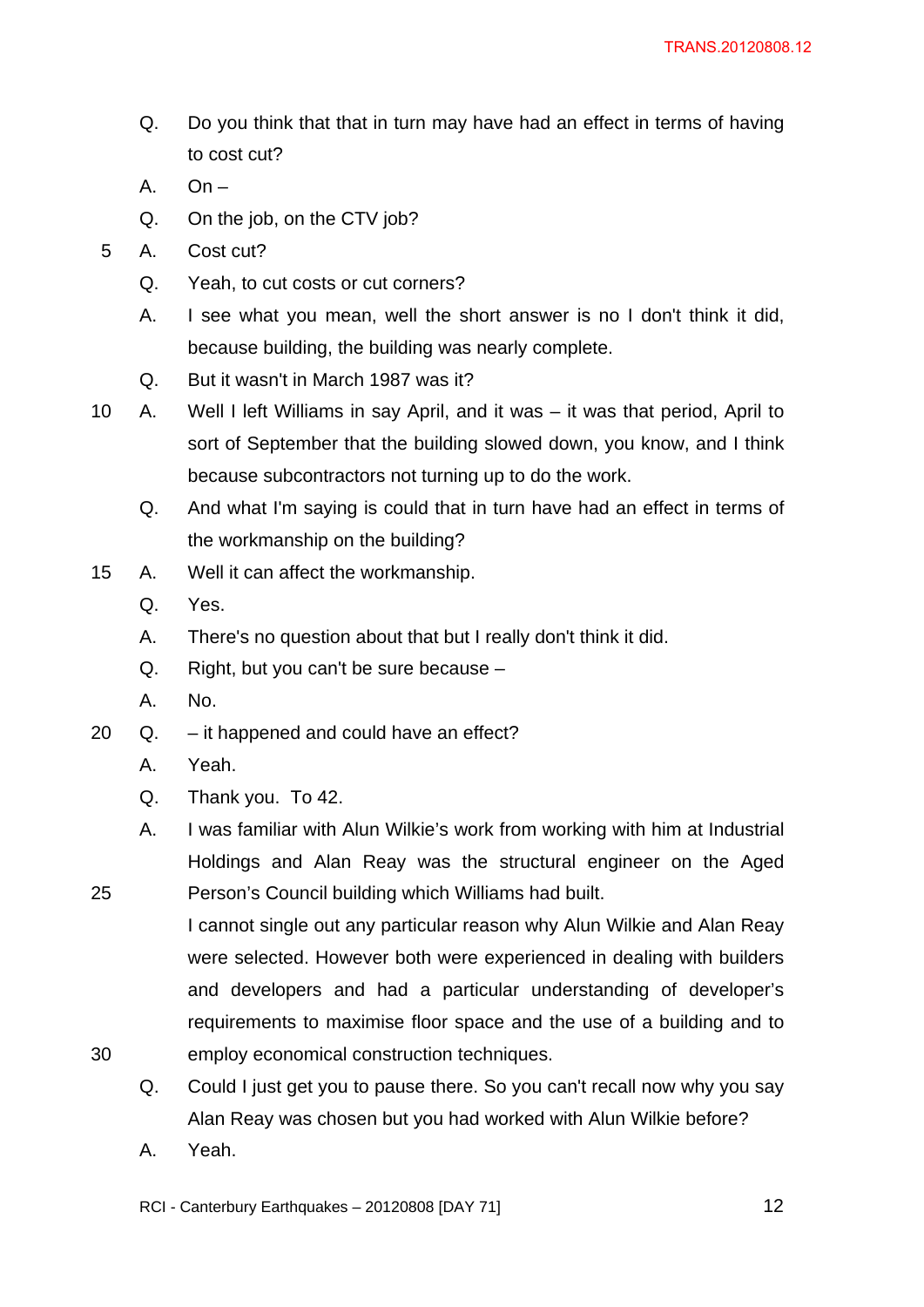- Q. And sorry you might have said this, had you worked with Alan Reay before?
- A. No.
- Q. Yourself had or Williams?
- 5 A. No.
	- Q. So what was the basis of you saying that both were experienced in working with developers? Is that what you ascertained?
- A. Yes, I mean that was the prime you know easy to answer in the case of Alun Wilkie because I knew Alun so well in having worked with him. 10 But I knew Alan Reay more by reputation of course, you know from other builders and developers and it's largely that that you know attracted me you know to offer him a commission. I think the other factor here is that in selecting a consultant I was always of the view that I'd much prefer to have you know several – contacts with several 15 consultants rather than just have one favourite, you know, which some builders do. You know I think it helps to spread the business about. You know it's the old principle, you know you do business with people who do business with you.

Q. All right, but the reason for you going with Alan Reay as with Alun Wilkie 20 was in Alan Reay's case the reputation for maximising floor space and the use of a building and employing economical construction techniques?

- A. Yes it is, fundamentally.
- Q. And does that apply to the structural designs in the case of the 25 engineer?
	- A. Well it's one and the same thing.
- Q. Can I just ask you and I don't know if you can help us with this, but at that point where you got Alun Wilkie doing some preliminary work and then you decided on Alan Reay Consultants, at that point you had a 30 general picture of the layout of the building, the box with the shear core at the back –
	- A. Yeah.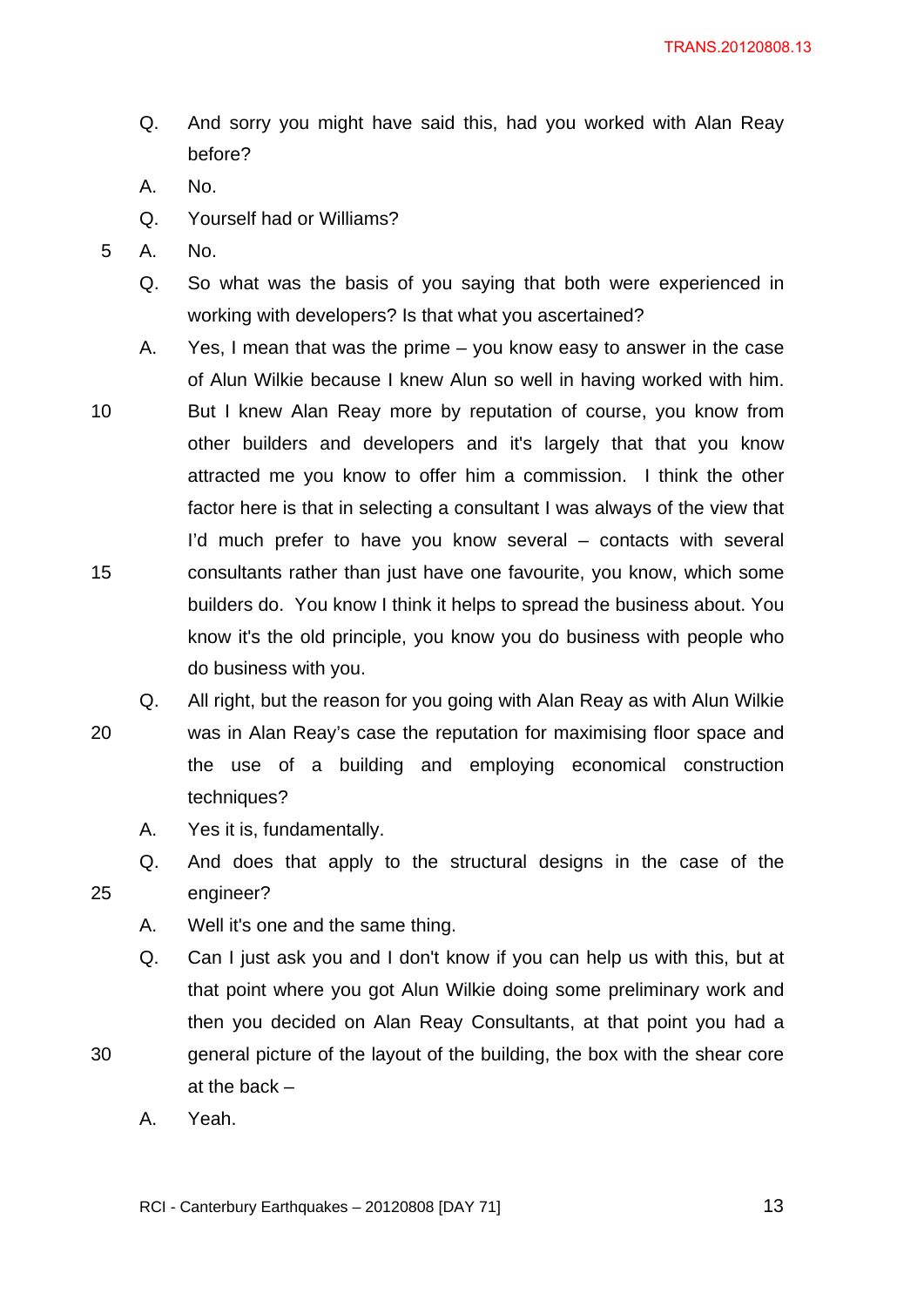- $Q_{\text{m}}$  or the side, what about the other features of the building, say the columns, CTV mainly had circular columns, there were precast beams used throughout, there was a Hibond floor used, the floor slab, things like that, did you have any part in discussion of those or deciding those?
- 5 A. Not especially, you know, it's something that I suppose you could say performed a watching brief, you know.
	- Q. So you performed –
	- A. You know a watching brief, you know, just seeing what was going on, but it's largely an exercise of you're between the quantity surveyor and
- 10 the structural engineer, you know, with some building knowledge input as well of course.
	- Q. So perhaps Mr Scott can deal with that?
	- A. Yes I think he probably could better than I can.
	- Q. Thank you, 44.
- 15 A. I do not recall speaking to Alan Reay about the CTV building. In my mind David Harding as an employee of Alan Reay Consultants was the principal engineer for the building. I remember speaking to him when the CTV building was first given to Alan Reay Consultants. I also remember speaking to him two or three times throughout the project. I 20 doubt whether this was about a specific engineering matter but rather
	- more social contact, checking on the progress of the building.

At all times both consultants undertook their duties to Williams satisfaction.

- Q. Who are you referring to when you say both consultants, is that –
- 25 A. Alun Wilkie and Alan Reay.
	- $Q.$  I have no doubt  $-$
	- A. I have no doubt that had we continued in business both consultants would have been employed on other jobs.
- I had no dealings with the Council over the building permit for the CTV 30 building. I have been advised during the course of preparing my evidence that prior to the permit being issued Mr Graeme Tapper who was at that time a Council engineer, recorded in a letter to Alan Reay a number of concerns he had about the building. I had not been aware of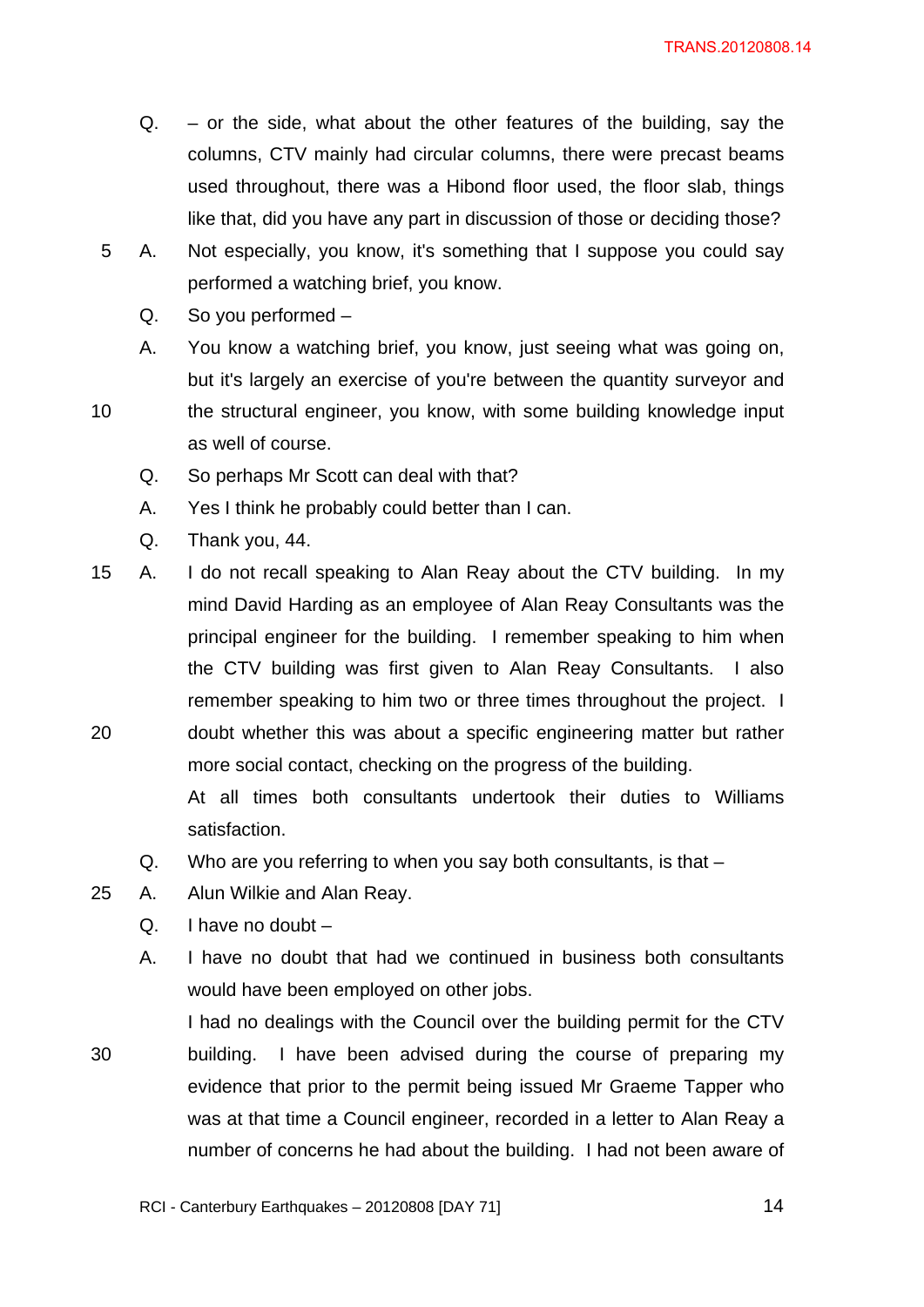this. I do not recall David Harding or Alan Reay saying anything to me about it at the time. The fact that there was a letter does not of itself ring alarm bells for me as it would often happen that the Council would question aspects of drawings that they were not sure of and on such 5 matters the Council would go directly to the design engineer.

- Q. Just on the issue of the permit, and the granting of it, if there'd been a delay in the granting of the permit would that become a concern to Williams in terms of this design-build contract?
- A. Oh, very much so, yeah.
- 10 Q. All right, Union Construction.
- A. In late 1986 Williams became the subject of a takeover by the Smart Group. This had little impact at first but a hostile situation developed in early 1987. I learnt that attempts were being made to sell Williams and that the tower crane was up for sale. This did most 15 certainly have an unsettling effect on everyone.
	- When situations like this occur it may manifest itself in the following areas:
		- i) absenteeism, supposed sickness
		- ii) accidents
- 20 iii) lower productivity and work to rule
	- iv) poor quality workmanship.

During this period three serious accidents occurred including one at the CTV building. Whether or not these were caused by distraction as a result of the Smart Group takeover I could not say but nevertheless 25 recognise this as a distinct possibility.

- Q. And just on that we talked about that a moment ago, but the poor quality workmanship as you said, is a potential factor and you don't think it was a result of it, but you can't be sure. Is that fair comment?
- A. Well no I don't suppose I could be sure, really.
- 30 Q. All right, 50.
	- A. Sorry I got lost.

1005

- Q. Paragraph 50.
- RCI Canterbury Earthquakes  $-20120808$  [DAY 71]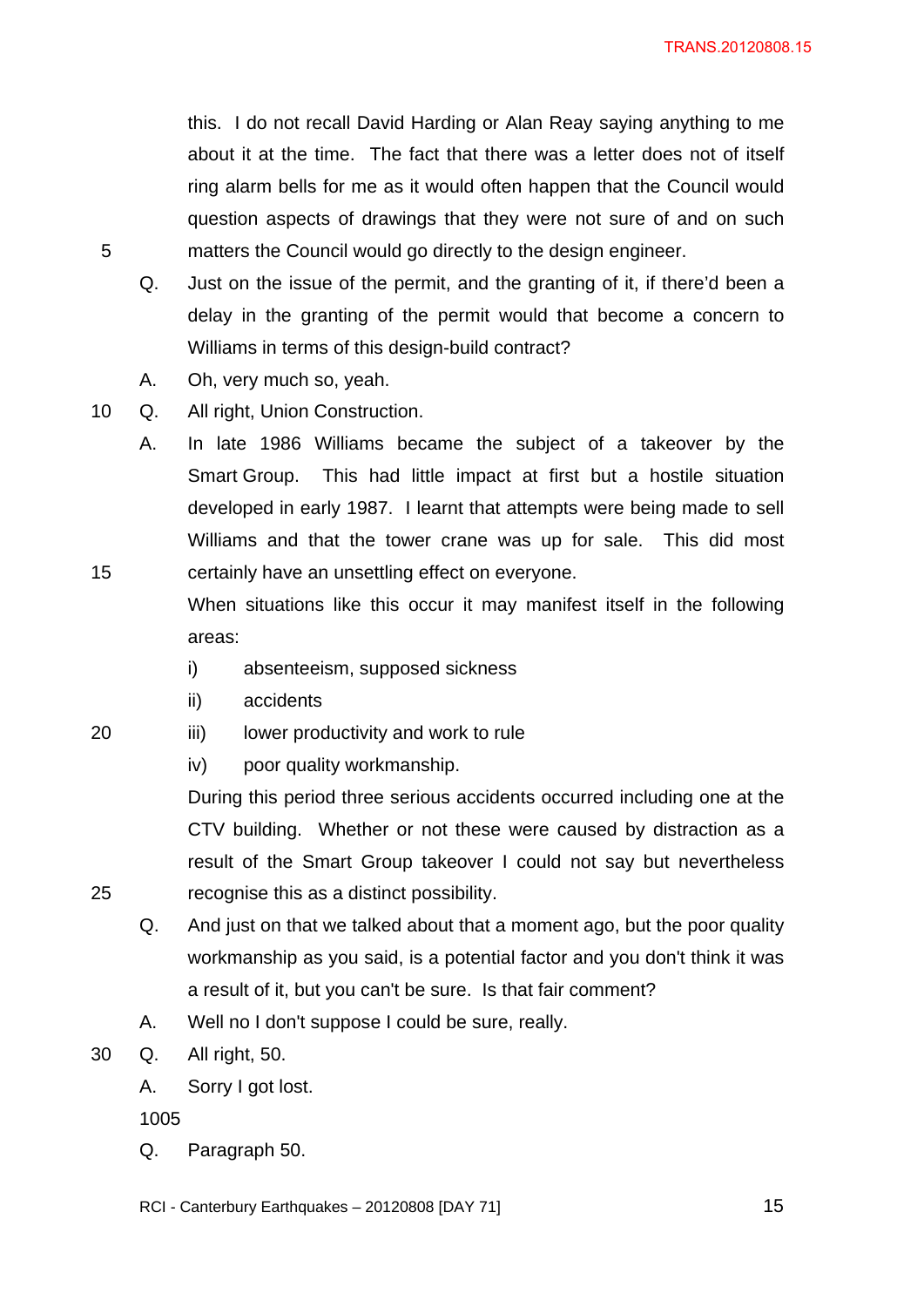A. Yeah, "I wish to comment on this issue in the context of whether or not it would have impacted detrimentally on work standards at the CTV building.

At first the takeover had if anything a positive effect insofar as the Smart 5 Group gave an assurance that Williams would be retained. In addition a shares to the staff was promised.

Regarding the issue of standards of workmanship falling. I reject this assertion entirely for the following reasons. Prior to me joining Williams the company had undergone two management changes which to the 10 best of my knowledge had no effect on the work standards. The site staff of Williams were entirely skilled and conscientious tradesmen, well led by experienced foremen, themselves very capable tradesmen in their own right. Work standards and good tradesmanship are second nature to these people and I cannot envisage a situation where they 15 would compromise their principles.

> There is some indication that the progress of the CTV building slowed down after March '87. However, based on my experience some months later I believe this was due to non-payment of supplies and subcontractors."

- 20 Q. If I can just pause there. Just so that we can be clear on this issue of the workmanship you say in paragraph 52 that you reject that but as you said earlier you can't be sure if it did have an effect and you told us about the Smart Group once it took over taking money from –
	- A. Yeah.
- 25 Q. the Williams' pot if you like and the effect that had on Williams, so ultimately then it could have had an effect, you can't be sure?
	- A. Well I mean you can't, I don't think one can rule out the possibility 100% to be realistic.
- Q. You're aware, and we're going to come to it in a moment, of some 30 construction issues that the Hyland Smith report –
	- A. Yes, yes.
	- $Q. identify?$
	- A. Yeah.
	- RCI Canterbury Earthquakes  $-$  20120808 [DAY 71]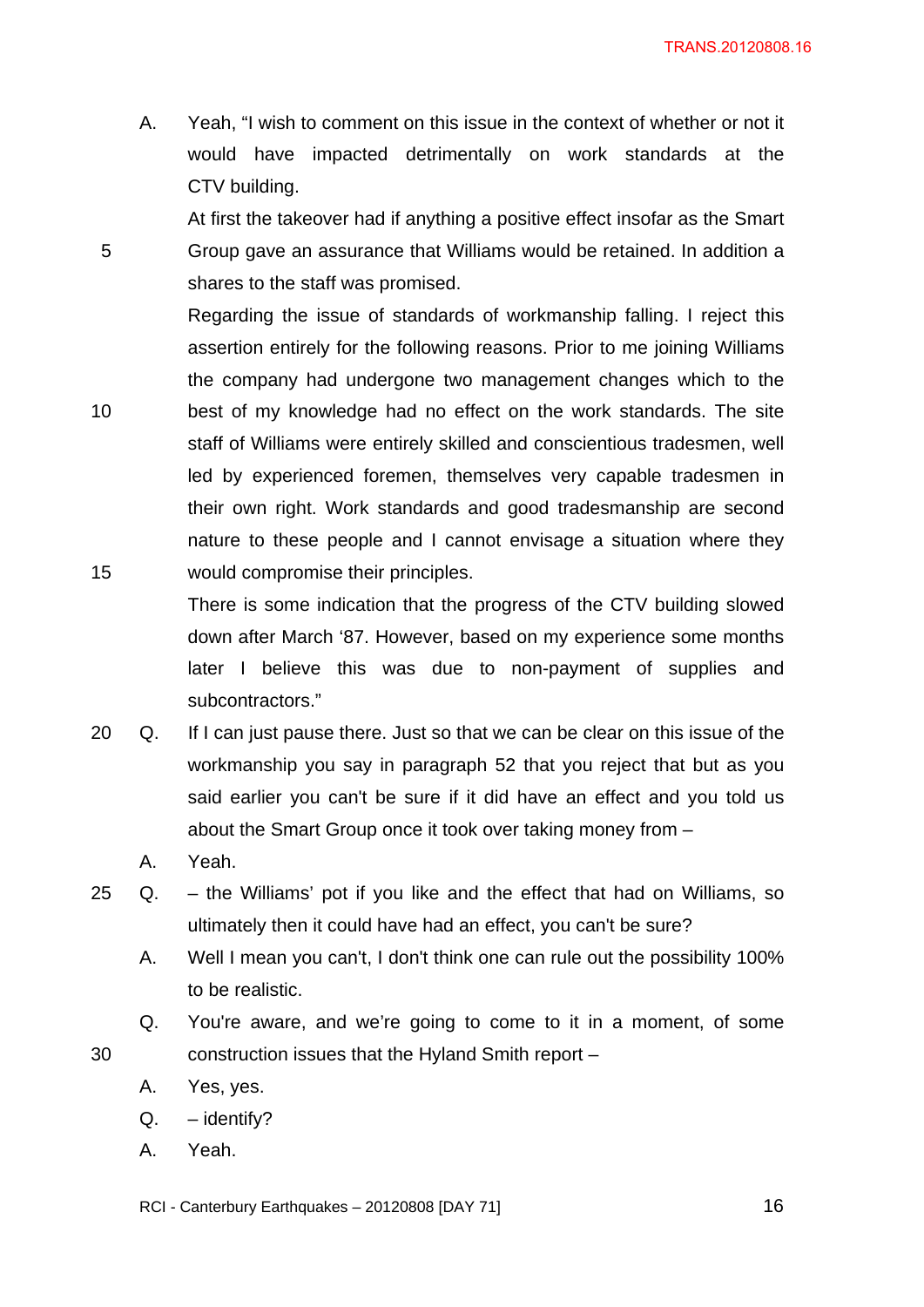- Q. So clearly there were some issues with workmanship on the site? Potential issues?
- A. Well according to the Hyland report, yes.
- Q. Okay, all right, 54?
- 5 A. "I was dismissed from Williams in March 1987 and Mr Scott left Williams shortly afterwards whilst Mr Shirtcliff remained employed by Williams. Tony Scott and I established our own construction company, Union Construction Limited in March 1987. It consisted of myself as managing director, Mr Shirtcliff as construction manager and Mr Scott 10 as development manager. We each held 10% of the shares which were unpaid. The balance of 70% being held by nominees of Angus Construction Limited. Board membership consisted of myself and two directors of Angus.

## **JUSTICE COOPER:**

- 15 Q. So if I read those two paragraphs together, 54 and 55, Mr Shirtcliff is the construction manager for Union from March 1987 when the company was formed but he remained employed by Williams?
	- A. That's correct.

# **EXAMINATION CONTINUES: MR ZARIFEH**

- 20 Q. And where was he working?
	- A. Mainly at Williams.
	- Q. Sorry, he remained at Williams?
	- A. Yeah.
- Q. And as construction manager, the construction manager of the CTV 25 including other projects?
	- A. Oh yeah, yeah.
	- Q. Did you continue to have contact with him after you'd left?
	- A. Yes.
- Q. Right, but he didn't report to you in terms of your previous position at 30 Williams did he?
	- A. No.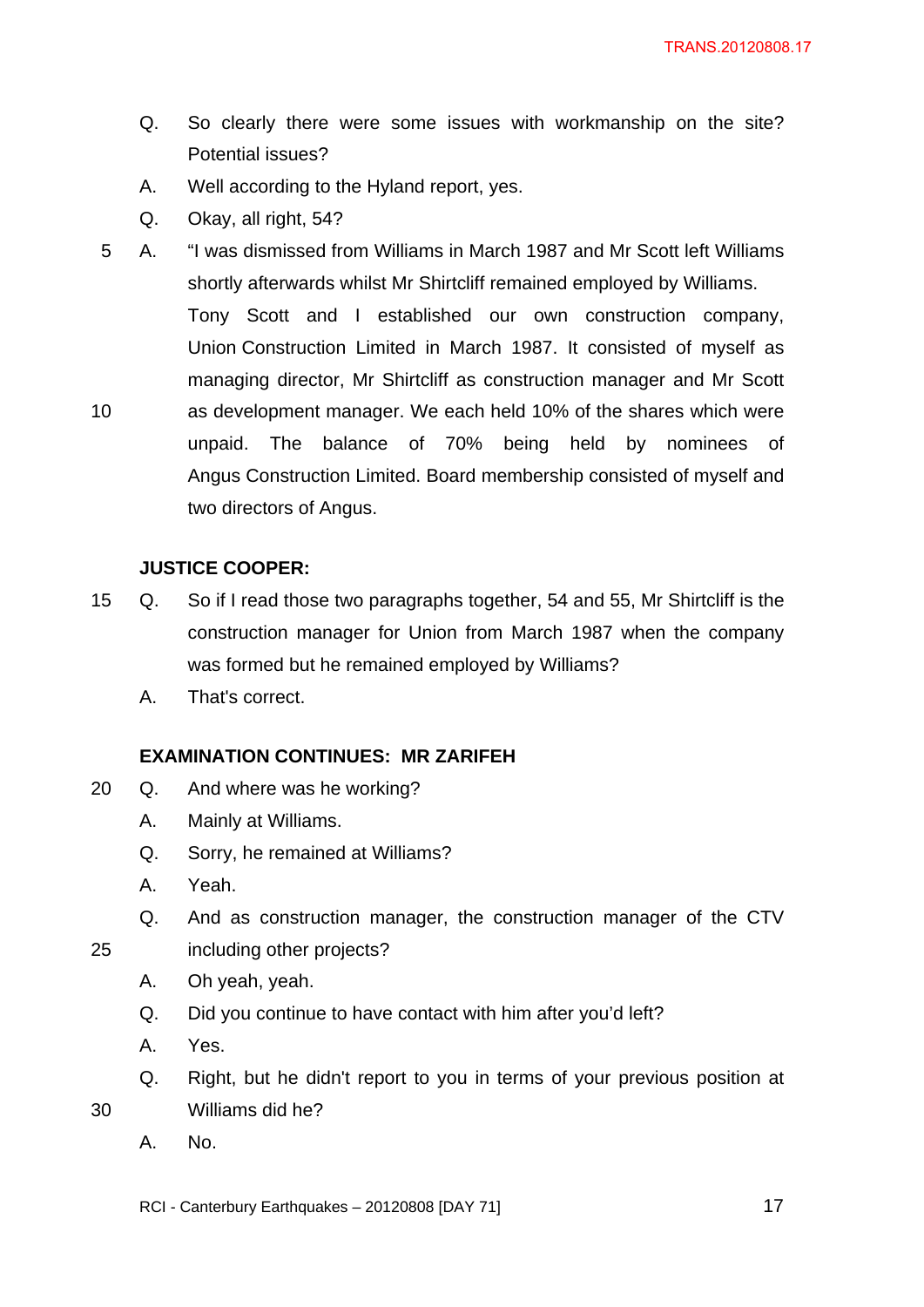- Q. Who did he report to?
- A. Well after I left Williams I well this is an assumption, I assumed that he would have reported direct to the Wellington director, a Mr Paterson.
- Q. Of Smart Group?
- 5 A. Of the Smart Group, yeah.

recall approximate dates.

Q. All right. So 56?

A. "Mr Scott joined Union shortly after it was formed but Mr Shirtcliff stayed at Williams and come over to Union later in the year. Some months later all of the employees of Union were former employees of Williams. At 10 some point Bill Jones joined Union in the same capacity. I am unable to

From April 1987 I had no further contact with Williams until September or October of 1987. I received a call from Steven Smart, chief executive officer of the Smart Group, asking me to go back to Williams as he was 15 unhappy with the state of the company, and I agreed to do so."

- Q. Can you just tell us there firstly Bill Jones was the foreman of the CTV site?
- A. Yes.
- Q. And you said that he at some point came over to Union but had he 20 remained after you left Williams remained as foreman of the CTV site for Williams?
	- A. I'm unclear about that sir.
	- Q. Right.
	- A. You know it's a bit of a, that period's a bit of a blank. I've been doing my
- 25 best to sort of try and remember just where everybody was at that point.
	- Q. All right, but you physically left your role in March/April 1987?
	- A. Yes, yes.
	- Q. Went over to Union?
	- A. Yeah.
- 30 Q. And had nothing further to do with CTV?
	- A. Nothing at all.
	- Q. At that point?
	- A. That is correct.

RCI - Canterbury Earthquakes  $-20120808$  [DAY 71]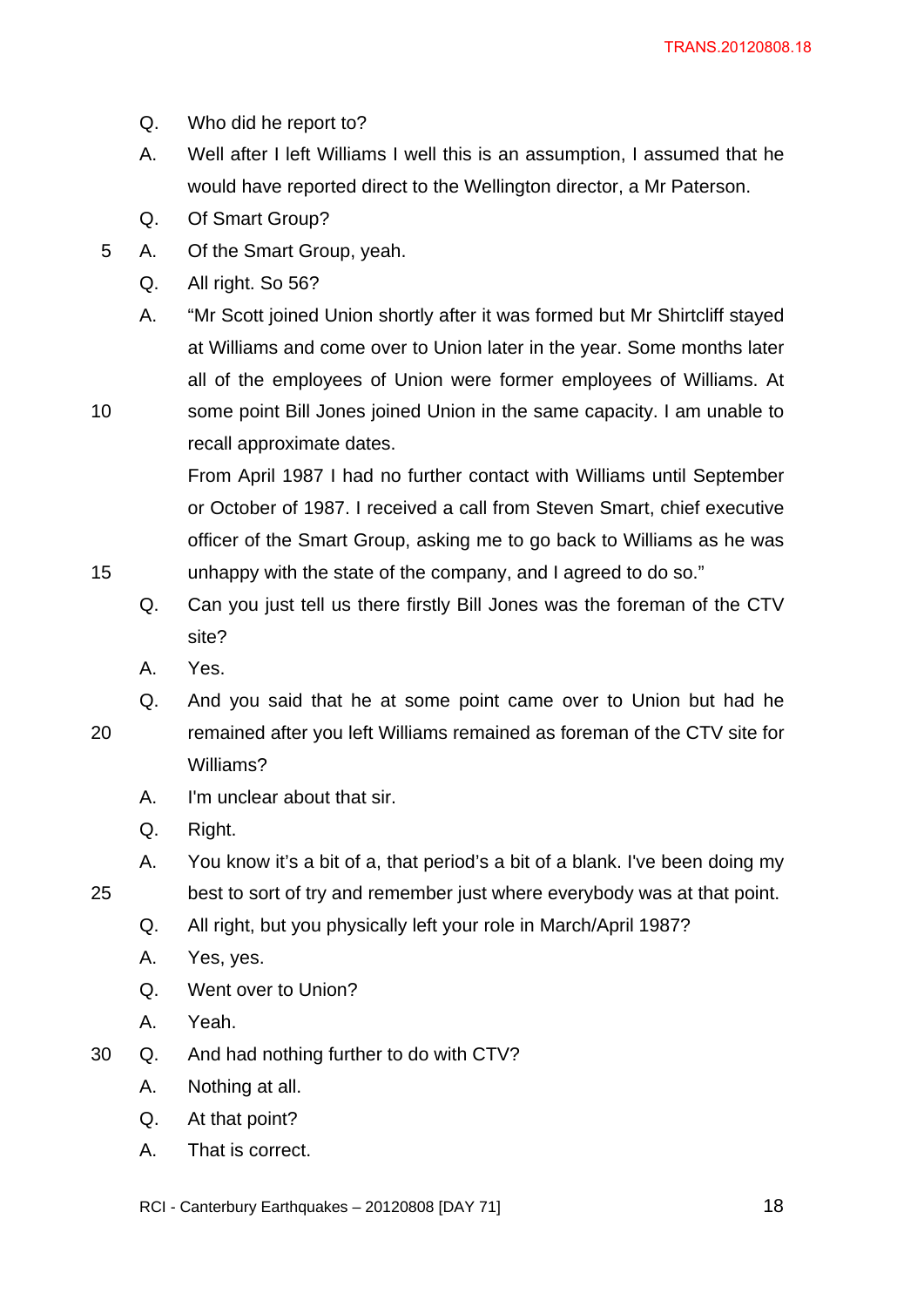TRANS.20120808.19

- Q. Right, the second thing was you said that Mr Smart asked you to come back as he was unhappy with the state of the company. Why was he unhappy? What was it about the company?
- A. I think he was unhappy about there was a manager who was a, well two 5 sort of management people that had been appointed in my place and he was obviously un- well he was I know for a fact unhappy with their performance and I think, I think in the Smart Group generally was having problems not just in Christchurch but in you know Wellington and Auckland and I think the one thing that he was obviously concerned 10 about the fact that we were you know a growing company –
	- Q. Right.
	- A. and you know and staff were leaving Williams and you know coming to Union.
	- Q. Okay, and following on from what you said before these managerial
- 15 problems could have had a flow on effect in terms of workmanship at the CTV site?
	- A. I really, I really don't know.
	- Q. No.
	- A. Don't you know, it...
- 20 Q. Gerald Shirtcliff, from what you said, would have remained as construction manager as far as you're aware?
	- A. Yes, yes.
	- Q. So would Bill Jones have reported to him rather than you then once you'd gone?
- 25 A. Yes he would have done, yeah.
	- Q. So was Shirtcliff in-between you and Bill Jones effectively in terms of the chain?
	- A. Well that was certainly the, you know, the intention once Mr Shirtcliff had come on board, yeah.
- 30 Q. Right, is that how it worked out or not?
	- A. No, well, you know, things really didn't work out very well at all between me and Mr Shirtcliff so –
	- Q. Right, well you talked about dismissing him?
	- RCI Canterbury Earthquakes  $-20120808$  [DAY 71]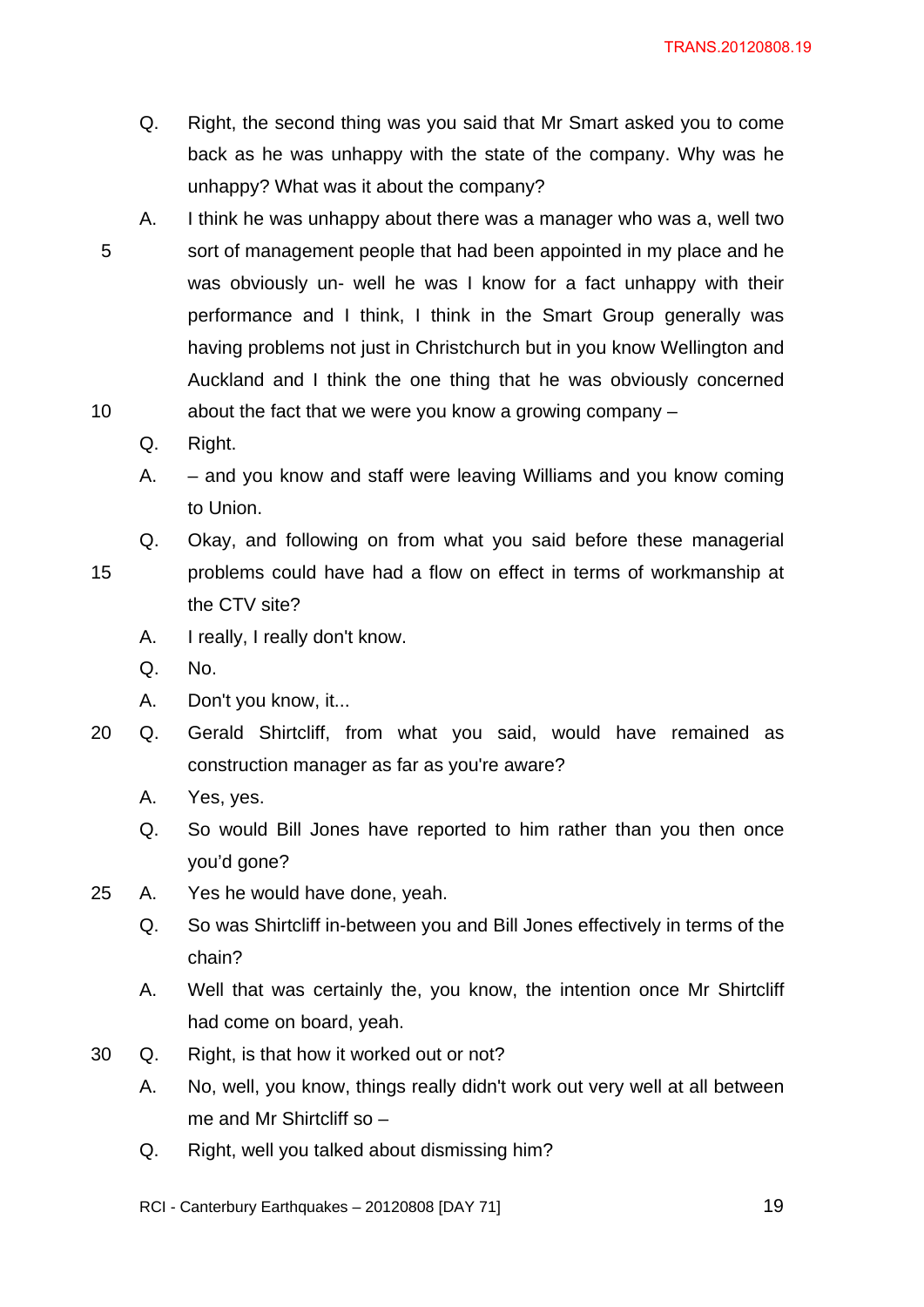- A. Yeah.
- Q. When was that?
- A. Oh that was right at the end of Union.
- Q. Page 8, paragraph 58?
- 5 A. "At this point the CTV building was nearing completion. Although I cannot recall its exact state at the time I am fairly certain that the structural frame columns, floors, beams and shear walls had been completed.

On returning to Williams it was apparent that the company was in a 10 parlous state, almost out of work, behind in payments to creditors and had been issued with a Council stop work notice on one job."

- Q. Which job was that?
- A. At Riccarton.
- Q. At Riccarton?
- 15 A. AMP.
	- Q. AMP? And do you know when that was issued?
	- A. The stop work notice would have, it would have been issued around about May, April I think.
	- Q. Okay, thank you. "I also discovered..."
- 20 A. "I also discovered that the two persons appointed to manage the company were clearly out of their depth. It was agreed with the Smart Group that Williams would be closed down and that existing contracts, including the CTV building contract, would be assigned to Union." But I'd just make that clear that the CTV building contract was 25 the only contract signed to Union....

1015

- Q. And why was that? Why was it the only one?
- A. Well the other contract that I really didn't want the others. They were, one of them is of course the hotel, you know which would have been 30 you know far too big to, you know for us to chew.
- 
- Q. Too big for Union?
- A. Yeah.
- Q. Right, so CTV was a smaller project?
- RCI Canterbury Earthquakes 20120808 [DAY 71]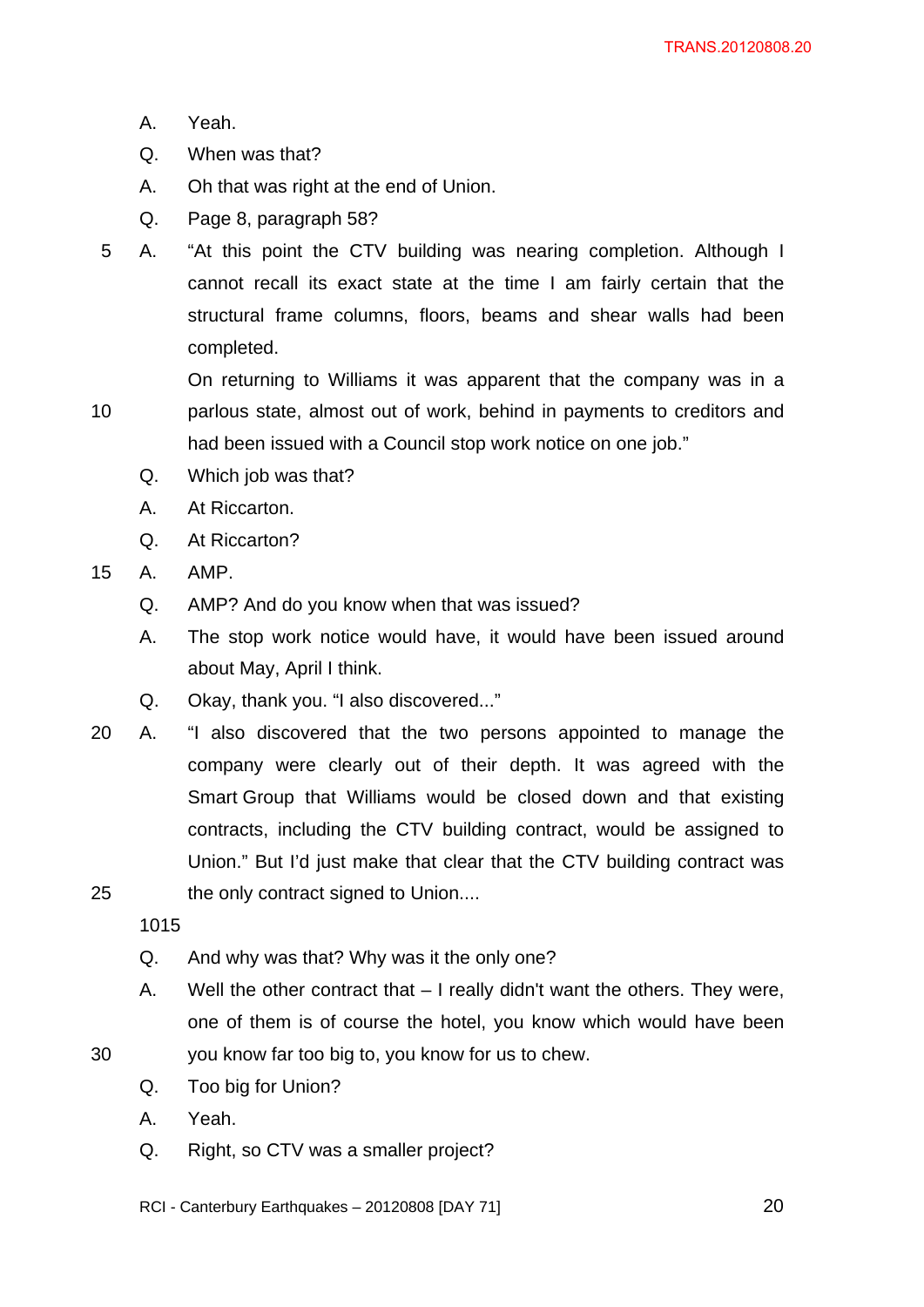- A. I don't know that Mr Smart actually gave me the option. I think he just wanted to you know. He would have been quite nervous about the fact that we got Prime West as a potential creditor you see and I think he was more than happy to just get rid of it.
- 5 Q. You said that staff were coming over from Williams to Union?
	- A. Mmm.
	- Q. Why was that?
	- A. Because we offered them a job.
	- Q. And nothing to do with the way Williams was being run?
- 10 A. Well I guess that would have had some influence on them.
	- Q. All right, and did, some of those staff might have come from the CTV site?

A. Well the staff that were on the CTV site were there all the time, you know, I don't think that – the only doubt I've got here is regarding 15 Bill Jones.

- Q. Right, well let's keep going and I think you come to him in the next paragraph. So you're at paragraph 60, I think you stopped in the middle of it, so.
- A. I'll start it again. It was agreed with Smart Group that Williams would be 20 closed down and that the existing contracts, including CTV building contract would be assigned to Union. Union would purchase the plant and equipment of Williams. Many of the Williams employees also joined Union at this point.
	- A. The CTV building was completed by Bill Jones and Union carpenters.
- 25 Q. So had he remained at Williams until then, or is that what you're not sure about?
	- A. I'm honestly I'm just not sure.
	- Q. So this was a fairly disruptive time?
	- A. Yes.
- 30 Q. And that could have clearly had a flow on effect in terms of the CTV construction, progress, potentially workmanship?
	- A. Well it certainly it certainly affected you know, the progress I mean, that was pretty obvious that it had slowed down, but I don't know the

RCI - Canterbury Earthquakes – 20120808 [DAY 71] 21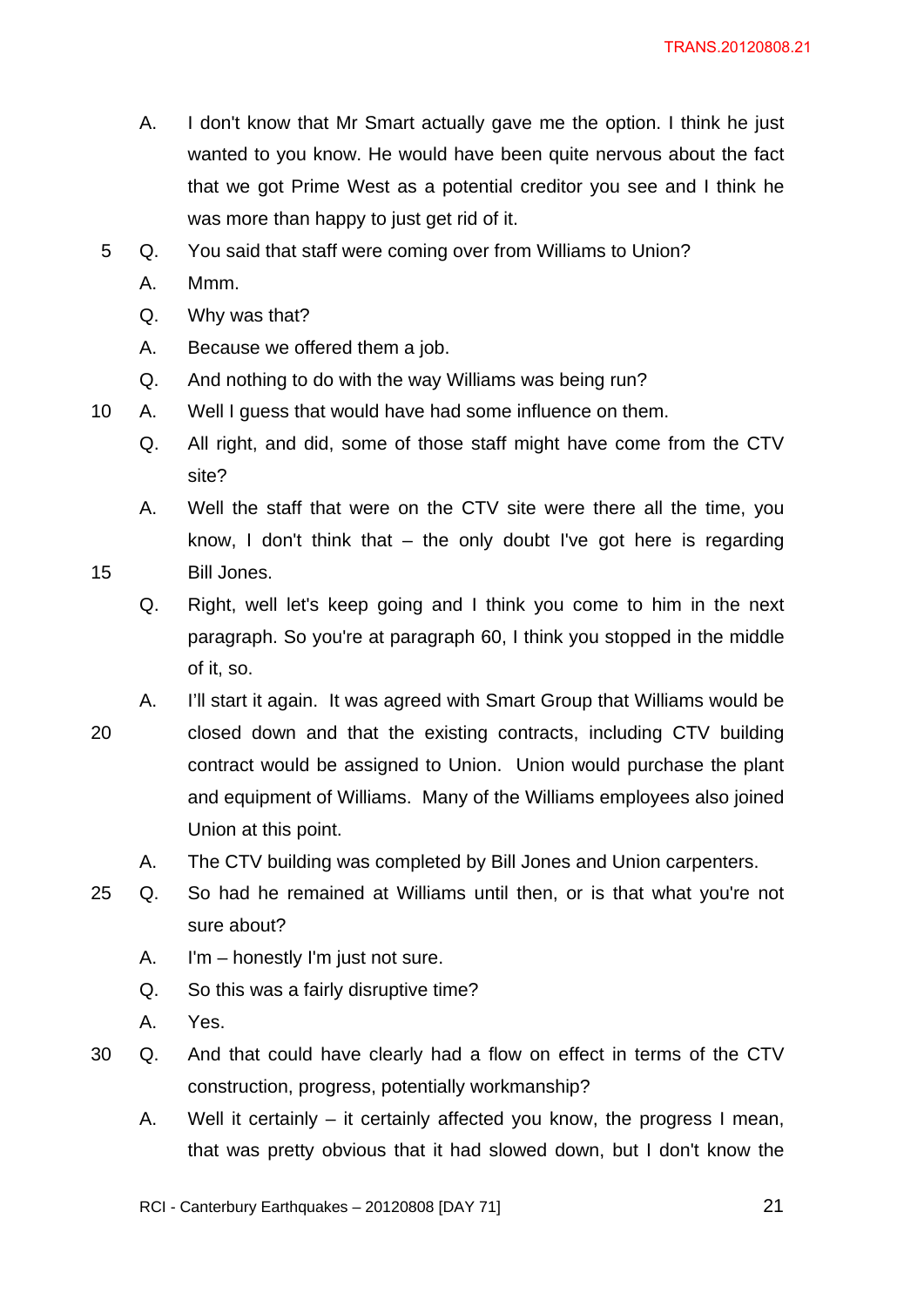type of people that worked for Williams, I, you know, don't – you don't suddenly, you don't – people like that don't suddenly start doing bad workmanship because the boss is having a fight with somebody.

- Q. Right, but it sounded like most of them were leaving and going to 5 Union?
	- A. Yeah.
	- Q. So you're only relying on staff that had stayed to finish jobs that were there, stayed at Williams?
	- A. Yeah, but we by that time we'd got the –
- 10 Q. Taken it over?
	- A. Yeah, well September/October we took it over.
- Q. Right, what you're saying the problems that Williams was obviously facing, it sounds like they were occurring between when you left to  $$ when you were asked to come back and when it was actually 15 transferred?
	- A. Yeah, yes.
	- Q. So that's when that could have had the effect and –
	- A. Yes, it would be in that period, yeah.
	- Q. Slowing down as you said there's a 26 percent interest rate. All right, 62
- 20 please.
	- A. During this period Union also built a multi-storey office building in Victoria Street, a multi-storey carpark in Lichfield Street, and the foundations for a 12 storey building in Oxford Terrace and completed internal alterations to the former Winter Gardens in Madras Street.
- 25 Q. And when you say during this period what are you talking about please?
	- A. I'm only talking about the, well the period that Union was in operation which runs from –
	- Q. Well what's the commencement of the period?
- A. Well the company was formed in March so I was operating as the 30 managing director of that company in say April.
	- Q. So from April onwards you're talking about?
	- A. Yeah, yeah.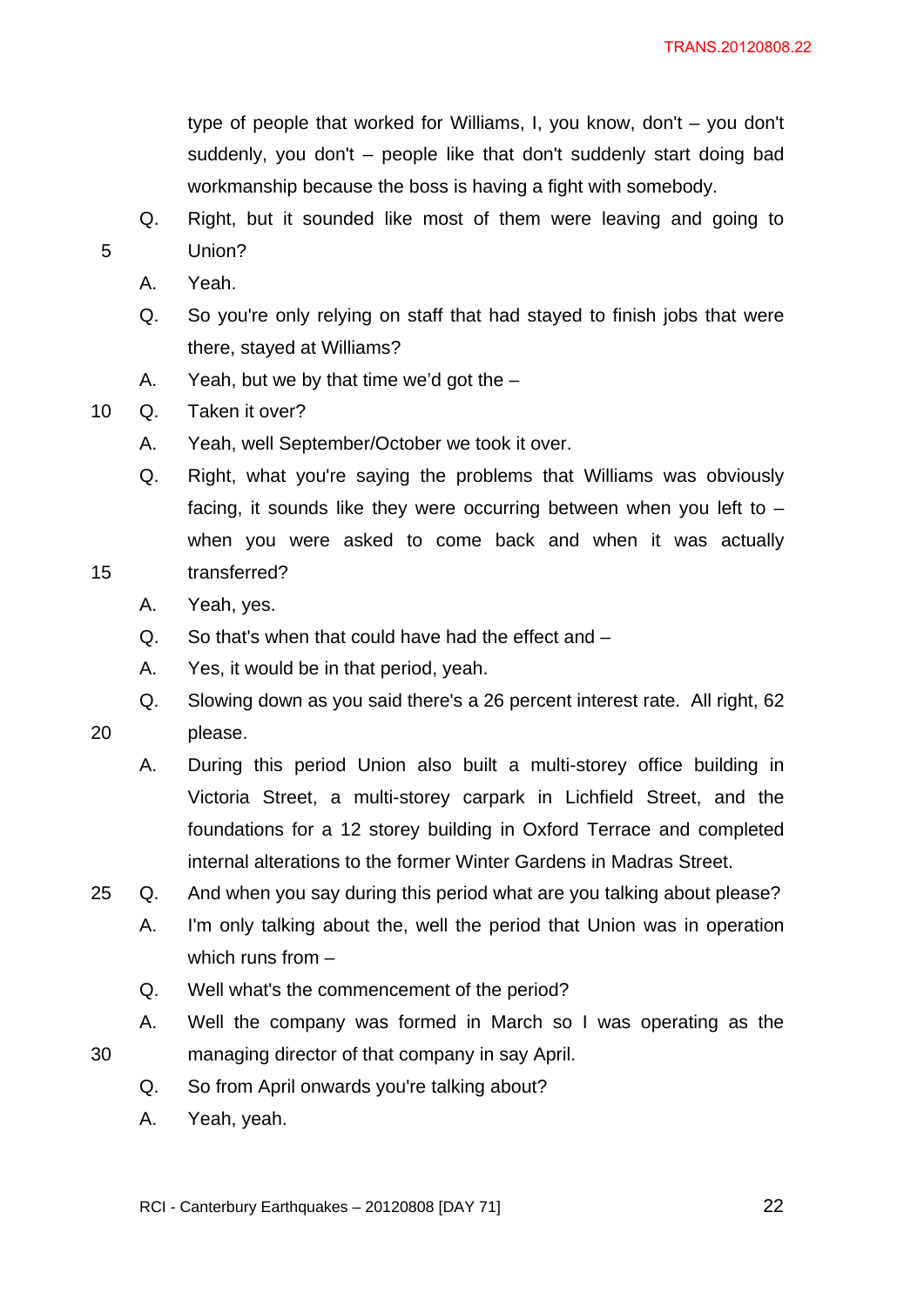- Q. So when you took over the CTV you had other projects on the go as well?
- A. Yes, the office building in Victoria Street was on the go and I think –
- Q. Did those other projects affect the ability to complete the CTV site, 5 CTV building?
	- A. No.
	- Q. Right, 63.
	- A. A management dispute arose at Union Construction in late '87 or early 1988. However this was sometime after the completion of the
- 10 CTV building.

In early 1988 Union became insolvent and closed down in late 1988.

- Q. Right, the Holmes Consulting Group report.
- A. After Union closed I took a position in real estate with H G Livingstone Limited. By this time the CTV building was owned by
- 15 the Bank of New Zealand as mortgagees in possession, because Prime West had gone into receivership. The building was offered for lease or sale and H G Livingstone was the agent. I would like to just sort of clarify that, we were really, we weren't trhe sole agent. I think you know, practically every agent in town had got it.

20

# **JUSTICE COOPER:**

- Q. Sorry I didn't hear that last comment.
- A. I said practically every real estate agent in town had got it on the books Sir.

### 25 **EXAMINATION CONTINUES: MR ZARIFEH**

- Q. Sixty-six.
- A. As a result of my employment I learnt that the former Canterbury Regional Council had considered purchasing the CTV building but had declined to do so. Malcolm Douglas the former 30 chief executive of the Canterbury Regional Council was a former

colleague of mine so I phoned him. He told me that Holmes Consulting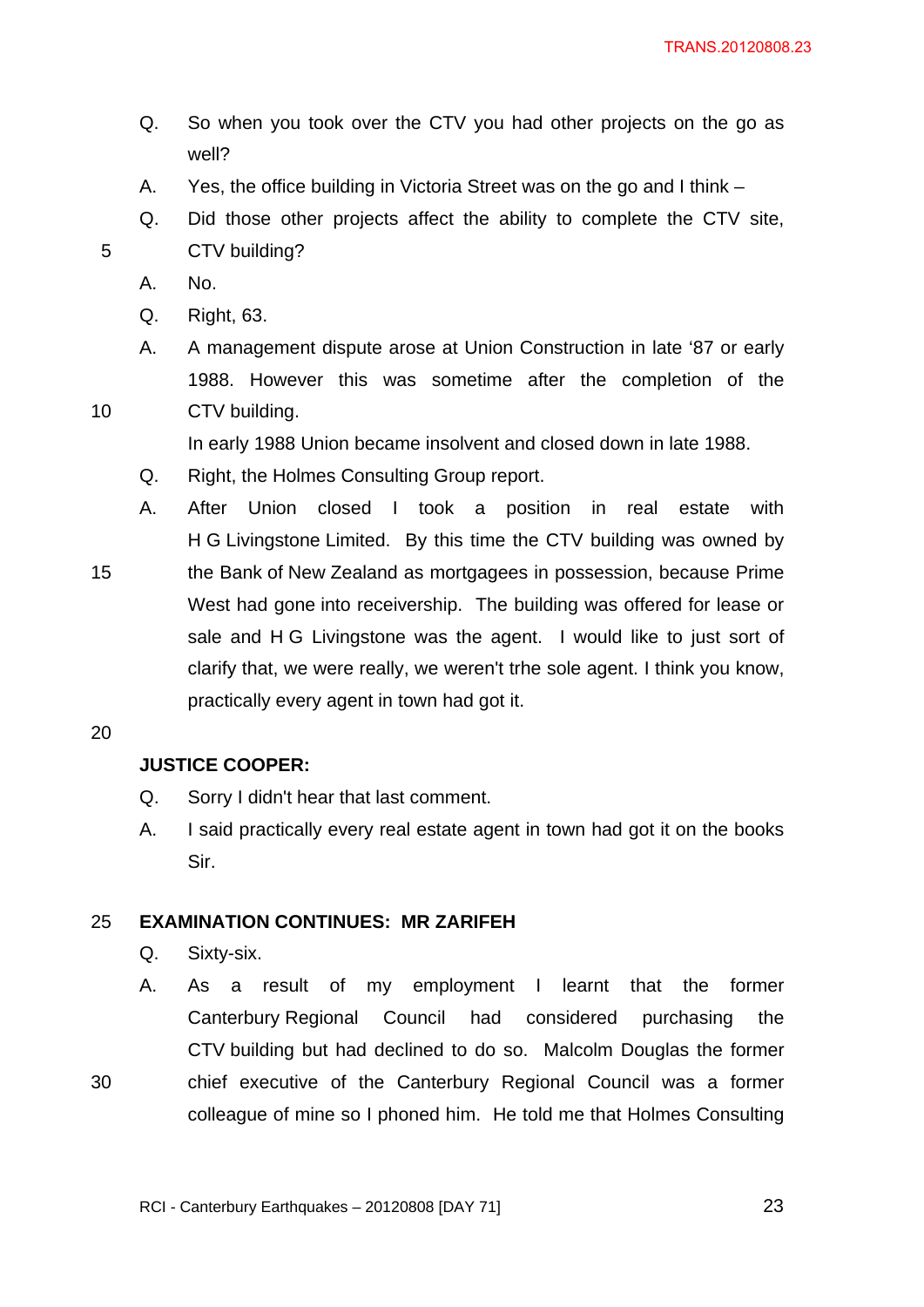Group had identified a design fault with the building. I remember reference to the connections between the floors and shear wall.

I remember being shocked when he told me about the report. I knew Malcolm as a pedantic person who would have taken the report very 5 seriously. I never saw the report or any other related documents.

I had no further involvement of any kind with the building. To the best of my knowledge I was the only employee of H G Livingstone to have dealt with the property. The policy of H G Livingstone at the time would have precluded the company from dealing with the property unless full 10 disclosure of all relevant facts could be made to potential tenants and investors.

- Q. Can I just ask you, when you got that information did you speak to anyone that had been involved in the CTV project with you?
- A. No.
- 15 Q. You didn't pass that onto anyone or do anything about it?
	- A. Oh, there it rapidly got around the sort of real estate community of course.
	- Q. Did it?
	- A. Yeah.
- 20 Q. But further than that, you didn't speak to  $-$ 
	- A. I don't know.
	- Q. The engineers or anyone who had been involved in it?
	- A. No I didn't, no.

1025

25 Q. Right, 69 please.

A. I have read the report prepared by Dr Clark Hyland and the Ashley Smith for the Department of Building and Housing on the collapse of the CTV building and wish to make some comments on matters discussed in that report. However I would first like to make 30 some comments on the roles and responsibilities of foremen on the project like the CTV building.

> Most foremen of that era, indeed Mr Jones would be a classic example are fundamentally carpenters by trade, formally or informally trained to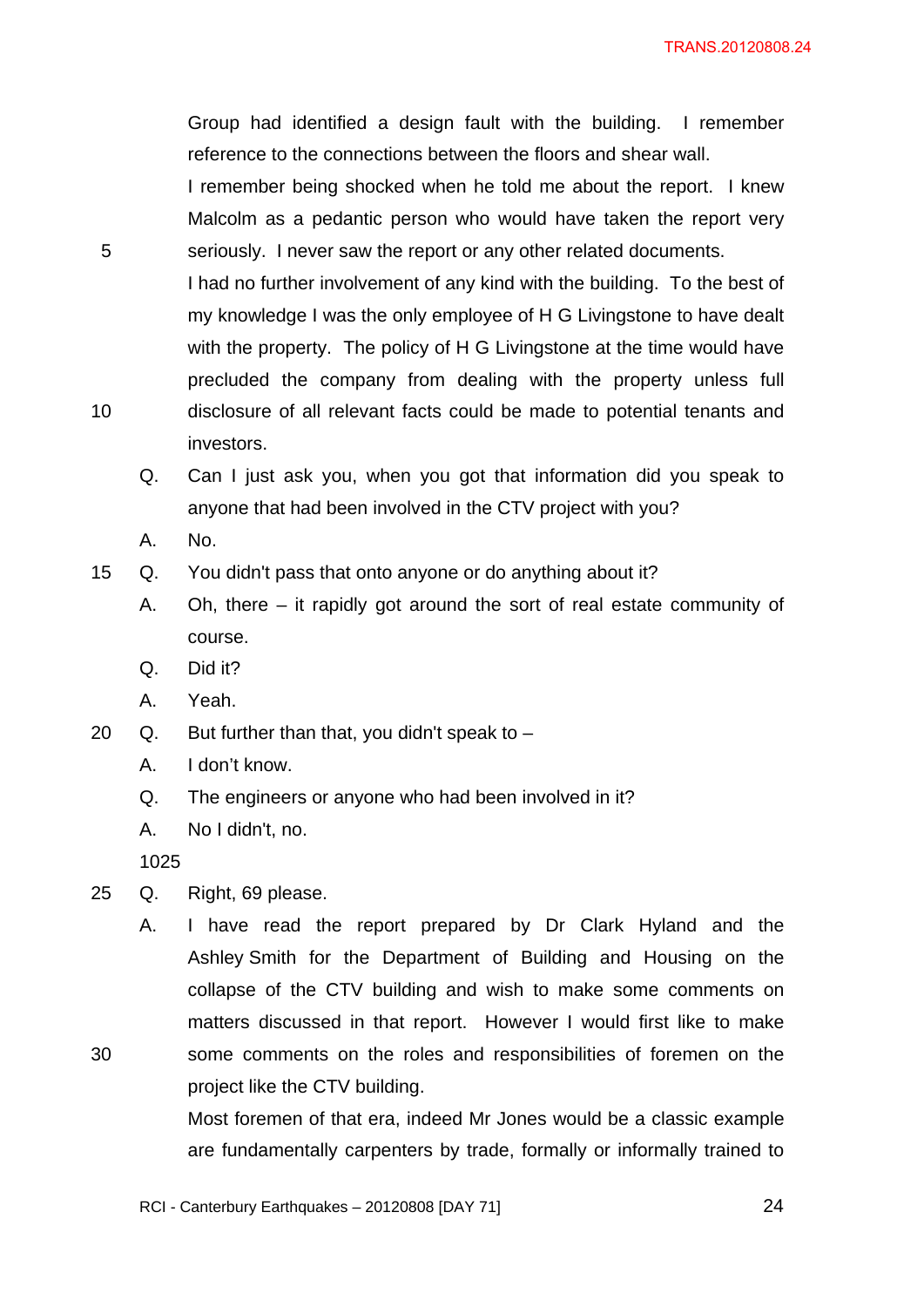the level light timber framed structures up to three storeys in height. Over years of experience many pick up other skills and a wealth of knowledge of construction. They are characterised by a 'can do' attitude and daunted by very little.

5 In my experience few, if any, foremen of that era would have had the benefit of a written employment contract with appropriate conditions and terms of reference. Indeed this was the case at Williams.

A typical scenario of Williams being a successful tenderer would be a call to the appropriate foreman "to pick up the drawings and let me know 10 what you need." That would just about be the sum total of management instructions.

The type of contract that the job is, has I believe a great deal of influence on the responsibilities that may be imposed on the foreman. I use the term "imposed" deliberately. With the benefit of hindsight I 15 realise that so often management expected more from the foremen than they were initially trained for, or for that matter paid for.

An example is the RNZAF museum at Wigram. In all ways this was a traditional type of contract with an architect and engineer appointed by and reporting to the client. This contract was won by tender and I well 20 recall the drawings and specifications which were of a high standard. In that case the client also employed a clerk of works.

The clerk of works carried out frequent inspections (almost daily) to a level of detail greater than that normally carried out by an architect and engineer. In addition there would have been a formal meeting and 25 recording regime. This was a very typical construction management system of the Ministry of Works division.

By way of contrast the CTV building was a design-build contract, a package deal. The most obvious difference being between a designbuild contract and a tendered job in terms of management is that the 30 architect and engineer were employed by and reported to the builder. In this case the client did not employ anyone, such as a clerk of works in a contract supervisory position.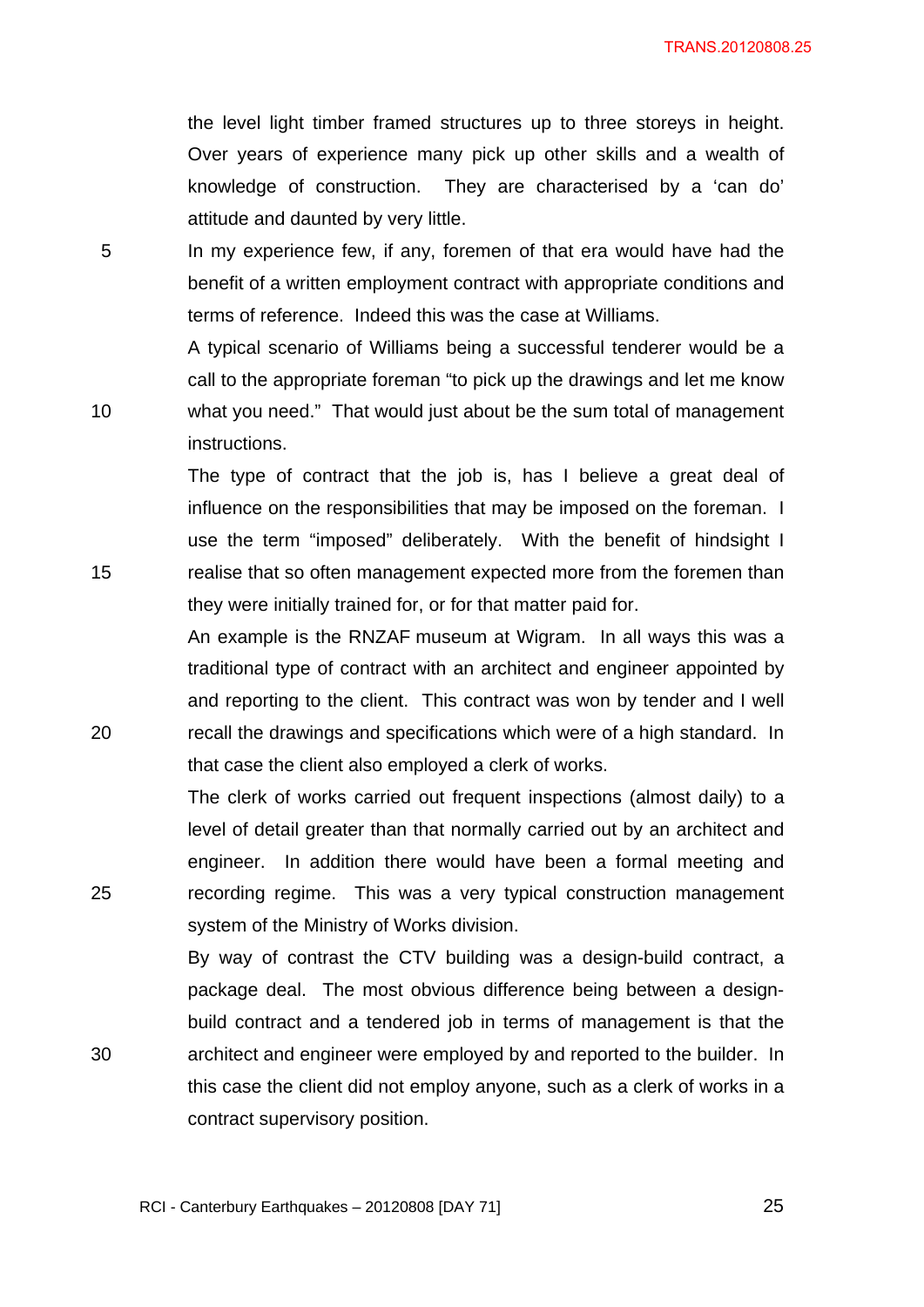Despite the added bureaucracy of a clerk of work, I feel sure that it not only gave a level of added comfort to the client but also to those directly involved on the construction, especially the foreman.

To the best of my knowledge, much of Mr Jones' experience was 5 previously on work of the likes of Ministry of Works contracts. The CTV building may have been his first experience with a design-build contract.

Q. Just pause there, I took from your evidence before that Mr Williams talked to you about the issue of supervision or management and that's why, one of the reasons you employed Mr Shirtcliff?

10 A. Yeah.

- Q. So that there was someone if you like between yourself as the manager, or managing director and the foreman? You appointed Shirtcliff as the construction manager?
- A. Yeah, I don't think it's so much an issue of having somebody between 15 me and the foreman. It's more of an issue of having a construction manager with engineering, you know, background.
	- Q. But I thought that's why you employed Mr Shirtcliff who had that?
	- A. Yes.

Q. Right, so what I'm getting at is I understand what you're saying about a

- 20 clerk of works but effectively is that the type of role that you were envisaging for Mr Shirtcliff? Albeit that he wasn't going to be at the site all the time?
	- A. Well I never thought of it that way, but you probably, you know, you probably make, you know, quite a, quite a good point really.
- 25 Q. So is that how it worked out or not? As a clerk of works?
	- A. No the clerk of works and the construction manager are two, they really are two different things.
	- Q. So are you saying that the appointment of Mr Shirtcliff didn't meet the concerns that you're now expressing in hindsight?
- 30 A. No. I'm sorry to take so long for that.
	- Q. That's all right, why was that, why didn't it?
	- A. Well he just wasn't up to the job, you know, it's as simple as that.
	- Q. Mr Shirtcliff?

RCI - Canterbury Earthquakes – 20120808 [DAY 71] 26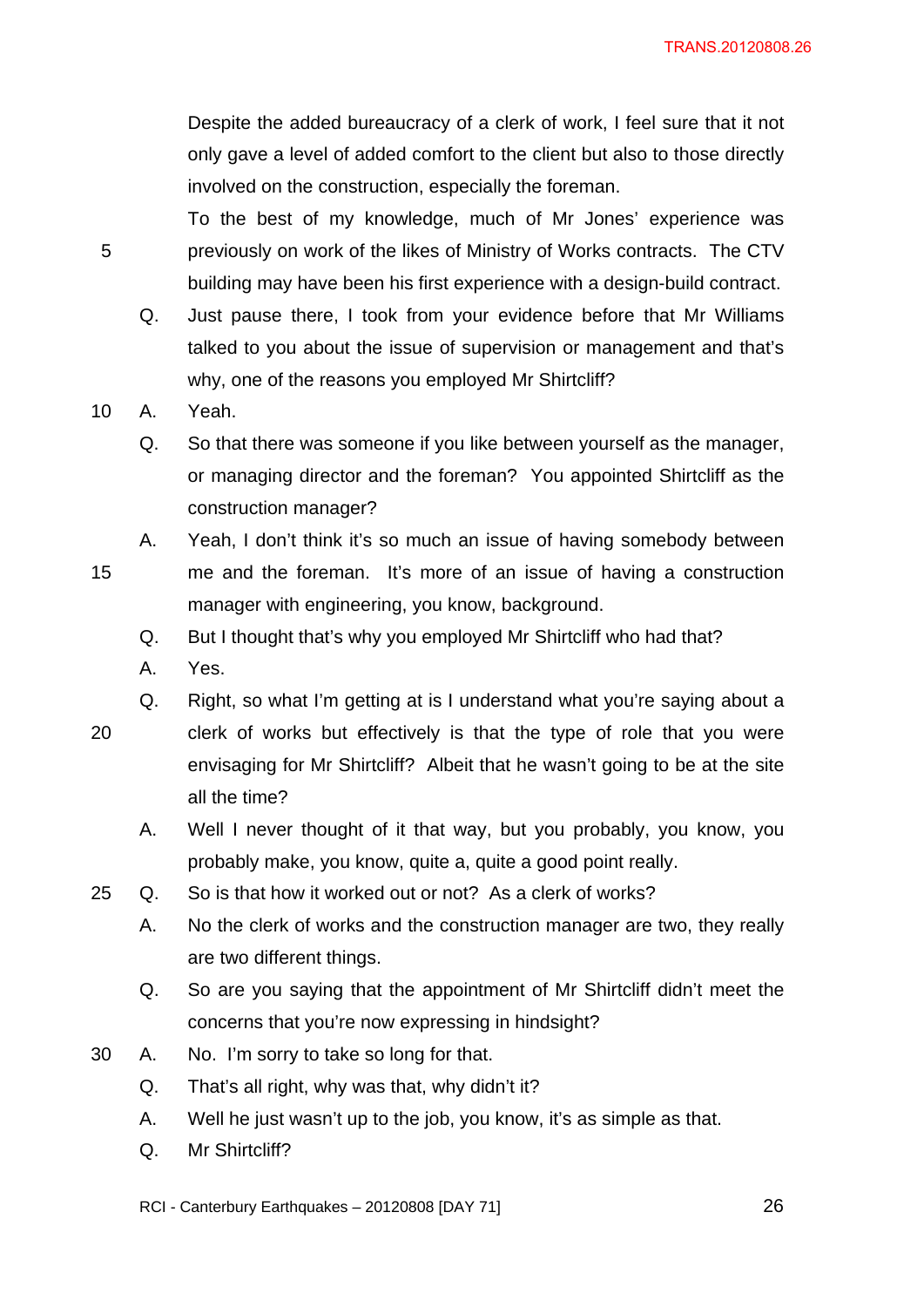A. Yeah.

- Q. And would that have affected supervision of the job that should've been there if a construction manager was doing the right, doing a proper job?
- 
- A. Well this is where we start to sort of get misunderstandings in the 5 business where we start using terms like "supervising" and so on. We had a team, you know, of foremen, and essentially they didn't need supervising but what they did need from time to time was guidance and mentoring, you know, and I think that's rather different from saying supervisor.
- 10 1030
	- Q. So there wasn't the guidance and mentoring that you would have hoped for?
	- A. Correct.
	- Q. And that could also be another factor in terms of construction issues and
- 15 I understand you won't be able to say it definitely is but it is another potential factor?
	- A. It is a potential, you know, factor.
	- Q. 79 please.

A. "With regard to the specific responsibilities of the foreman, I make the 20 following comments:

> He is mainly responsible for carrying out the work that falls with his trade. For example, had we elected to make our own columns and beams with timber framework, then clearly it would have been his responsibility to ensure the work was to the appropriate trade standard.

- 25 A large percentage of work undertaken on a construction site is by subcontractors or sub-trades. These people or organisations are appointed by management and are expected to perform to their own standards of trade. This would include the electrician, plumber, steel placer, floor placer, and lift installer.
- 30 The foreman's role where these activities are concerned is that of facilitator. This means to ensure that the 'job' is ready or prepared for a particular trade and where reasonably necessary provide assistance by way of labour and materials.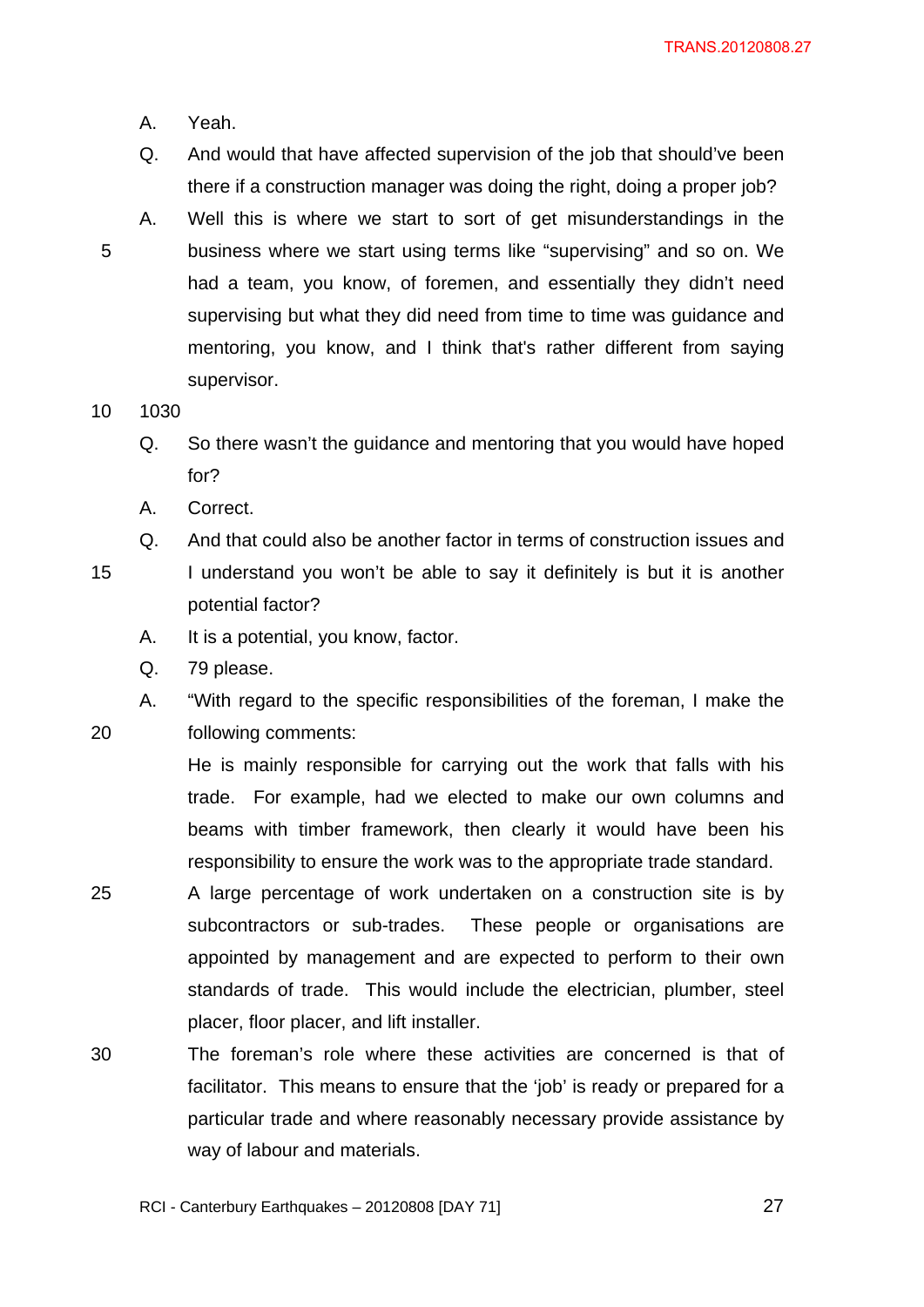The fact that the foreman has an in-depth knowledge of those trades does not under any circumstances make him responsible for their activities. His responsibility is limited to the extent of reporting to management on their performance or otherwise.

5 I would like to clarify the issue of concrete testing at this point. The Hyland Report has identified this matter as being of some concern. The specification does, of course, make it clear as to responsibility."

Q. And when you say that are you referring to the concrete suppliers' responsibility?

10 A. Yeah.

However, even if the specification were silent on this subject my clear view is that the concrete testing is outside the foreman's terms of reference.

- Q. Carrying on "Construction Deficiencies..."
- 15 A. "Asymmetrical design:

Designs of this nature are quite commonplace and I am at a loss to understand how this could be seen as a fault.

Locating the service core on the side not only produces the maximum amount of net leasable space, but also offers more flexibility for office 20 layout. Locating the service core centrally was not an option. The north and west walls were fire rated walls, four hour fire rated walls, and had to be of solid construction without windows. A central service core would therefore result in office space without any natural light which was not acceptable."

- 25 Q. Mr Brooks, you understand I presume that I think what the Hyland Smith Report is referring to is the problems that result structurally not architecturally?
	- A. I now realise that Sir and I was looking at the thing more in architectural terms.
- 30 Q. 81 (ii)
	- A. "Building out of 'plumb'

The report refers to a survey carried out that established that the North Core was 90–100mm out of 'plumb'. Whilst that is not surprising under

RCI - Canterbury Earthquakes – 20120808 [DAY 71] 28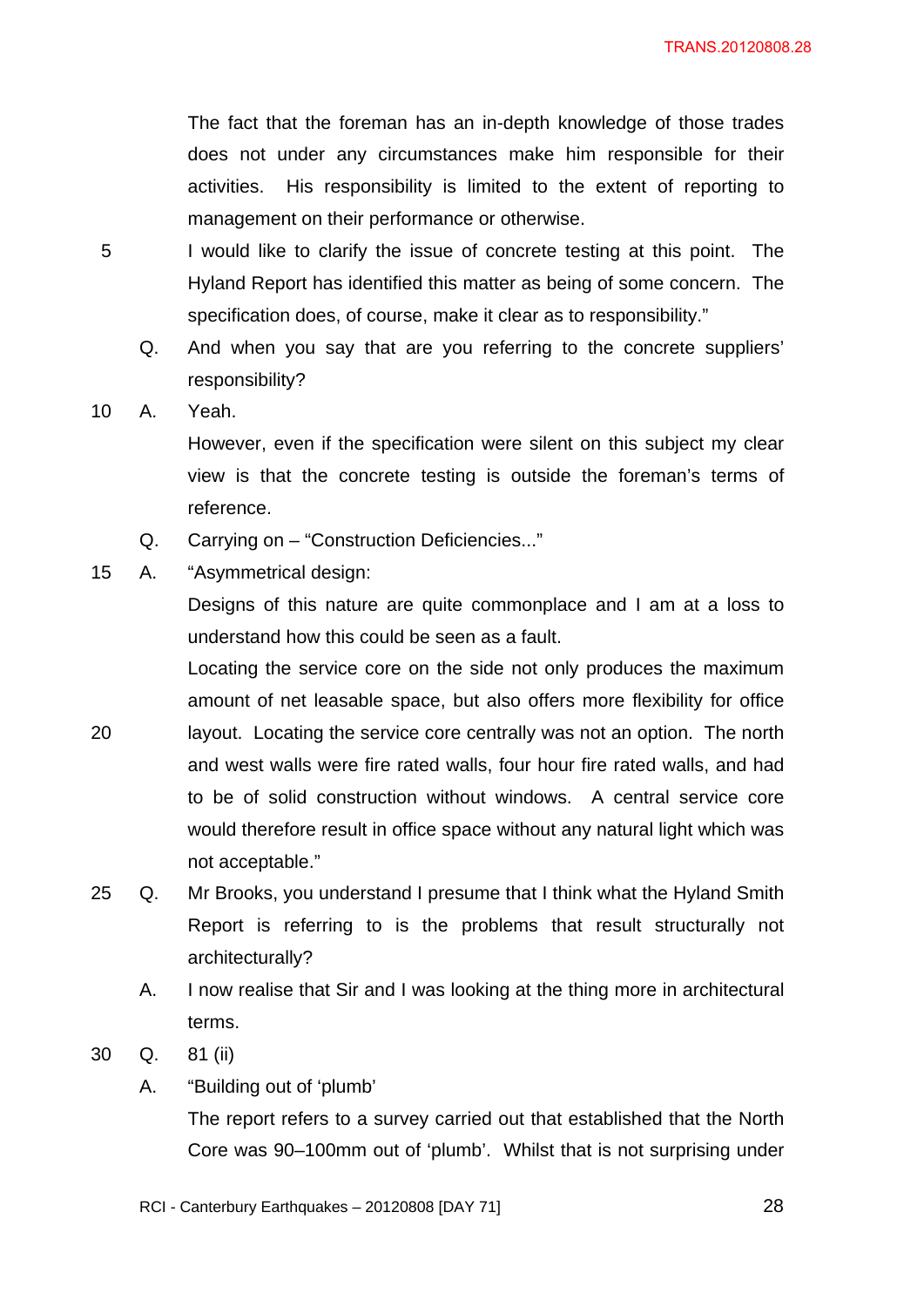the circumstances, the conclusion that it was built like that most certainly is. If that was the case, the lift installer would have experienced great difficulty in installing the lift.

Cobbling of concrete:

5 It is a general trade standard to ensure that the surface of existing hard concrete be suitably roughened or cobbled where it is to join new concrete. This is to aid adhesion and is normally carried out manually with a hammer and chisel.

However, in the case of shell beams, this is not necessary for the 10 following reasons:

- i) The inside of the beam is already roughened by the manufacturer during the moulding process;
- ii) The bottom edge of the face has reinforcing protruding, thus avoiding the need for cobbling
- 15 iii) The side edges are not done because of the fragile nature of the beam. Chipping with a hammer would almost likely cause cracking and break off the edges;
	- iv) The top edges do not require 'cobbling' because the metal Hi-Bond floor is laid over it.
- 20 I refer to a copy of a typical manufacturer's specification for shell beams which I have provided with my statement."
	- Q. When you say, and I won't get that brought up, but that's not necessarily one that was –
	- A. I don't know which one was used I just took this at random.
- 25 Q. All right, now you know I think that one of the issues with the concrete not being roughened or your term is it 'cobbled'?
	- A. Yes.
- Q. One of the issues that the Hyland Report raises is the end of the precast beams where semi-circular end where it met the columns. You 30 understand that?
	- A. Yeah.
	- Q. And are you saying the end of the beam couldn't be chipped with a chisel because it might damage it?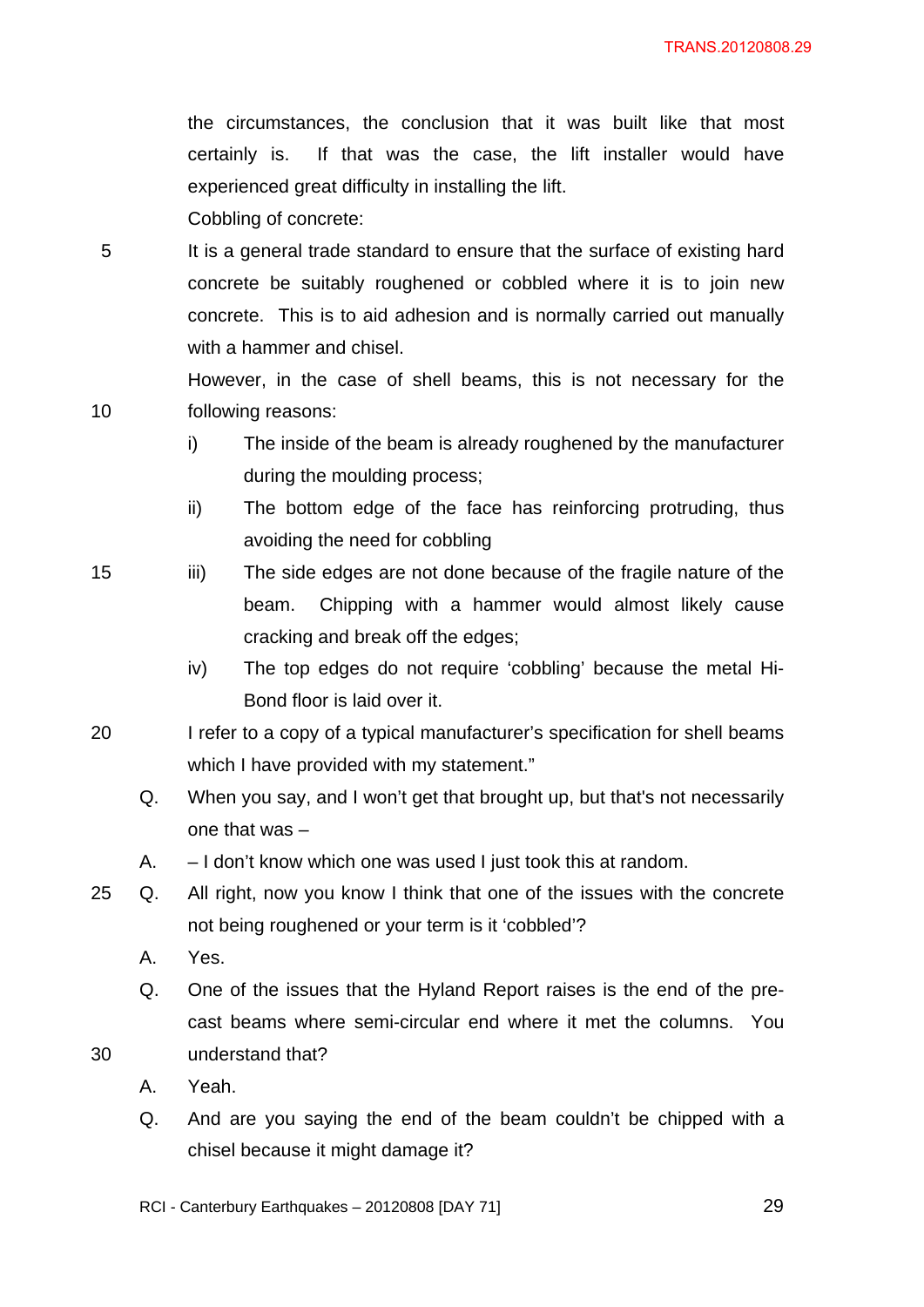- A. No, I'm only talking about the shell beam.
- Q. Okay, not the –
- $A. -$  they're the ones around the edge.
- Q. Do you want to talk about the pre-cast beams?
- 5 A. I haven't made any comment about this.
	- Q. No, but you understand that that's an issue?
	- A. I do, yes.
	- Q. And particularly the ends of them?
	- A. Yes.
- 10 Q. And presumably you would say the same about the chipping of those or not?
	- A. Well there is a risk obviously when you've got, you know, a circular piece of concrete that you start hacking away at the thin bit you're gonna break bits off you know.
- 15 Q. Right, but you can spray a retardant can't you on the concrete?
	- A. I believe so.
	- Q. And clearly that wasn't done?
	- A. I've no idea.
	- Q. You don't know anything about this?
- 20 A. I don't know.
- Q. All right just going back quickly to the design, the asymmetrical design. You talked about it not being an option to not have the core in the centre. Would it be potentially a problem for the owner in this designbuild if there had to be another shear core across the south so the 25 Cashel Street side of the building if there had to be a wall there as opposed to lots of windows?
	- A. Well it would have caused, you know, some problems for the owner because clearly you know you'd be blocking out the opportunity for more windows, you know, so you really are limiting.
- 30 Q. And if that was a potential that could happen would that be something you would imagine would be discussed with Williams and with the owner and architect?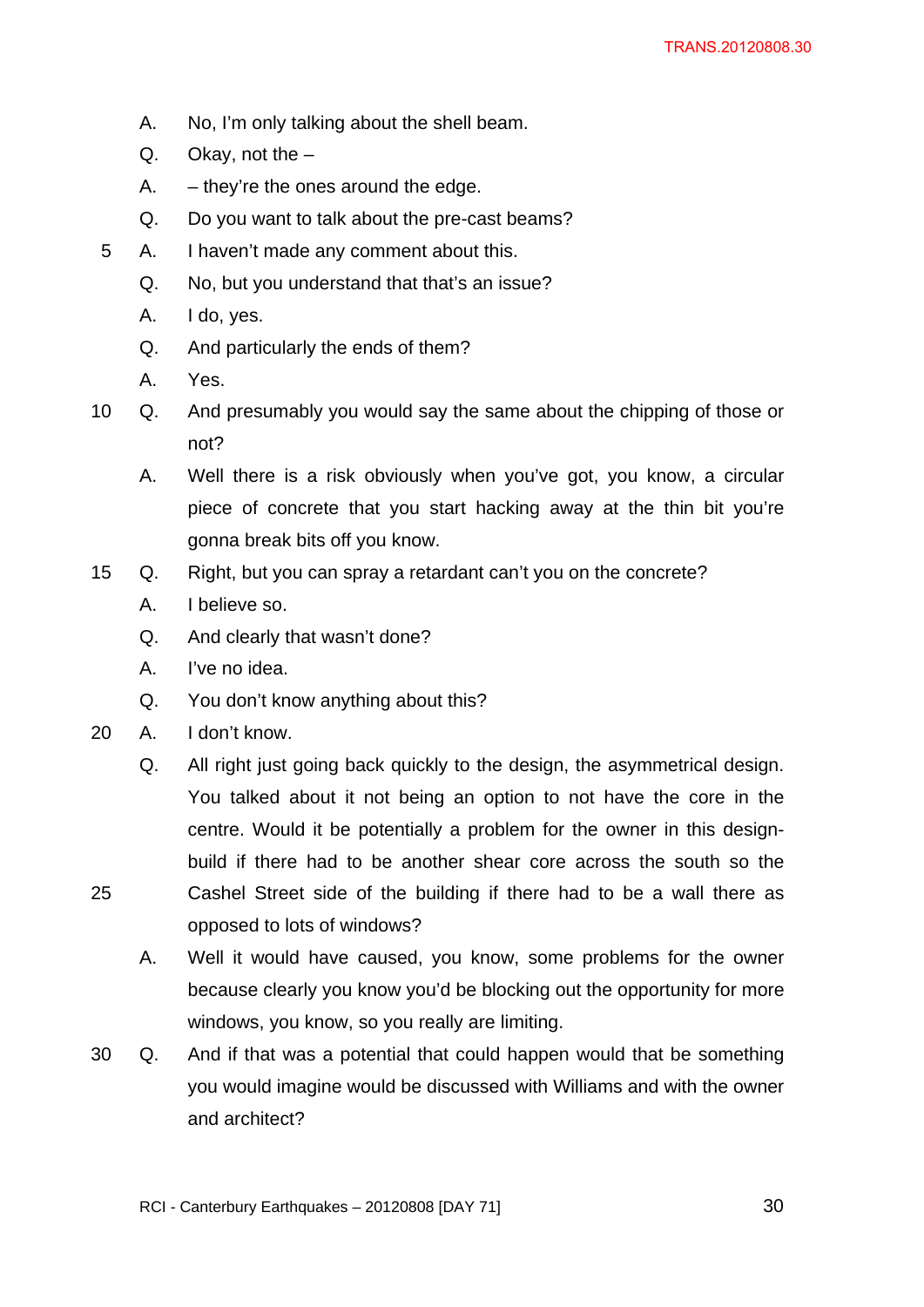- A. Yes I mean it is the sort of thing, you know, that would be part of discussion. I'm just looking at a typical floor plan of the building at the moment and you would be able, it would have been possible to have made that shear wall, you know, a lot longer without, and still retain a 5 fair degree of glass, you know, and light to the offices. I don't rule it out completely.
	- Q. All right, do you recall being party to any discussion about the south shear wall?
	- A. No I don't.
- 10 Q. And is that something that the architect would be involved with?
	- A. Oh, very much so, yes.
	- Q. All right. Now you're at 86 Bending of steel.
	- A. "Reference is made to the bending of H24 steel bars back into the concrete on the site.
- 15 Steel of this size can only be bent manually with great strength and mechanical assistance. An H24mm bar is 6 metres in length. Approximately 4 metres of that would first need to be firmly fixed. A pipe of suitable length would then need to be applied to the free end and upward force applied. The resulting "bend" would be a "kink" rather than 20 a smooth even curve. The suggestion that such an action was undertaken on scaffolding three metres off the ground in wet concrete, it

is in my view utter nonsense.

1040

- Q. Whose is that suggestion that you are referring to?
- 25 A. Sorry?
	- Q. Whose is that suggestion that you are referring to?
	- A. It is in here.
	- Q. What are you referring to though is my question?
	- A. Oh...
- 30 Q. You say the suggestion, whose suggestion is that?
	- A. Well the suggestion is in here.
	- Q. So we will get that brought up, I think you are referring to the Hyland report –

RCI - Canterbury Earthquakes – 20120808 [DAY 71] 31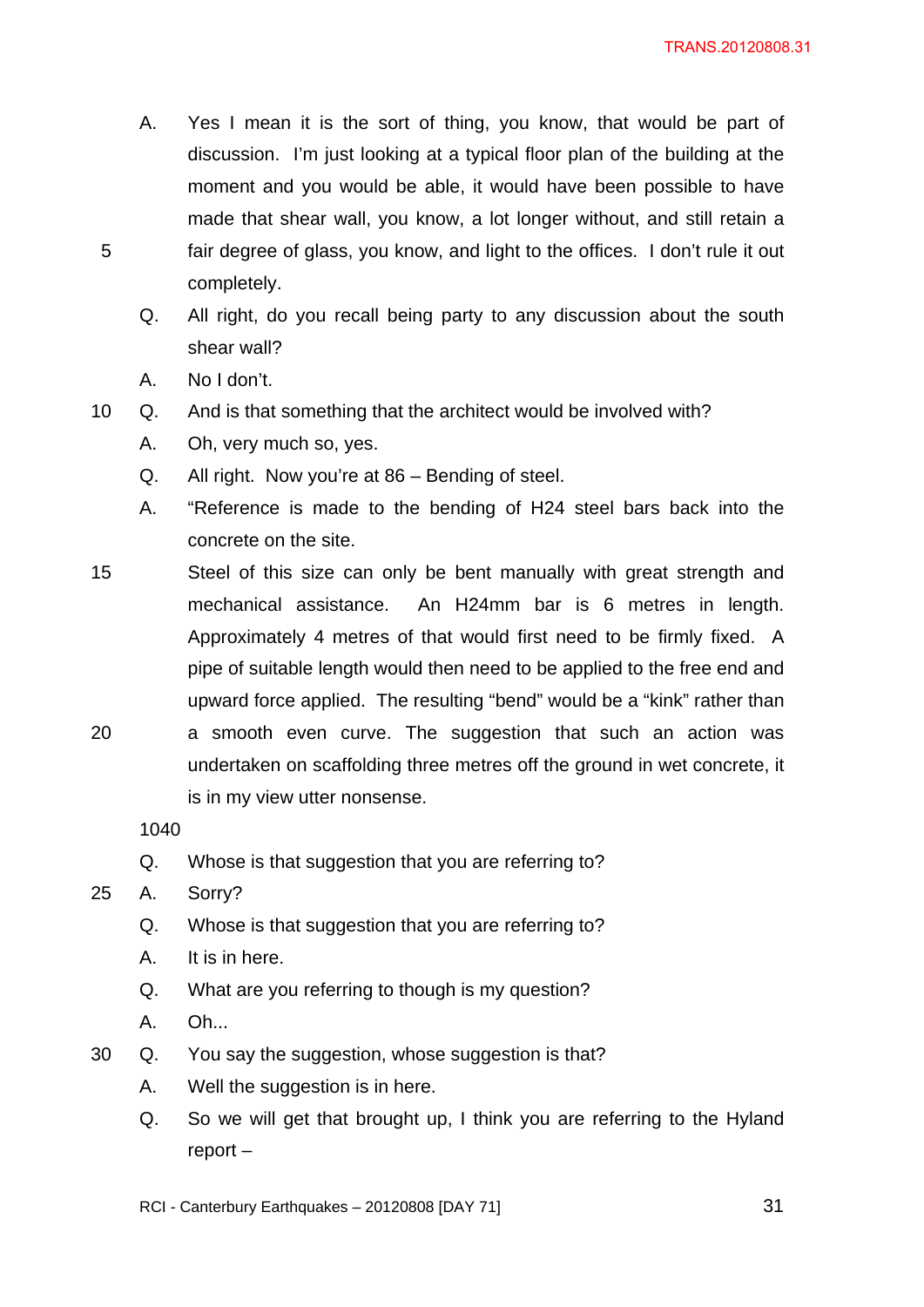- A. Yeah.
- Q. 249.0189.109?
- A. Yeah it is page 79 anyway.
- Q. So you are referring to this page?
- 5 A. Yes that is correct.
	- $Q$ . And  $-$
	- A. You see it states, hang on –
	- Q. Yes?
- A. The bottom H24 bars from shell beam have been turned back into the 10 concrete infill rather than embedded in the shear wall.
	- Q. And we can see that in the photos can't we?
	- A. Yeah, but you see that is a shell beam and therefore the concrete was wet when they were trying to do it allegedly.
	- Q. Depending on when it was done? Depending on when it was bent?
- 15 A. Well you are not going to poke steel into dry concrete are you?
	- Q. No, I understand that but depending on when the ends were bent is what I am saying? You don't agree?
	- A. No.
- Q. But I understand what you are saying about that but you can't explain 20 what is shown in those photographs can you?
	- A. No I can't.
	- Q. No.
	- A. I am trying to  $-$
	- Q. Yeah. And you accept that it is a problem that has been identified?
- 25 A. I think quite frankly I think it is a problem that is much more serious than the Hyland report actually states.
	- Q. Do you?
- A. Yeah because that shell beam which is on the north side, sorry on the west side isn't it, coming up to the shear wall, that beam basically isn't 30 connected at all to the wall. Why I don't know.
	- Q. Right.
	- A. Now, you know and  $I if a beam is not connected to the shear wall it is$ extremely serious.
	- RCI Canterbury Earthquakes 20120808 [DAY 71] 32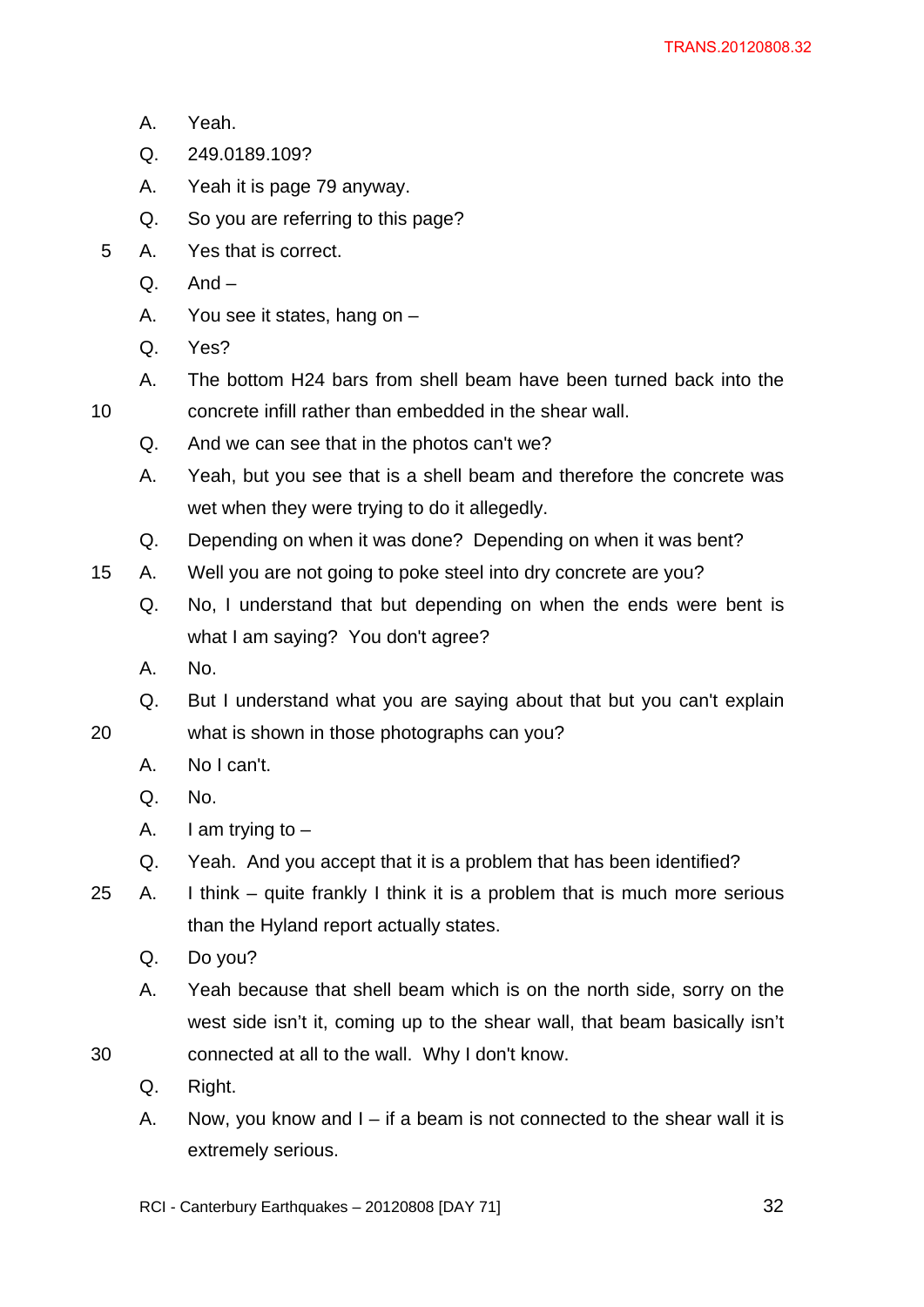- Q. Yes obviously.
- A. And I can't explain why it is like that.
- Q. So you weren't aware of any issue, any problem with the reinforcement in the shell beams?
- 5 A. Not at all.
	- Q. When the shell beam was connected to the north wall (inaudible 10:43:44) would that be something that would be supervised by anyone?
- A. Well yes because before the concrete is poured those joints have to be 10 inspected. There is no compromise about that, there must be.
	- Q. Inspected by whom?
	- A. Either the building inspector or the engineer.
	- Q. Right. And are you aware of that happening from your position as the manager, managing director?
- 15 A. I'm no I am not but you know that is not to say it didn't. I am just not you know, I wouldn't go to the site personally and meet the building inspector or whatever.
	- Q. Were you aware of site reports being completed by the engineer, by Mr Harding?
- 20 A. I am aware that there were reports
	- Q. Did you see those or not as a matter of course?
	- A. Not as a matter of course no.
	- Q. So you can't shed any light on, other than you saying it would be difficult to physically do, you can't shed any light on how that has happened?
- 25 A. No.
	- Q. No?
- A. Well the only light I can throw on it is what I have tried to illustrate with the rather amateurish drawing that I have attached, is that those, both of those bars, those H24 bars are semi-circular. That is what has led me to 30 the view that because they are semi-circular they actually have been made like that in a factory because it is  $ext{ext}$  – you can't manually bend H24 steel into a pure semi-circle. Now, if that is the case, well it is, my explanation is that they are semi-circular and they should have gone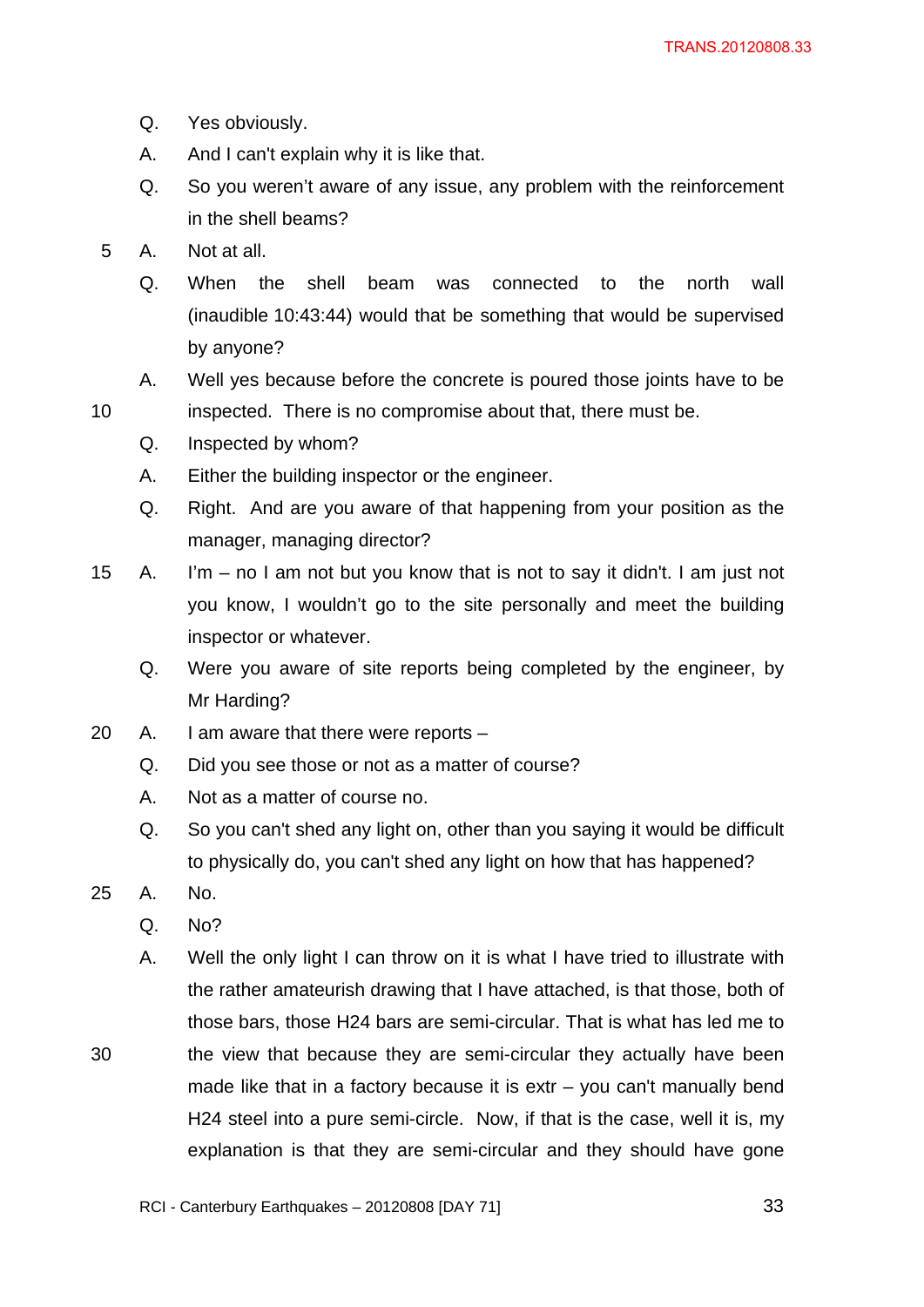into the wall and there should have been a horizontal bar going through

Q. And this –

–

- $A. lock it in.$
- 5 Q. And this is what you cover in the rest of your brief?
	- A. Yeah.
	- Q. And if we get that diagram so that we can complete your evidence then, its 0001.21. Is this the diagram you have done to explain what you are talking about? Is that the diagram?
- 10 A. Yes that is right.
	- Q. So you top right you are indicating what a semi-circular bar looks like one piece the bar?
	- A. Well this is the side view.
	- Q. Yes?
- 15 A. I mean they will be parallel, you know two in parallel.
	- Q. And at the bottom you are indicating that it should have had a horizontal bar –
	- A. Yeah.
	- Q. To lock it in so it couldn't come out?
- 20 A. Yeah.
	- Q. Is that what you are saying?
	- A. Yeah.
	- $Q.$  So –
- A. But that and then that horizontal bar itself of course because 25 remember there is vertical bars in the shear wall so that horizontal bar is tied to the vertical bars.
	- Q. I will get you to go back to your brief and just finish reading it please. So you were up to 89 I think?

# **WITNESS CONTINUES READING STATEMENT FROM PARAGRAPH 89**

30 A. "Those H24 bars were formed in a semi-circular pattern to a predetermined radius, on a machine under factory conditions and subsequently delivered to the site. Every beam that connects to a shear wall contains, or should contain one pair.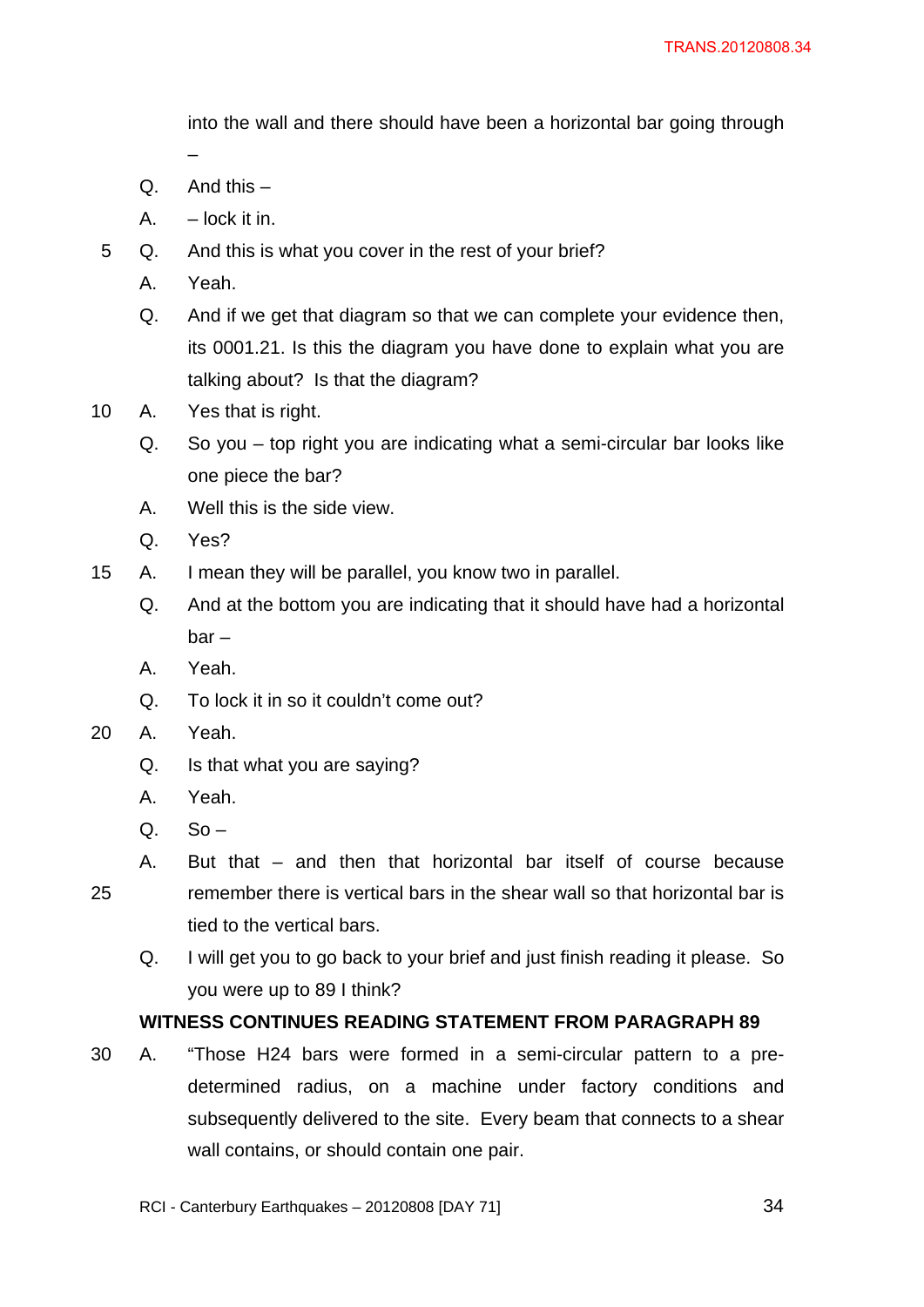Consideration of the above has led me to a certain conclusion that I believe to be fundamental to the cause of the collapse. It is a fundamental precept to reinforced concrete construction that the steel reinforcing forms a continuous flow without gaps, breaks or other form of 5 interruption. In simple terms the foundation steel must connect to the column steel and in turn to the beam steel and shear wall and so on. Any interruption to that flow must inevitably undermine the integrity of the structure.

This is precisely what has occurred in the CTV building and it has 10 occurred at the point where the beam connects to the shear wall.

The pair of H24 rods are located in the beam such that each semicircular end protrudes into the shear wall just beyond the line of vertical reinforcing rods. A horizontal H24 rod should then have been inserted through the semi-circular ends and tied in place prior to the concrete 15 pour. The insertion of this item would have provided continuity to the steel connections and would have gone someway towards frustrating any forceful attempt to collapse of the structure if not prevent it."

Q. And 94?

A. "This in my opinion is a major contributory reason for the collapse of the 20 building."

Q. Now just finally I wanted you to just comment on – we are going to hear evidence from Mr Shirtcliff who you have mentioned. His brief that he has provided, I think you have had a chance to read it?

A. Yes I have thank you.

25 1050

Q. And don't want to go into the detail but you will recall that he says that he was engaged with I think four projects that he lists and therefore had limited time to be involved in the CTV building, and says he would've gone there maybe once a month to check on progress. That Bill Jones 30 was the foreman and that he would occasionally update Shirtcliff on the status of the CTV building. He described his role in relation to the CTV building as receiving updates on progress of the construction on site from Mr Jones which he subsequently forwarded, he says, to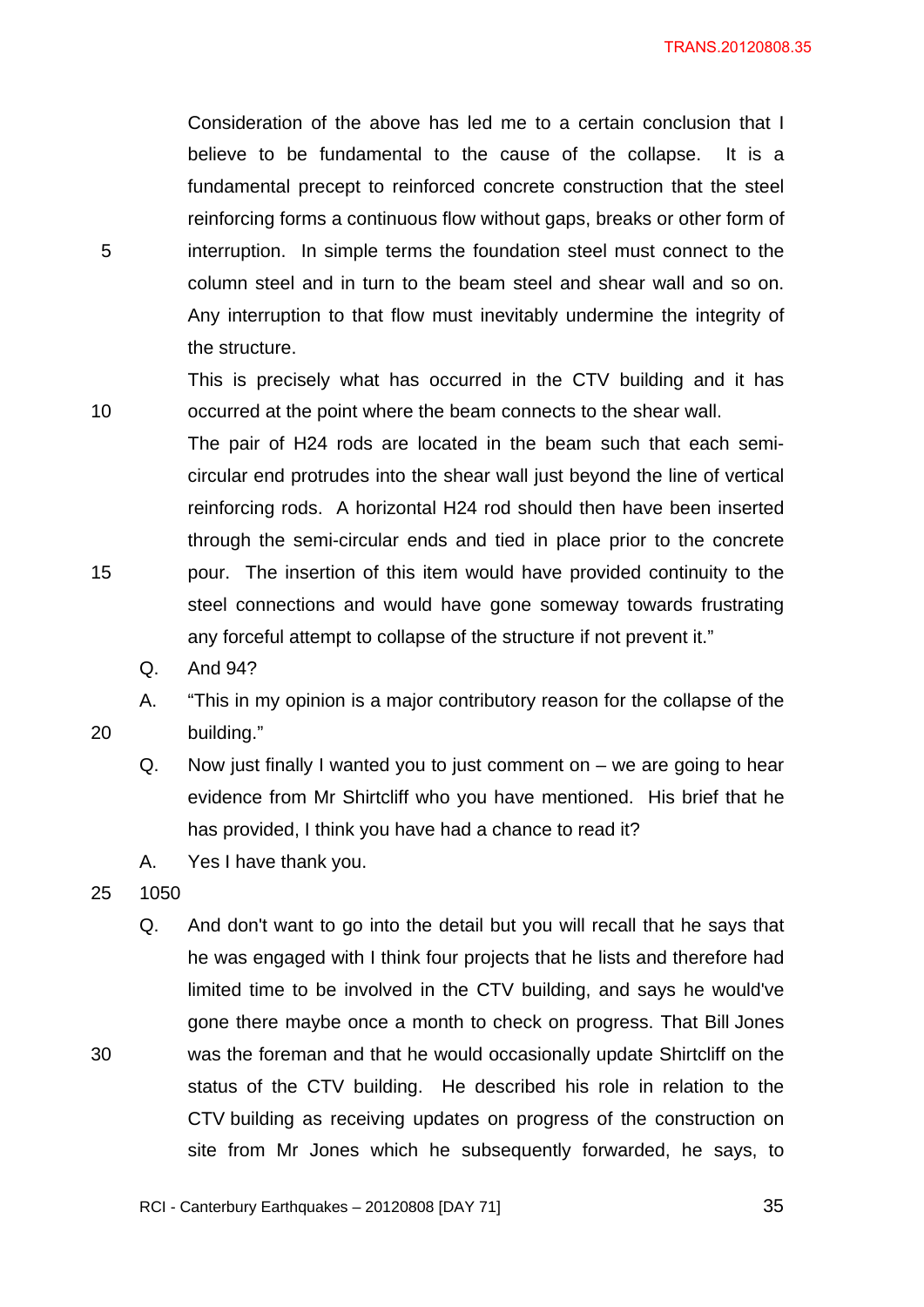Mr Pattinson of the Smart Group. He's talking obviously about after the period April/May?

- A. Yeah.
- Q. Now do you agree with that evidence?
- 5 A. Well I don't, I obviously can't comment on what he was doing when I, you know, I wasn't there.
	- Q. But before that?
- A. Well personally, you know, his role was construction manager and he was responsible for all contracts, there were no exclusions. That 10 applies all the way through. Union as well.
	- Q. And the visiting the site once a month. Is that what had been envisaged by you in terms of his role?
	- A. No, you know as a construction manager, you know your, if you're doing your job properly you really should be visiting the sites every day.
- 15 Q. So you don't, if that's what was happening were you aware of that at the time?
	- A. Um, he was visiting the site. You know, when he first came he was, you know, visiting all the sites. I'm sure of that.
	- Q. So you don't agree with, factually with his evidence?
- 20 A. I'm sorry what did you say?
	- Q. You don't agree factually with his evidence about once a month, or limited involvement with CTV?
	- A. Well I don't know where that comes from. I, you know, he, his involvement is limited to the extent that he didn't, he didn't have any
- 25 involvement in the design of it because you know he didn't join the company until it was started.
	- Q. Just talking about his role as mentoring or guidance that you talked about?
	- A. (no audible answer 10:52:34)
- 30 Q. Construction manager?
	- A. Yeah, well you know that was his role and that's what he was supposed to do.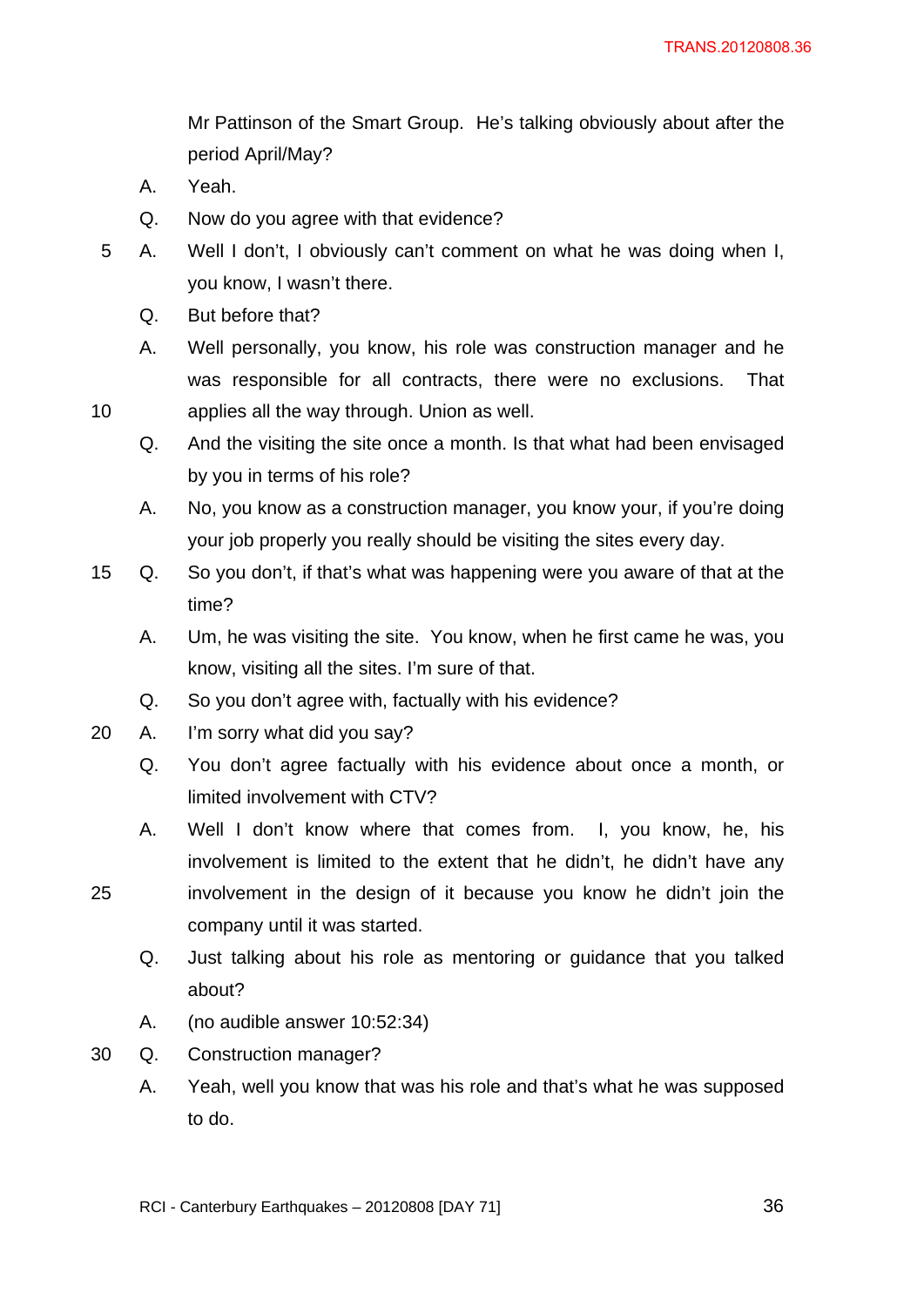## **JUSTICE COOPER:**

- Q. Yes but you were the, his superior and you're being asked to tell us what you know about what he in fact did? Now did he visit the site every day or thereabouts so far as you know?
- 5 A. Well the answer to that is I don't really know.

### **EXAMINATION CONTINUES: MR ZARIFEH**

- Q. But if he was visiting it once a month and had a limited involvement because he was involved with other jobs, you know the jobs that he refers to?
- 10 A. Yes.
	- Q. Is that, was that your understanding of what he was doing at the time or not?
	- A. My understanding at the time was that he would've been visiting the sites more often than once a month.
- 15 Q. And should have been?
	- A. And certainly should've been.
	- Q. Should've been, right.

### **CROSS-EXAMINATION: MR MARSH – NIL**

### **CROSS-EXAMINATION: MR LAING – NIL**

### 20 **CROSS-EXAMINATION: MR RENNIE**

- Q. Just a couple of matters. You mentioned that in relation to the time you were at Livingstones –
- A. Yes sir.
- Q. Mr Douglas formerly the chief executive of the Regional Council
- 25 mentioned to you that a design fault had been found in the building?
	- A. Yes he did.
	- Q. And your statement of evidence was, "It rapidly got around the real estate community of course." You recall that statement?
	- A. Yes I do.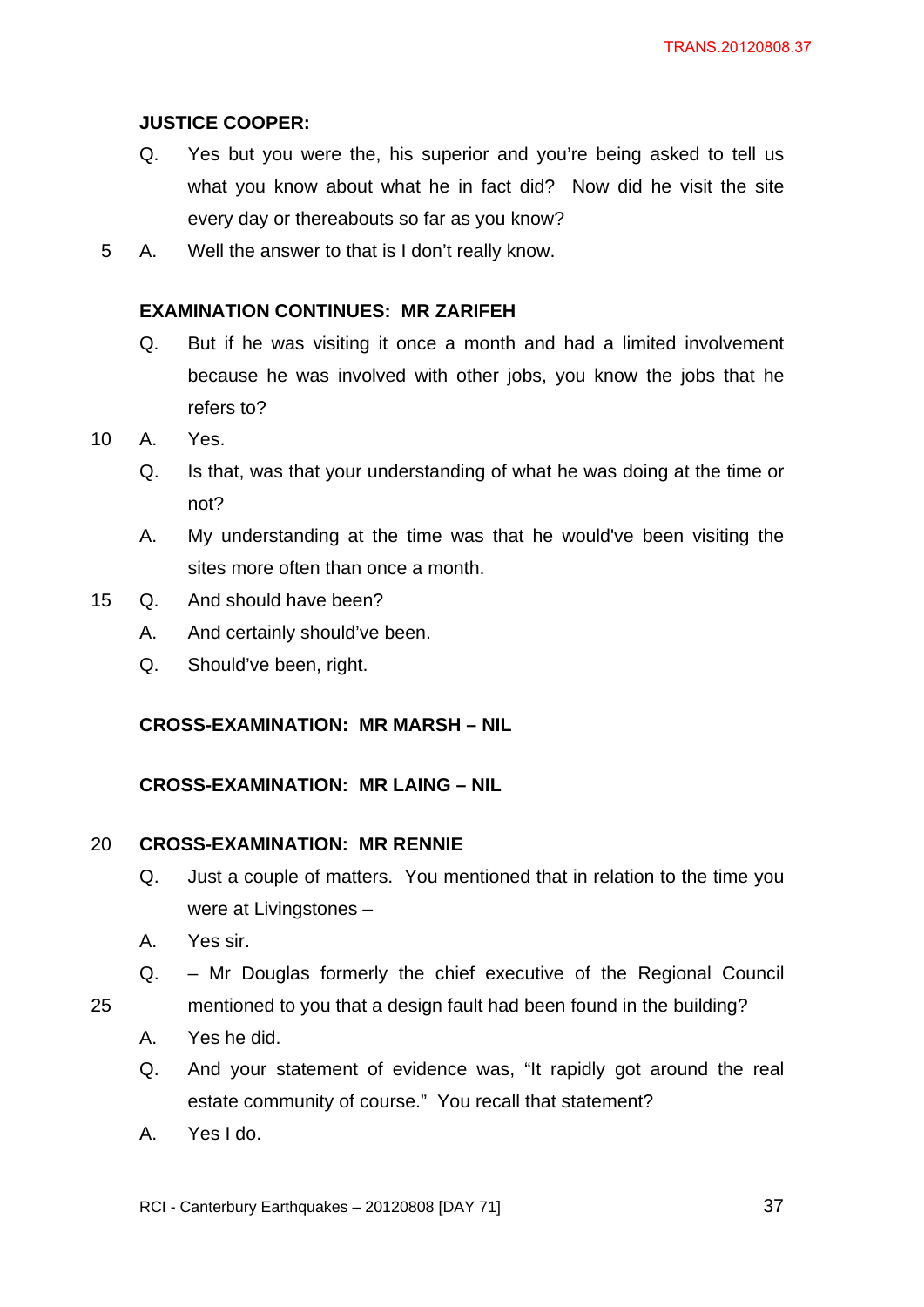- Q. What was the "it"? What was "it" that got around the real estate community? That there was a problem with the building or –
- A. Yeah.
- Q. that there was a design fault or how much detail?
- 5 A. Oh, I don't think, you know, it's real estate gossip so, you know, and that's, and that's just about it, but it's of course very harmful gossip.
	- Q. A matter though where a real estate agent would then be cautious in selling the building to ensure that there was no non-disclosure of such a matter?
- 10 A. Well there's two ways of looking at that Mr Rennie. The, obviously, you know, one expects the real estate agent to exercise due caution but it's also when you know that a building has got something wrong with it, it can also be a great opportunity for the property speculator to get it cheap especially if he has the belief that he can fix it for next to nothing.
- 15 1055

Q. Now the second matter relates to the point you were making in respect of figure 44 in the Hyland Smith report in the beam ends. In the narration to figure 44 and I don't think we need to have it up but you'll recall, I think, that "the statement is the bottom H24 bars from the shell 20 beam have been turned back into the concrete infill rather than embedded in shear wall as detailed", and then there's a design reference?

A. Yes.

Q. Yes, now I understand firstly that your point is that that bending would 25 not have occurred on site because in your experience it would be a physical impossibility?

- A. That's my view sir yes.
- Q. Does it follow from that that then the reinforcing steel must have been delivered on to site bent in that manner?
- 30 A. That's my view.
	- Q. Yes. If we can have please BUI.MAD249.284.20, and when this comes up you will find that this is sheet 19 of the design drawings which is the reference given in the Hyland Smith report?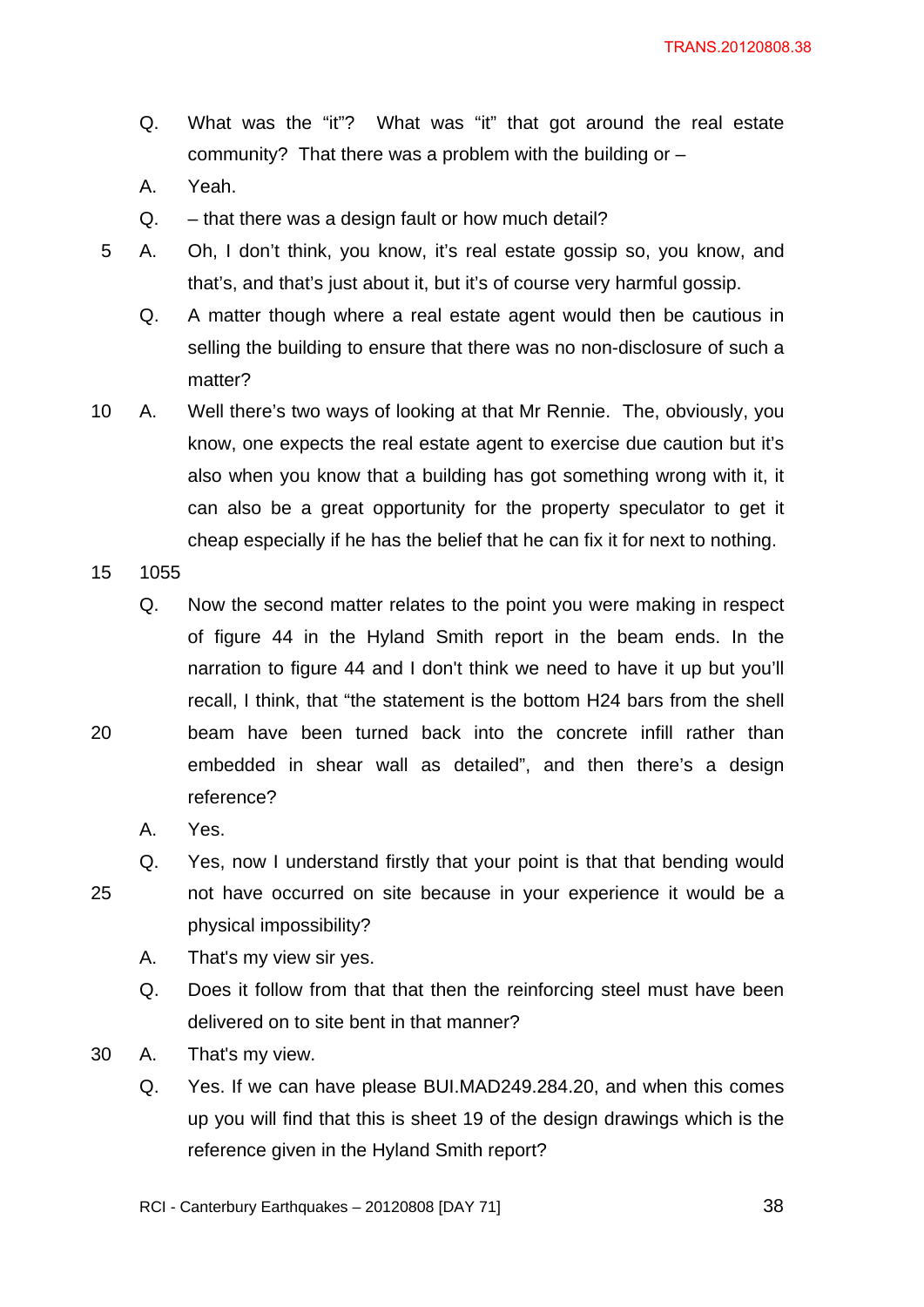- A. Oh yeah.
- Q. And the reference that they give is BENG detail 5 drawing S19. Can you pick that up on the plan in the screen in front of you?
- A. Is that one at the top?
- 5 Q. I'm relying on your skill rather than my amateur interpretation. Detail 5, drawing S19.
	- A. I can't read the numbers, sorry.

## **JUSTICE COOPER:**

- Q. Let's get it expanded. This is the top right-hand diagram?
- 10 A. Top right-hand? Oh yeah.
	- Q. All right?
	- A. That's better, thank you.

## **CROSS-EXAMINATION CONTINUES: MR RENNIE**

- Q. Now do you agree that Hyland Smith are correct to say that the detail
- 15 required the reinforcing bars H24 to be carried through into the shear wall?
	- A. That's what the Hyland report says, yes.
	- Q. But do you agree with the detail that they referred to shows that?
	- A. Yes I do.
- 20 Q. Given that at least in relation to this finding in this photograph that did not occur does it follow that the materials delivered to site must have not conformed to the detail in sheet S19?
	- A. Well either that or they, or the wrong steel has been put in the shell beam.
- 25 Q. By that you mean steel which has been prefabricated for a position other than this position?
	- A. Correct, yes.
	- Q. Yes, and I take it at this distance it would be difficult to determine which of those two possibilities actually occurred?
- 30 A. I wouldn't be able to.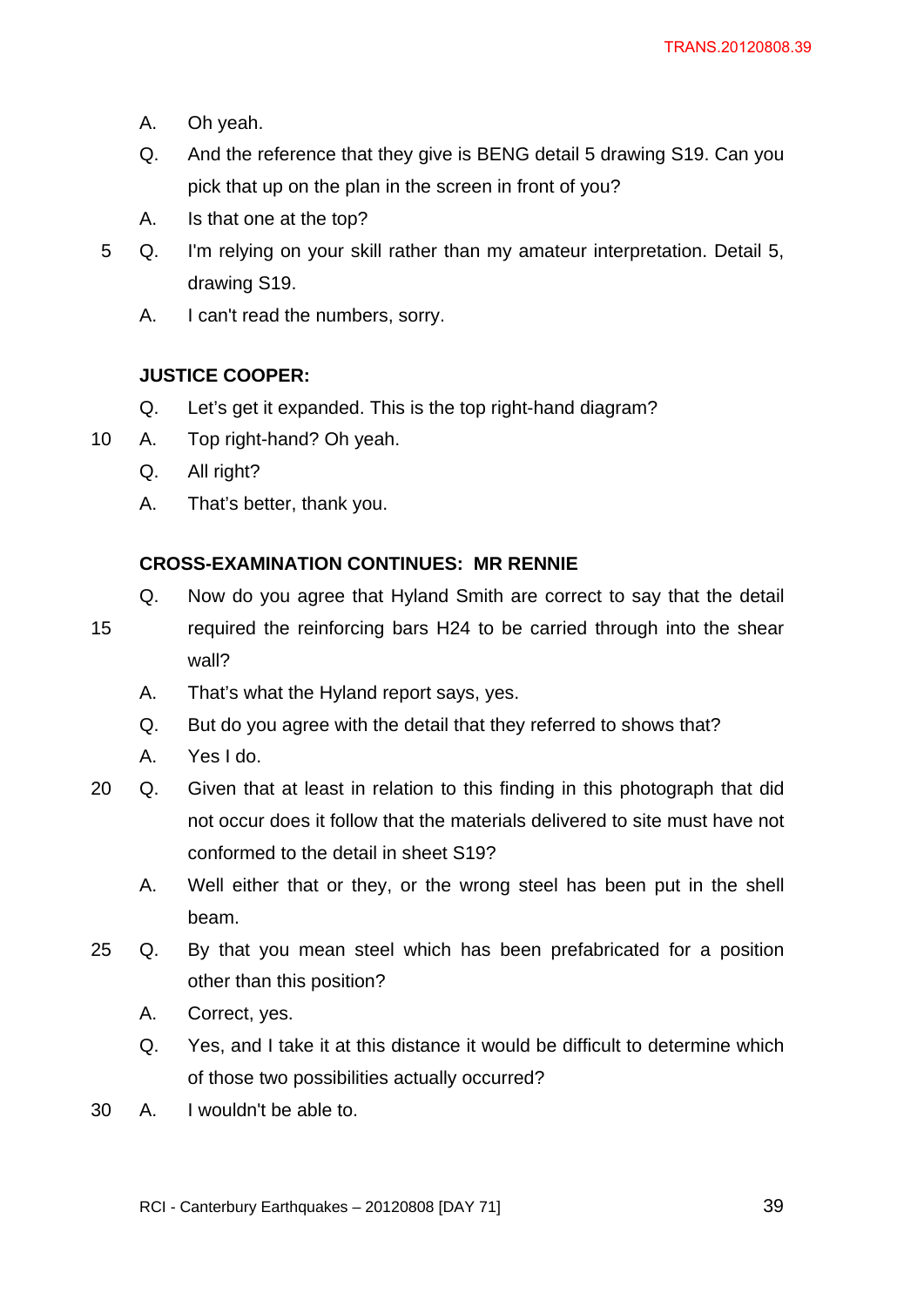- Q. In terms of the work on site in relation to this reinforcing steel. If it became necessary to bend the bars could you achieve that by gas heating the reinforcing bars?
- A. It can be done that way but I don't think you're supposed to.
- 5 Q. And indeed would there be any logical reason why the bars would have been bent by the construction staff on site by that method?
	- A. I can't think of any logical reason to do that. I mean if surely you'd just keep using the torch and cut them off completely if they were in the way.
	- Q. So are you pointing here essentially to an apparent construction defect
- 10 which you feel the Hyland Smith report understates or underemphasises?
	- A. I believe the Hyland report actually understates it.
	- Q. Yes, as a construction defect?
	- A. Yeah.
- 15 Q. Yes.
	- A. Yes.
	- Q. Thank you.

### **CROSS-EXAMINATION: MR ELLIOTT – NIL**

#### **RE-EXAMINATION: MR ZARIFEH – NIL**

#### 20

### **QUESTIONS FROM COMMISSIONER FENWICK:**

- Q. The issue you've briefly touched on, the lack of cobbling or roughening up of the –
- A. Yes Sir.
- 25 Q. surface of the log beams above the columns?
	- A. Yes.
	- Q. Now the specifications said something about that the all concrete cast this other concrete had to be roughened by a broom or effectively while it was still plastic?
- 30 A. Indeed.
	- RCI Canterbury Earthquakes 20120808 [DAY 71] 40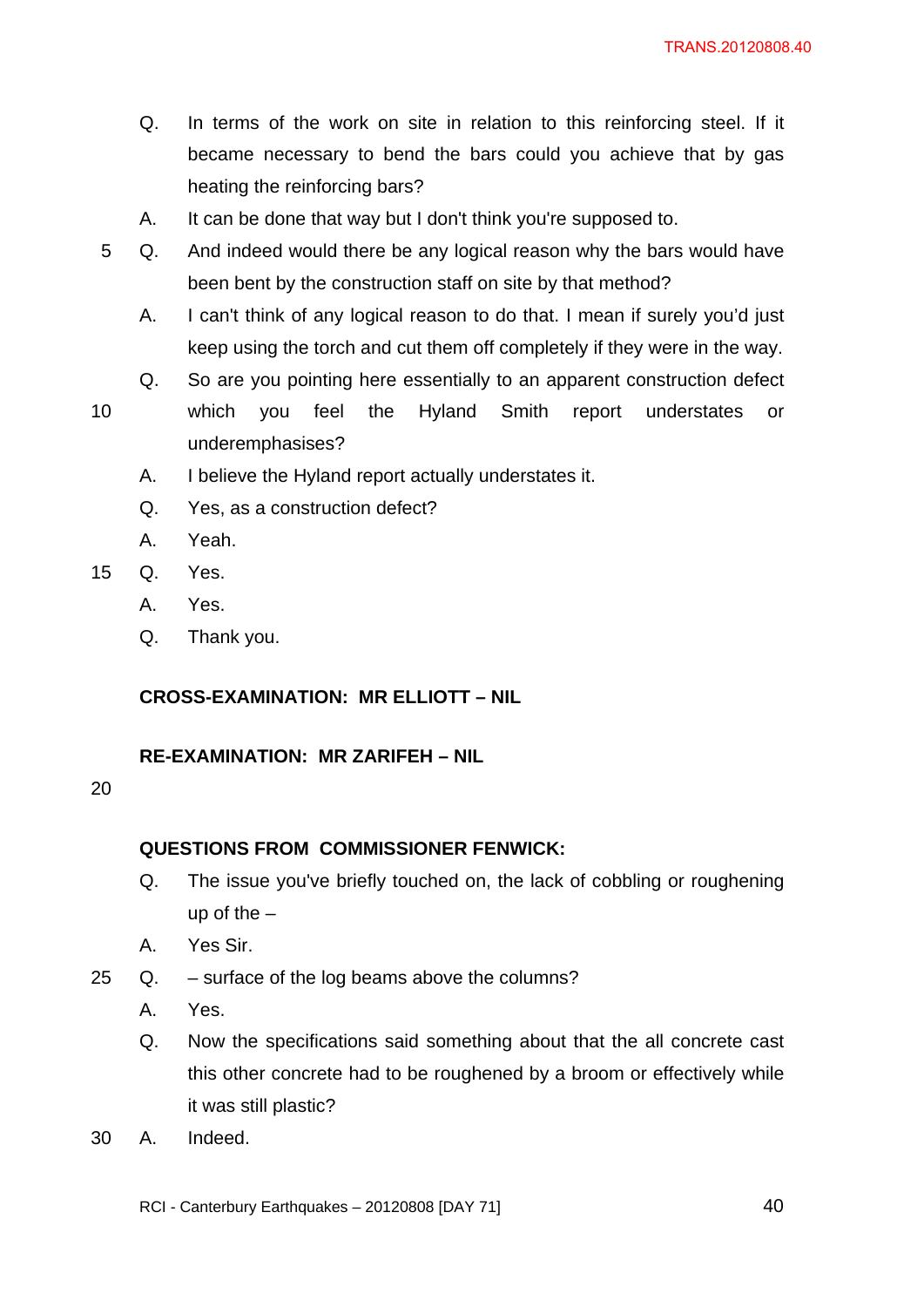- Q. It clearly could not have been done. The drawings mention the possibility of using retarder on the surface. Now I don't think the drawings specifically identified that particular surface but can you comment further on that? It does look as though this was quite a critical 5 issue.
	- A. I don't think I can be very helpful to you actually on that Sir. I you know I don't know, you know I can't comment on the you know the chemical compound whether it was used or not and I really don't know whether the log beams you know were you know were roughened or whatever.
- 10 I'm surprised that they're not because the log beams were of course made by the company itself. We had our own pre-cast yard.
	- Q. The evidence we've got are pictures from the land site is very clear that all the ones that we can find were not roughened, they were very very smooth on that surface.
- 15 A. Yeah.
- Q. But there would have been no problem, wouldn't there, of taking a kango hammer or something and roughening up the surface would there? You know it's a fairly solid thing that you've got the wings that the curve bits you pointed out that you got too close to that you might chip 20 them but it's a fairly solid beam 400 millimetres wide?
	- A. Yeah.
	- Q. And 500 millimetres-odd deep?
	- A. Indeed.
- Q. That wouldn't have been a danger in chipping that, of failing that would 25 you of a kango hammer?
	- A. No,  $I -$
	- Q. Would that be right?

A. – I accept that Sir, yeah, you know roughening up concrete, those concrete beams is certainly it would be the kind of job that nobody 30 would want to do, you know, particularly unpleasant and bearing in mind that there's quite a few of them. I you know I would have to say that I'm disappointed that obviously that it wasn't done but I can't, I can't understand why none of them were done. You know, one can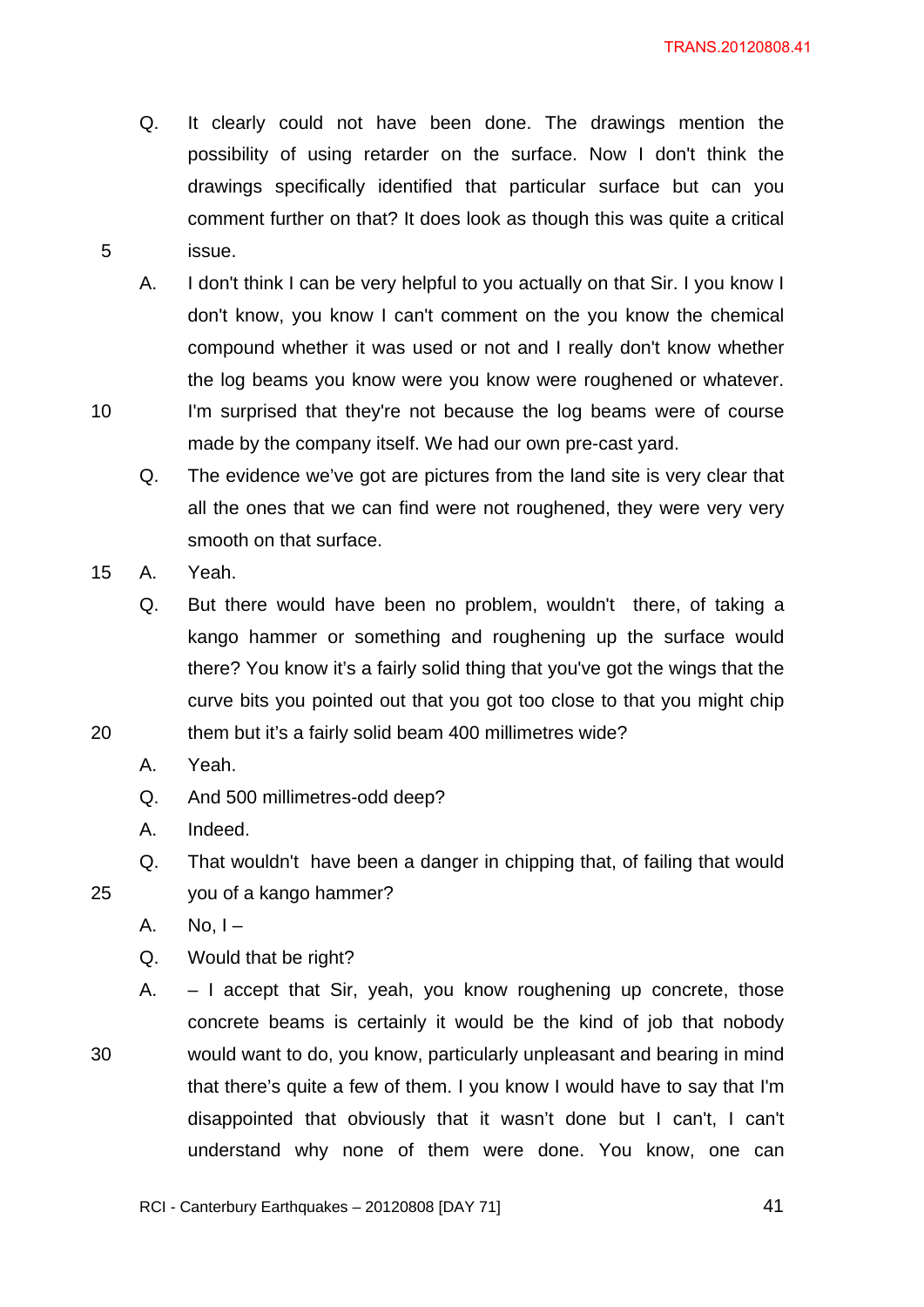understand the odd one or two things sort of you know getting, getting missed but not all of them which leads me to the view that the foreman was probably under the impression from one reason or another that he didn't have to do it and I would have to say that we're essentially talking 5 about the column beam joint and those joints get inspected by an engineer or the building inspector. I know it sounds as if I'm passing the problem off on somebody else but you know why didn't the engineer say something?

- Q. That was going to be my next question to you. These beams would 10 have been delivered and presumably stacked ready for erection?
	- A. Yeah, yeah.

1105

- Q. So they would have been on the site for some time presumably before they were put in erection?
- 15 A. For some time, yeah, but probably only a day or two.
	- Q. So any engineer walking round should have been able to spot, shouldn't they?
	- A. Yes.
	- Q. All right, so it's a bit of a mystery because we don't know. There maybe
- 20 some of them may have been roughened up, but just all the ones we can find, that we can find out on the site, were in fact very, very smooth, slightly powdery surface on the edge?
	- A. Yeah.
	- Q. Which made me wonder wherever it's possible they'd used a retarder
- 25 and never actually followed it up and cleaned it, but you wouldn't know anything about that?
	- A. I really just have no idea whether a retarder was used or not sir.

## **QUESTIONS FROM COMMISSIONER CARTER:**

- Q. You were previously the development manager at Industrial Holdings –
- 30 A. Yes Sir.
	- Q. and then became the managing director of Williams?
	- A. Yeah.
	- RCI Canterbury Earthquakes 20120808 [DAY 71] 42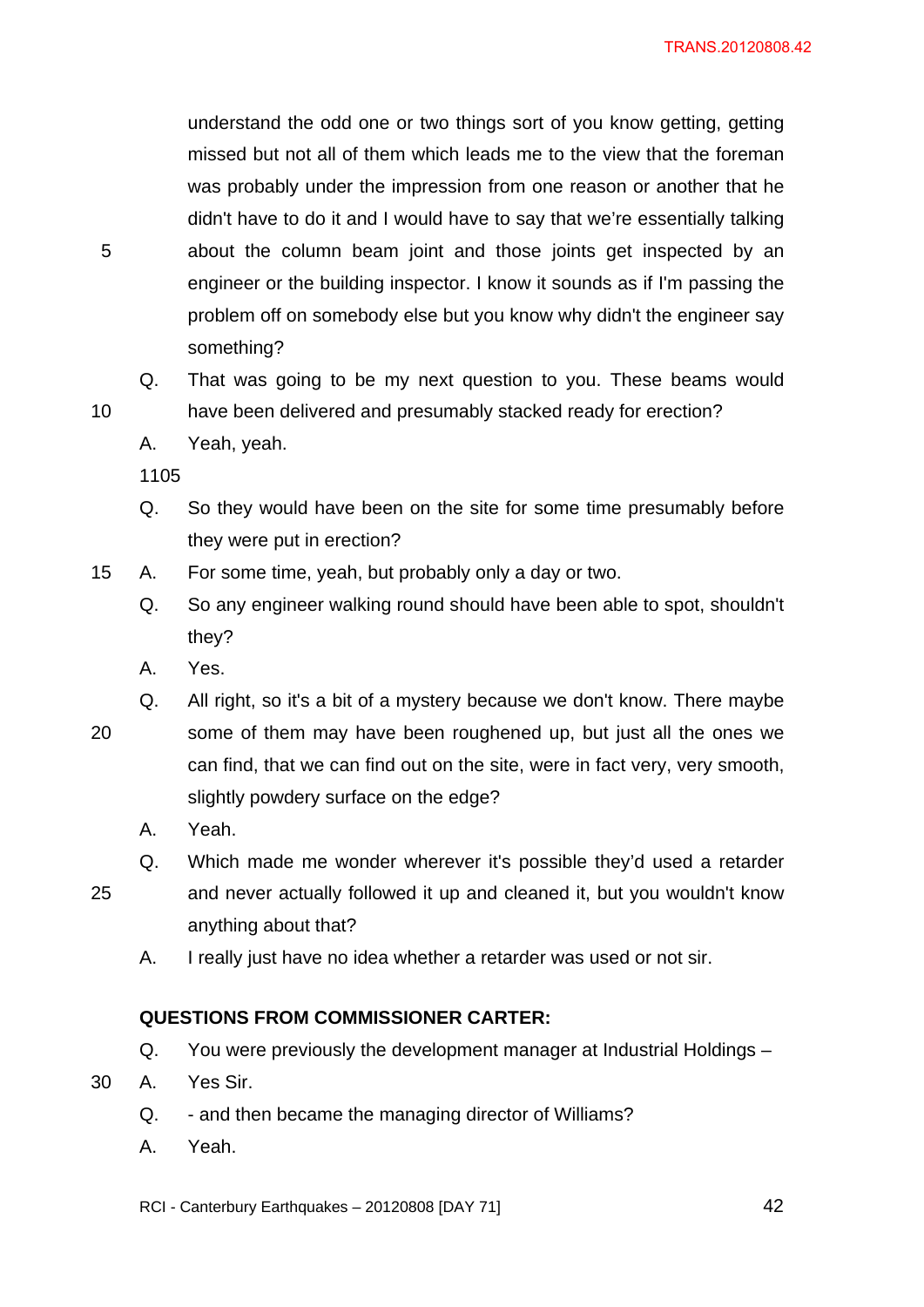- Q. And you were familiar with the desire to perform economic buildings and efficient buildings. I believe the buildings that you showed were to a large extent built with pre-cast concrete elements?
- A. Yes on those photographs, yes.
- 5 Q. Would you consider yourself an expert in pre-cast concrete building assembly or in your role that you had, was that a function that you would expect others to look after?
	- A. I wouldn't consider myself you know an expert in concrete buildings at all sir.

### 10 **QUESTIONS FROM JUSTICE COOPER:**

- Q. Mr Brooks, Williams Construction Limited employed the architect Mr Wilkie, is that right?
- A. Yes Sir.
- Q. And you employed Mr Reay's firm, Alan Reay Consulting Engineer as it 15 then was?
	- A. Yes Sir.
	- Q. Was there a written contract with the engineers?
	- A. There would have been an exchange of letter. I don't think it would have gone any further than that Your Honour.
- 20 Q. Can you remember what the basis of their remuneration was?
	- A. I can't recall the figure but it would have been a fixed sum, of that I'm sure.
	- Q. Why are you sure about that?
	- A. Well it was because of the way that I do business.
- 25 Q. Right, well that's a good answer. Now
	- A. Used to I should say Your Honour.
- Q. We've had some evidence which suggests that the building permit application was made at a time when the structural drawings were not available. Are you aware of that evidence, the building permit 30  $\mu$  applications made on the 17<sup>th</sup> of July. Structural drawings were not
	- given to the Council until the  $26<sup>th</sup>$  of August. Are you aware of that?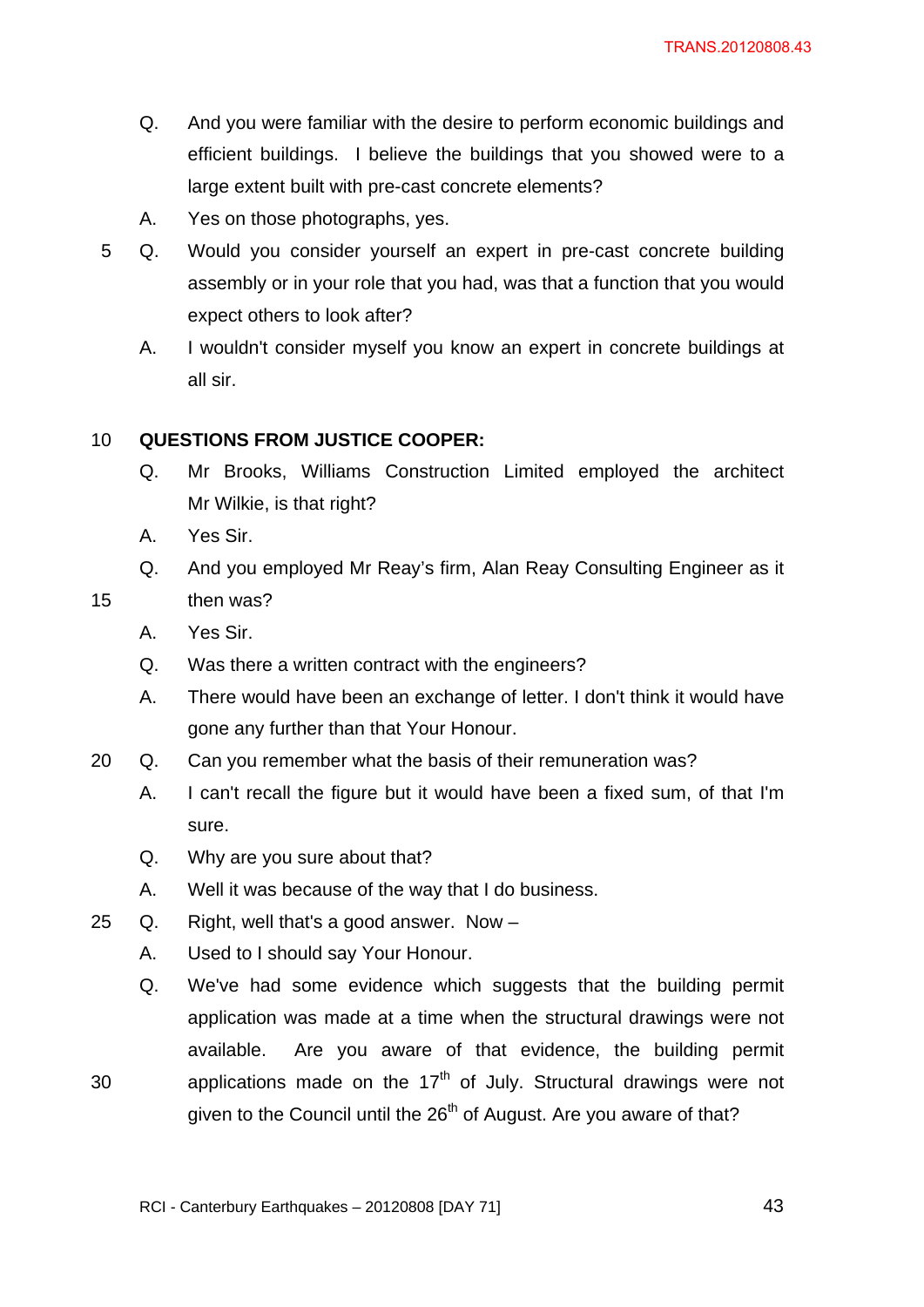- A. Well I heard the evidence yesterday Your Honour and I, you know I'm just you know, it's just a mystery to me, I just can't offer any answer really.
- Q. Can you remember being aware of that at the time?
- 5 A. No I don't, the only thing I can really remember is that we weren't aware of any problems, it just –
	- Q. Well Mr Harding's expressed the view on the basis of what was raised by Mr Tapper, the Council structural checking engineer who wrote back the following day after the structural drawings were produced.
- 10 Mr Harding says well the drawings must have been incomplete for some reason. Can you shed any light on that?
	- A. I can't Your Honour I'm sorry.
	- Q. And there's a possible inference from all the circumstances that the building permit application and the plans may be made, provided to the
- 15 Council under conditions of some urgency. Can you recall whether Prime West who were your client, were putting pressure on you to produce the building permit so that work could get underway?
	- A. I can say quite categorically that Prime West didn't put us under any pressure whatsoever.
- 20 Q. Now why can you be so categorical about that?
	- A. I was very good friends with the chief executive officer at Prime West at the time.
	- Q. What was his name?
	- A. Neil Blair.
- 25 Q. Neil Blair.
	- A. And he's absolutely not the sort of person that would pressure anybody, you know, he's just a sort of quiet sort of chap who just let's people get on with their job and you know, and I think he just had confidence that we were getting on with the job and it's as simple as that and I certainly,

30 you know, never felt any pressure whatsoever from Prime West.

### **QUESTIONS ARISING – MR RENNIE, MR MARSH AND MR LAING – NIL**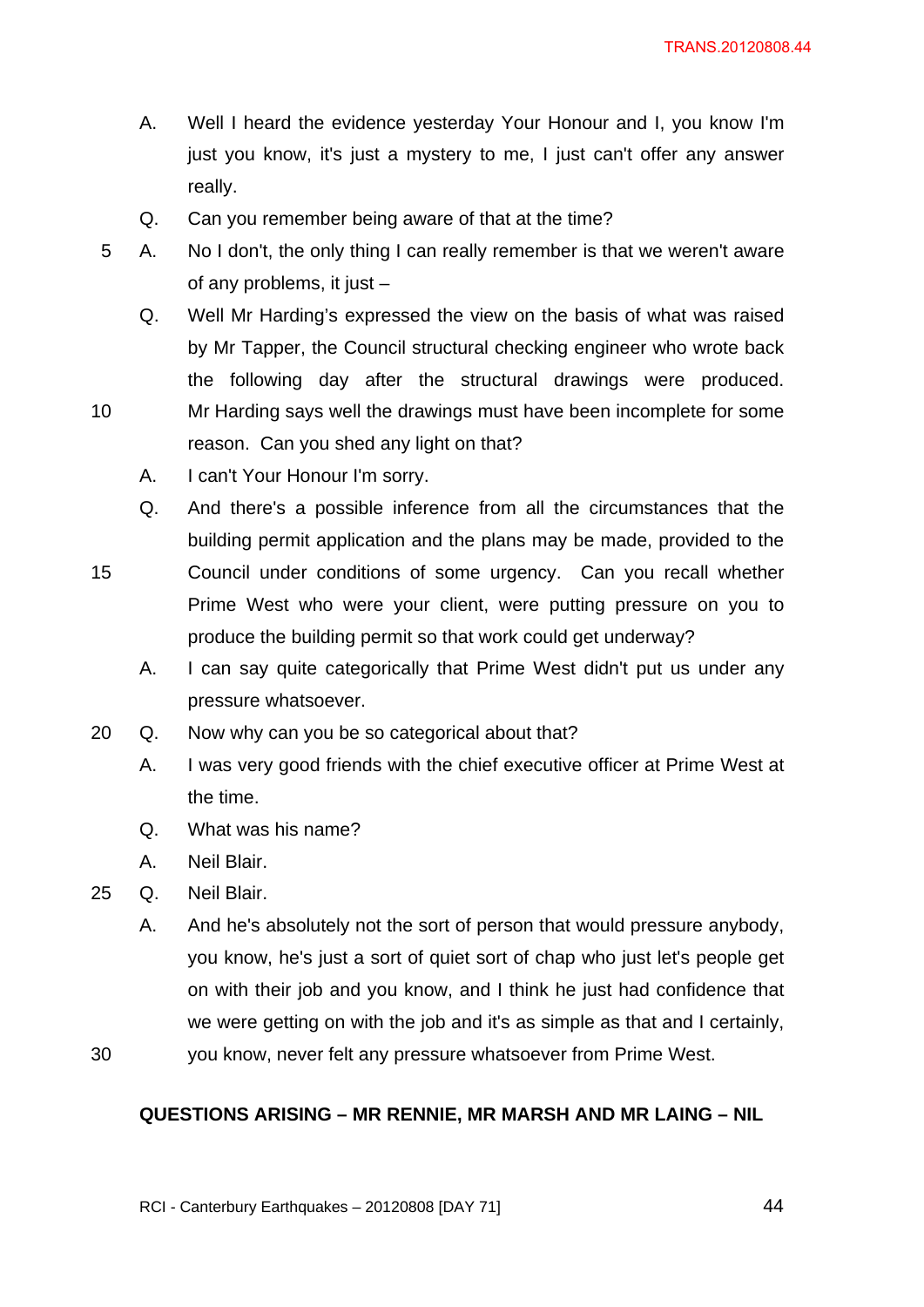### **QUESTIONS ARISING: MR ZARIFEH**

- Q. Just on that last issue that His Honour was asking you about, I thought your evidence was that if there was, if there were delays that would be a problem. You mean a problem to Williams Construction rather than to 5 Prime West?
	- A. Well if there is delay in the permit you mean?
	- Q. Well delays generally is what you're talking about, but a permit, if there was a permit delay that would be a delay wouldn't it?
- A. Yes, I'm not conscious that you know the permit was being delayed any 10 longer than –

Q. No, I'm asking if there was, it would have been a problem?

A. If, yeah, yes if there was because obviously you know when you're employing a lot of people you know you've got to keep them employed so time is of the essence.

### 15 **FURTHER QUESTIONS FROM JUSTICE COOPER:**

- Q. So arising from that, you can't recall though or do you recall putting pressure on the structural engineers to produce the drawing?
- A. I probably did, you know, because I'm that sort of by nature, by nature I'm that sort of person.
- 20 Q. What sort of person's that?
	- A. Well you know I pressure people. I want things done. I want them done yesterday you know and ...
	- Q. So when you contracted with Alan Reay Consulting Engineer to produce these structural drawings, would you have imposed a deadline?
- 25 A. No, I didn't impose any deadline, I'm sure of that Sir.
	- Q. But you would have what, made regular enquiry as to progress with the production of the structural drawings?
- A. I would, not necessarily direct, I may have, yeah my colleague Tony Scott, you know, may have been more a question of me asking 30 Tony how things were going.
	- Q. And he would be well aware presumably of your desire to see things happen expeditiously?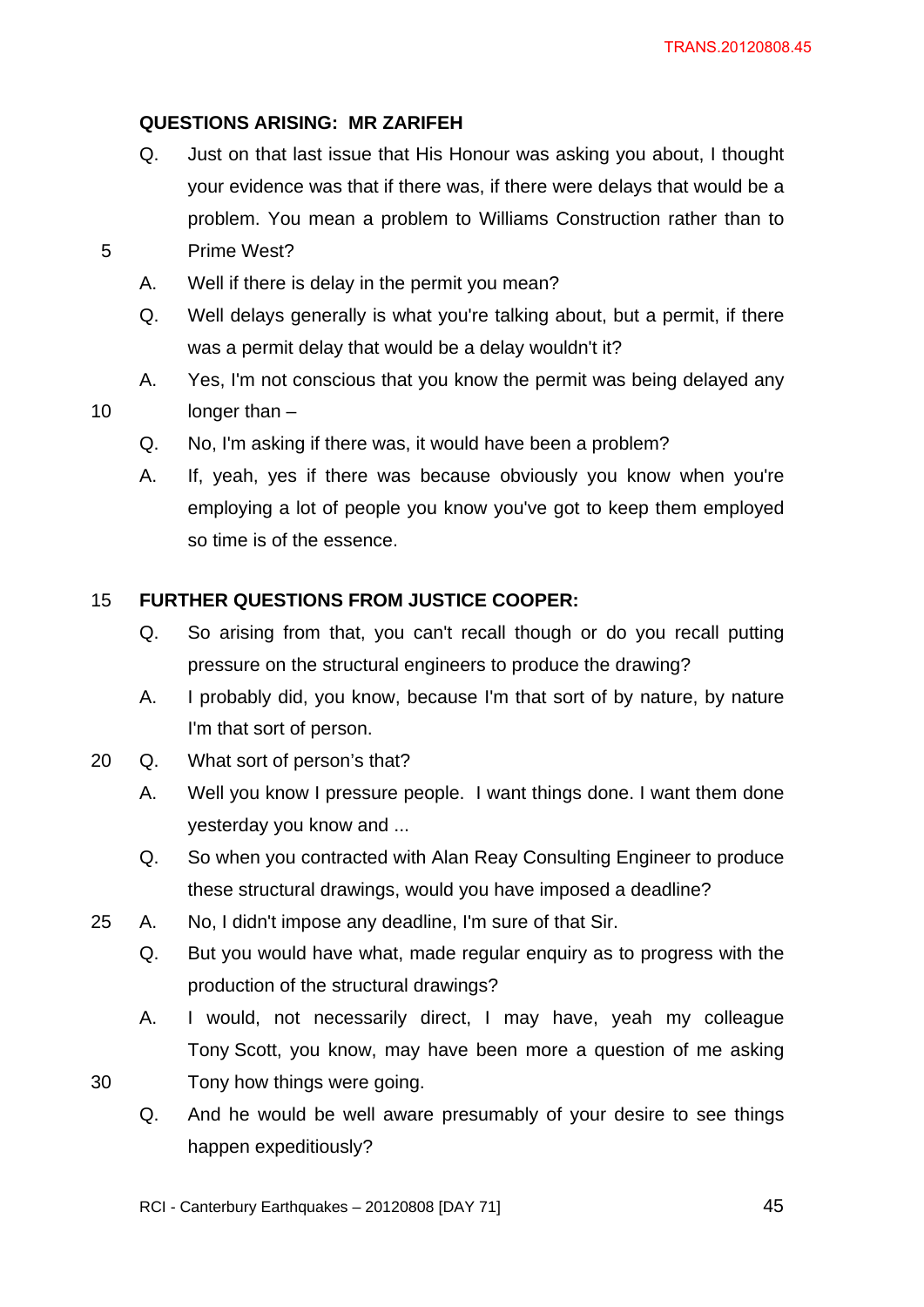- A. Yes.
- Q. Correct?
- A. Yes Sir, yeah.

### **WITNESS EXCUSED**

5 1115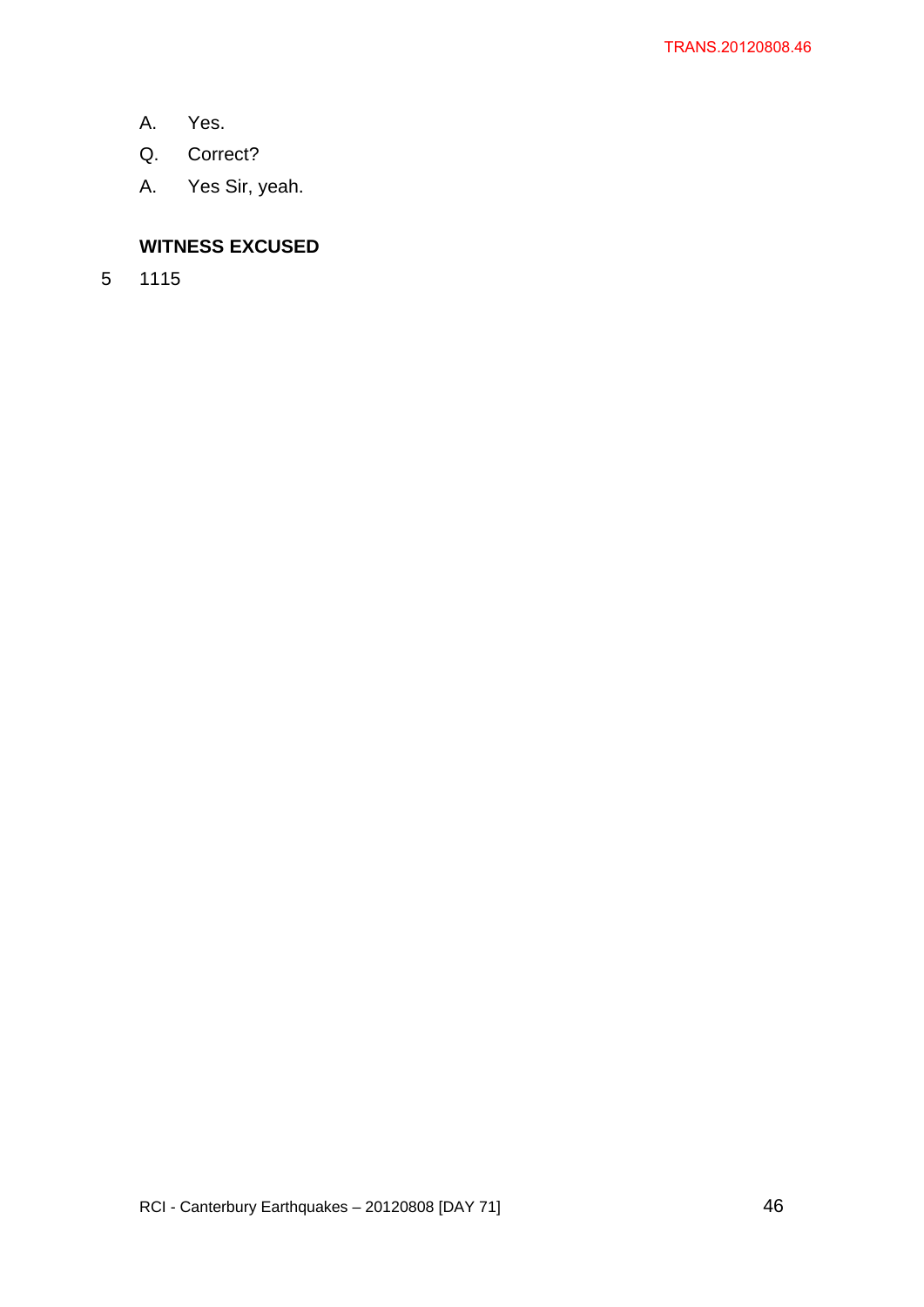## **MR MARSH CALLS**

## **ANTHONY JOSEPH SCOTT (SWORN)**

## 5 **JUSTICE COOPER:**

Before you get underway Mr Marsh, I understand, and you may not have been here at the time but counsel assisting the Commission have told us that Mr Shirtcliff is booked to speak to us by a video link from Australia at quarter to 12.

10

### **MR MARSH:**

Yes I'm aware of that Sir.

### **JUSTICE COOPER:**

15 You are aware, all right, so Mr Scott will be interrupted for us to hear from Mr Shirtcliff, all right?

## **MR MARSH:**

That's fine Sir.

### 20 **EXAMINATION: MR MARSH**

- Q. You are Anthony Joseph Scott?
- A. Mhm.
- Q. A retired quantity surveyor, currently –
- A. Yes.
- 25 Q. a commercial apiarist in Hanmer Springs?
	- A. That's correct.
	- Q. Mr Scott you prepared three witness statements in relation to this Commission hearing?
	- A. Yes.
- 30 Q. Do you have copies of the three signed witness statements before you?
	- A. Yes I do.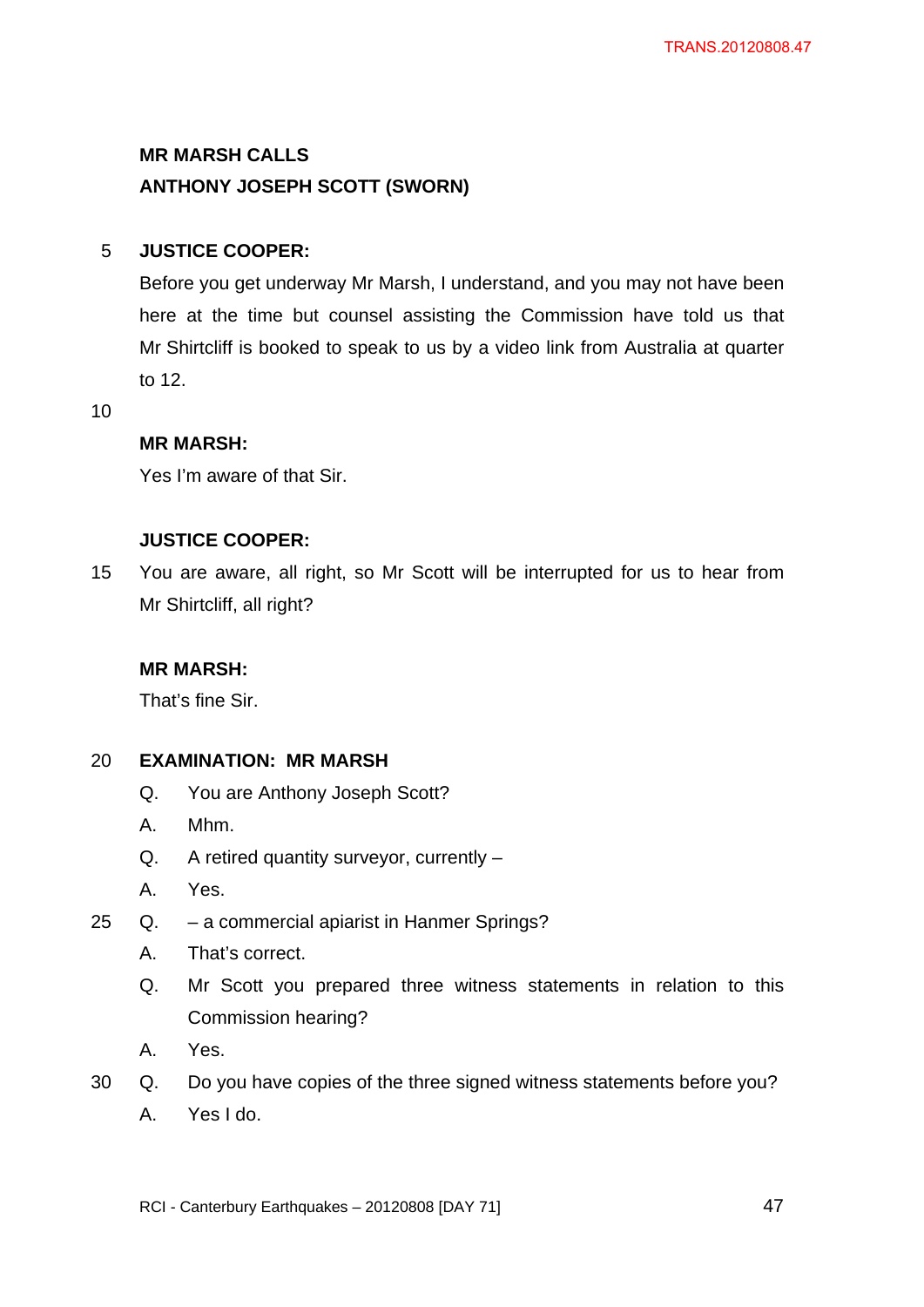- Q. Could I ask you please to read those witness statements commencing with the first at paragraph 1 for the Commission?
- A. Yes. Paragraph 1?
- Q. Yes.
- 5 A. "My full name is Anthony Joseph Scott (Tony Scott). I am a retired quantity surveyor (QS). I was qualified in 1977 ANZIQS and I practised from 1971 to 1996. I am now a commercial apiarist in Hanmer Springs. From 1985 to '88 I was the senior QS for Williams Construction Canterbury Limited.
- 10 I was the QS on the CTV building. My role at Williams Construction on the project was not simply that of a QS. I was also the project development manager. In my role as project development manager I was responsible for setting up the professional team and making sure the project was viable. It did not include management of construction.
- 15 The development company for the building was Prime West Corporation Limited.

When I was first employed by Williams Construction this was primarily for the construction of the Copthorne Hotel. This was originally intended to be an apartment building. It is on the corner of Kilmore and Durham 20 and is being demolished.

The managing director for Williams Construction at the time work on the building commenced was Michael Brooks. He was subsequently dismissed and replaced by Charles Wright after the Smart Group took over Williams Construction.

25 Williams Property Holdings Limited was the holding company for Williams Construction. It was a public company listed on the stock exchange. Sir Arthur Williams of Wellington was the majority shareholder. Sir Arthur Williams was a very successful property developer in both Wellington and Christchurch.

30

The CTV building.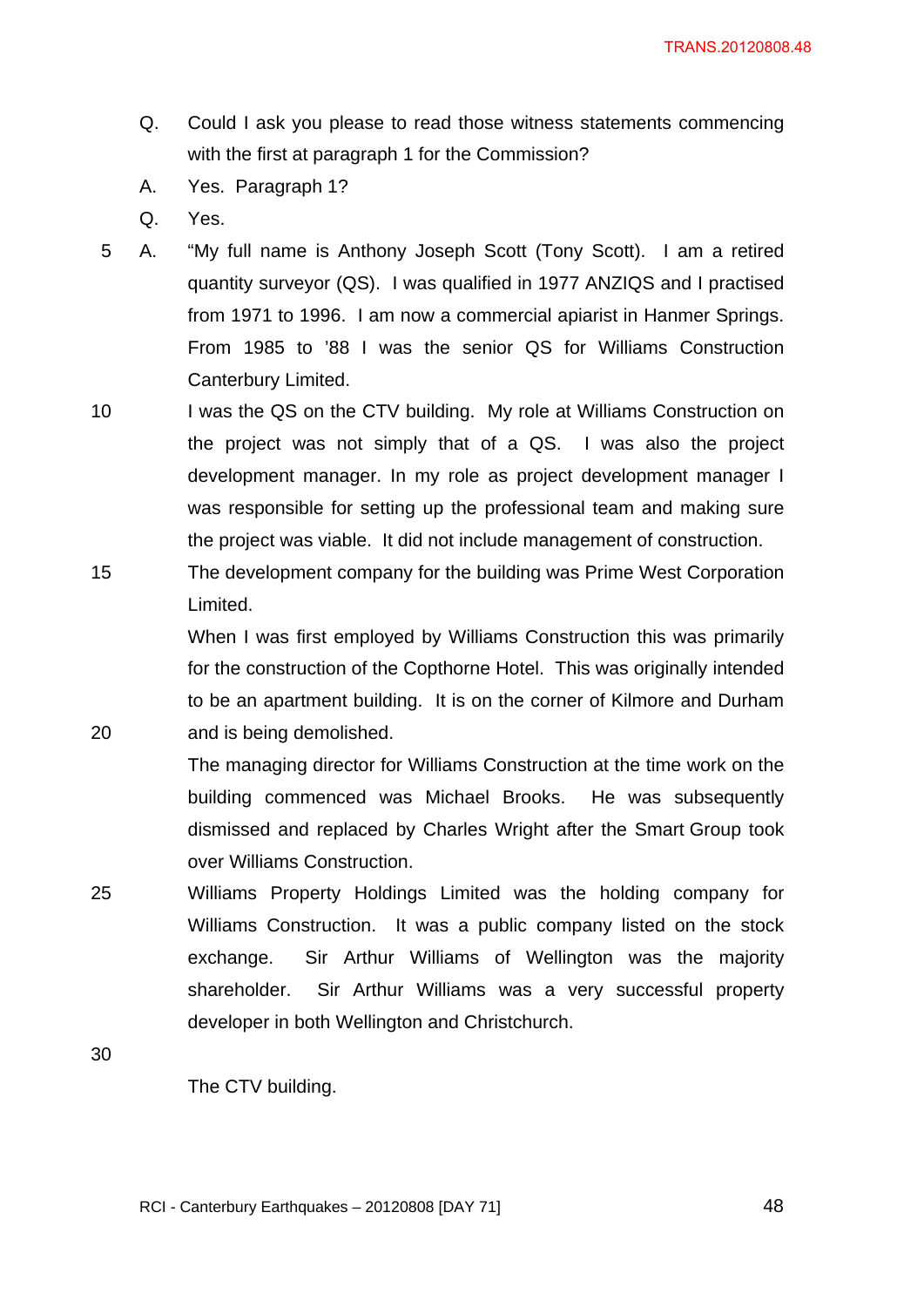The building was a speculative design-build development. Neil Blair of Prime West engaged Williams Construction to submit a design-build proposal for an office building in early 1986.

Mr Geoff Taylor was the contracts manager for Williams Construction on 5 the CTV building. Bill Jones was the site foreman. He had also been the site foreman on the Aged Persons building. Both were senior and experienced, with experience in multi-storey reinforced concrete and pre-cast concrete buildings. Gerald Shirtcliff joined Williams Construction in 1986 as the construction manager and 10 replaced Geoff Taylor in late '86 as the person with the responsibility for the onsite work on the CTV building. Bill Jones reported to him.

1120

The building was funded by Prime West with high levels of debt. However, no shortcuts were taken in its construction and there was no 15 shortage of money. There was a \$50,000 builder's contingency in the budget and a 15% overheads and profit margin. There was no pressure to leave anything out and the parties ran a smooth design and build project. The building was a straightforward job.

The building contract did not include fit out. What was built was an 20 empty shell.

Williams Construction engaged Alun Wilkie of Alun Wilkie Architects as the architect and Alan Reay Consultants as the structural engineer. They were to prepare and design preliminary structural drawings for pricing. Michael Brooks was responsible for liaising between Prime 25 West and Alun Wilkie Architects. I was responsible for liaising with David Harding of Alan Reay Consultants to obtain preliminary structural details for pricing.

\$100,000 was allowed in the budget for the architectural and engineering design work but this was only available after the feasibility 30 of the project was established. The preliminary work done by Reay and Wilkie was on a 'no job no fee' basis. They were retained to help put together a proposal for the building in order to see whether a feasible and fundable design could be developed. The aim was to spend as little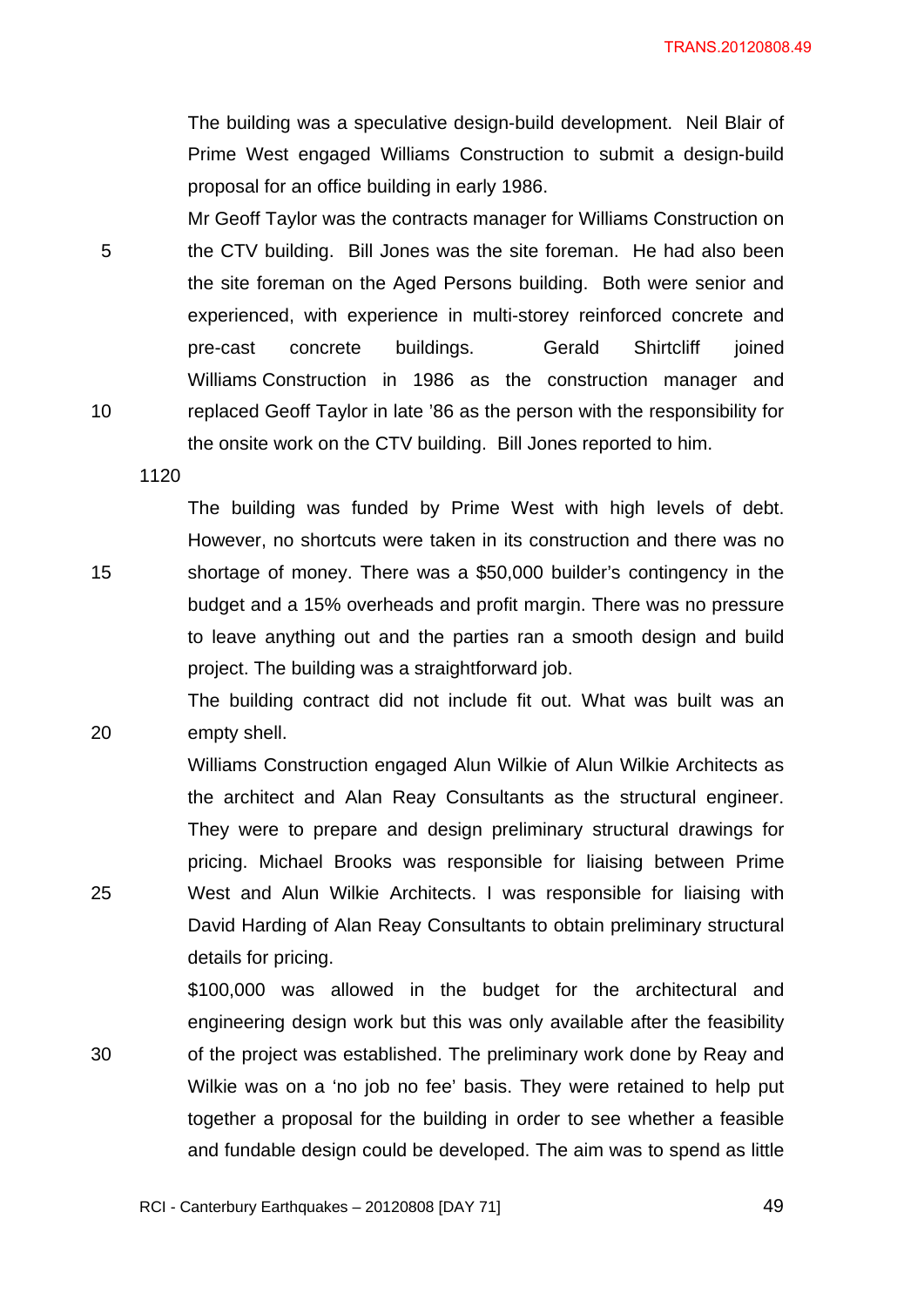as possible until feasibility was confirmed. All of this was prior to a building permit being issued.

I put together prices for the building at an early stage, based on structural sketches from Alan Reay and preliminary layout plans and 5 elevations from Alun Wilkie. My original cost plan was for what was referred to as option 3. Option 3 was a Hi-bond structural system which consisted of a metal tray floor with poured concrete over and pre-cast structural beams. It was the best financial option and could be done without using a tower crane. We used pumped concrete. The only real 10 difference between the various options was in relation to the floor types.

On the 3<sup>rd</sup> of April 1986 my cost plan was submitted to Prime West as a preliminary estimate of \$2.45 million plus gst based on A2 architectural drawings and A4 structural sketches and subject to building consent approval.

- 15 The Williams Construction practice was that these prices would later have to be verified internally. At this point Williams was not yet committed unconditionally as the cost plan was described as a preliminary estimate only. This is how we initiated most of our designbuild negotiations.
- 20 The \$2.45 million estimate for the building included design fees of \$100,000, a provisional sum for foundation piling of \$100,000, a builder's contingency of \$50,000 and \$369,000 profit and overheads margin.

In June 1986 we received approval to proceed to instruct the 25 consultants to prepare drawings for permit and construction.

In July and August 1986 I re-measured the architectural and structural drawings to check quantities, prices and subcontractors against the 3<sup>rd</sup> April preliminary estimate and also to quantify any extra foundation depths and support work due to the deletion of the bulb piles that had 30 initially been proposed.

> I had some say in the design of the building based on costings of structural alternatives but not on the detailed design. The final plan involved a six level open plan office building of 3174 square metres.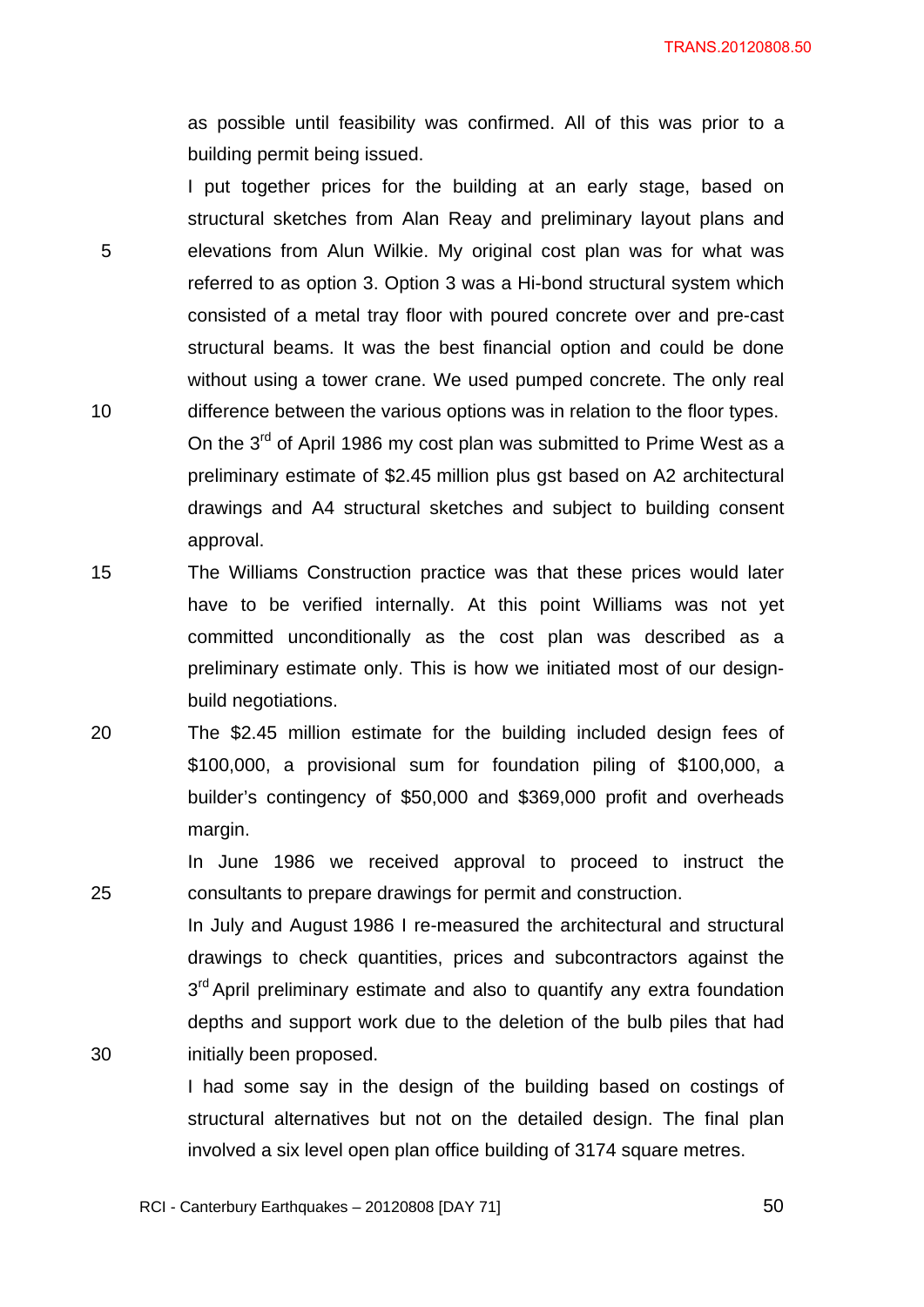In October 1986 Williams signed a formal building contract with Prime West for the same amount as the preliminary estimate."

- Q. Mr Scott, if I could just stop you there? That contract price being the same as the preliminary estimate price –
- 5 A. Mhm.
	- Q. was that unusual in your experience?
- A. It could have been unusual. It was, usually there was some adjustment between the preliminary estimate and a final contract price because obviously we had to let the consultants have an opportunity to verify 10 their design from preliminary to permit approval and construction. Yes it was unusual that it remained the same but there again there was a very healthy margin and a very healthy builder's contingency.
	- Q. And in your role as quantity surveyor would you try and achieve as close to as possible the preliminary estimate price in your final contract price?
- 15 A. Yes because the client Prime West was geared up to funding that amount of money. They had, they had I believe they had prior finance approval for that first amount and it possibly would have been embarrassing to go back and get more from the banks.
	- Q. So if this comes out at the same price or a similar price –
- 20 A. Mhm.
	- Q. you've done a good job in your role as the quantity surveyor in preparing the preliminary estimate?
	- A. Yes, yes.
	- Q. If you can just carry on please? Paragraph 21.
- 25 A. "In the same month Bill Jones was appointed as foreman and work started on the Madras Street site.

The Shangri-La Hote, on which I also worked, was a similar design and used the same materials. This was Prime West's next project after the CTV building. There are also other buildings in the Christchurch CBD 30 that have been constructed in the same way as the CTV building. This would not have been the first one. However, other than the one on the corner of Cashel/Cambridge, the Aged Welfare building. I cannot recall any others by name.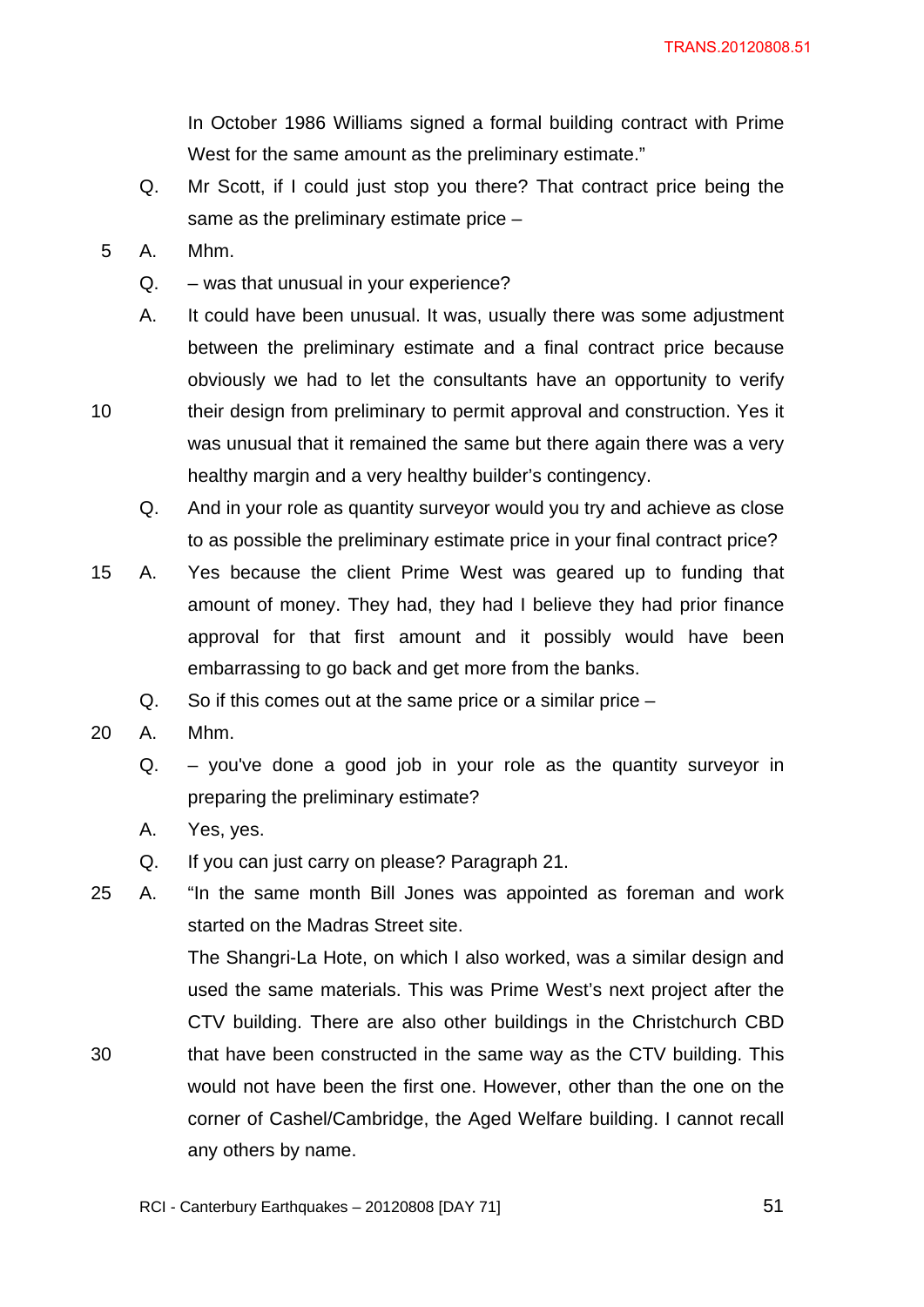The building was built in accordance with permit plans. I submitted the permit plans personally to the Council. The Williams Construction staff were under strict instructions to follow the design engineer's instructions. Although there are no as-built plans this was not a Council 5 requirement at the time and no variation orders were issued during the construction. The building when finished complied precisely with the permit drawings that were issued on 30<sup>th</sup> September 1986.

I saw the *Sunday* programme on TV One on 21 August 2011 and listened to the discussion about whether there were inadequate 10 connections between the walls and the floor of the building. This was the first time I had heard this. It was also the first time I had heard of a letter between Graeme Tapper at the Council and Alan Reay Consultants in relation to the building permit referred to in that programme. I was not told of the letter at the time. I first learned of it 15 watching the *Sunday* programme. As I was one in the line of communication into Williams Construction and I was the project development manager of the building I am confident that if I did not receive this information there was no one else at Williams who did. It is possible that David Harding might have mentioned verbally to me that 20 there was a bit of an issue over the building permit. I do not recall any delay in the permit being issued and I had the impression that it was straightforward. Mr Tapper was in charge of checking the structural drawings for the Council plans. In my experience of dealing with him he liked to deal directly with the consultants."

#### 25 **JUSTICE COOPER:**

- Q. Just pause there. We'll take the morning adjournment now and Mr Scott you appreciate when we come back we'll be hearing from Mr Shirtcliff so you'll just have to resume later?
- A. Yep.
- 30 Q. Thank you.

#### **HEARING ADJOURNS: 11.29 AM**

RCI - Canterbury Earthquakes – 20120808 [DAY 71] 52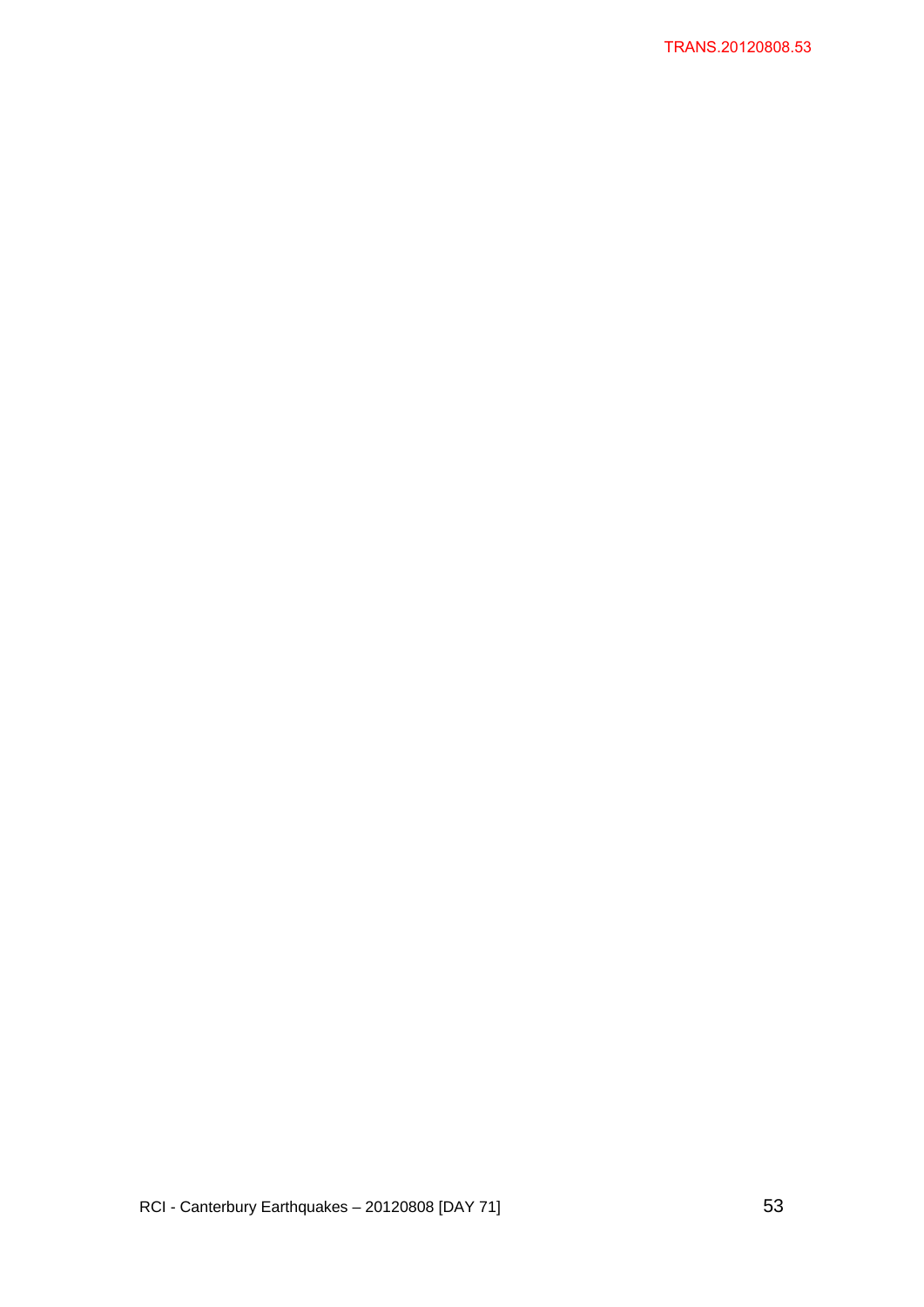### **HEARING RESUMES: 11.48 AM**

## **MR ZARIFEH ADDRESSES JUSTICE COOPER**

5

## **MR ZARIFEH CALLS**

## **GERALD SHIRTCLIFF**

### **JUSTICE COOPER:**

- 10 Q. Mr Shirtcliff can you hear me?
	- A. Yes Sir.
	- Q. I'm Justice Cooper and on my left is Commissioner Fenwick and on my right Commissioner Carter, all right. Now you're accompanied by somebody are you, is that your counsel?

15

## **MR TUCKER:**

A. Yes Justice Cooper, my name's Tucker, initials D R W, solicitor of the firm Tucker and Cowan solicitors in Brisbane.

### 20 **JUSTICE COOPER:**

- Q. Mr Shirtcliff I'm going to ask you to promise to tell the truth in accordance with an affirmation and I just ask you to listen to me and then give me the answer at the end. Do you solemnly and sincerely truly declare and affirm that the evidence that you will give to the 25 Royal Commission will be the truth, the whole truth and nothing but the truth?
	- A. I do.

### **GERALD SHIRTCLIFF (AFFIRMED)**

### 30 **EXAMINATION: MR ZARIFEH**

- Q. Mr Shirtcliff can you see and hear me?
- A. Yes.
- RCI Canterbury Earthquakes 20120808 [DAY 71] 54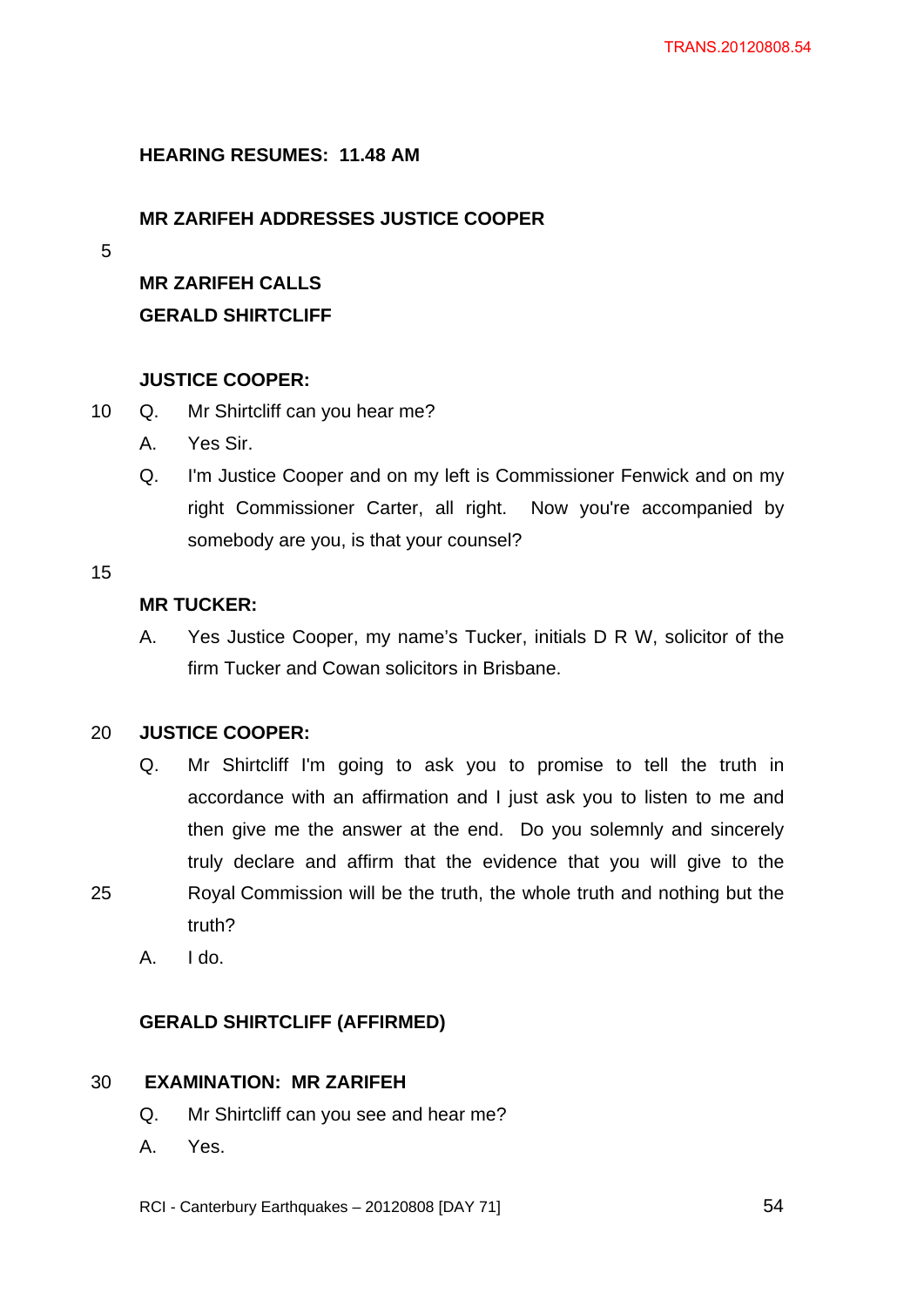- Q. Do you have a brief of evidence that you have signed and produced to the Royal Commission dated 28 June of this year. The date is on the last page?
- A. Yes.
- 5 Q. Do you have that in front of you?
	- A. Yes I do.
	- Q. Can I ask you please to read that out loud to us?
	- A. "My name is Gerald Shirtcliff.

I worked for Williams Construction Canterbury, (Williams) the building 10 company that constructed 246 Madras Street. The building was later known as the CTV building.

> I was employed by Williams to the best of my recollection in late September or October 1986. I was 40 years old at the time.

My previous experience prior to Williams was as follows.

15 I had previously worked in the building industry in various countries including Australia and New Zealand. The work that I undertook was of a general supervisory role relating to on site construction and to ensure that construction works were in accordance with plans and specifications provided to the builder by the professional design 20 engineer or architect.

I was a graduate civil engineer. The type of work I undertook while requiring a thorough knowledge of the building industry did not require me to undertake any design works of a structural nature and I did not do so. I was not and did not apply to the Institute of Engineers New 25 Zealand for registration because my work did not require me to do so.

I was employed with the title construction manager, however the work that I was directed to undertake would probably have fitted better into the title of Project Manager. My duties included focusing on specific projects as directed by Mr Brooks, to make sure all work was completed 30 in accordance with design engineer's plans and specifications and in other instances the plans and specifications of the architect.

> My position was akin to that of a project manager and while it was construed that I had an overarching brief of all projects of Williams, that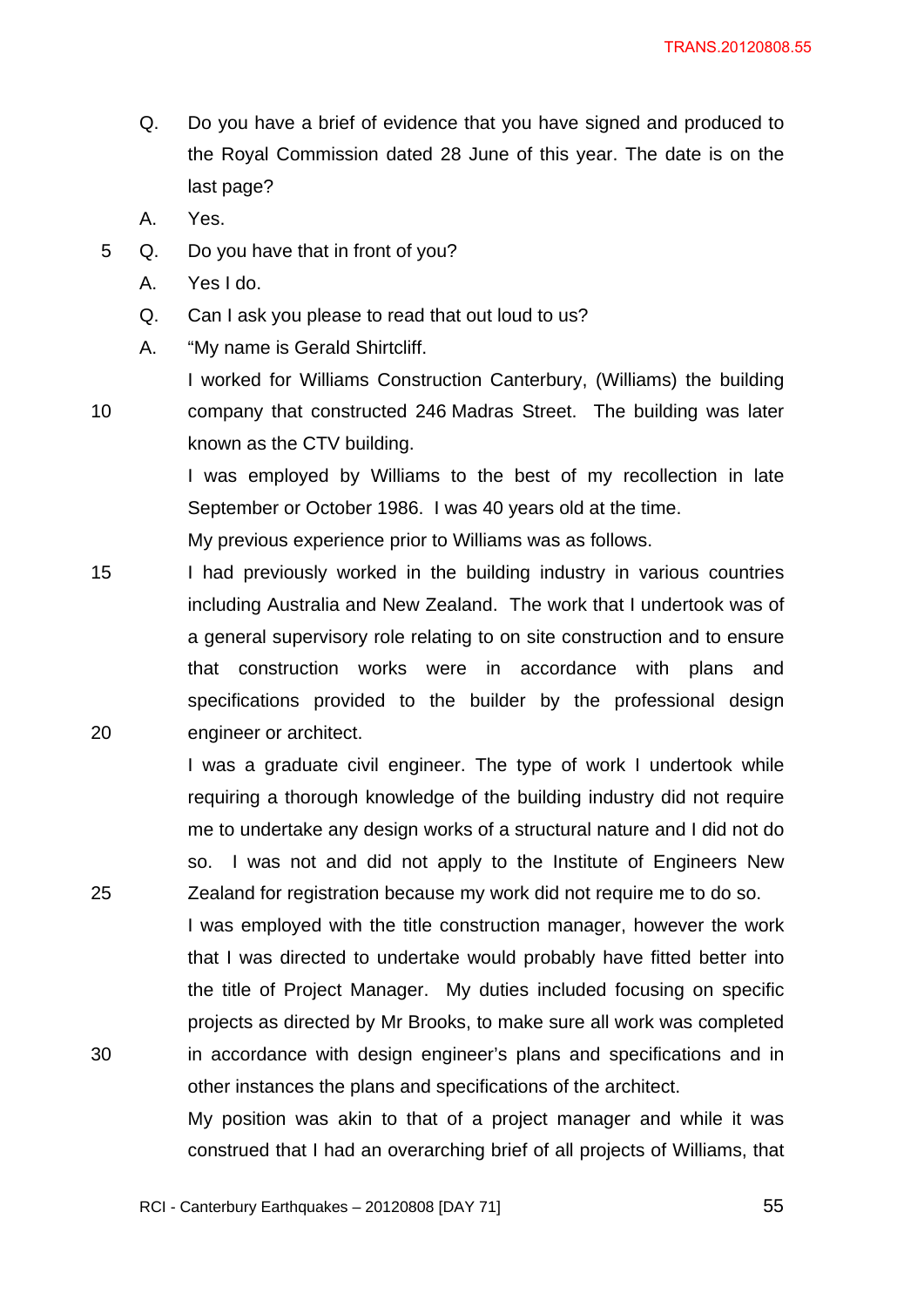was not altogether correct as certain projects required a lot of attention and others virtually no involvement. When I started working at Williams, Williams was struggling to complete some of the existing projects such as the Canterbury Manufacturer's building Mancan House and the 5 Airforce Museum at Wigram and the hotel on the corner of Kilmore and Durham Streets within the required timeframes that had been set by the various building contracts. Most of the staff employed at Williams started out as tradesmen and did not have proper (inaudible 11:53:26).

- 10 Q. Mr Shirtcliff, can you hear me?
	- A. Yes I can. Sorry I was reading from a draft that was sent to me yesterday and apparently it's the wrong draft so I'll use the one that I signed.
	- Q. Who sent that to you?
- 15 A. It came from Tucker and Cowan.
	- Q. So was that a draft of your original the statement you're reading now had an original draft did it?
	- A. Yes, this was the original draft and now what I've done is I'm now reading a signed statement.
- 20 Q. Can you find the part you were up to?

#### **JUSTICE COOPER:**

Q. I think if you could start again at paragraph 6 that would be the best. "My position –"

#### 25 **EXAMINATION CONTINUES: MR ZARIFEH**

At paragraph 6 I said my position was akin to that of a project manager when I started working at Williams. Williams was struggling to complete some of its existing projects such as the Canterbury Manufacturers building Mancan House and the Airforce Museum at Wigram and the 30 hotel on the corner of Kilmore and Durham Streets within the required timeframes that had been set by the various building contracts.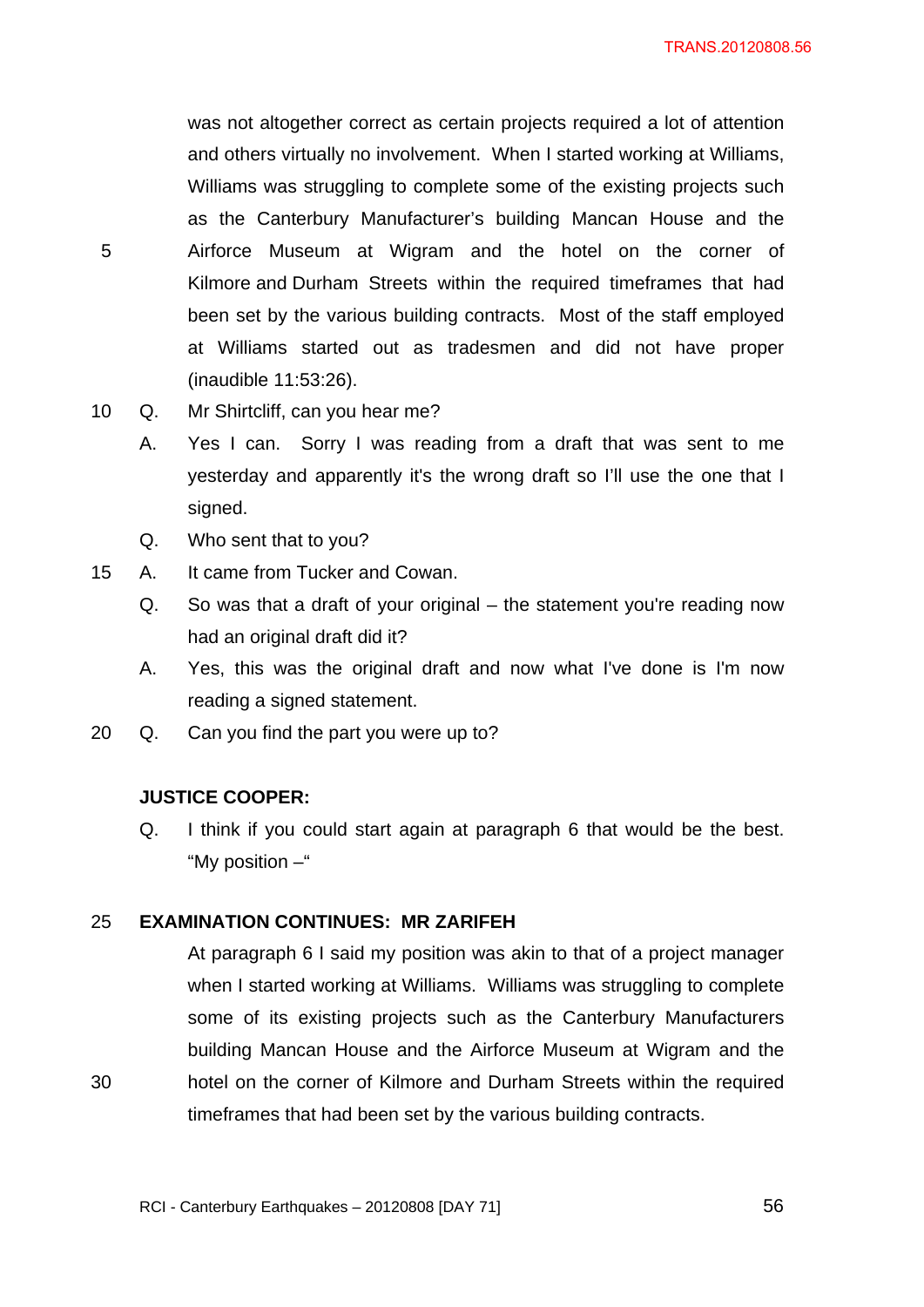Most of the staff employed at Williams started out as tradesmen. The staff employed by Williams tended to religiously follow the plans. Christchurch City Council were also keen to make sure that the plans which had been approved and stamped, approved by Council were 5 strictly complied with.

I reported to Mr Michael Brooks, managing director of Williams Construction Canterbury. Mr Brooks provided me with instructions when I first joined the company regarding the projects he wanted me to concentrate on and which projects to be involved with. I followed the 10 instructions that Mr Brooks gave me. Mr Brooks did not direct me as what tasks I should undertake on a day to day basis but he did expect me to report to him regularly as to the progress of the works he had instructed me to be involved with on a day to day basis. Mr Brooks spent a considerable period of time in the field and he and I would meet 15 on site from time to time on the sites he had instructed me to be at. Because of the number of projects that Williams was undertaking, it was neither feasible or necessary for me to have a detailed involvement in all of the projects that Williams were undertaking at the time.

I was instructed by Mr Brooks to become involved in specific buildings 20 under construction for specific reasons which are as follows.

#### Quality Inn chain

Williams had just been taken over by the Smart Group, they had negotiated a lease of the partially constructed hotel on the corner of 25 Durham and Kilmore Streets for the Quality Inn chain. The Quality Inn chain required that the project be changed completely, in that sections of the internal works had to be demolished and replaced with a new design from an architect Graham Smith, who took instructions from the Quality Inn chain. The person responsible for those instructions who I 30 dealt with was to the best of my knowledge Mr Corbett. I had to deal with both these people. When Mr Corbett and Mr Smith were in Christchurch I would attend meetings with Mr Brooks on site where alterations and new plans were given to Williams from Mr Smith. These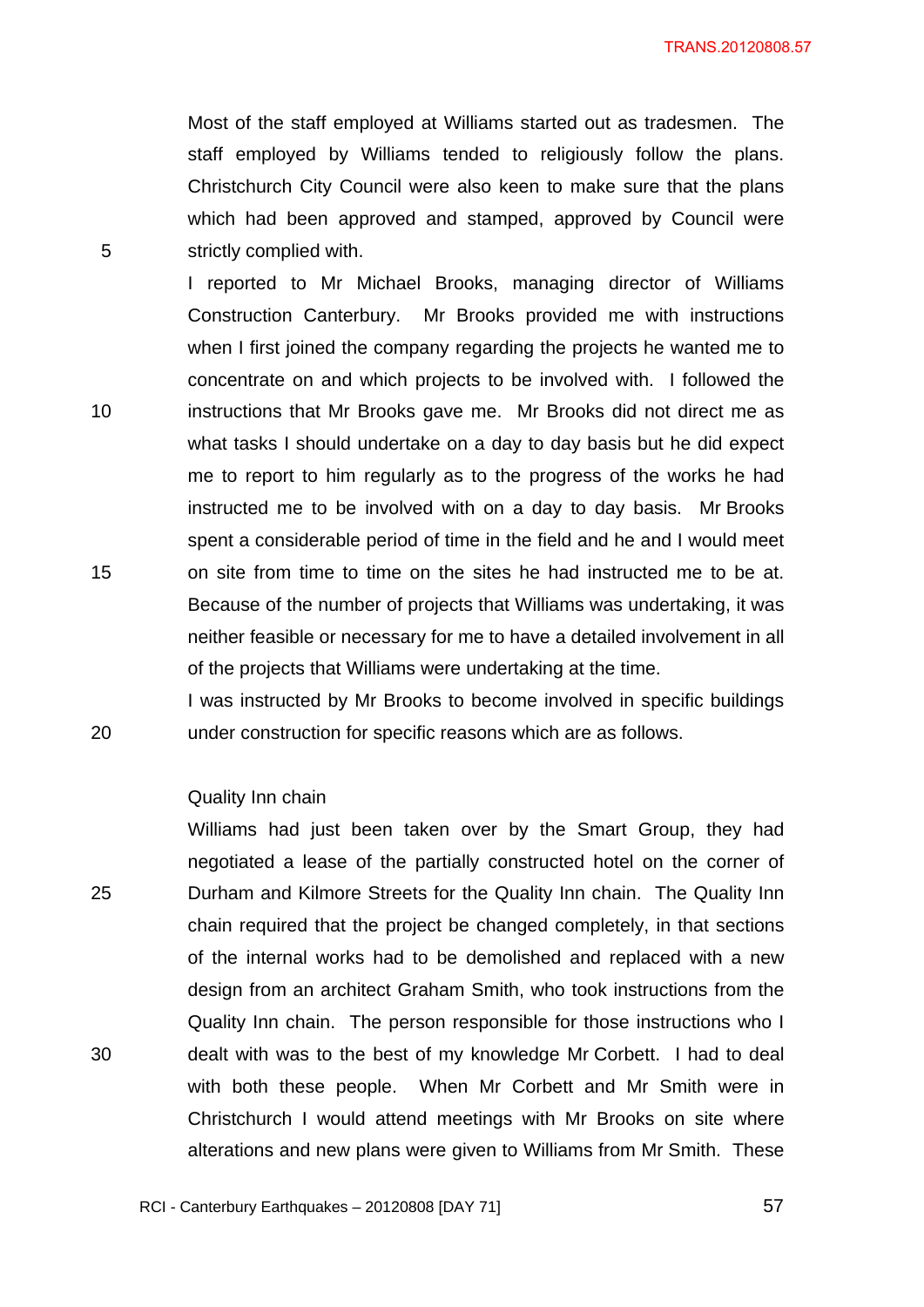plans were then given to the site foreman and the Williams office for action. I dealt with the Smart Group people from Wellington specifically as I recall Mr Cowan and Mr Patterson who was the director for the Smart Group in Wellington. Mr Cohen was the company buyer. The 5 project became a turn key project and Williams supplied not only the building but everything that went into an operating hotel. External quantity surveyors from Wellington were also part of the new team that were engaged and I had a liaison role with this firm but I cannot remember their name. This was the principal job that I was employed 10 for and it consumed a substantial part of my time.

The Quality Inn chain hotel was a complicated job and I was on site almost every day. It was very labour intensive and that was because of the changes to the design and the internal fit out. The outer shell of the building remained the same except for the ground floor but the internal 15 layout was changed significantly. That was why such a substantial amount of my time was devoted to this project.

### RNZAF Air Force Museum.

Williams was constructing the RNZAF Air Force Museum at Wigram. 20 This was a Ministry of Works contract with a demanding Clerk of Works on site and Air Force Personnel. The Foreman in Charge required expertise from me to assist in the completion of the structure and fit out of this building. the architect was Mr Donnithorne and he provided me with a reference which I have attached to my statement and I spent 25 considerable periods of time on this project particularly towards the end of the job as there was a high level of scrutiny of the work that was being undertaken.

### Canterbury Manufacturers Building Mancan House

30 The third building that I was heavily involved with was the Canterbury Manufacturers Building Mancan House. Williams was constructing this building. This building although a low rise structure was an important building that was seriously behind time and the Canterbury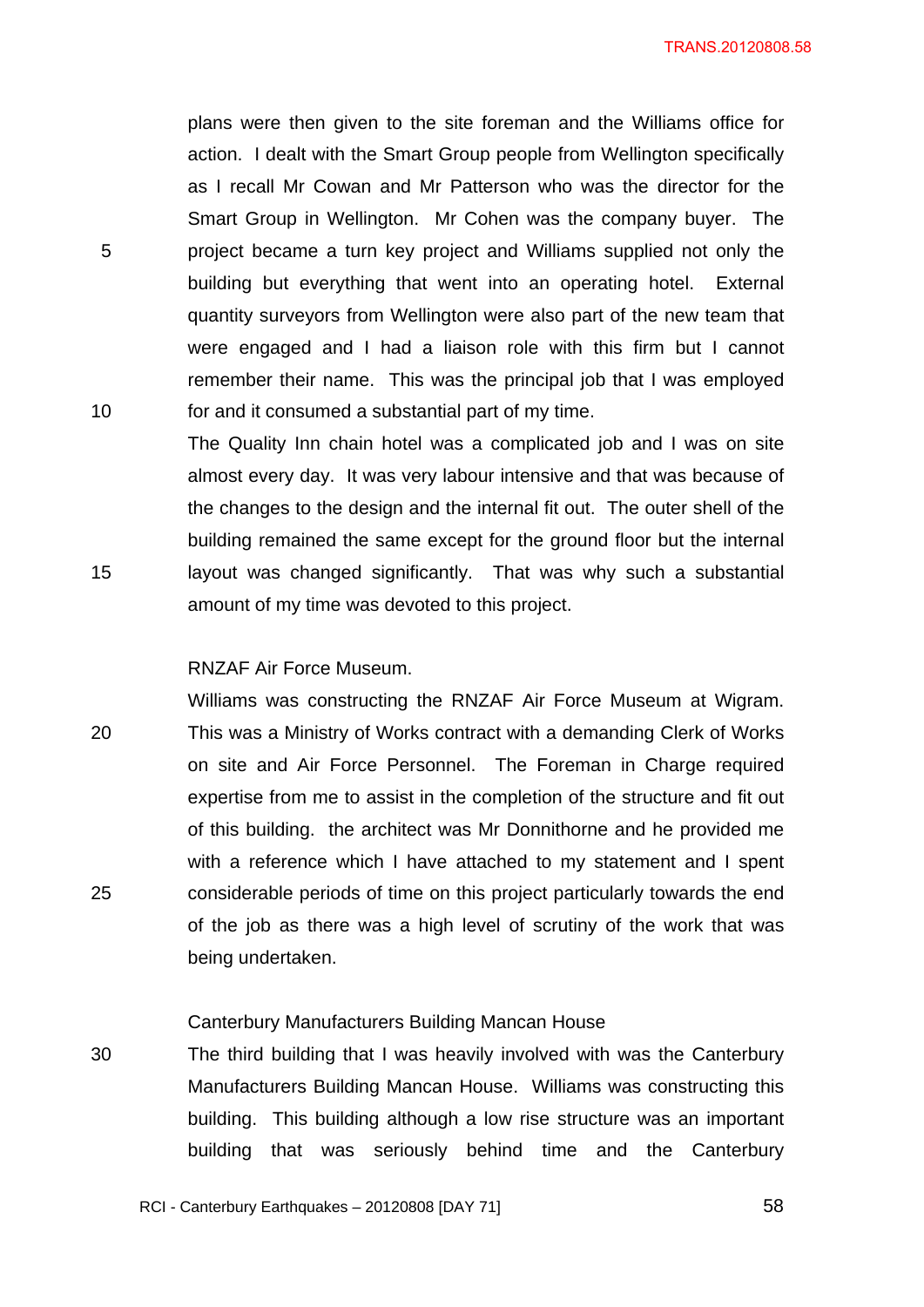Manufacturers Association had a fixed completion date when the then Deputy Prime Minister was to officially open the building and Williams had to pick up their game to ensure the building was completed for the official handover. It fell to me to replace sub-contractors who had fallen 5 behind in their tasks and to replace them with suitably qualified and suitably resourced contractors and to ensure there was sufficient manpower from Williams available to complete the building tasks to finish the building for the opening.

1158

10 The work was demanding and also took a substantial amount of my time and involved working late with tradesmen who in some cases were working 15 hours a day as we approached the opening ceremony. The building was opened on time and substantially complete. There were some minor tasks left to complete after the opening but these did not 15 impinge on the opening ceremony.

> I worked directly with the Director of the Canterbury Manufacturers Association Director, Ian Howell, and he subsequently provided me with a reference which I also attached to my statement.

20 AMP Society Office Block:

The fourth building that I was involved with simultaneously was the office block for the AMP Society on Riccarton Road. Williams was constructing this building. The reason I was involved was a promotion of a sub foreman to foreman and Mr Brooks wanted an extra pair of 25 eyes, as I remember it, to look over the job to make sure all was going to plan.

> Mr Brooks said to me words to the effect that the four projects referred to in the preceding paragraphs were to be my highest priority.

30

#### The CTV Building:

When I started at Williams, I recall that Mr Brooks ran through all the buildings that were under construction by Williams. I recall that

RCI - Canterbury Earthquakes – 20120808 [DAY 71] 59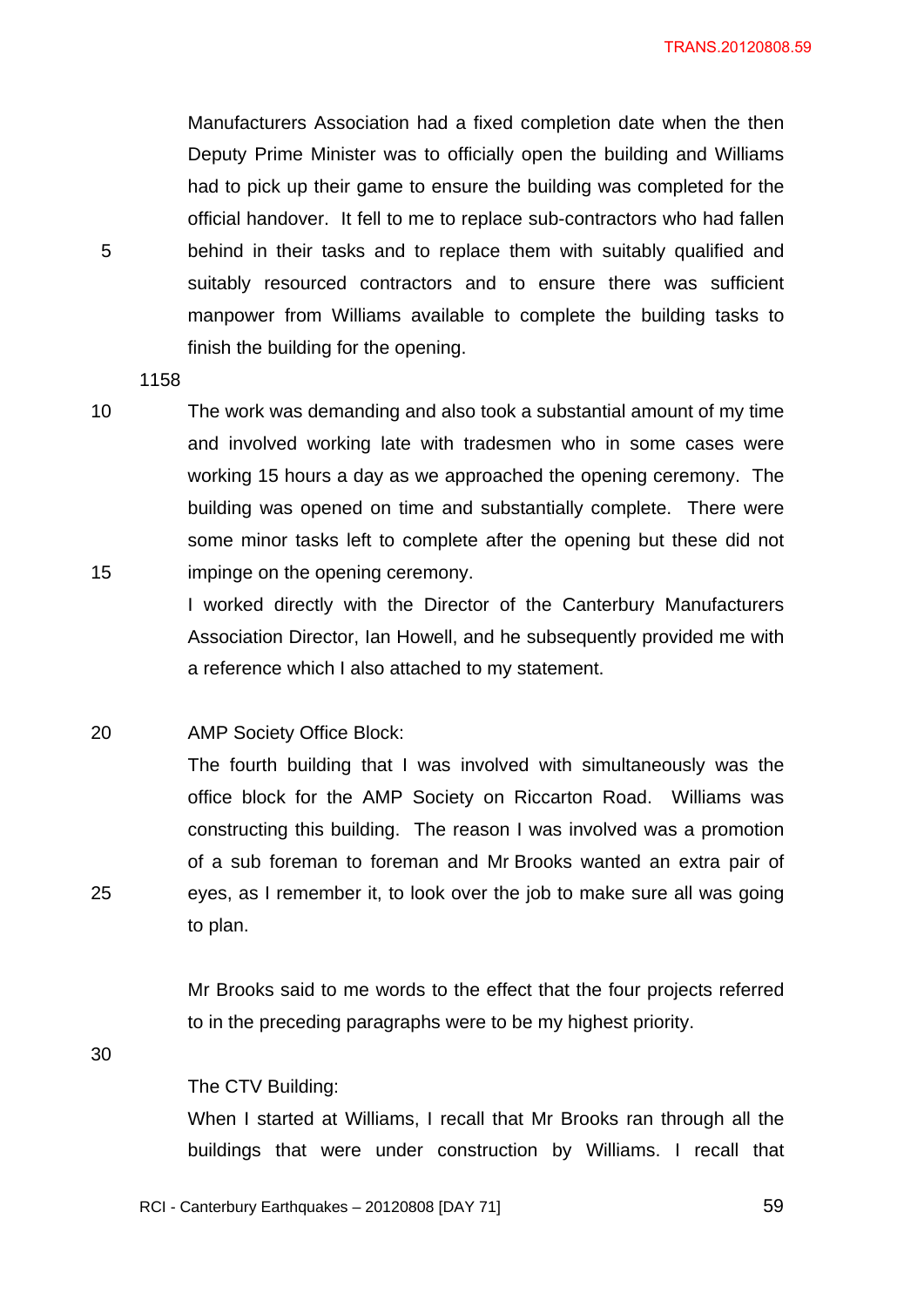Mr Brooks told me the following about this high-rise concrete structure in Madras Street –

The Design Structural Engineers were Alan Reay and Associates; Alun Wilkie was the architect;

5 The Christchurch City Council had approved the plans and they would be providing building inspectors to check the works as they proceeded; David Harding, a registered structural engineer from Alan Reay and Associates, was tasked as part of the contractual agreement between Williams and Alan Reay to inspect and approve all concrete pours, all 10 reinforcing steel in position prior to pouring; to inspect the concrete in the columns after the formwork had been stripped, and to verify and approve the concrete dockets from the previous pours for strength as per his design requirements.

Mr Brooks did not instruct me to and I did not visit the CTV site 15 regularly. From the best of my recollection I was on the site about once a month at most. When I was on the site, the purpose of my visits was generally to discuss any concerns that the foreman Mr Jones had and see if there was anything that he needed.

The reason why I only rarely visited the CTV building was that it was a 20 relatively simple straightforward job. Every floor was the same with repetitive concrete floors, walls and columns and no internal fit-out. When I started at Williams, the foundations and ground floor had already been poured. The total time for the construction programme was about eight or nine months and I was only there for the last six or 25 seven. The Williams staff on site were in the rhythm of doing the same thing on each floor. Mr Brooks kept a watching brief over all projects. He visited the CTV building about three times per week to the best of my recollection. Mr Brooks did not instruct me to and there was no need for me to visit the site regularly because it was essentially a 30 straightforward job and because Mr Brooks was visiting the CTV building about three times a week, there would have not been a lot for me to accomplish."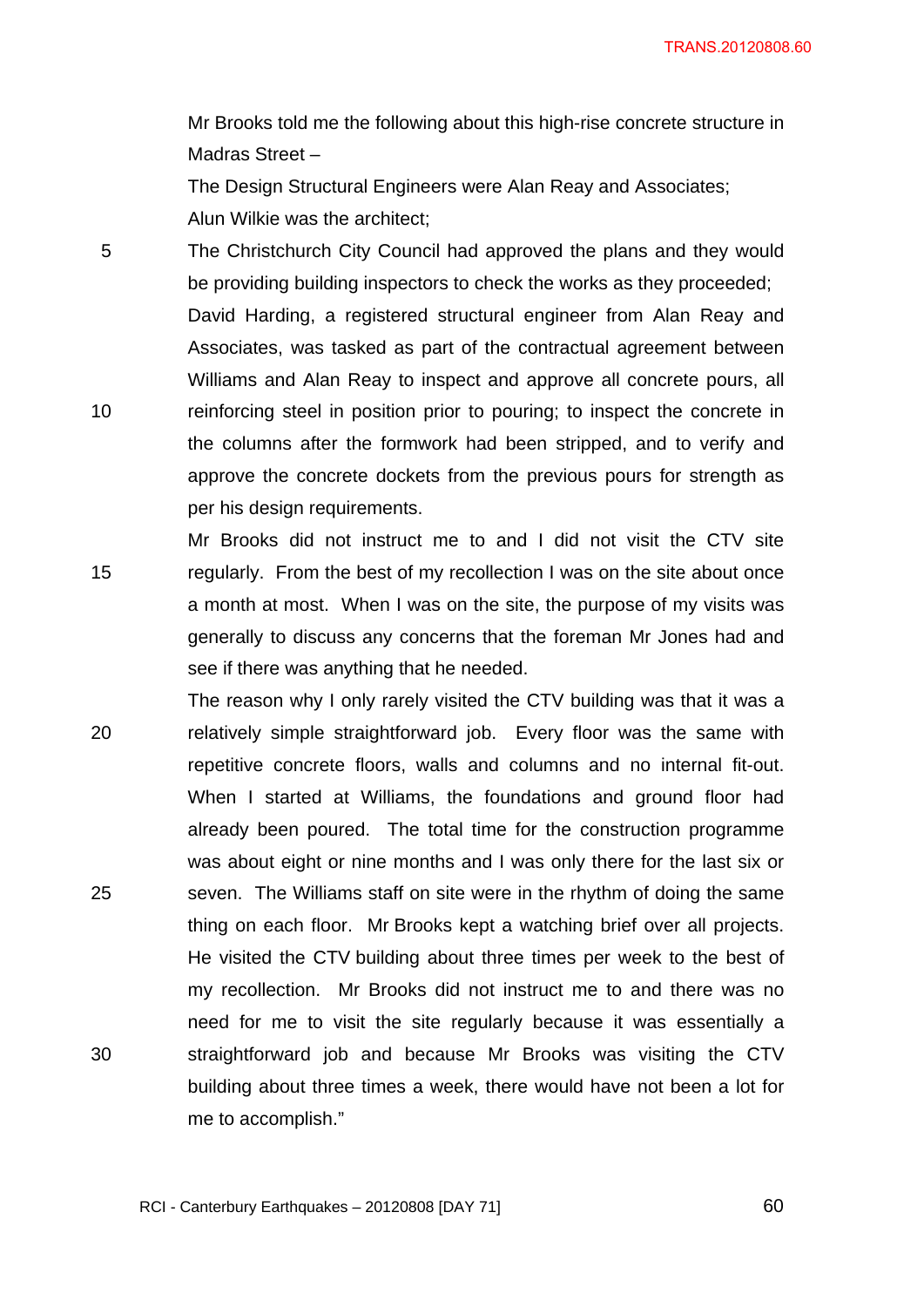- Q. Excuse me, Mr Shirtcliff, you seem to be reading a different line there than what we've got. Can you read that line again please. "Mr Brooks did not instruct me..."
- A. "... did not instruct me to, and there was no need for me to visit the site 5 regularly because it was essentially a simple job and because Mr Brooks was visiting the CTV building about three times per week and there would have been nothing for me to do there. Due to the longstanding personal relationship that Mr Brooks had with Mr Jones, Mr Brooks knew before anybody else what was going on with the job and 10 what actions needed to be taken.

The foreman, Mr Jones, would meet with me at the offices of Williams occasionally to up-date me on the status of the CTV building. Williams office was in Hereford Street, Christchurch, which was around the corner from Madras Street. It was about two blocks away. He would tell 15 me that the project was progressing to plan. I never recall him raising any significant problems or issues with the project with the exception when he came to the office to report an accident which I recall involved his son who was working on the job as a carpenter.

I would describe my role in the CTV building as receiving up-dates on 20 progress of the construction on site from Mr Jones and after Mr Brooks departed I subsequently on-forwarded these to Mr Patterson of the Wellington office of the Smart Group. I have no recollection of any issues with the construction or any reports from the Christchurch City Council who were undertaking inspections as to the construction of this 25 building nor any reports directed to me from the design engineers or Mr Harding.

I understand that originally the footing design for the CTV building was going to involve piles. However, I understand that the design was changed to a shallow padded concrete footing system. I had no 30 involvement in the design of the footings or in the change to the design of the footing system. It was not my role to design or have input into the structural design of the CTV building. I was not asked to and did not have any input into the design of the CTV building. To the best of my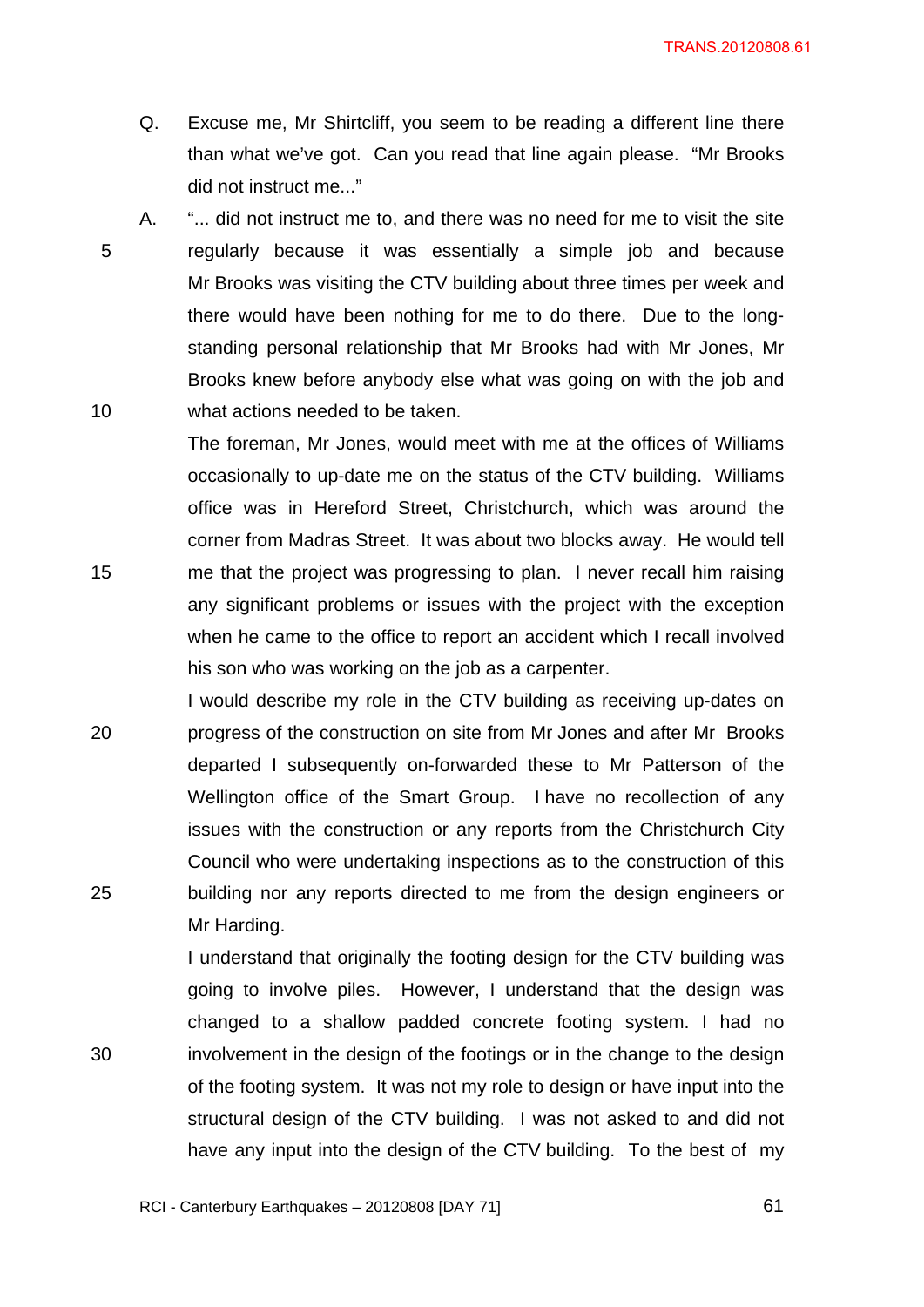recollection the work in the foundations was complete when I first started at Williams and this particular project had already been in construction for two or three months to the best of my knowledge.

It is my understanding that the building was constructed in accordance 5 with the approved plans and was certified as such by the design engineers, Alan Reay and Associates and the Christchurch City Council. I have no knowledge of any departure from the approved plans nor any knowledge of any defects I the construction of the building while the building was under construction.

10

My employment with Williams:

In about March 1987 to the best of my recollection the Smart Group took over Williams and subsequently Mr Patterson dismissed Mr Brooks, the Managing Director of Williams, Canterbury. Mr Brooks started a new 15 company, Union Construction, in about July or August 1987, or earlier, I'm not sure. By that time, to the best of my recollection the structural frame of the CTV building was all but complete. The only works of a structural nature that had not yet been completed were the awning fronting Madras Street and the removal of the hoarding. The lift 20 installation, completion of the fitment of the windows and external doors as well as all the services within the building that were not of a structural nature had not been completed to the best of my recollection. My workload did not change as far as the Madras Street building was concerned as I was still fully occupied with the Quality Inn and the 25 Wigram Air Force Museum.

I continued to work for Williams until about September. I then worked for Union Construction. Mr Brooks negotiated a deal with Mr Steven Smart and the remaining work that was outstanding from Williams was transferred to Union. There was still outstanding work at Wigram and I 30 continued my liaison with Mr Donnithorne into early 1988 when the project paperwork was finalised.

> I have had no contact with any of the Williams personnel since the closure of the company with the exception of Tony Scott and some

RCI - Canterbury Earthquakes – 20120808 [DAY 71] 62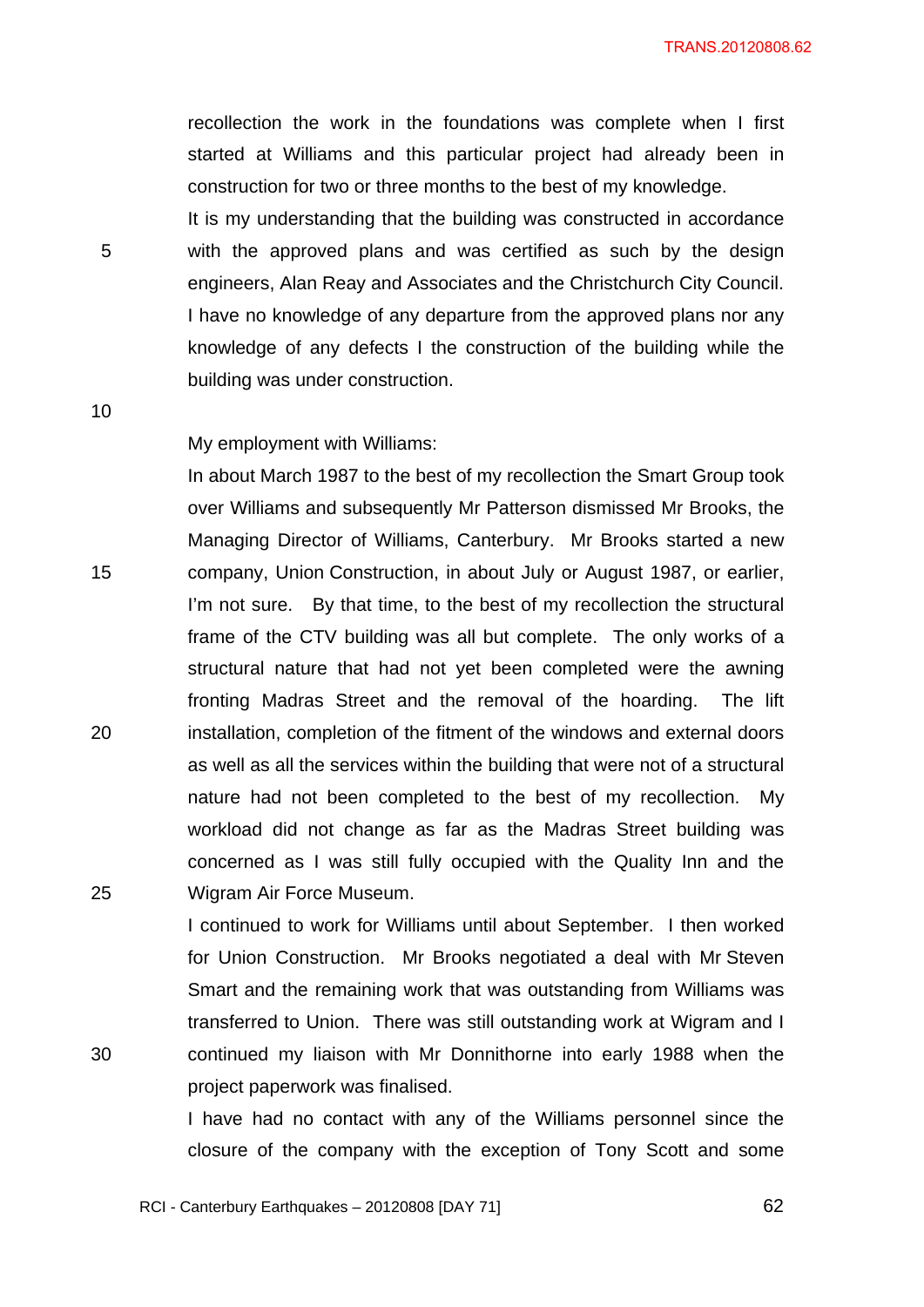carpenters who joined Shirtcliff Scott which was formed after the demise of Union Construction. Shirtcliff Scott was subsequently closed due to non payment of variations on a major warehouse structure in Sockburn and the failure to sell the high-rise apartment property that was 5 constructed at 108 Park Terrace."

# **COMMENTS REGARDING WITNESS STATEMENTS OF BROOKS, HARDING AND SCOTT:**

10 Mr Brooks Statement

At para 12 – I deny that I was responsible for ensuring the satisfactory progress of all Williams' contracts. I deny that I was responsible for, or had any involvement or close contact with sub-contractors, consultants or the supply of materials or labour for the CTV building.

15 1208

#### Mr Harding's statement

At para 31, Mr Harding said he met Bill Jones the site foreman, the quantity surveyor Tony Scott and the construction manager Gerald Shirtcliff at the start of construction. I think that statement is incorrect, in 20 so far as to say that I took part in a meeting regarding the CTV building at the start of the construction. I had not been employed by Williams Construction when construction of the CTV building started but it is possible I met with Mr Harding, Mr Scott and Mr Jones at some stage on the project.

25 Mr Scott's statement Para 8, I deny that I was the person responsible for the onsite work at the CTV building.

At para 30 I deny that after the dismissal of Mr Brooks and the establishment of Union Construction that I agreed to stay on to complete 30 the CTV building. Mr Jones continued in his role as the site foreman. Mr Harding the design engineer continued in his role certifying all structural works on site as well as the supervision from the Christchurch City Council building inspectors and my role was confined to reporting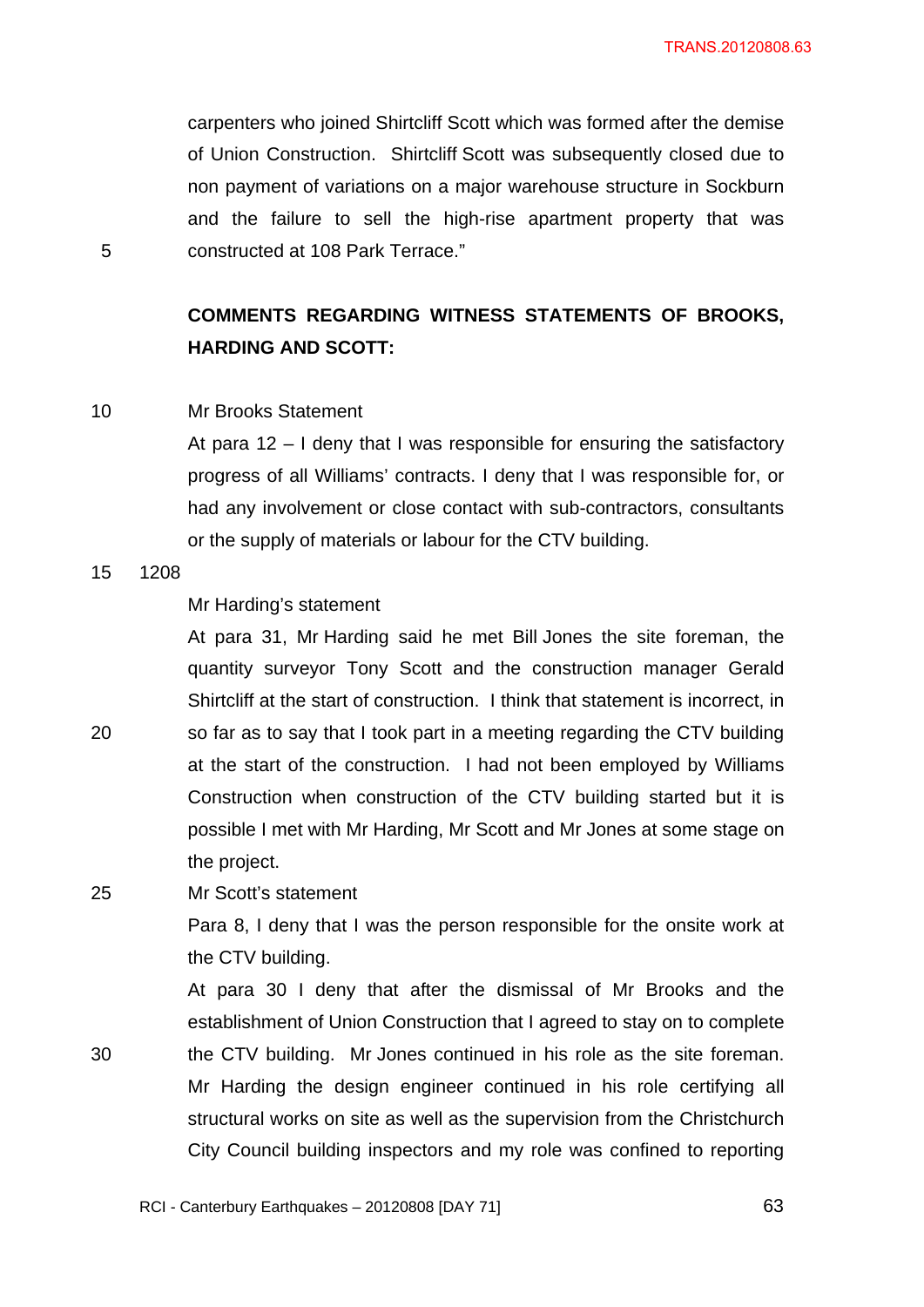the progress if the works directly to the Wellington office to the Smart Group. Mr Brook's position and the responsibility to supervise the completion of the CTV building and indeed the Williams branch in Christchurch known as Williams Construction Canterbury was taken 5 over by the director Mr Charles Wright who had previously been a senior member of the Williams Team in Wellington and he had an overarching view of the Christchurch operations.

At para 31 my job title at Williams was construction manager but I only had limited involvement with the CTV building and other buildings such 10 as the Canterbury Building Centre.

> At para 40(h) I do not have any personal knowledge of whether or not the concrete strength was audited.

Mr Scott's supplementary statement

para 12. I deny that I was responsible for supervising the structure of 15 the CTV building, Mr Jones or the sub-contractors.

At para 14, I was not required to and I did not visit the CTV building on a daily basis. I was not required to and I did not assist Mr Jones with formwork and propping design, the construction programme, quality control or any general problems. I was not on the tools. Mr Harding 20 would have approved the formwork and propping design prior to the first floor being constructed before I was employed by Williams. I was not required to and I did not liaise with the City Council inspectors or Alan Reay Consultants. Mr Jones was responsible for dealing with the Council inspectors and the engineers from Alan Reay and Associates. 25 Description of work however is correct in so far as my workload and daily activities at Shirtcliff Scott. I suggest Mr Scott may have muddled these memories after 25 years.

Hyland Smith report

I have read sections of this report since receiving the link to the 30 documents from the Royal Commission. There appears to be significant evidence relating to the building columns, variable concrete strengths in the columns, design issues relating to the shear walls, the intensity of the ground shaking and vertical ground accelerations.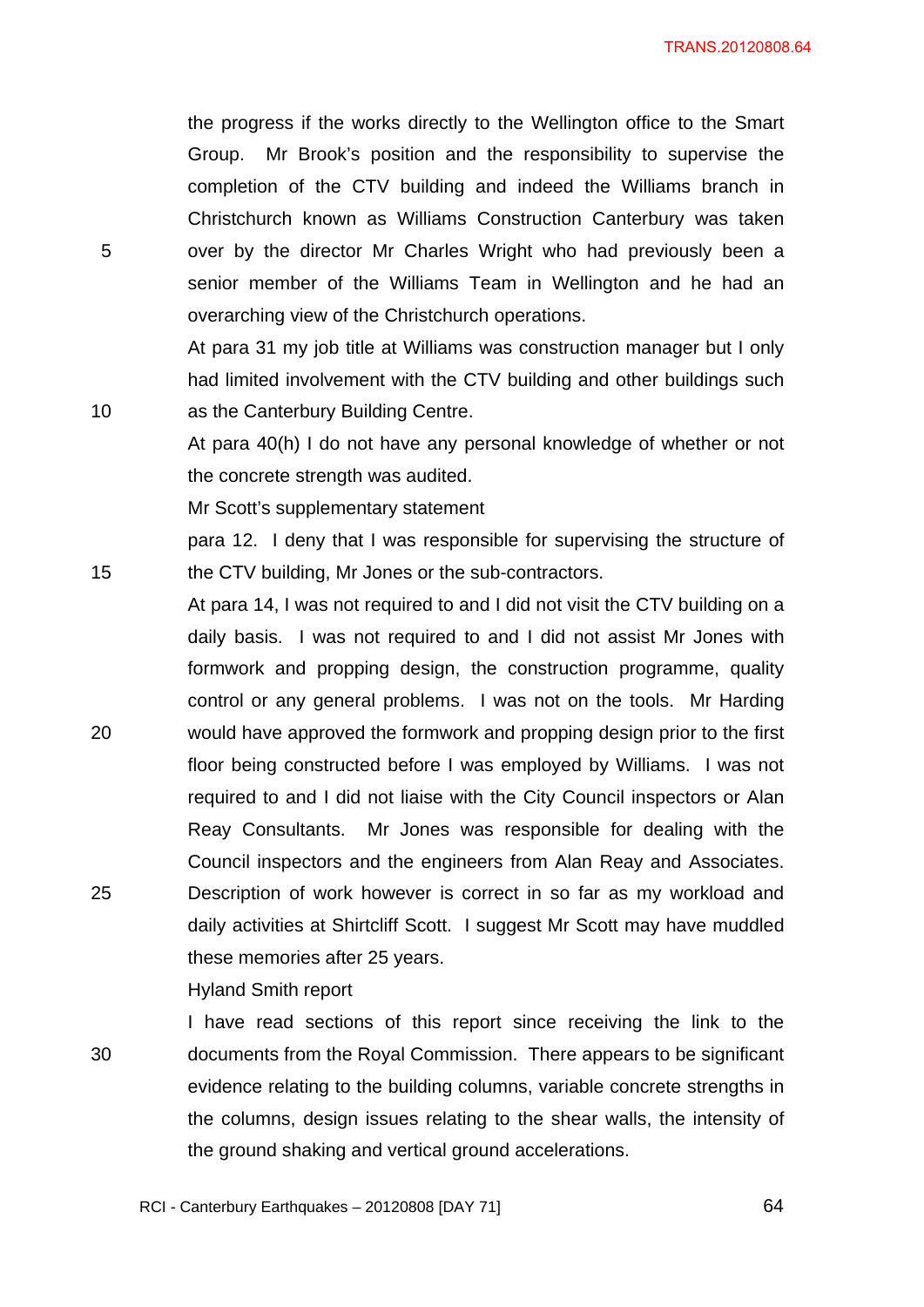I note that the concrete supply for the building was organised by Mr Scott. Mr Jones said he set out the columns and organised the steel fixers to place the reinforcing steel prior to the inspection which was organised by Mr Jones by the Canterbury City Council Building 5 Inspectors and Mr Harding's inspections. The basis of my knowledge of the facts contained in this paragraph are the various statements of Mr Jones and Mr Harding.

On page 50 the reports states that the minimum shear force reinforcing steel for the columns was not provided in accordance with the code and 10 that goes to the structural design of the columns.

> The conclusions on page 52 refers to the earthquakes in September 2010 and December 2010 and the significant weakening of the structure with respect to the collapse in 2011.

On the following page there are two references, one from Canterbury 15 Manufacturers Association. Do you want me to read those?

- Q. No. No thank you. That is the completion of your statement Mr Shirtcliff?
- A. Yes it is.
- Q. I have just got some questions for you now. Firstly, turn to paragraph
- 20 5A please. Does that set out your job description as you understood it, your duties as you put it?
	- A. Yes as I understood it, it was.
- Q. So you were to make sure that work was completed in accordance with the design engineers plans and specifications and in other instances the 25 plans and specifications of the architect, correct?
	- A. Correct, correct.
		- Q. And that applied to the CTV building as well as any other projects that were on when you were the construction manager, correct?
		- A. Correct.
- 30 Q. Mr Brooks told us that you were employed as the construction manager because there was a perceived need for more management or oversight of the projects, were you aware of that?
	- A. Well that became apparent when I started, when I joined the company.

RCI - Canterbury Earthquakes – 20120808 [DAY 71] 65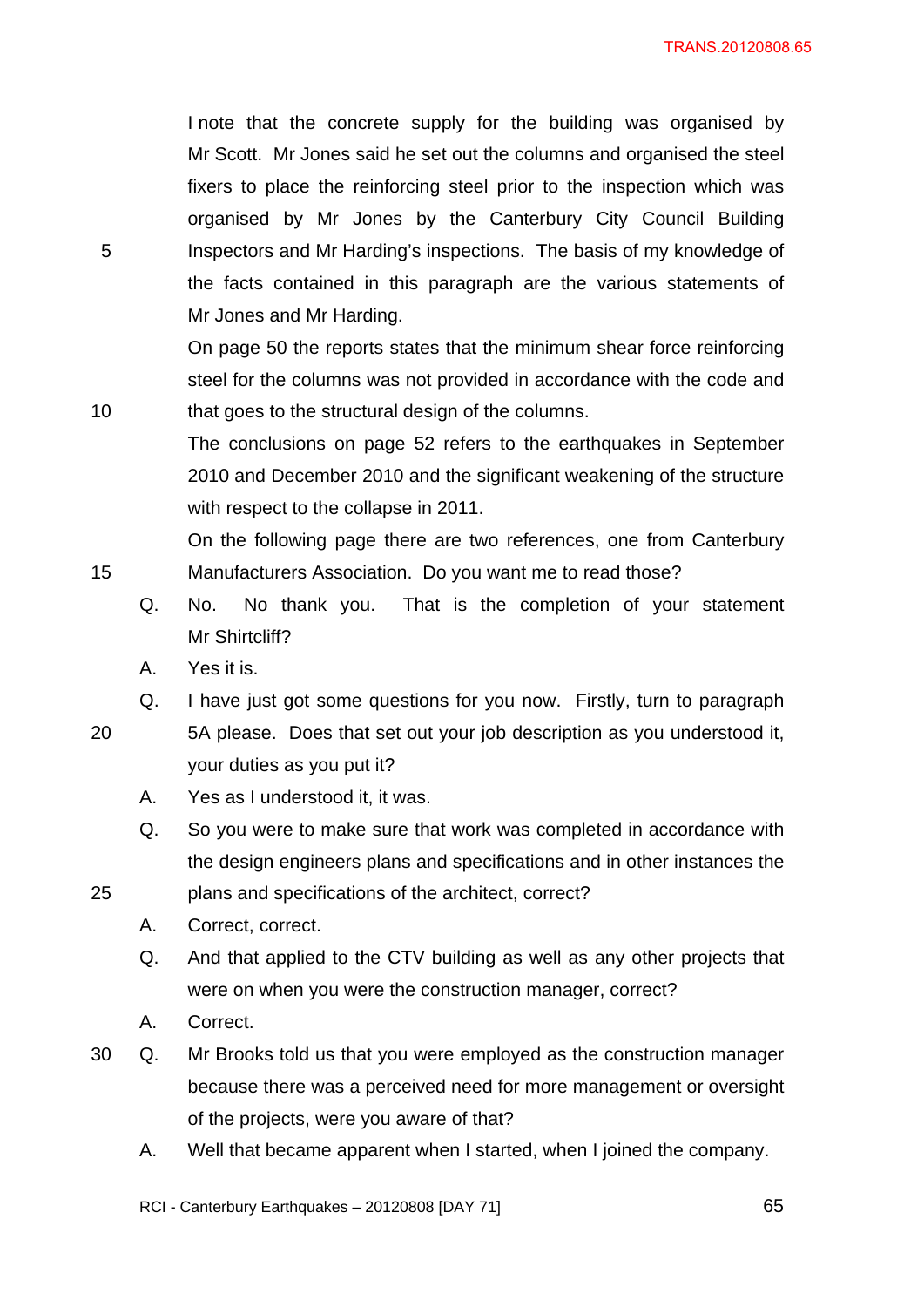- Q. Okay and Mr Brooks' evidence was that you were the construction manager on all projects with no exceptions. You don't accept that or you do?
- A. Well I think there is a time issue involved in that statement, in that those 5 projects which required the most attention got the most attention and those projects which were proceeding satisfactorily would not have received as much attention because it wasn't necessary. I think we need to understand that Mr Jones was a highly competent capable foreman and he had a relatively straightforward job which was being 10 carefully monitored by the design engineer and the Christchurch City Council, so the need for me to actually be there constantly was not really – when in fact there were major issues on other jobs simply I just had to proportion my time.
	- Q. So how did you know –

15 A. It was not a matter of me not doing the job, it was simply a matter of what job I needed to be at.

- Q. Right. How did you know it was being monitored by the engineer and the Council?
- A. Because I was told that that was the case and I was told that by 20 Mr Brooks and by Mr Jones and I saw these notes that had been issued as the approvals that were issued by Mr Harding because each time he came he would issue an approval to proceed and the Council also gave instructions to Mr Jones to proceed.
	- Q. So did you check those site inspection reports for Mr Harding?
- 25 A. I wouldn't check them I would just see that I would just note that they had been sent to the office because if Mr Harding left an instruction on site he would go back to his office and they would send a note back through to the Williams office.
- Q. Right, so in performing your duty and ensuring that the building was 30 completed in accordance with the design, how did you do that?
	- A. Simply by, when I went to the site I would look at what was being done, I would look to see that we working on IFC drawings that were approved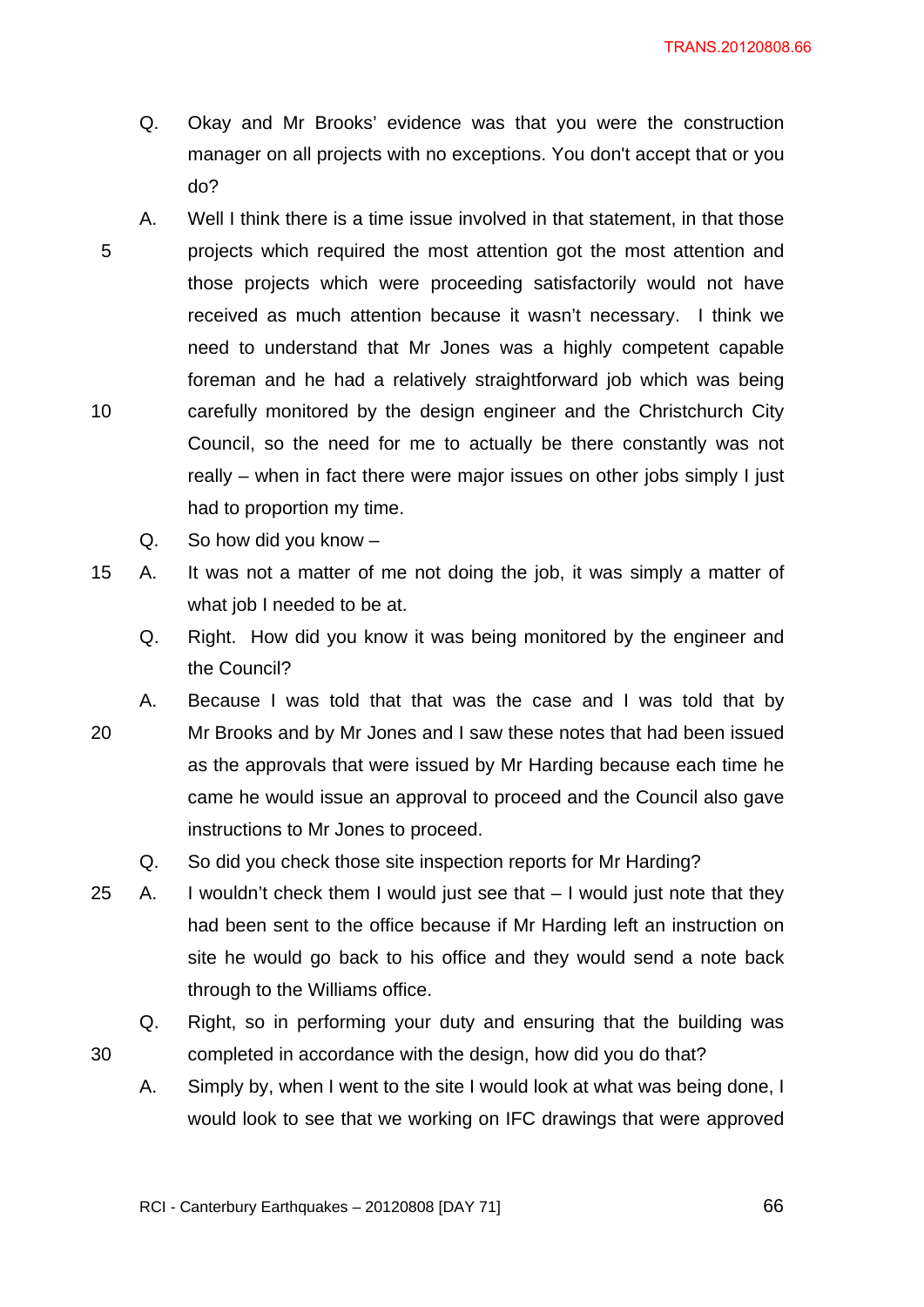and I would look to see what work was being done on the site by, that was supervised by Mr Jones.

- Q. And how often did you go to the CTV site during the construction period that you were involved with it?
- 5 A. Well not not regularly, probably, there was initially, initially probably only on a monthly basis. I may have been there a little more often when, after Mr Brooks left but only to make sure that everything was, what I would do was, I would actually look at the construction programme which has been developed by Mr Jones and I would look at the critical
- 10 path analysis which we had prepared to make sure that we were going to complete the work within the specified time for the building contract and I would look at the progress that had been made in relation to progress claims that were to be resubmitted to the client for payment.
- Q. Do you accept that you were responsible for all of the construction 15 activity as construction manager? Are you getting advice Mr Shirtcliff before you answer a question?
	- A. No I am not getting advice.

#### **MR TUCKER:**

- 20 No he is not getting any advice at all. I will state that plainly clear, none whatsoever at all. But the question is rather a broad question that perhaps you need to break down because it is a very general question and judging by the puzzlement on his face he's a bit confused by it, so perhaps you could rephrase it.
- 25 1218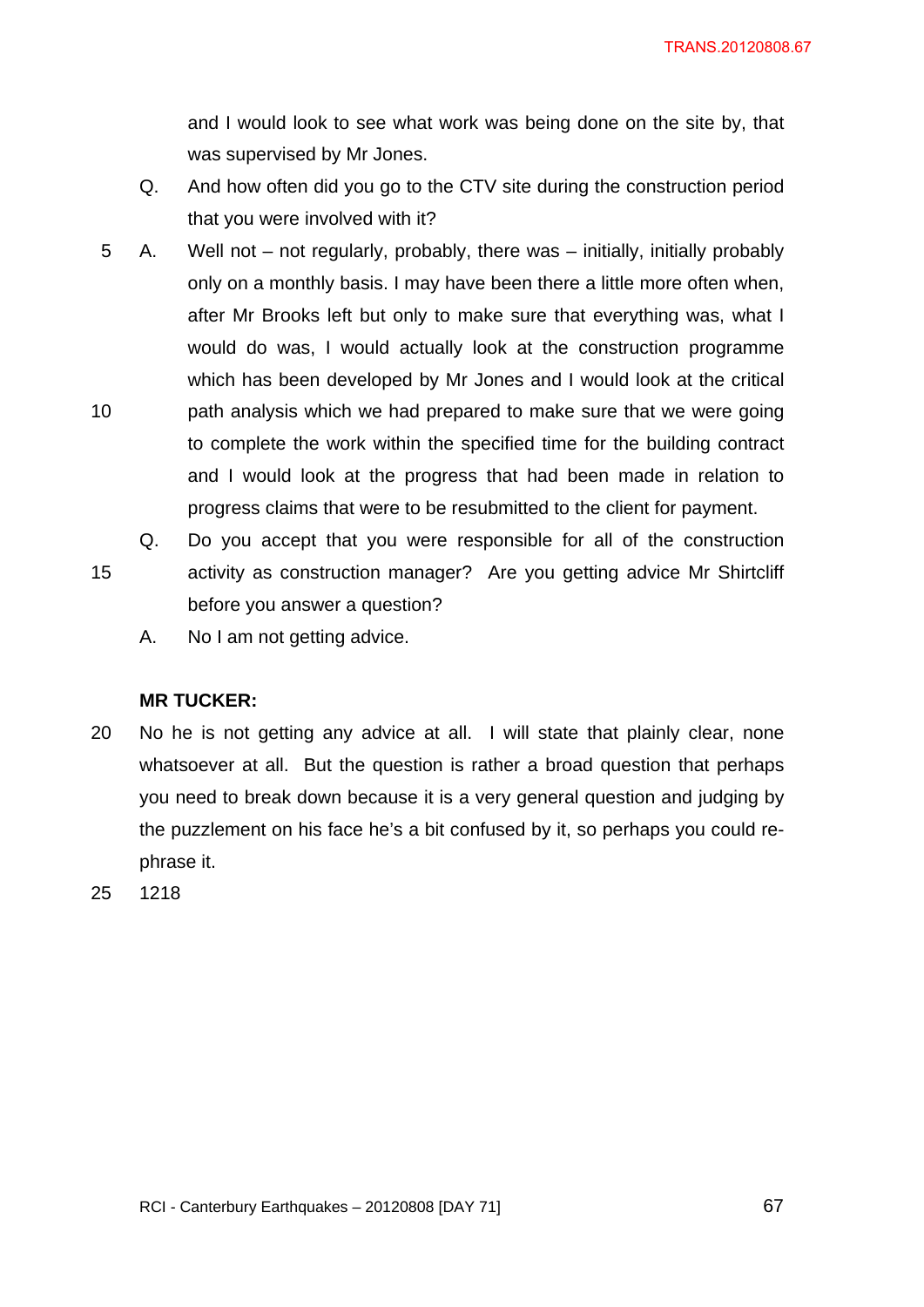#### **EXAMINATION CONTINUES: MR ZARIFEH**

- Q. I've forgotten it now so I'll leave it. Mr Shirtcliff it's one I asked you a moment ago. As the construction manager, do you accept that you were responsible for all construction activity at the CTV site?
- 5 A. Only as far as my work allowed me to do, where what I would do is to ensure that the builder was, the foreman was working in accordance with the drawings. The work was being supervised by the Council and by Mr Harding and being certified as each structural element was being completed.
- 10 Q. Right so you didn't actually visit the site when a structural element was being completed, or there was about to be a pour of concrete and check for yourself –
	- A. No, not neces no. No.
	- Q. So you relied, you relied on others?
- 15 A. Correct.
	- Q. Did you actually do any physical site inspections of various stages of work or not?
- A. Obviously when I went there to check the progress I would look at the work that was being done, but the work was, the work was repetitive so 20 that each floor was the same as the floor below and each floor, so I could look at what was happening at the level or two levels below and then look at what was being done further up and if they, if they appeared to be the same then I assumed that the, that the work was being done in accordance with the plans.
- 25 Q. But for example –

A. There were never any issues, there were never any issues with the Council writing to the company and saying that we hadn't complied with the plans, or we hadn't, we weren't constructing something in accordance with the rules. The only time I ever saw anything was when 30 the awning was built at the Madras Street entrance where the columns were out of position, and that was picked up immediately by the Council and they had to be demolished and replaced.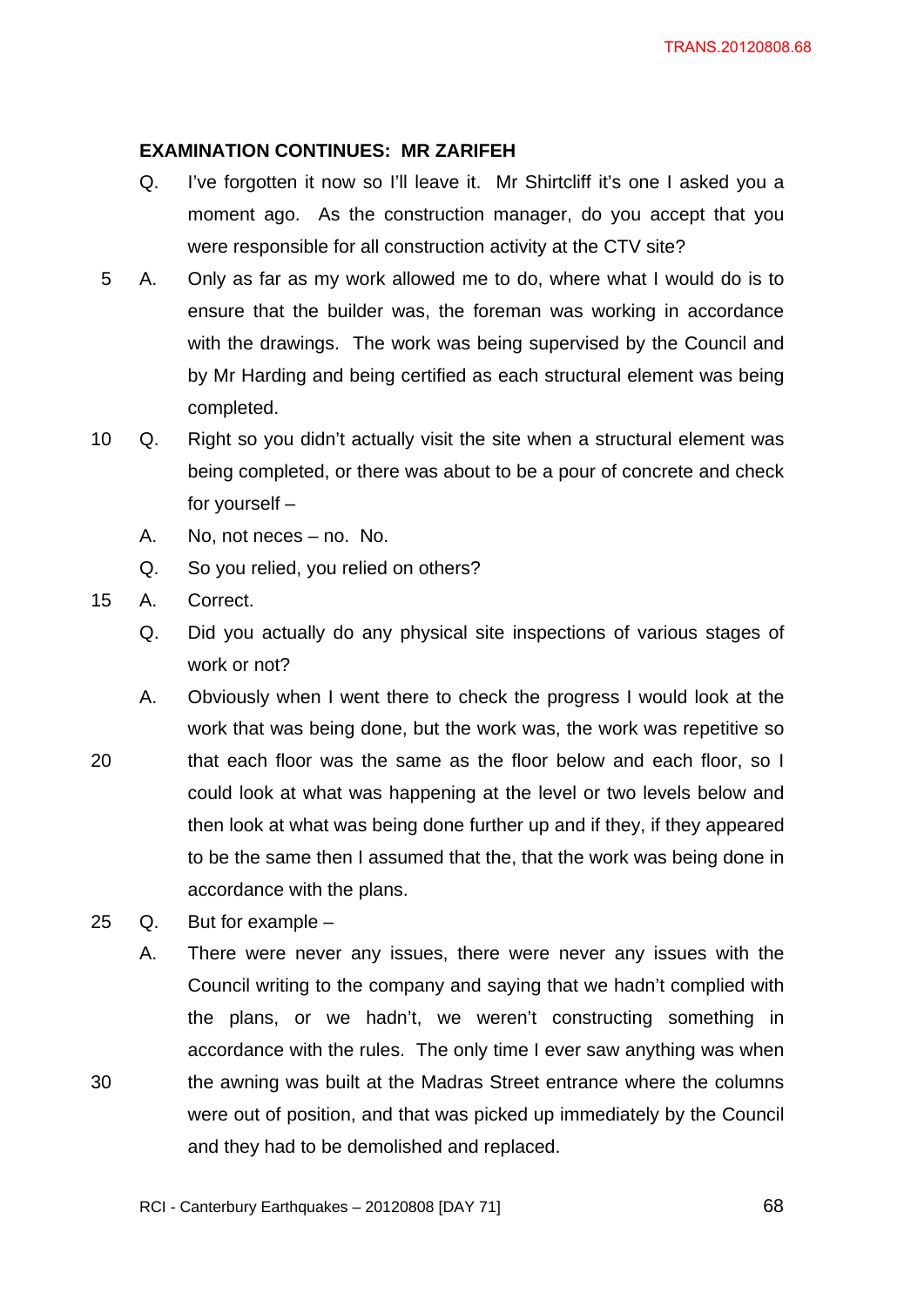- Q. So are you saying then that as construction manager you were simply relying on the Council highlighting any issues or Mr Harding the engineer?
- 
- A. I think both of them in conjunction with all the other work that was going 5 on, with Mr Brooks being there regularly, I relied on the whole, the whole of that activity.
	- Q. And you're aware of the construction issues that the Hyland Smith report has highlighted?
	- A. I read parts of the Hyland Smith report.
- 10 Q. And what do you say about those various construction issues? Were you aware of any of those issues?
	- A. I was not aware of any issue that was, that the company was involved with. As far as I was concerned the concrete, the contract for supply of concrete was let by Mr Scott. The ordering of concrete was undertaken
- 15 by Mr Jones, and the concrete company would leave a docket with the onsite with the strength of the concrete written on it, and that would be checked by Mr Harding when he came to review the building the following, when he came to see the next lot of work that was going on on the, on the construction. So I was not aware of anything that was 20 untoward in relation to concrete strength because nobody ever said there was a docket that showed that the concrete was a third or a half the strength that in fact the engineer had specified.
- Q. And the other issues, for example the fact that the inside faces of precast beams and elements were not roughened. You, from what 25 you've said you wouldn't have had any idea of that?
- A. No I wouldn't have, I wouldn't have been looking at those particular specific beams simply because the beams had to be reinforced with con – with steel and all those steel bars that had to go in there had to be put into an exact position, and that would've been checked in detail by 30 the engineer Mr Harding and the Council.
	- Q. And what, a similar posit –
	- A. Prior to the pour.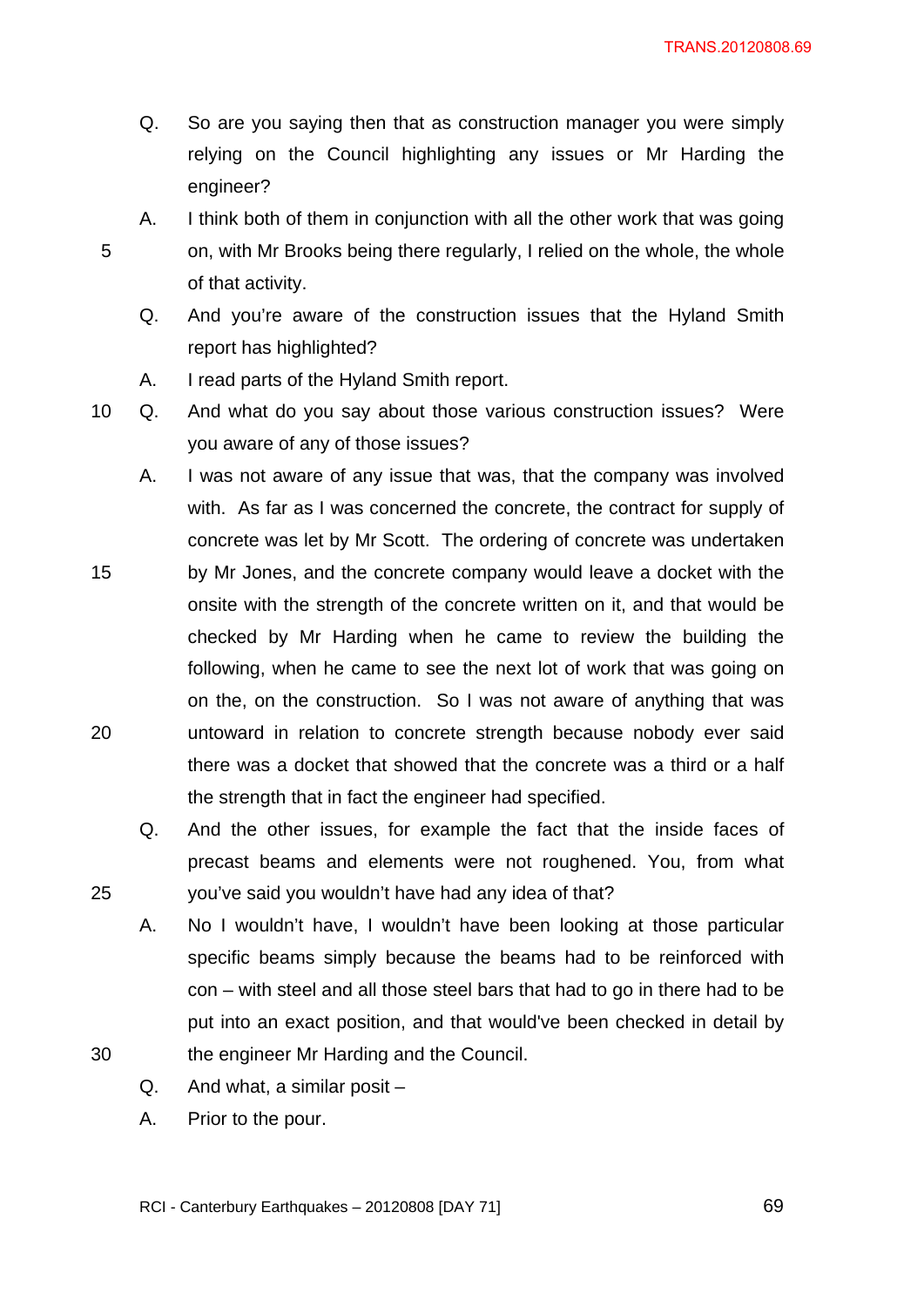- Q. a similar position then with connections of beams to for example a shell beam to the north core. There's an issue there with bars being bent around and not going into the shear core?
- A. Yes I've heard all the discussion of it. I watched some of the discussion 5 about that today but my understanding was that everything was done in accordance with the Council approved plans and in accordance with the engineer's directions.
	- Q. Well you say that but it's clear that that wasn't the case isn't it? We now know that wasn't the case?
- 10 A. Well if that, if that wasn't the case then I would've expected at the time, 25 years ago, that there would've been an instruction to stop work from the Council, or from the engineer because he designed it and he knew exactly what he was looking at, to say this is the wrong size or it's in the wrong place or it's the wrong, in the wrong position, and therefore it 15 needed to be rectified before the concrete could be poured around it.
	- Q. So you're saying you don't know anything about those issues and it wouldn't have been your responsibility to ensure that things like that didn't happen?
- A. No I wouldn't have thought that would've been my responsibility. I 20 would've thought there were others that were responsible to ensure that all those details were complied with.
	- Q. Mr Shirtcliff, did you complete a curriculum vitae for your, the company that you and Mr Scott formed? Shirtcliff Scott, do you recall that?
	- A. I may have.
- 25 1225
- Q. Well I've got this document that Mr Scott has provided to the Royal Commission and he'll refer to it when he gives, finishes his evidence later, but it's a curriculum vitae in your name and it sets out your work experience prior to Shirtcliff Scott and it says, I'll read you a 30 portion of it, under, "Williams Construction Canterbury Limited, employed as construction manager, responsible for all construction activity." And then it says, "Work completed in this period included Quality Inn, Durham Towers, 10 storey hotel turnkey project, seven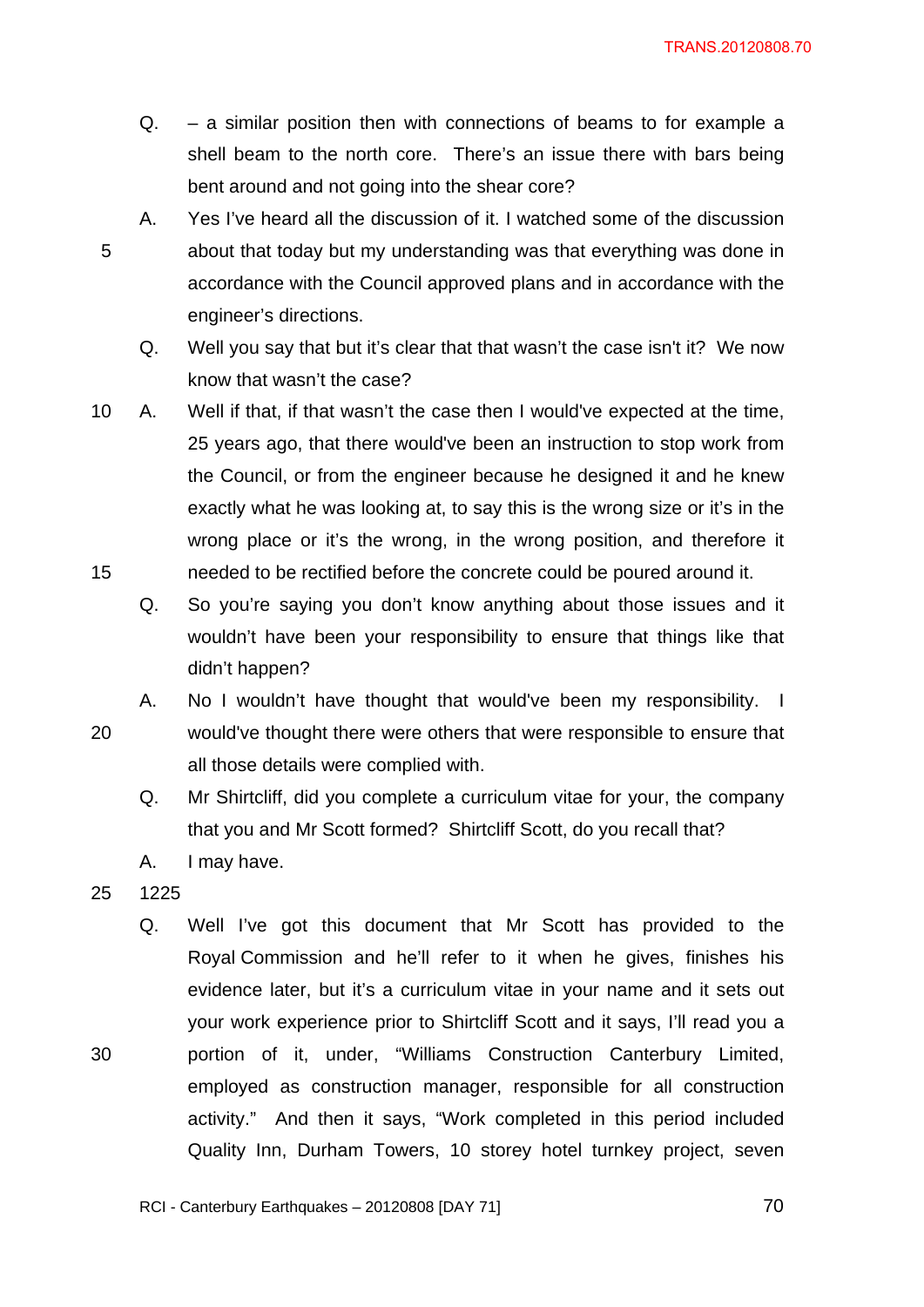storey office block 209 Madras Street for Prime West." Now you've got the address wrong as you have in your brief but that would be the CT – what's called the CTV building now?

- A. Yes.
- 5 Q. So in your CV you were stating that you were employed as the construction manager responsible for all construction activity at the CTV building site, correct?
	- A. The point that I would make sir is that what we're doing is differentiating between the detail and what was actually being done. Responsibility

10 can be, is in fact the detail by various aspects by various people in vari – at various levels. And while you might say somebody has done overall, and overriding responsibility, I think that's what I was trying to refer to.

- Q. All right.
- A. I mean it would be just as easy for me to say that Mr Brooks had the 15 responsibility or Mr Patterson or Mr Wright had the responsibility because they were above me as in the chain of command within the company.
- Q. Do you accept that then that you may well have given the impression to Messrs Brooks and Scott that you were doing a lot more than you're 20 saying now?
- A. I don't think that I ever did that. I think that I was dealing with Mr Brooks regularly. I talked with Mr Brooks on a daily basis and he knew what I was doing, or he perhaps the memory might be somewhat faded after 25 years but he knew that I was working, that I had a heavy workload 25 with the hotel at Durham Towers and the air force museum at Wigram.
	- Q. Did you –
	- A. So the –
	- Q. Did you and Mr Brooks and Mr Scott share an open plan office at the Williams Construction office back then?
- 30 A. No.
	- Q. Did you not?
	- A. I had an office, Mr Brooks had an office and I think Mr Scott had an office. I can't remember.
	- RCI Canterbury Earthquakes 20120808 [DAY 71] 71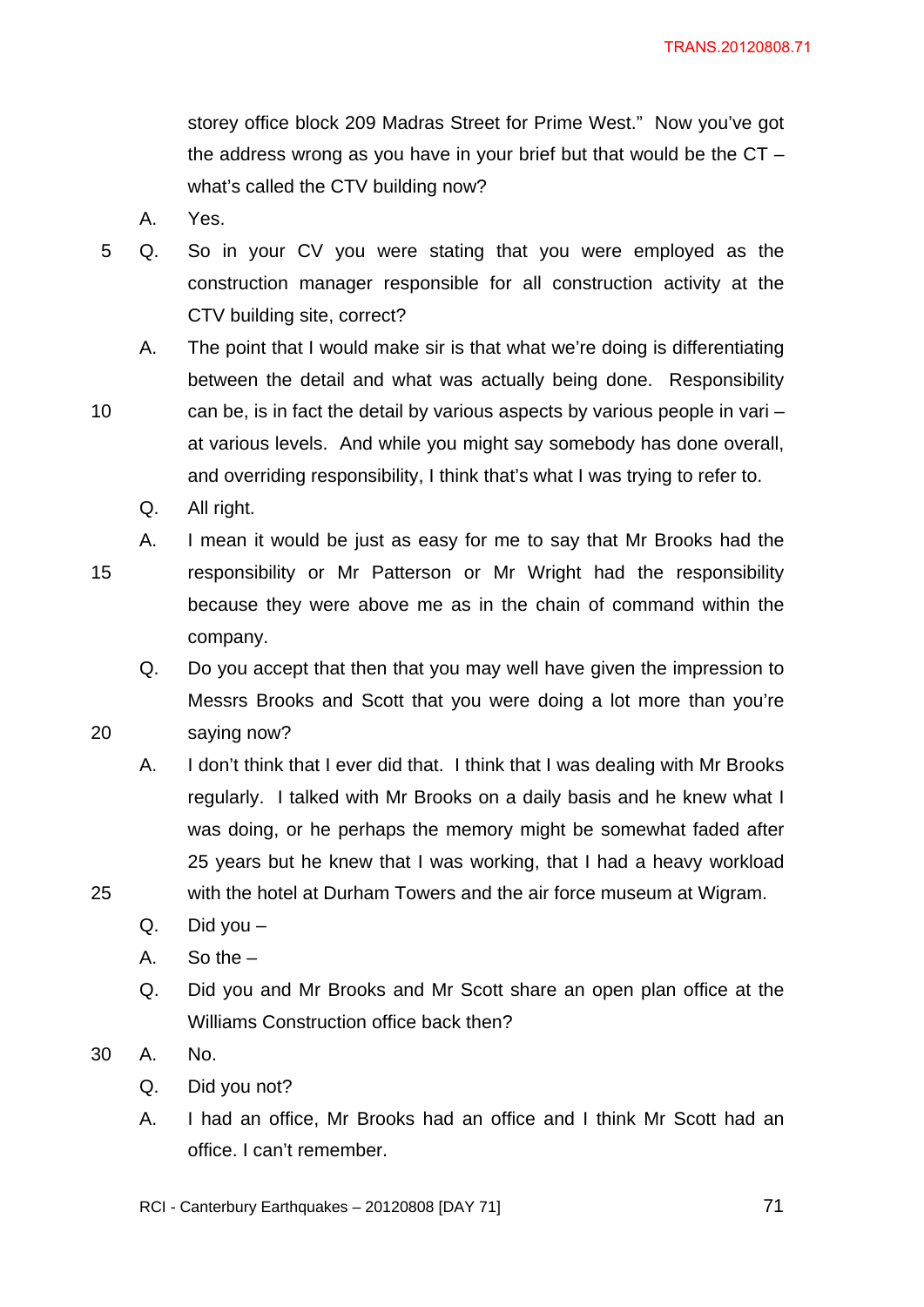- Q. Well you were all at the, the three of you were in daily contact?
- A. I would expect so, yes.
- Q. And you said that you don't agree with their descriptions in their statements of your job and what you were doing?
- 5 A. Well I just think it's a matter, it's a matter of nuance that's been put on the, on the statement.
- Q. Well what about Mr Brooks' comment this morning that he didn't agree with your statement. He said that you were the construction manager for all projects and that you were supposed to be going to the site more 10 regularly, but that clearly you were "not up to the job" were his words?
	- A. I don't think that was the case. I think that it was clearly understood the workload that I had was extensive in relation to the completion of the hotel in Durham Towers and the work that was required at the Wigram Air Force Museum.
- 15 Q. Mr Brooks also said that there was insufficient mentoring or guidance in the role that you carried out, clearly. You don't agree with that?
- A. Well I was not under the impression that I was meant to be mentoring or guiding people. I certainly guided people when I was onsite if there were work, if there were things that had to be done I'd say, "This is how 20 this needs to be undertaken," and I did that on a regular basis.
	- Q. What did you do on the CTV site in that regard?
		- A. Well in that regard I did very little because, if nothing because Mr Jones had the thing completely under control.
		- Q. So you basically left it to him?
- 25 1230
	- A. Well it wasn't only that, it was Mr Brooks was visiting regularly, Mr Jones was there all the time, Mr Harding was there on a regular basis and the council were there on a regular basis.
- Q. Mr Shirtcliff, we had a witness in the first week of the, or the second 30 week of the hearings into the CTV building collapse who said that he was a council inspector, local council building inspector said that you had a reputation for being "a bull at a gate" was his description. Would you agree with that description of how you carried out your work duties?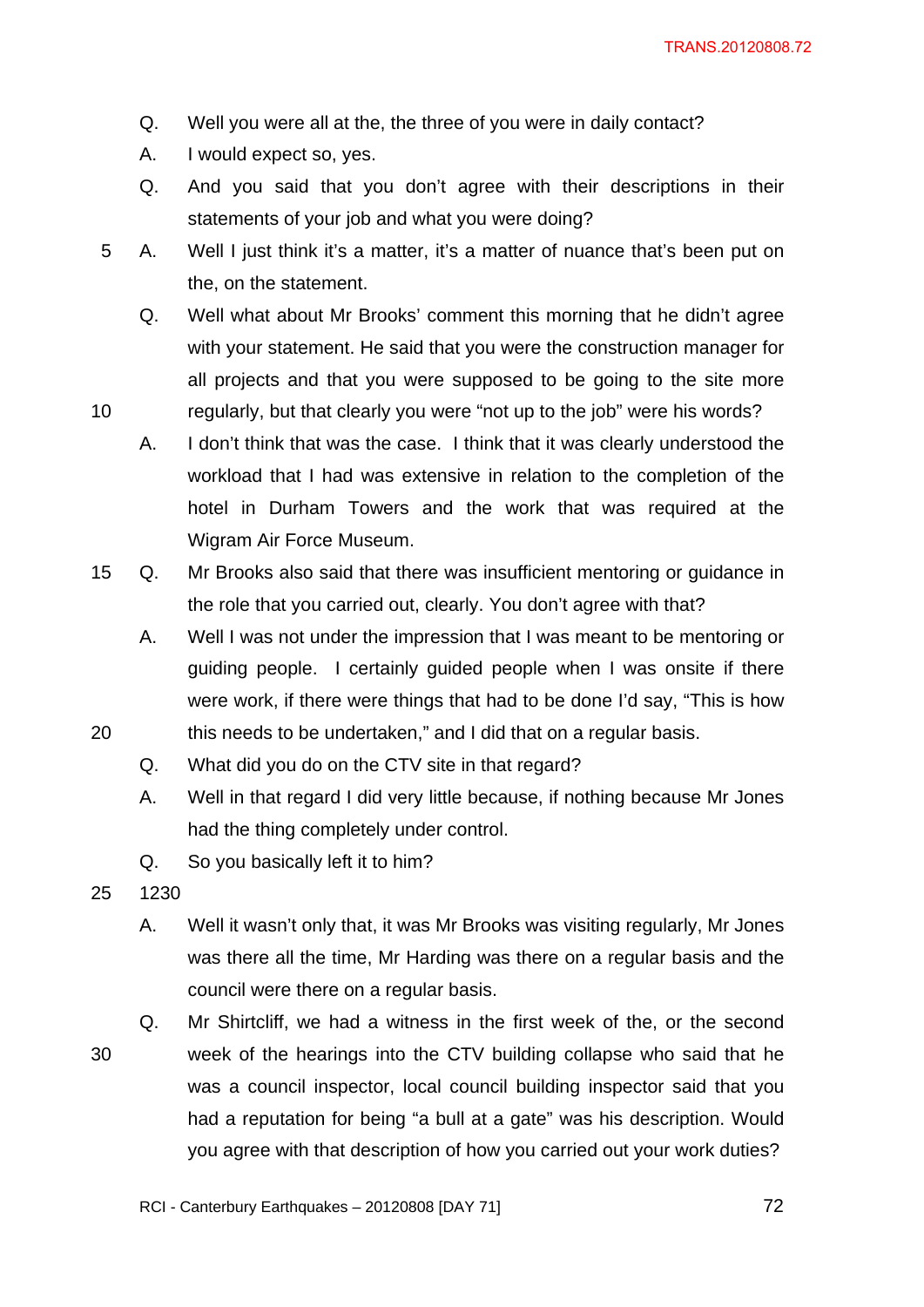- A. No, not at all. I think that what was happening was that there were requirements which were put on, placed on me to complete works within the certain period of time and at the direction of the manager Mr Brooks, and I simply had to ensure that we completed that work.
- 5 Q. All right, now you said a moment ago that Mr Brooks might be having trouble with his memory because it was 25, 26 years ago but you can remember what you did and didn't do in relation to CTV building at that time?
- A. Well to the best of my, I have said to the best of my recollection that's 10 what was happening.
	- Q. Right, so what I'm saying is what you can remember you can remember, there are bits you can't remember but what you've told us is things that you're sure of?
	- A. To the best of my recollections, yes.
- 15 Q. You see Mr Shirtcliff, I put it to you that you are trying to distance yourself from any involvement or any considerable involvement in the CTV building construction? Do you accept that?
	- A. No I do not.

Q. Well when the Royal Commission located you and asked you about

- 20 your involvement in the CTV building did you not forward an email outlining various projects but saying that, and saying that they were the complete spectrum of work, as you put it, when you were employed for, employed by Williams Construction but you omitted to mention the CTV building? Is that correct?
- 25 A. I'd have to have a look at the email trail that you're referring to but I think email trail to and from the Commission is important and I think that statements that have been made that I didn't co-operate with them are false.
- Q. I'm not asking about that yet, I'm just asking you when you sent an 30 email, I'll get it brought up. It's BUI.MAD249.0450RED.1. Have you got the emails there in front of you? Now it says at the top there from Kate Fisher but it's from you, you accept that?
	- A. Yes, that's correct.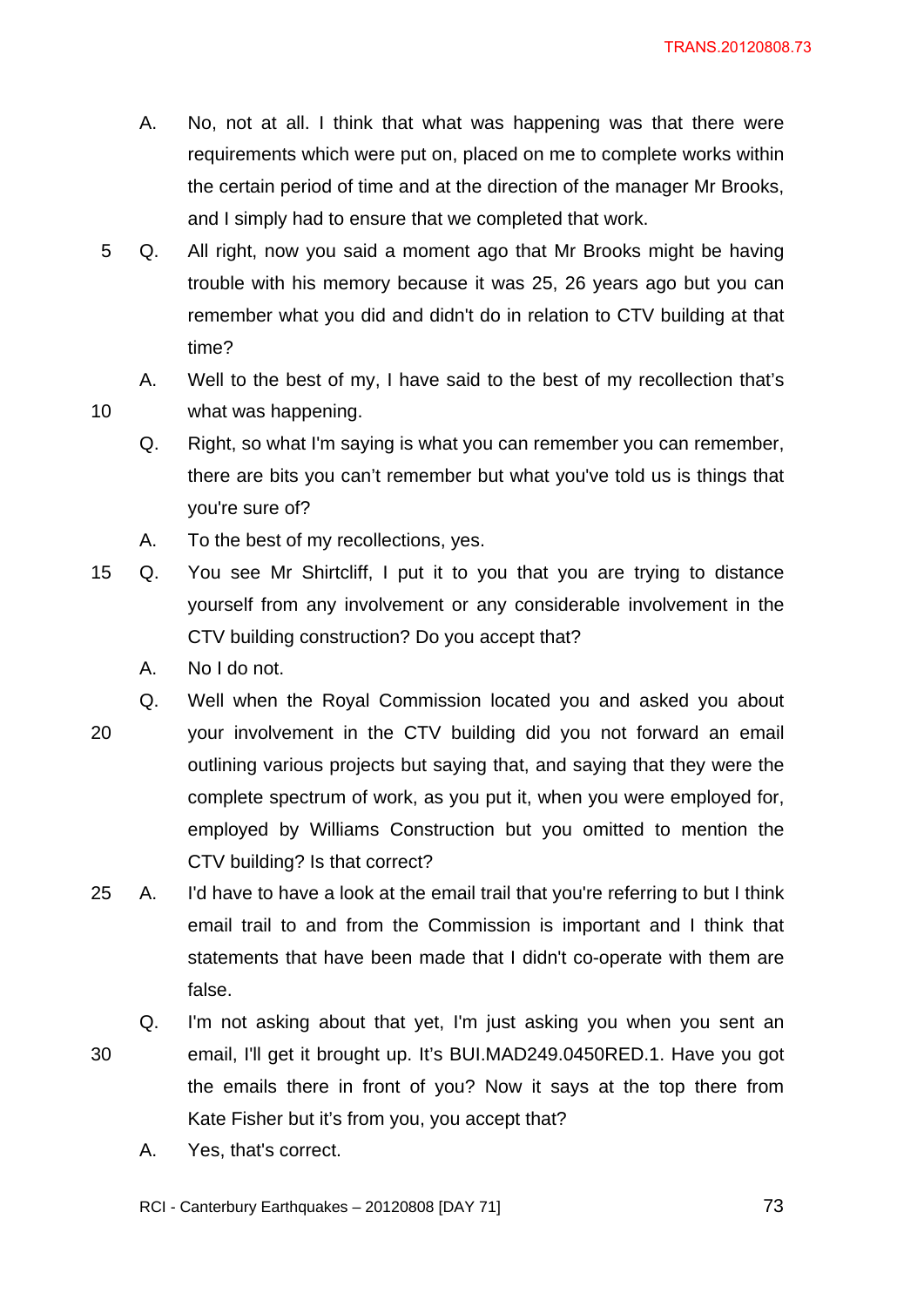- Q. And that email 23 April is in reply to Ms Jamieson of the Commission's email to you of 16 April, correct? Where she is enquiring about your time at Williams Construction in relation to the CTV building. Do you agree with that?
- 5 A. (inaudible 12:34:27) I wrote this letter on the, this request was for, I wrote on the 23<sup>rd</sup> of April and this, the next one I have is the, is the letter from the  $27<sup>th</sup>$  of  $-$ 
	- Q. Well just look at the  $23<sup>rd</sup>$  of April?
	- A. April.
- 10  $\alpha$ . Look at the 23<sup>rd</sup> of April email please? You list the various projects you're involved with when you were at Williamsons. Do you see that? The bullet points towards the bottom of the page?
	- A. Yes, that's right.
- Q. And you say in the second to last bullet point, "This is the complete 15 spectrum of work that I was employed for at Williams Construction."
	- A. Yes. I understand that but I, I accept the fact that those were the works, those were the jobs where I was focusing all my attention –
	- Q. Right.
- A. and I subsequently amended that to advise you in relation to the 20 CTV building.
	- Q. Well just get you to turn to another email then that's on .5 and that's of 3 May 2012, have you got that one?
	- A. No I haven't got that.
- Q. Well I'll read you out some of it. You said, "After 27 years it is obvious 25 that people you have interviewed have greater clarity of the day-to-day activities at the building project 246 Madras Street as it was then known, which is now referred to as the CTV building, than I do. Perhaps you should direct your questions to them." And then you said, "I do not agree with the statements made by Mr Scott that my recollection –
- 30 A. Yeah.
	- Q. was totally different." And the next paragraph you said, "As I have reiterated to the best of my recollection while I knew the project 246 Madras Street was proceeding as a building project for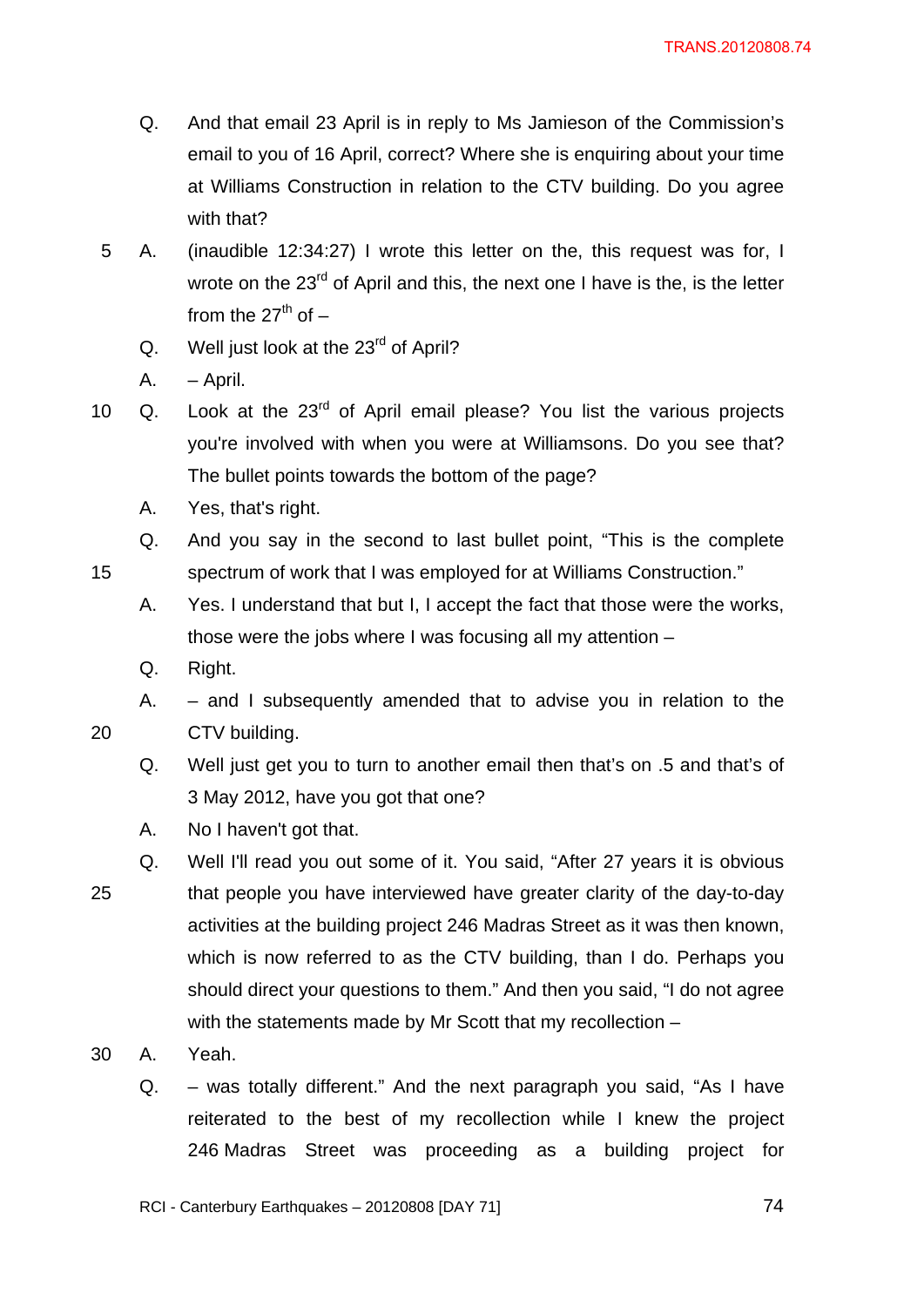Williams Construction I was fully involved on the Durham Towers Hotel," and you go through to the other buildings that you've mentioned today. Then at the bottom of the email in the last paragraph, "I am sorry I cannot help you any further with the technical matters on the project 5 246 Madras Street CTV building as I have no further recollection of work on this job. My recollection was that I knew it was a building project under construction when I started at Williams but other than that I was not involved." They were –

- A. Yep.
- 10 Q. your words?
	- A. Yeah well, what I was meaning is that I was not involved on a regular, what you were arguing is that my understanding is I was replying to a note with saying I was there on a day-to-day basis which I wasn't.
	- Q. You were saying you were not involved at all?
- 15 A. No, well, it, that was not my intent to say that. My intention was to say that I was not there working there all the time, that was not the job I was involved heavily with at the time. I've already said the jobs that I had the most involvement with were the hotel at Durham Towers –
	- Q. Right, you've said that.
- 20 A. Wigram airforce museum and the Manufacturers Association and the job on Riccarton Road.
	- Q. Mr Shirtcliff, the reason you said that you were not involved at all was because you did not want to assist and become involved in having to answer questions about the CTV construction? That's correct isn't it?
- 25 A. No, that is not correct.
	- Q. And what you said in those emails was not true was it?
	- A. It is again it is a matter of, it is a matter of saying of taking those points absolutely literally when in fact I provided a proper statement subsequently to that.
- 30 Q. Mr Shirtcliff, Mr Brooks told us that when he employed you, you told him that you'd worked in South Africa? Is that correct?
	- A. I don't have any recollection of that but go on.
	- Q. Is it correct firstly that you did work in South Africa?
	- RCI Canterbury Earthquakes 20120808 [DAY 71] 75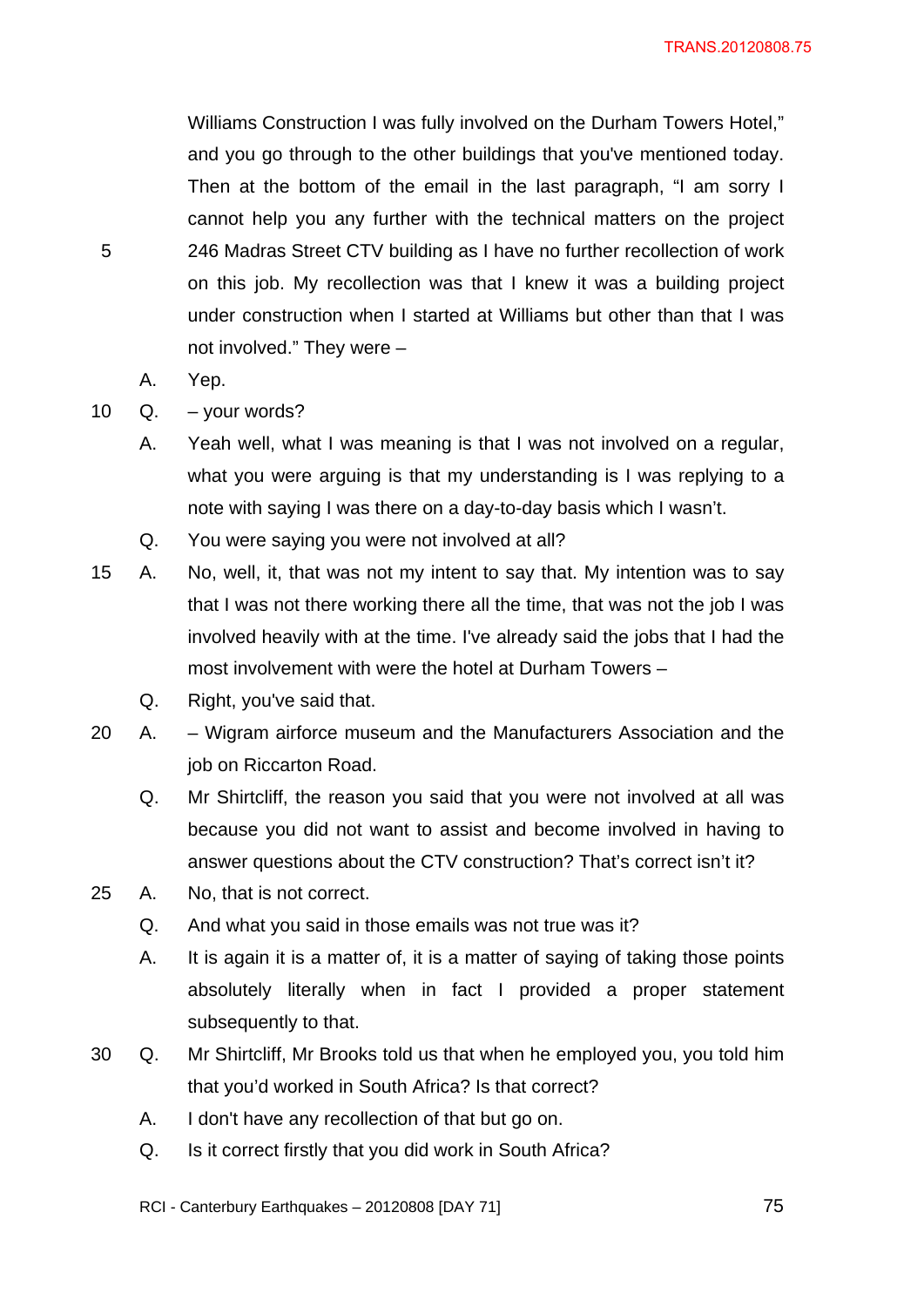- A. Yes I did.
- Q. And what kind of work did you do there?
- A. I worked on a construction site.
- Q. In what position?
- 5 A. As a supervisor in a supervisory role.
	- Q. Right, and is that what you would have told Mr Brooks in terms of your previous employment that made you suitable for this job?
	- A. I don't think that that would have had much to do with it, it was as very, a very, very long time ago, it's over 40 years ago.
- 10 1240
	- Q. What name were you living in South Africa under?
	- A. (no audible answer 12:40:08)
	- Q. Who are you looking at Mr Shirtcliff?

# 15 **MR TUCKER:**

Answer the question, okay. You cannot get any advice from me, you need to answer the question.

# **EXAMINATION CONTINUES: MR ZARIFEH**

- A. The name was Shirtcliff.
- 20 Q. Were you not under the name of Fisher?
	- A. No.
	- Q. Are you sure about that?
	- A. Yes.
	- Q. What about in Australia?
- 25 A. I have always, I always worked in New Zealand as Shirtcliff.
	- Q. My question was about South Africa?
	- A. No your question is about Australia and that I, I changed my name and I have always worked in Australia as Fisher for the whole of my working life.
- 30 Q. And what about South Africa?
	- A. Oh, look I can't remember, I can't tell you. I can't remember.
	- Q. You can't remember what name you lived in South Africa under?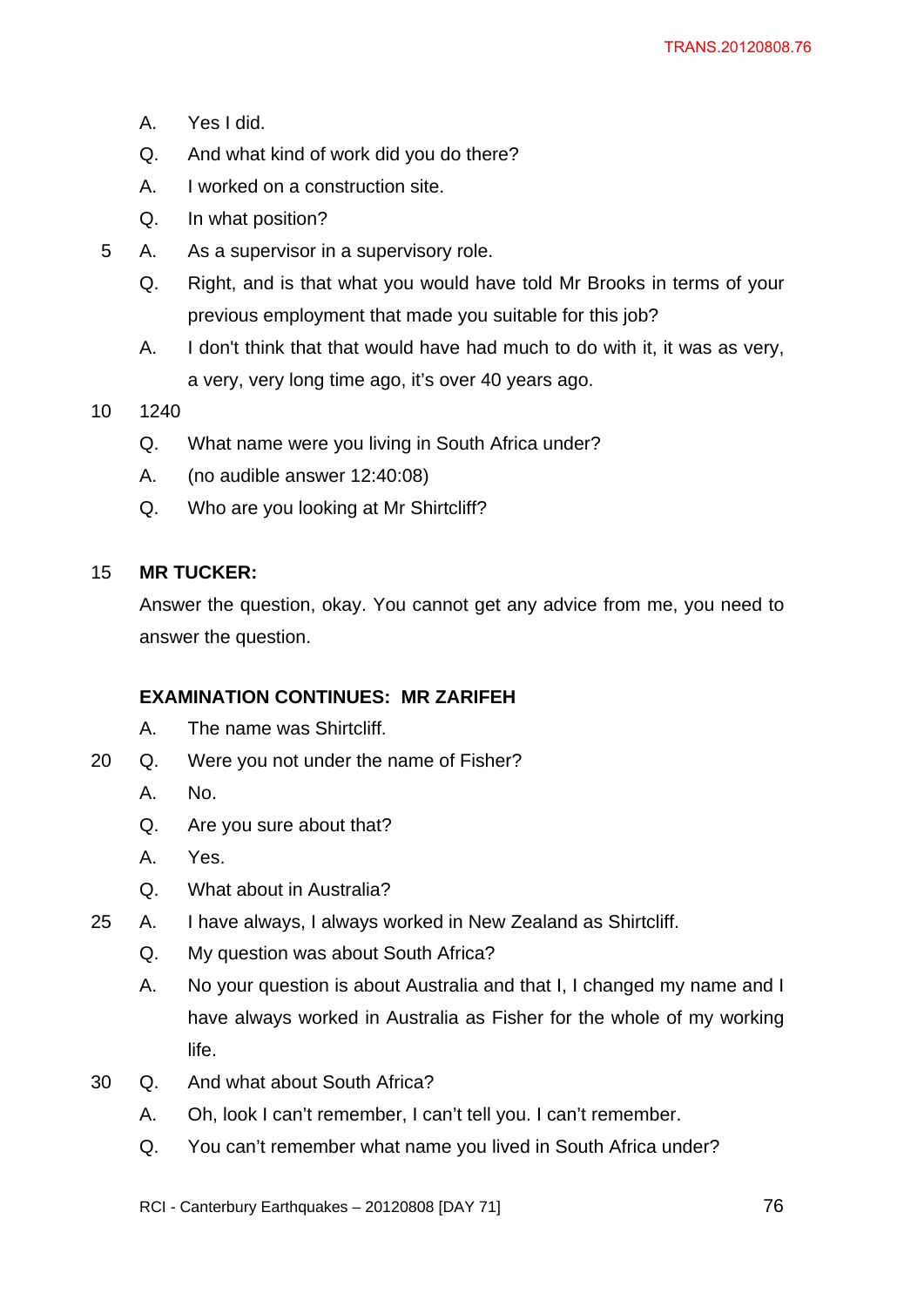- A. No I, well I think it was Shirtcliff.
- Q. But you're not sure?
- A. (no audible answer 12:41:41)
- Q. How long did you live in South Africa for?
- 5 A. Oh, less than a year.
	- Q. And why did you live under the name Fisher in Australia. Are you still under that name or not?
	- A. Yes that is my name. I changed my name and I use the name of Fisher.
	- Q. Why did you do that?
- 10 A. It was a personal matter and I made a decision to do that and it was a personal matter when I returned to New Zealand at the request of my mother to try and effect a family reconciliation that I go back to New Zealand and bring my children up in my birth name, and I agreed to utilise my birth name and live in New Zealand and that's what I did.
- 15 Q. Mr Shirtcliff you referred to reports in the media about you not being cooperative with the Royal Commission. You referred to that a moment ago, you recall that?
	- A. Yes.
- Q. Those reports said that you had been in fact extradited from Australia 20 back to New Zealand at one point. Do you recall that?
	- A. Yes.
	- Q. Was that to face a fraud trial? A GST fraud trial?
	- A. Yes.
	- Q. And was that, were they charges that you were convicted on?
- 25 A. Yes.
	- Q. And I think you were living under the name Fisher when that happened, when you were extradited back to New Zealand?
	- A. I was living in Australia, so I lived as Fisher.
	- Q. Sorry I didn't hear the last bit, you were living in Australia?
- 30 A. And I lived as Fisher but Fisher and Shirtcliff are one in the same.
	- Q. And Mr Shirtcliff, or Mr Fisher, your co-operation with the Royal Commission, contrary to what you say, only came about when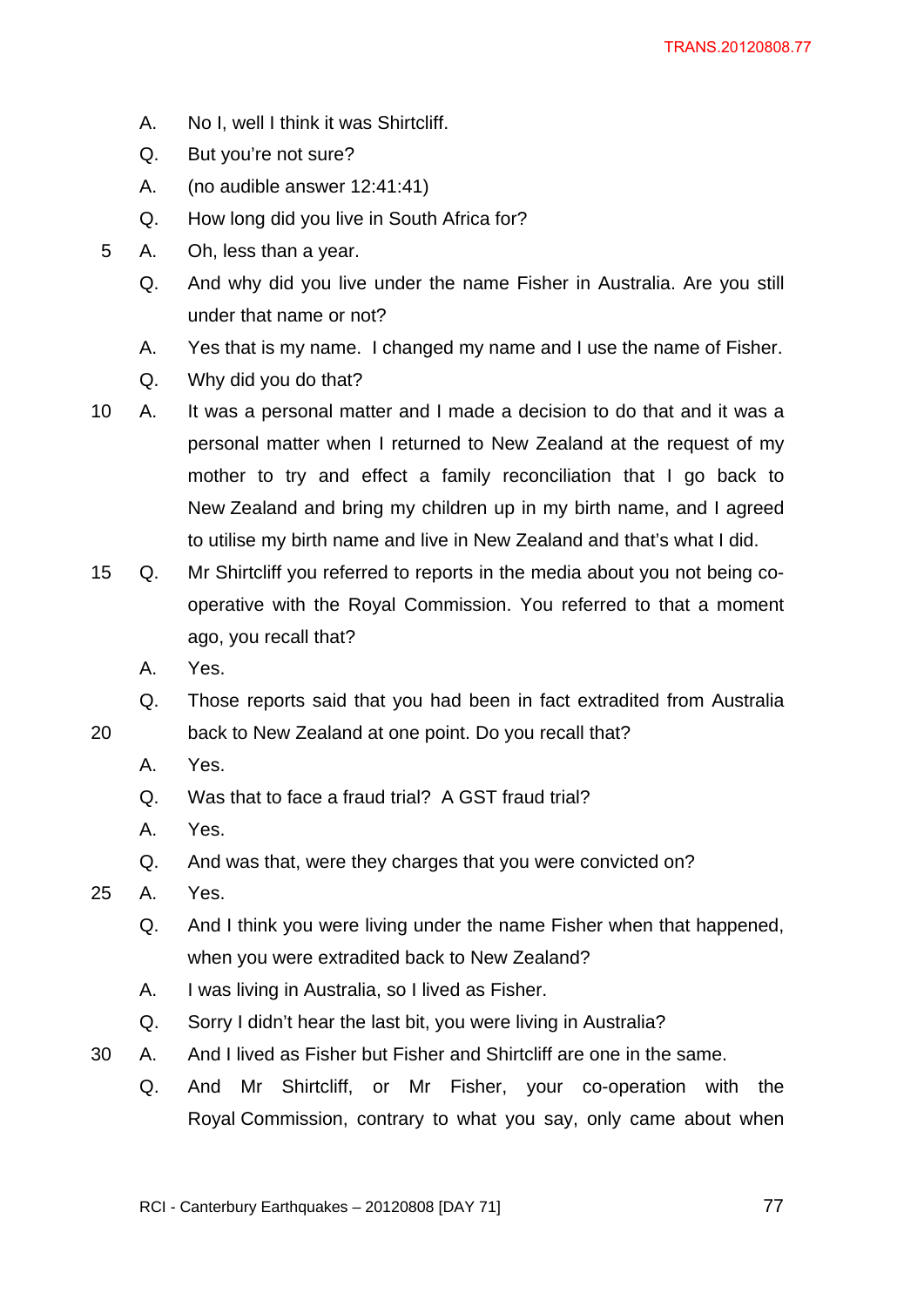you were actually, when the media publicity occurred over your position. That's correct isn't it?

- A. I don't think that's the case sir. I think that I have been communicating regularly with the Commission by email, and in fact that was, that 5 information was not, I had communicated with the Commission and I had written to the Commission and I never said that I would not cooperate with them, ever.
	- Q. But you did say that you had no involvement in CTV initially and you only really changed your account once the evidence started mounting
- 
- 10 up in the form of Messrs Brooks, Scott and Jones, correct? Is that correct Mr Shirtcliff?
	- A. No I don't think that's correct either. What I said was that I always said that I would provide whatever I could to assist the Commission and I did.
	- Q. And I suggest that even now your evidence is at odds with those people
- 15 and you're trying to distance yourself still from involvement with the CTV building. Do you accept that?
	- A. No.

1245

# **MR TUCKER ADDRESSES THE COMMISSION**

20 No, I'll clarify that because you've asked questions there and the answer tended to be misleading, but you've actually asked a positive and negative and he's answered no, so I don't want his answer taken incorrectly on that.

#### **JUSTICE COOPER:**

25 Are you objecting to a question that Mr Zarifeh has put?

# **MR TUCKER:**

Justice Cooper, there didn't seem to be a lot of point to that and we seem to spend more time haranguing the witness about his level of co-operation rather 30 than asking him meaningful questions. He's here today for as long as need be. He's happy to answer any questions that may be put to him or look at any documents that may be shown to him rather than have his credit impeached, so as I say (inaudible 12:46:39) but there's one thing that did concern me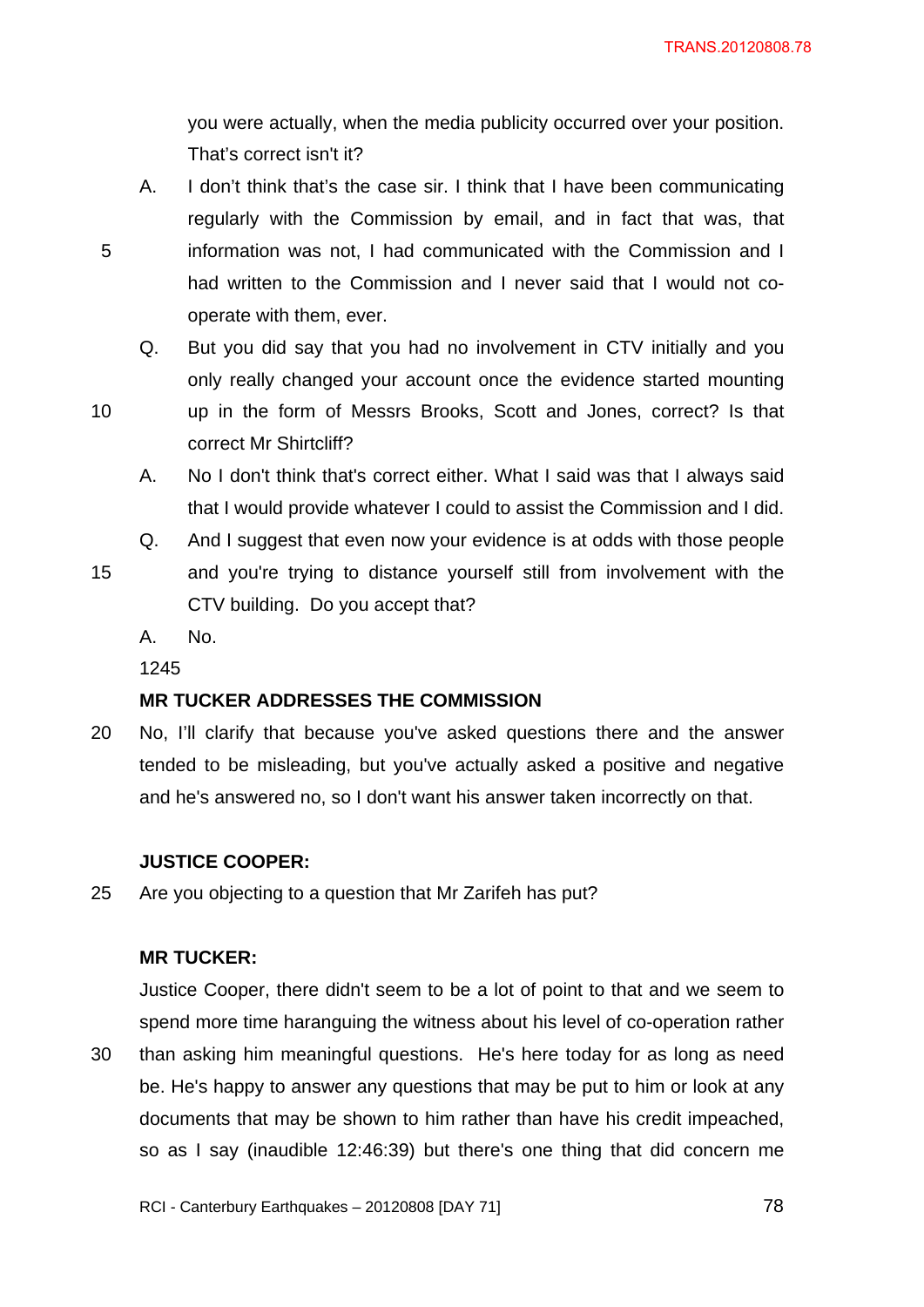about some of the questions in the sense that it was contended by counsel assisting that there was some construction issue that Mr Shirtcliff should have known about but that wasn't put to him in a fair manner. He didn't seem to be afforded a fair question about that so if that's to be a contention could we have

- 5 that put fairly and he may well answer that. I appreciate that there are many witnesses, counsel assisting may get overly familiar with the facts and what may have been established by others but it seemed to be put as if it was assumed to be a fact in evidence but it just wasn't insofar as Mr Shirtcliff was concerned.
- 10

### **JUSTICE COOPER:**

Well can I just deal with some of the points that you've made one by one. The questions that Mr Zarifeh was asking going to the credit of the witness, it seems to me perfectly legitimate, having regard to the fact that his testimony

15 is challenged by other witnesses who are also giving evidence on the same subject matter as to the extent of his involvement in the CTV building and it seems to me tolerably obvious in those circumstances, issues affecting his credibility are highly relevant.

Now on the question of construction defects in the building, I take it that what 20 you're saying is that if there were particular construction defects for which it is suggested that Mr Shirtcliff is responsible, that should be put to him in a particular way. Is that the burden of your submission?

#### **MR TUCKER:**

25 Yes, yes. Absolutely.

### **JUSTICE COOPER:**

Well I'm happy to ask Mr Zarifeh to do that but the reason I haven't other than in responding to your submission raise that as an issue has been that 30 Mr Shirtcliff's account of events is that he had very little to do with the supervision of the project other than checking what others were doing to supervise, but I'm happy for Mr Zarifeh if he wishes to, and it's his responsibility to decide to ask those questions in a more particular way.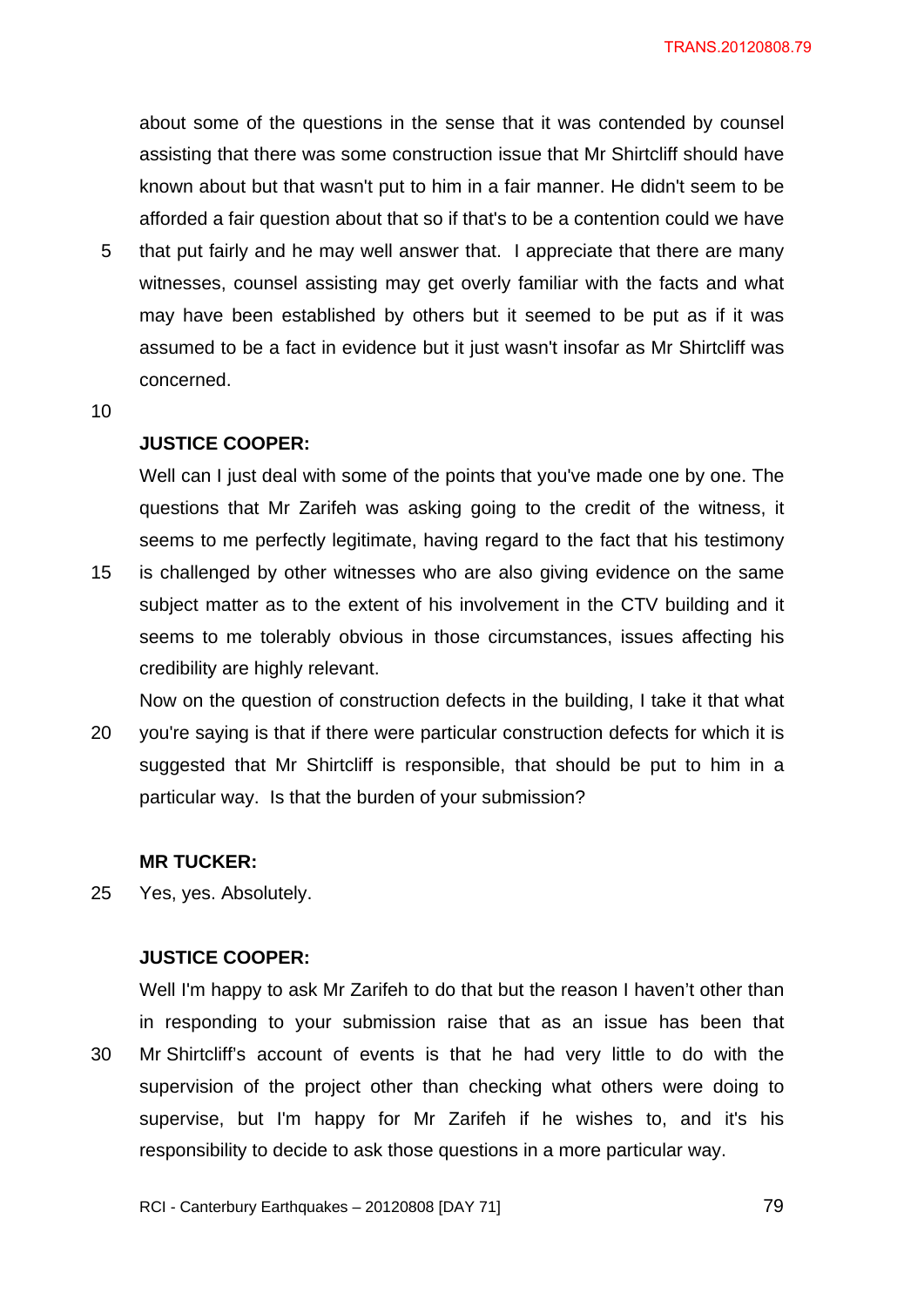# **JUSTICE COOPER ADDRESSES MR ZARIFEH**

Do you Mr Zarifeh?

# 5 **MR ZARIFEH:**

I'm happy to Sir.

### **EXAMINATION CONTINUES: MR ZARIFEH**

- Q. Mr Shirtcliff as His Honour has just said I understand from your evidence that you had little contact with what was going on, physically at 10 the site to see for example when concrete was poured if the reinforcing appeared to be correct and so despite you saying that you were – one of your roles was to ensure that the building was constructed in conformity with the plans, you relied on others to ensure that that was done, the engineer and the Council in the main, and the foreman I take 15 it. That's what you're saying isn't it?
- 

### A. That is correct.

- Q. So in terms of the construction issues that the Hyland report has highlighted, you say, well because I was relying on others and not having direct physical supervision at the site of various stages, I can't 20 answer how they occurred or why. That's what you're saying isn't it?
- A. Well there is, as the building proceeds you can see various elements of the structure as it's being put up. So for example I would be able to see the steel that was coming out of the top of the columns that was on the drawing. So when I went to the site I could see that – the reinforcing 25 steel was coming out of a column so I could agree that that was the correct steel in the right position as per the drawing.
	- Q. So did you check that it was the right steel. Did you go and look at the drawings?

A. I would look at the drawing and if I had to look at the drawing that 30 Mr Jones would have with him, where he was working, then I'd look at that and say, ace, that looks to be right, but that would also have been checked by the engineer.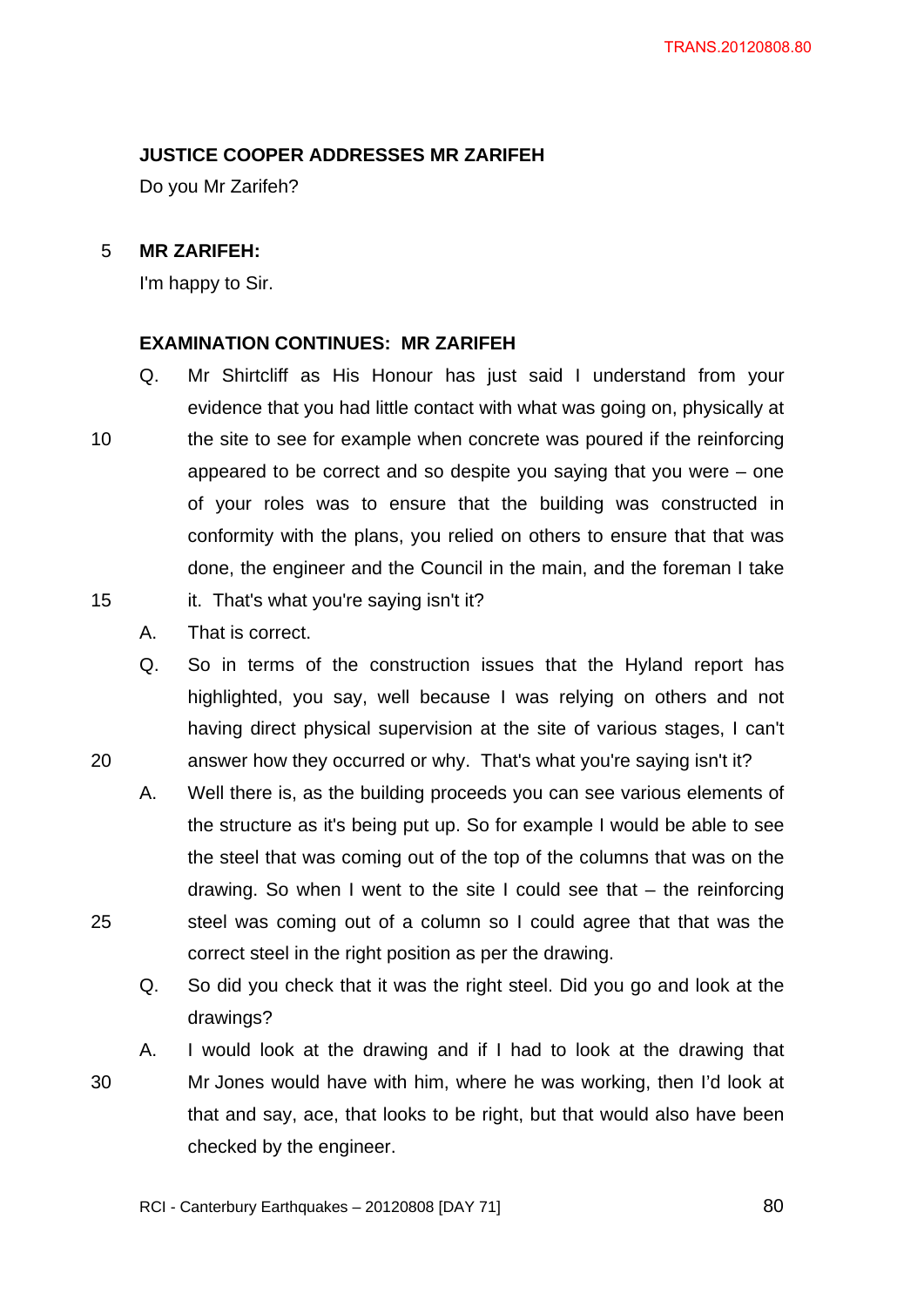- Q. Right, but you just said that you would see the steel and you knew that it was correct, so did you check that it was correct?
- A. Well as much as simply looking at it, and saying yes it looks it's in line with what was on the drawing that Mr Jones had with him at the time, 5 that was what I would assume to be correct.
	- Q. And what were you looking at in particular in relation to the reinforcing in the columns?
	- A. When you look at the bars that were coming out of the top of the columns and you'd look at the spiral steel that was coming out of the
- 10 column.
	- Q. And did that conform to the plans?
	- A. In each case yes, to the best of my recollection.
	- Q. What about in the beam column joints, did the spiralling (overtalking 12:52:44)?
- 15 A. The beam column joints.
	- Q. Do you know what I'm talking about?
	- A. Well I don't recall actually going to the site to physically check everything as such because that was not – I didn't do that.
- Q. And isn't that the point Mr Shirtcliff that you didn't do that so you relied 20 on others. That's what you're saying isn't it?
	- A. Yes I did rely on others.
	- Q. And really if there's a criticism put to you, it's that I suggest that as Mr Brooks says you didn't do enough in that supervisory or mentoring role. If you had maybe some of those issues would have been picked
- 25 up. I'm not saying they would have, we'll never know but if there's going to be a criticism that's what I direct to you. What do you say to that. Do you think you could have done more in that role?
	- A. It's always in hindsight you could say you could do more but from my perspective of what I did was what I was required to do at the time.
- 30 Q. By Mr Brooks?
	- A. Well Mr Brooks, his interest was as where was the building proceeding in relation to the construction plan and were we actually on target to actually complete the works within the timeframe.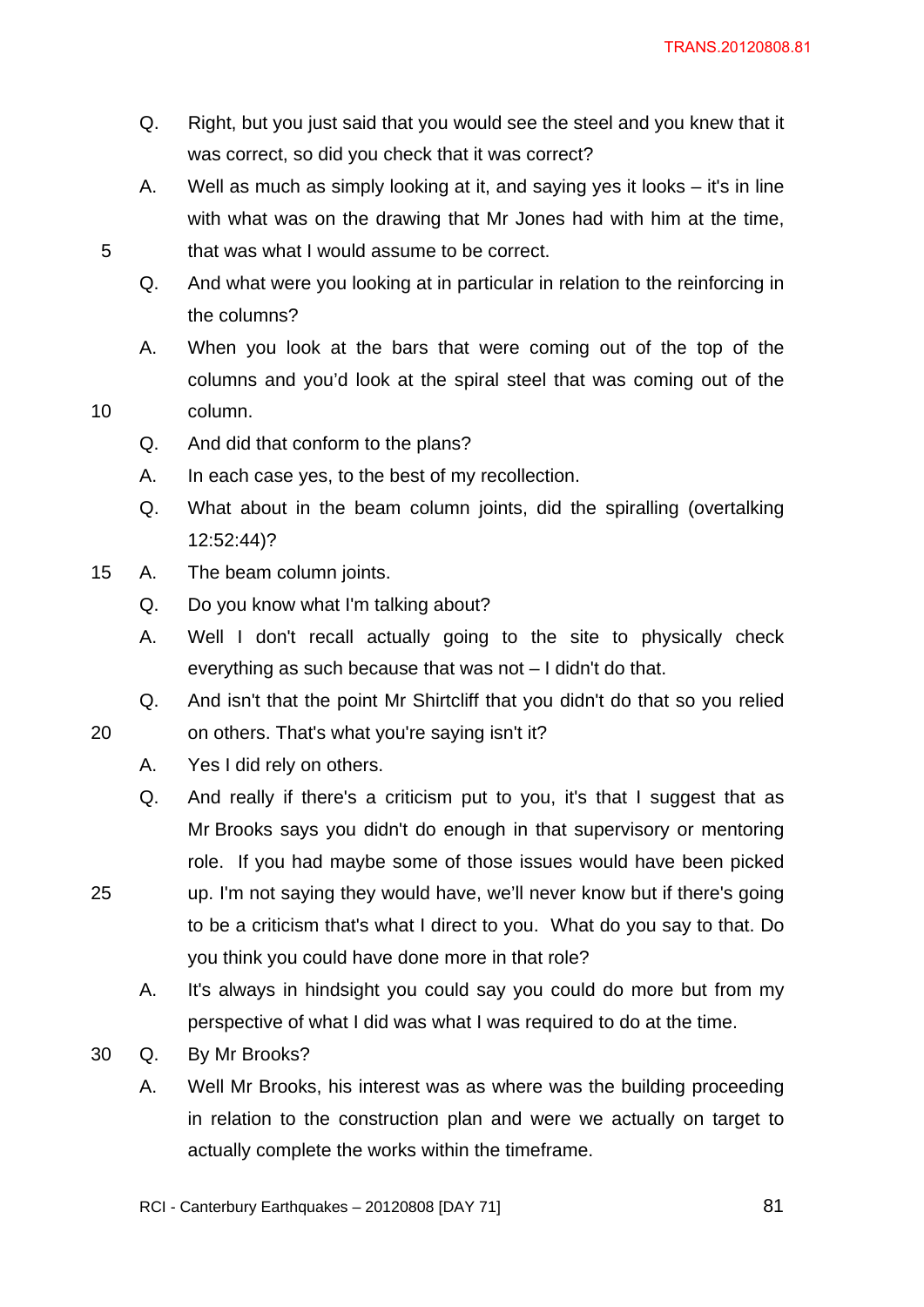- Q. Right, you said required to do, I just wanted to know required by who or what?
- A. Well the requirement was to actually meet the programme to get the building completed on time.
- 5 Q. So was there pressure to do that?
	- A. In accordance with the plans.
	- Q. Was there pressure to do that on time?
	- A. There's always pressure on a construction site to get work completed within the prescribed time.
- 10 Q. So the requirement was of the manager Mr Brooks. Is that what you're saying?
	- A. Mr Brooks was always making sure that we were actually making that things were made up to – we met our milestones as required...

1255

### 15 **CROSS-EXAMINATION: MR MARSH**

- Q. Mr Shirtcliff, my name is Marsh. I'm appearing for Mr Scott today.
- Just one quick question for you. Mr Zarifeh has referred in brief to the evidence of Mr Brooks and particularly of Mr Scott still to be given and Mr Scott's evidence to be given will be to the effect that you certainly 20 gave the impression to him that you were spending a lot more time working on the CTV building than what you've said in your evidence before the Commission today. What do you have to say to that?
- A. Well I think that my work and Mr Scott's although entwined as an integral part of a team was in an organisation that there weren't time 25 constraints that were put on by Mr Scott on my work nor me on his work so what I did with my time was in fact to ensure that work was completed within the time-frames that we were directed to complete by Mr Brooks.

Q. I'm not sure that you've answered the question there Mr Shirtcliff. My 30 question was: Mr Scott's evidence will be that you gave the impression to him that you were spending much more time on the CTV building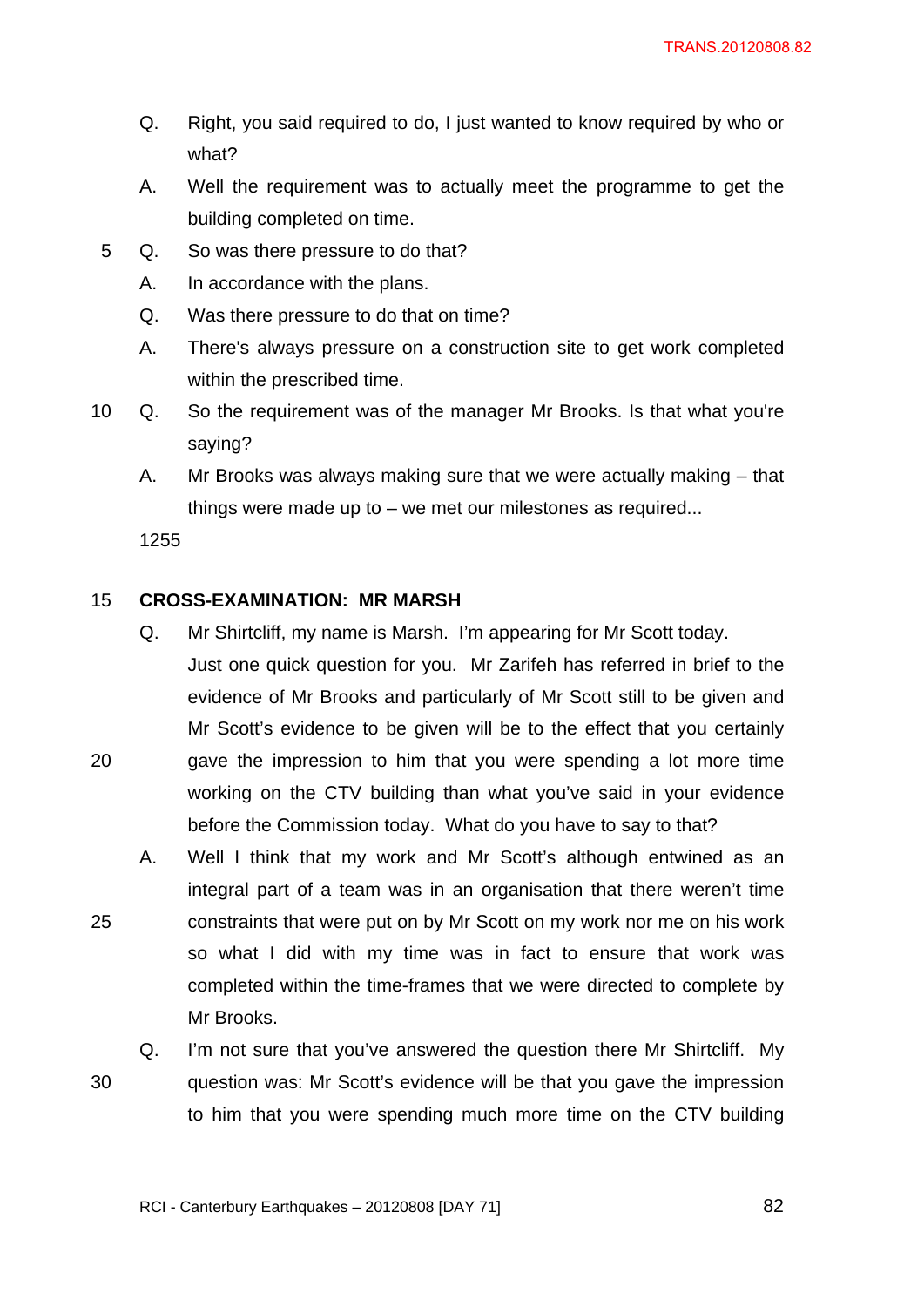than what you've indicated in your evidence to the Commission today. What do you have to say to that?

A. I don't think that I ever gave that impression sir I think everybody knew what work that I was doing and they knew that I was very busy with the 5 work that was being undertaken at Durham Towers and on the other buildings that I have already said.

#### **CROSS-EXAMINATION: MR LAING**

Q. Mr Shirtcliff, my name's Duncan Laing. I'm appearing for Christchurch City Council and I just want to ask you about paragraph 17 of your 10 evidence. Could you turn to that please.

You say there that it was your understanding the building was constructed in accordance with approved plans and was certified as such by the design engineers, Alan Reay and Associates and the Council. Are you referring to some form of certification when the 15 building was complete?

A. No sir. I was referring to the drawings that were on site which had been signed as approved by Mr Harding with his initials DH and at the bottom right-hand corner of those drawings it had a certificate of Christchurch City Council permit approved, stamped and dated and 20 signed.

- Q. So you're referring to the building consent as issued rather than anything that happened subsequently when the building was complete. Is that correct?
- A. Yes that's correct.

#### 25 **MR RENNIE:**

As Your Honour knows, my name is Rennie and I appear for Mr Reay and Alan Reay Consultants but I have no questions for the witness.

#### **CROSS-EXAMINATION: MR ELLIOTT – NIL**

### 30 **QUESTIONS FROM COMMISSIONERS FENWICK AND CARTER – NIL**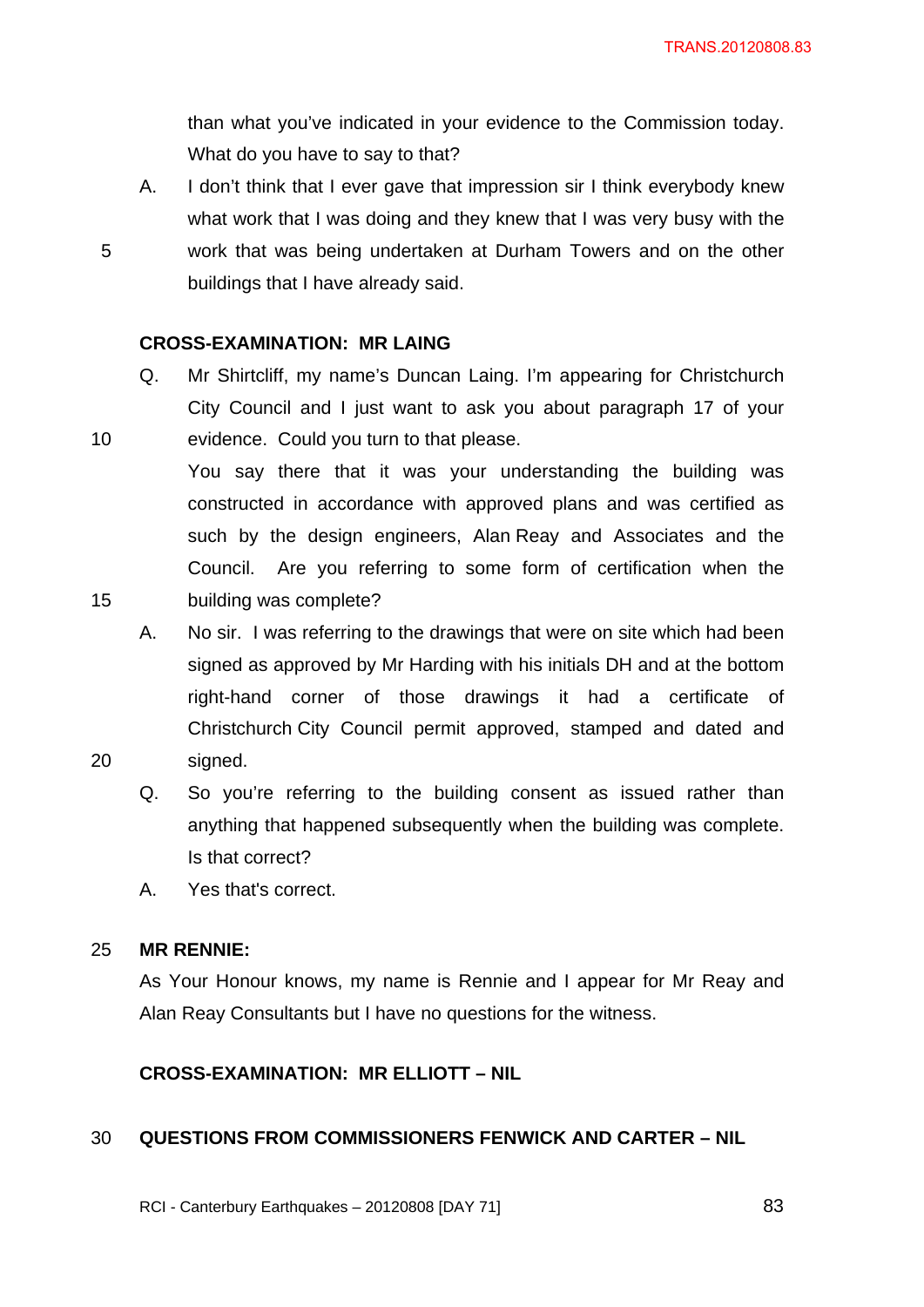# **QUESTIONS FROM JUSTICE COOPER - NIL**

# **JUSTICE COOPER ADDRESSES WITNESS**

5 Mr Shirtcliff thank you for your evidence and Mr Tucker thank you for your assistance.

# **MR TUCKER ADDRESSES JUSTICE COOPER**

Justice Cooper, may I just ask a couple of re-examination questions?

10

# **JUSTICE COOPER:**

Does anybody oppose that course being followed? (Leave granted).

# **JUSTICE COOPER ADDRESSES MR TUCKER**

15 Go ahead. I was just wondering whether you are appearing in New Zealand or Australia Mr Tucker and I was wondering about Law Society Rules but we'll bend them.

# **MR TUCKER:**

20 My feet are firmly planted in Australia today but I'm always happy to travel to New Zealand.

# **RE-EXAMINATION: MR TUCKER**

Q. Mr Shirtcliff in paragraph 17 of your statement you say it's your understanding the building was constructed in accordance with the 25 approved plans and were certified as such and you were just asked that question and your answer was to the effect that you were referencing the plans that were stamped as approved but I think the question that was asked of you which I don't think you really answered was what was the basis of your understanding that the building was constructed in 30 accordance with those plans?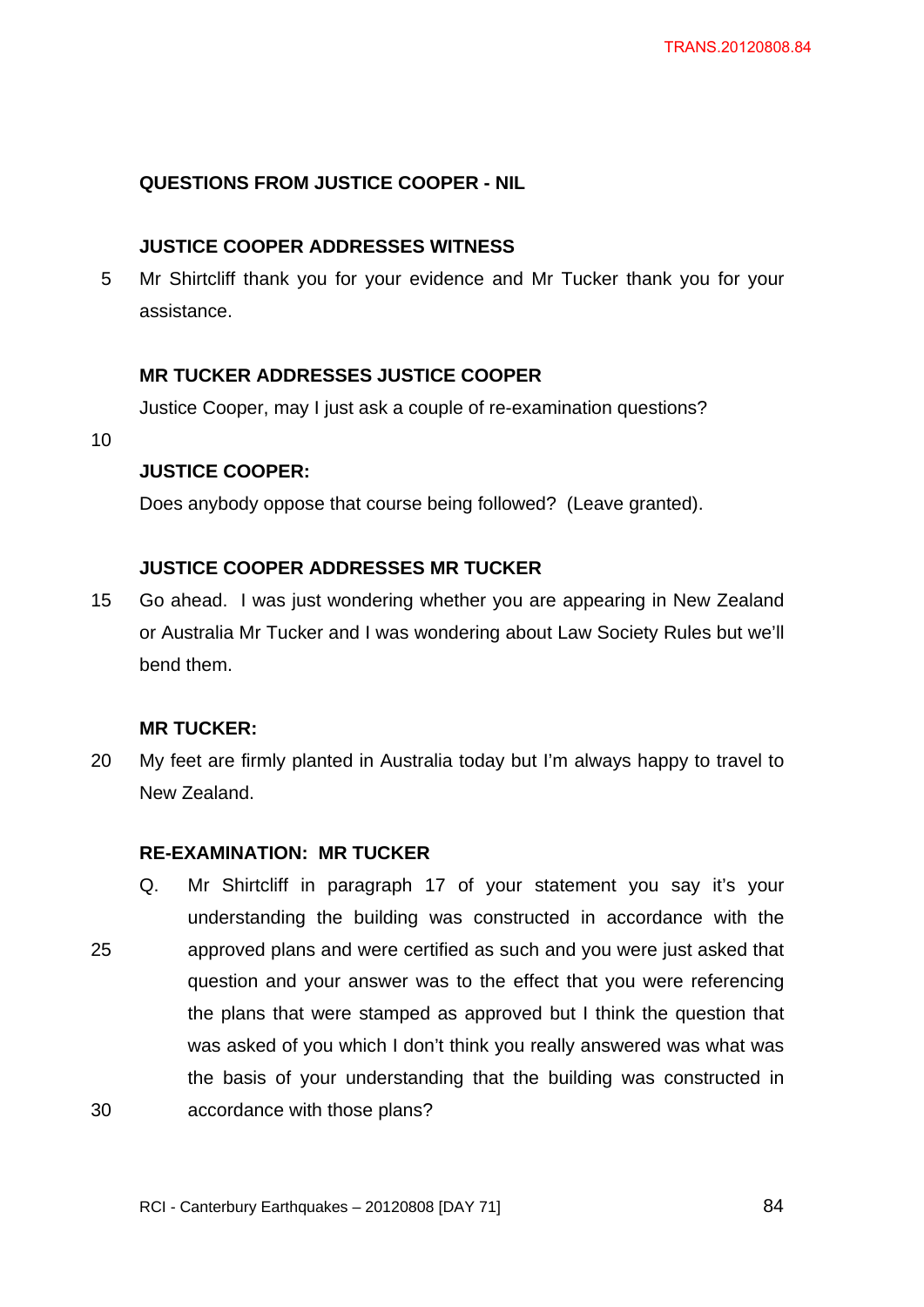- A. The basis of my understanding was that we had a set of plans that we worked to and we stuck to those plans religiously in constructing that building. So that we had issued a set of drawings on the site which were signed off by the engineer as approved and they were stamped by the 5 Council as certified, as approved and that's what we worked on.
- Q. And it was suggested by Counsel Assisting when you they asked you questions about the name Will Fisher and the inference seemed to be that you were changing your name to perhaps avoid people or avoid enquiry. Could you tell me, and I appreciate it's a personal matter, but 10 can you tell the Commission the circumstances by which you changed your name and whether you did so lawfully in any way?
- A. Yes I did. I changed my name following issues with my family. They are personal. It happened a very long time ago and that I have worked for nearly 40 years everywhere else in the world except New Zealand as 15 William Fisher.
	- Q. Did you change your name by Deed Poll?
	- A. Yes.
	- Q. So where did you do that?
	- A. In Australia.
- 20 Q. And do you recall when you did that?
	- A. Ah, I think it was probably about 40 years ago that I did that.

### **HEARING ADJOURNS: 1.02 PM**

25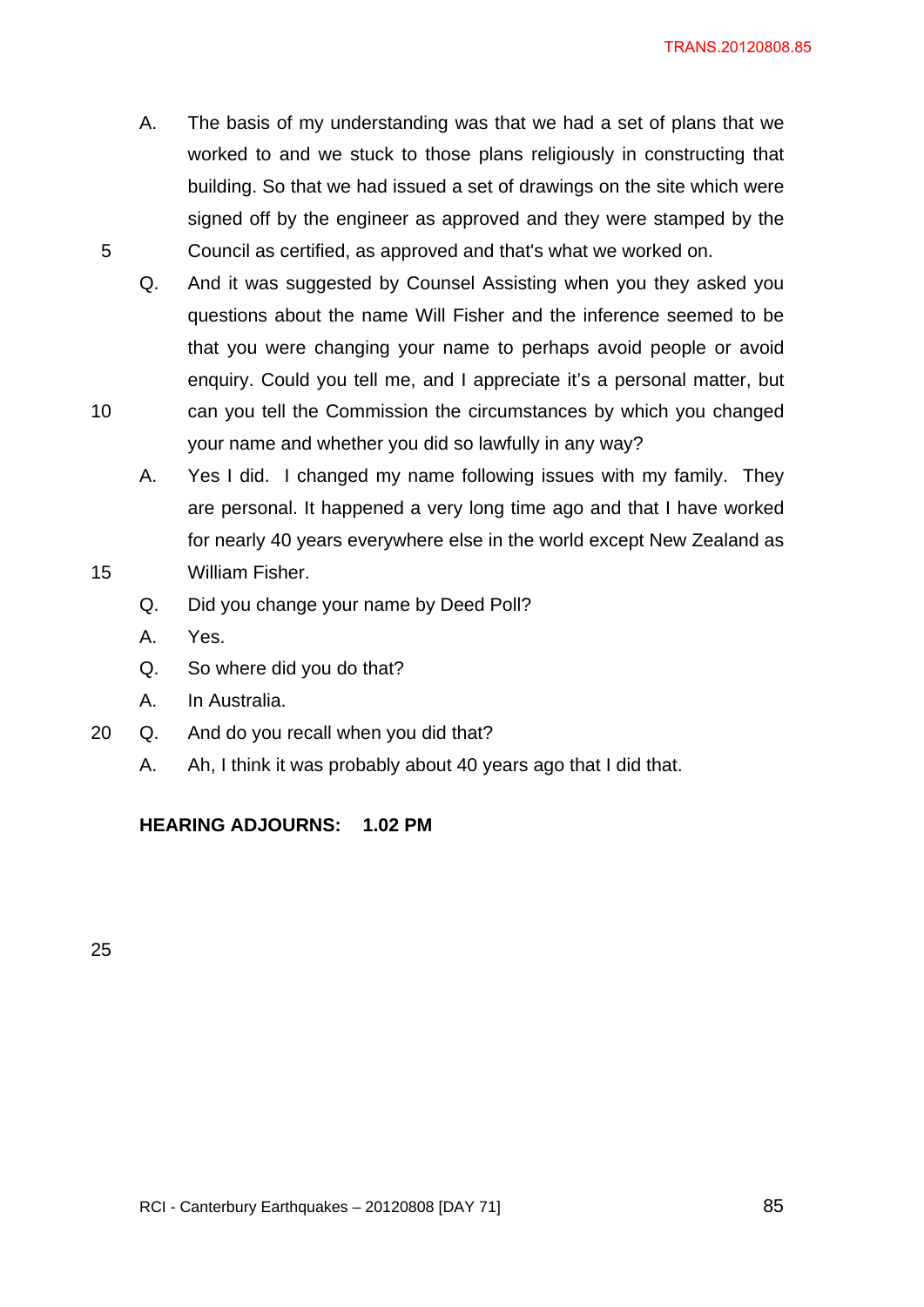# **HEARING RESUMES: 2.17 PM**

# **MR MARSH RE-CALLS**

# **ANTHONY JOSEPH SCOTT (ON FORMER OATH)**

- 5 Q. Mr Scott, I think when we broke you had just finished reading paragraph 24 of your first witness statement?
	- A. Mhm.
	- Q. If I could ask you to carry on from paragraph 25 please?
	- A. Yes.

# 10 **WITNESS CONTINUES READING STATEMENT FROM PARAGRAPH 25**

- A. "Smart Group acquisition of Williams. Williams Construction was sold to the Smart Group, Auckland-based property company, in 1986. This sale was part of the sale of Williams Property Holdings Limited, the parent company.
- 15 There was a change of culture within Williams Construction when Smart Group took over. Steven Smart made it obvious that he did not want to run, to own a construction company. Soon after this acquisition Smart Group merged with Richmond Corporation to become Richmond Smart Group and an attempt was then made to sell Williams Construction as a 20 going concern. I learned about this when I was talking to other construction companies.

After Smart Group purchased Williams Construction, Mike Brooks was dismissed as managing director. This upset a number of the staff, including me. Several of us were very opposed to his dismissal as we 25 thought that he was doing a very good job. Mike came from a planning background at the council and had hired me at Williams Construction.

Following his dismissal Mike Brooks approached the Angus Group in Wellington and asked if they were interested in moving to Christchurch. At the time I was involved in pricing the Cathedral Properties 30 development. I did know this was owned by Angus Properties. This connection ultimately led to an offer to bring across three key people from Williams Construction to Angus Properties. This included me.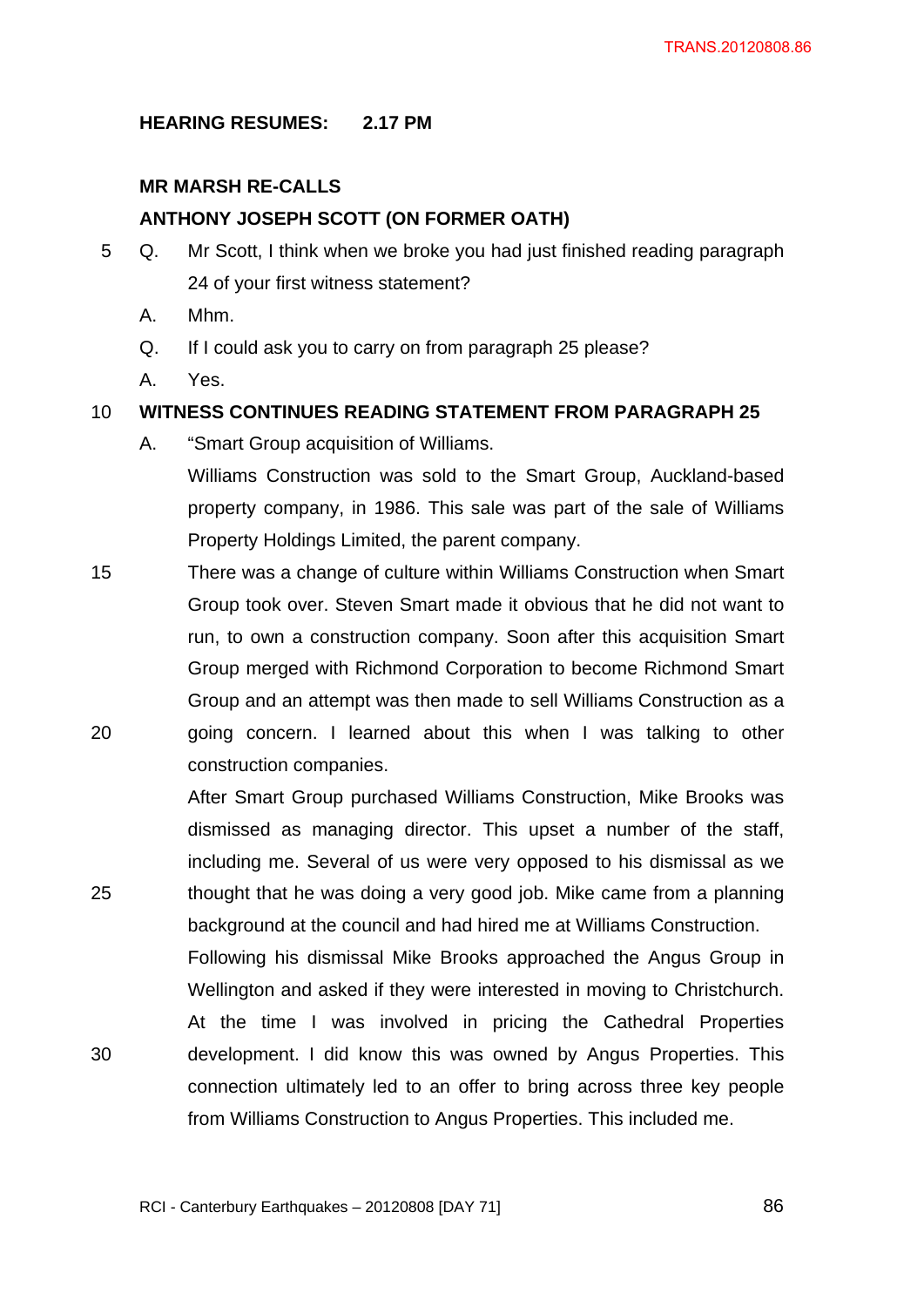Union Construction takes over CTV building construction.

These events led to Court proceedings being issued by Smart Group alleging a breach of fiduciary duty by Michael Brooks, Gerald Shirtcliff and me. An injunction was sought. In the meantime a new company, 5 Union Construction Limited, had been formed with Angus Group holding 70% and Michael Brooks, Gerald Shirtcliff and myself holding 30%. The intention was to bring other staff across from Williams Construction to Union. Union then signed up for a building on Bealey Avenue known as Amuri Park.

- 10 The CTV building was under construction at the time all this occurred and was about half completed. The upshot of the dispute was that Gerald Shirtcliff agreed to stay on with Williams Construction to complete the CTV building and the Durham Towers Hotel. A meeting was called by Steven Smart in which he said to the effect that he would 15 call off the dogs and give Williams Construction a decent burial, any outstanding contracts of Williams would be assigned to Union and the injunction proceedings would be discontinued. All parties could then get on with their respective businesses.
- This offer was accepted and it included the assignment to Union of the 20 CTV work which Union completed. Bill Jones and Gerald Shirtcliff continued throughout as foreman and construction manager respectively.

Union was given continuous access by the Smart Group to the Williams Construction documentation for the building.

25

In 1987 the share market collapsed. The Richmond Smart Group went into statutory management in 1989 and the Angus Group went into receivership in the same year. The CTV building was completed in 1988 by Union after which it too closed down after paying off all its creditors.

30

The building foundations.

Initially the building was priced to have bulb piles but these were found unnecessary and deleted. A provisional sum of \$100,000 was initially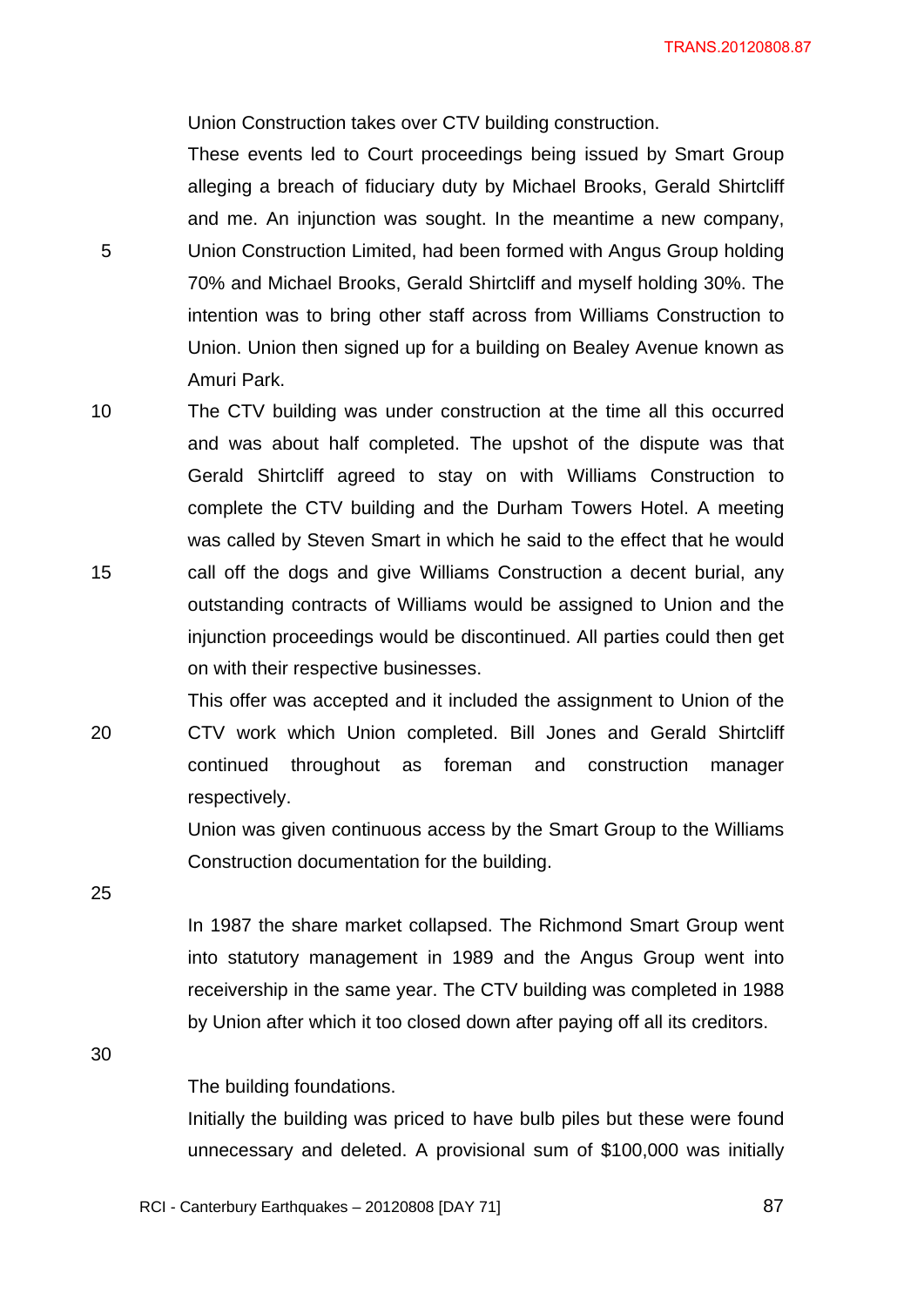allowed in the costings for piling but I was later advised by David Harding that this was no longer required and a credit for the difference between \$100,000 and the cost of the foundation supports used was given. As built the building has no piling. It is based on a shallow 5 foundation.

I am confident there would have been a foundation investigation and a soils report before this decision was made but I have no record of this. My belief that there would have been a proper foundation investigation is based on my confidence that David Harding and Alan Reay were very 10 thorough and there was a soils investigation for the Shangri-La development in which both Harding and Reay were involved. \$7000 was spent on a soils report for that building for which I have records.

I was also involved in the Durham Towers development. There were 53 x 10 metre piles used for an 11 storey building. The engineers on that 15 project were Halliday, O'Loughlin and Taylor.

> David Harding was also involved in the building at 108 Park Terrace where friction piles were used. This building is five storeys plus a basement.

20 Construction supervision.

David Harding was closely involved in supervision of the CTV site. He checked the foundations and steel on every floor before the concrete was poured. At the time the Council permitted the owner's engineer to do this instead of using its own inspectors. The costs of site supervision 25 was included in the Alan Reay contract, although the contract was just a letter it was a standard form letter and was the same one as the one used on the Shangri-La development.

If I had any concerns about the CTV building I would have raised these directly with David Harding and beyond this with Alan Reay. In addition 30 Arthur Williams had always told me I should raise with him any concerns I had about the company.

> On another project I was involved in, for Williams Construction, I did just this. Here Williams Construction was the client of Williams Property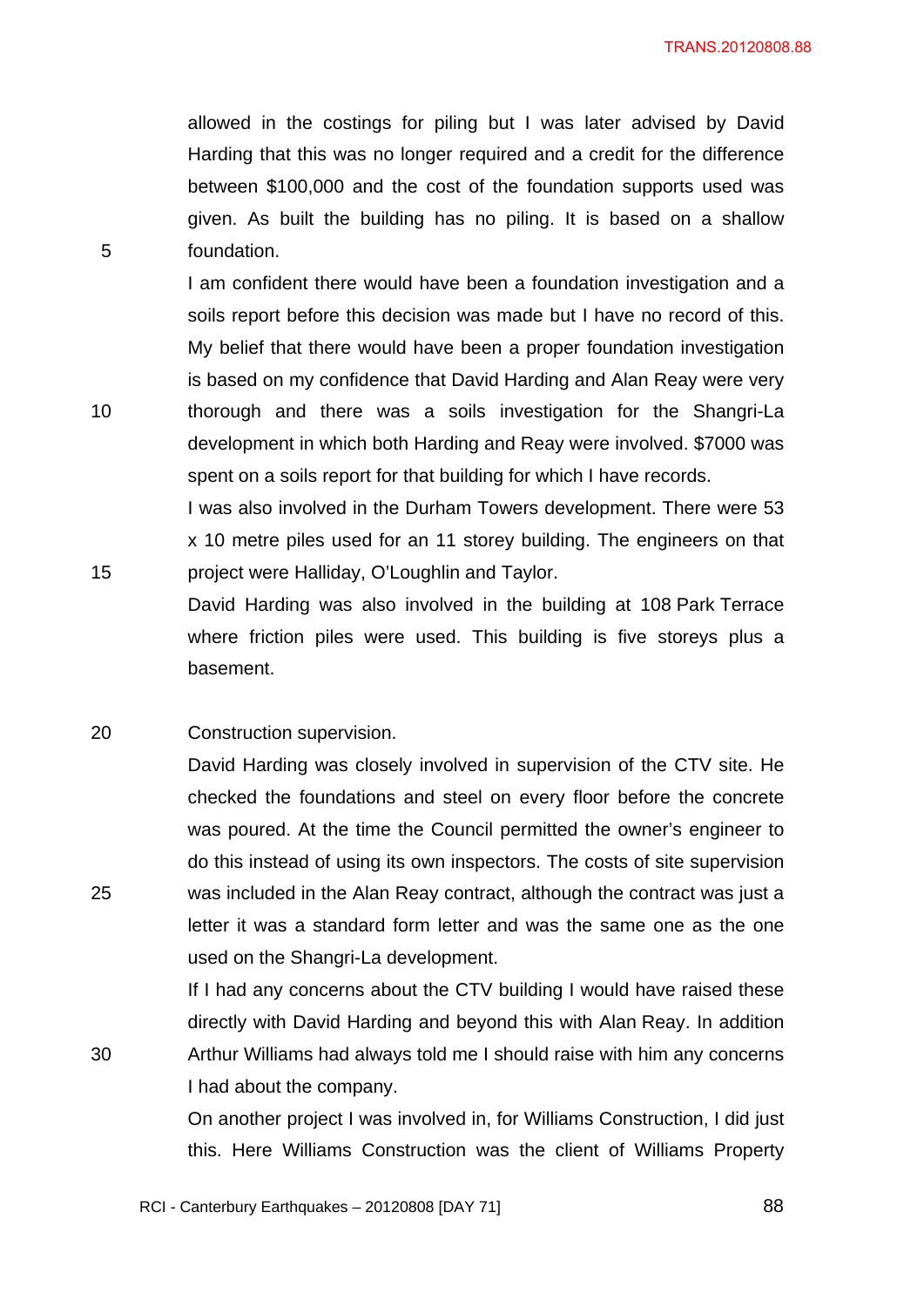TRANS.20120808.89

Holdings on an arm's length basis. Shephard and Rout were the architects and Halliday, O'Loughlin and Taylor were the engineers. I was the QS and project development manager and responsible for coordinating the design team at the early stage. Originally Durham 5 Towers was to have been apartments, however, Quality Inn signed a long-term lease as tenants and managers and the decision to convert the apartments into a hotel required a redesign and the levels 1, 2, 3, partitioning framing had to be ripped out.

I had concerns about the structural form of Durham Towers or 10 Copthorne Hotel as it is subsequently became. I expressed these concerns to Mr Harman Halliday of Halliday, O'Loughlin and Taylor. My specific concern was that the elevator walls were not being taken all the way down to the basement. Instead they stood on a suspended slab at ground level. I could not understand why all this weight was sitting on 15 the suspended slab including the elevator machinery and the reserve water tanks which were on the roof of the hotel. However, I was told that this was cutting-edge technology and I was not an engineer.

I then took up the issue with Arthur Williams. I phoned him. He was not there when I phoned, but I passed on my concerns about the 20 construction of Durham Towers. I did not hear anything further although it is possible there may have been some discussions following my call that I did not know about.

I visited Durham Towers in September 2010 to see how it had responded to the September earthquake. All the people in the building 25 had been evacuated and I was told by security guards I spoke to, who refused me access to the basement to look for myself, because they said it was too dangerous, that the beams under the elevator shaft had cracked. At the time I could see the red tape that had been put around the elevator shaft to prevent anyone going near it.

30 I was not surprised by this as it was exactly the concern I had raised with the engineers at the design stage before construction began.

1427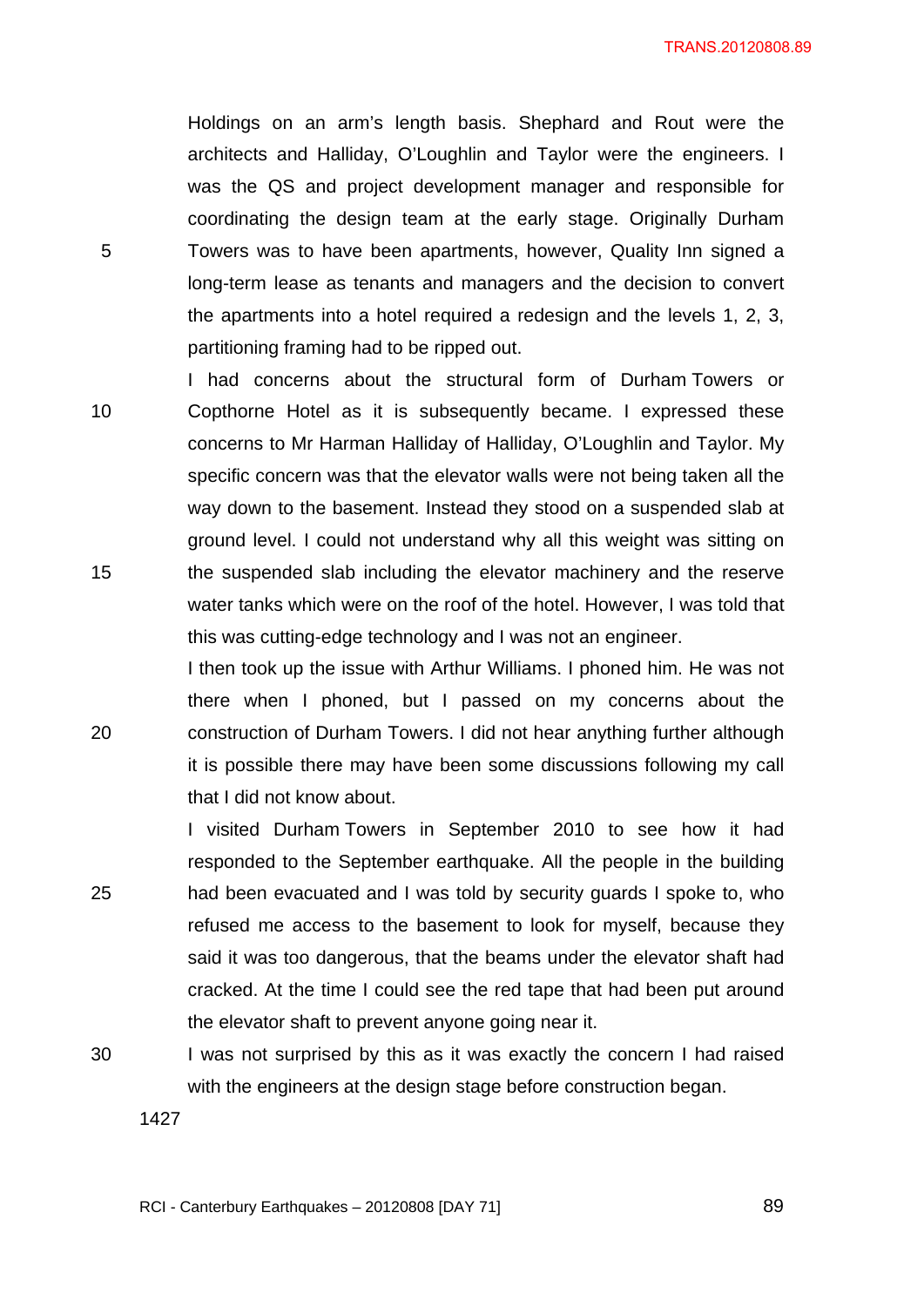TRANS.20120808.90

The point I wish to make here is not to criticise the designers of Durham Towers but to emphasise that I had no such worries about the CTV building.

When people were evacuated from other buildings after the  $4<sup>th</sup>$  of 5 September 2010 earthquake, many of them then were taken to the Millennium building. This was built in the early 70s and is one of my favourite buildings. I was that QS on the building for Fletcher Construction. I regard it as a model of a strong structural design, it has stood up extremely well. It consisted of a waffle slab 10 construction with fibreglass moulds being put into the form work. There was no pre-cast concrete used except on the outside marble panel. It was all solid concrete. It is my belief that there is now too much precast being used.

15 Concluding points.

I have thought a lot about the collapse of the CTV building and what may have caused it. My thoughts on this are as follows:

Did the CTV building really survive the September  $4<sup>th</sup>$  quake? Was it inspected properly after it? The weak point in the building could be the 20 column beam connections.

The columns were poured in situ, with the column poured first and the beam then fitted over it. I am not sure how they fitted together, but Bill Jones would know as he was the foreman. This method of construction has also been used in other buildings I have worked on although I 25 cannot now recall which ones.

> Were the ceiling tiles removed to inspect the columns after September the  $4<sup>th</sup>$ ? The only way to properly inspect the building was to remove the ceiling tiles.

Was the flooring carpet removed after  $4<sup>th</sup>$  of September?

30 Why was the building not red stickered and evacuated similar to the Copthorne Durham Hotel?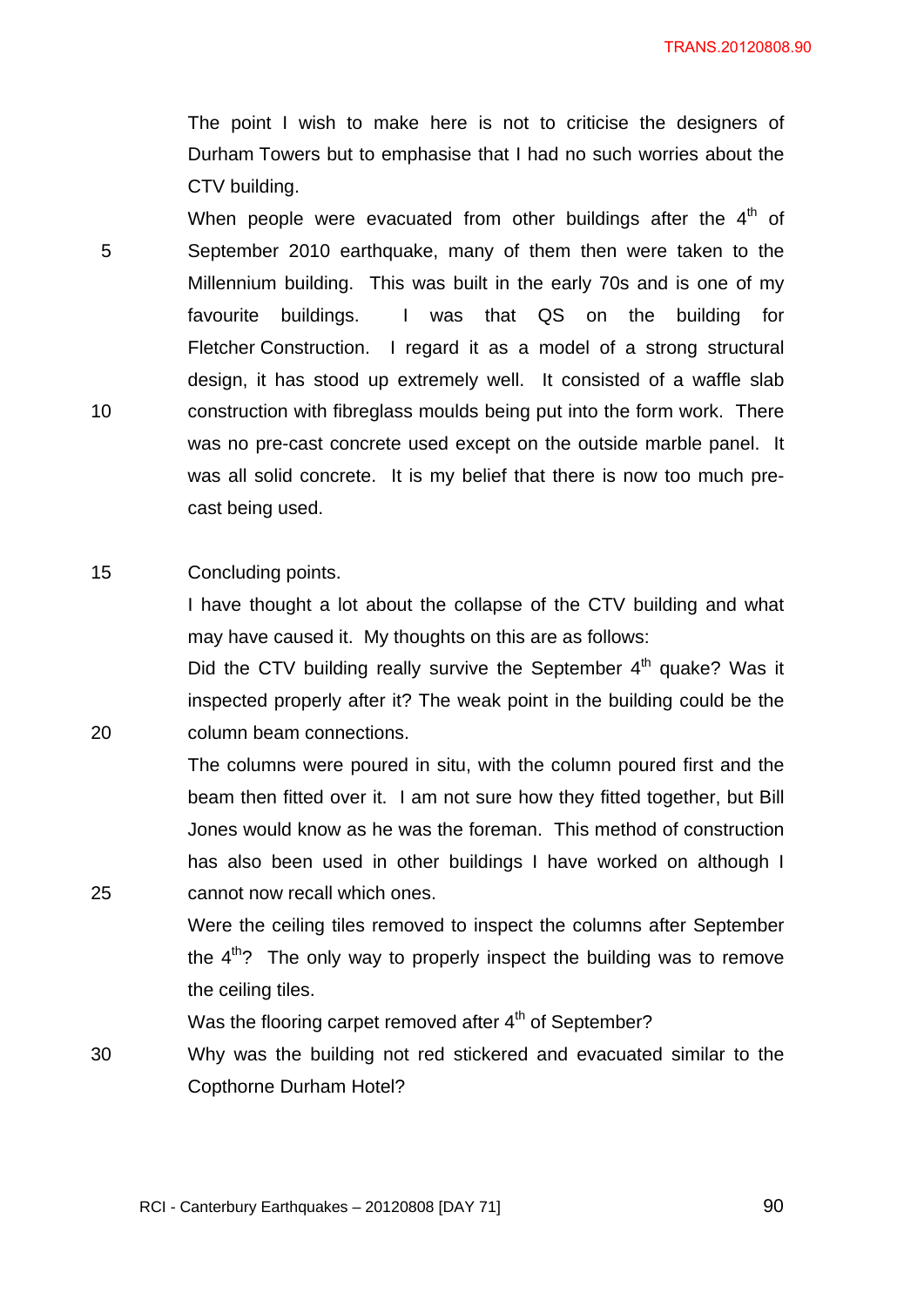Why was the tenancy increased after September the  $4<sup>th</sup>$ , as this increased the live load of the building? What effect did this have in February?

Until I saw the *Sunday* programme I had no idea that welded mesh was 5 identified in the USA as a problem in early 1990, but nothing was done to strengthen any New Zealand buildings even after it was written into the 2004 building code amendment.

Was there an issue with the quality of the concrete? Water is sometimes added to assist the pumping and this can weaken it. However I do not 10 believe David Harding would have allowed this. Bill Jones, Geoff Taylor and Gerald Shirtcliff would know whether the concrete strength was audited.

Tenants reported hearing noises from building movement during numerous aftershocks and heavy traffic passing on Madras Street. A 15 multi-storey reinforced concrete structure does not produce noises in my experience. These reports should have rung warning bells to the building owners, managers and inspection structural engineers.

Q. Mr Scott, can you now go to your supplementary brief of evidence.

A. Mhm.

20 Q. If you could read that to the Commission from paragraph 1 onwards please.

A. My full name is Anthony Joseph Scott. I provided an early brief of evidence dated  $30<sup>th</sup>$  of March 2012. This brief of evidence is supplementary to that and addresses some further issues I was asked 25 about by counsel assisting the Royal Commission, after completing my previous brief.

#### Relationship with David Harding.

My first contact with David Harding was in the course of the CTV 30 building project. Michael Brooks and I had decided to invite Alan Reay to participate in the design team with what was to be Prime West's first development project in Christchurch. Williams Construction had had previous dealings with Alan Reay Consultants where Williams was the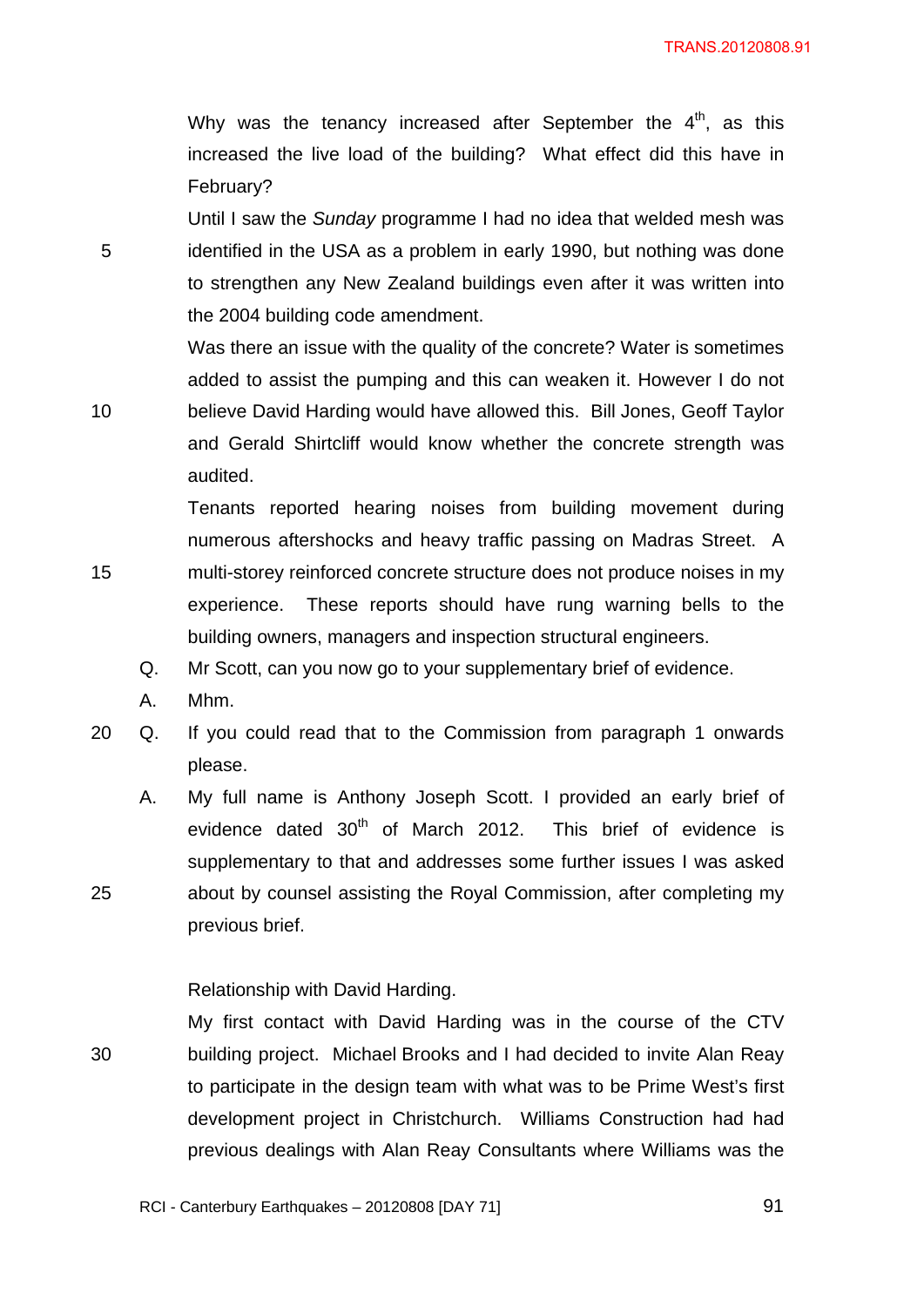successful tenderer. One of these was the Aged People's Welfare building on Cashel Street.

We liked the presentation that Alan Reay made for the CTV project in terms of presentation, content, the standard of his drawings and his 5 willingness to provide preliminary structural sketches for preliminary estimates without charge.

David Harding was the engineer we principally dealt with during the course of the CTV project. He attended all the design meetings at Williams' office and signed all letters, document transfer forms and 10 sketch plans on behalf of Alan Reay Consultants. I considered David Harding to be the principal structural designer of the CTV building. The early A4 structural sketches were done in his handwriting and he signed off all of the correspondence as David Harding, registered engineer.

As David Harding was the only engineer from Alan Reay Consultants I 15 had direct dealings with, I do not know what Alan Reay personally, what role Alan Reay personally played in the project. Because Alan Reay was the principal engineer of the practice, I assumed that he had an oversight role in the calculations and structural drawings that David Harding presented but I have no direct knowledge of this.

- 20 I understand that it has been suggested that David Harding brought the CTV contract to Alan Reay's office. This is not correct. Michael Brooks and I took the project to Alan Reay Consultants and invited Alan Reay to be the structural engineers on the project.
- I have been asked by counsel assisting to give evidence about the 25 construction timeline. I can only recall this now by reference to milestones that I do remember. I am advised that the Council records show a first inspection in October '86 and this is for the foundations. I recall that the foundations, ground floor slab, the north core wall form work, prefabrication and footpath entry were completed by the end of 30 January 1987. The first floor slab was completed by the end of February 1987. The second floor slab was completed by the end of March 1987, the third floor slab was completed by the end of April '87. I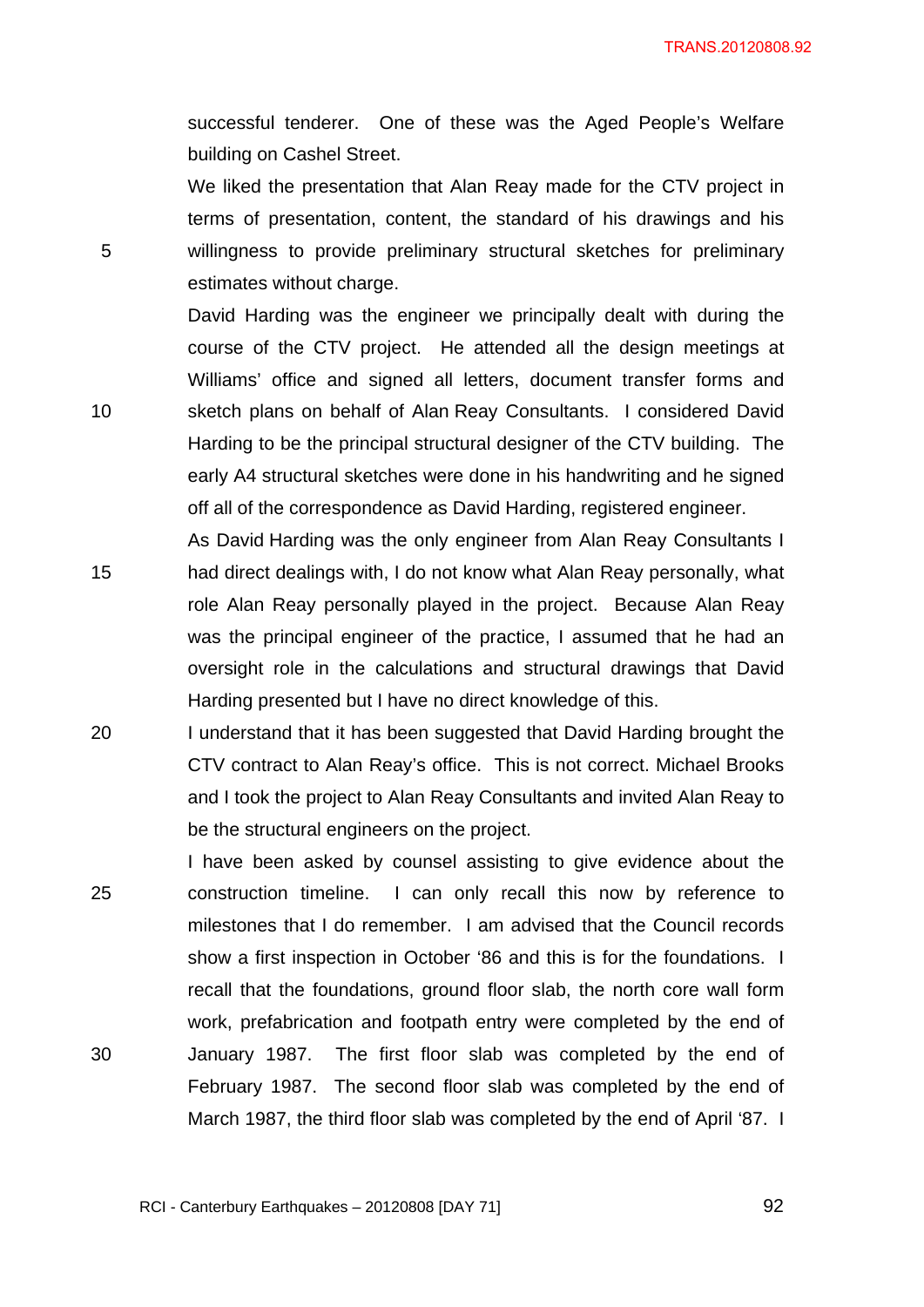TRANS.20120808.93

recall starting a new position with Union Construction at Amuri Park on the  $1<sup>st</sup>$  of May 1987.

I have been shown copies of the Christchurch City Council inspection records which show an almost five month gap in the inspection record 5 between the  $1<sup>st</sup>$  of April '87 and the  $19<sup>th</sup>$  of August '87. I have no explanation for this and I cannot recall a gap of this duration. As Alan Reay Consultants were engaged to supervise the building of the structure by Williams it is possible that the Council inspectors were satisfied with the standard of workmanship and the engineer's 10 supervision up to level 2, and as a result Council inspections were reduced.

- Q. Can I just stop you there Mr Scott. Just discussing that five month gap, you said that you started with Union Construction on 1 May 1987?
- A. Mmm.
- 15 Q. Would you have had anything more to do with the CTV building after that date?
	- A. No I personally didn't.
- Q. So for that four months or so would there have been any reason why you would have known whether there was a delay or the reasons for 20 that?
	- A. Only through my continuing communication with Mr Shirtcliff, after all he was a shareholder of Union Construction during that time.
	- Q. If you can just carry on with the rest of your statement.
- A. My recollection is that in late September '87 all Williams' outstanding 25 contracts were assigned to Union including CTV as part of the settlement reached with Richmond Smart Group.

To the best of my recollection the CTV building was completed by January 1988.

#### 30 Key personnel

I have also had my attention drawn to a reference on the Council inspection records to a new foreman. I'm not aware of any new foreman replacing Bill Jones on the CTV contract. Bill assisted management in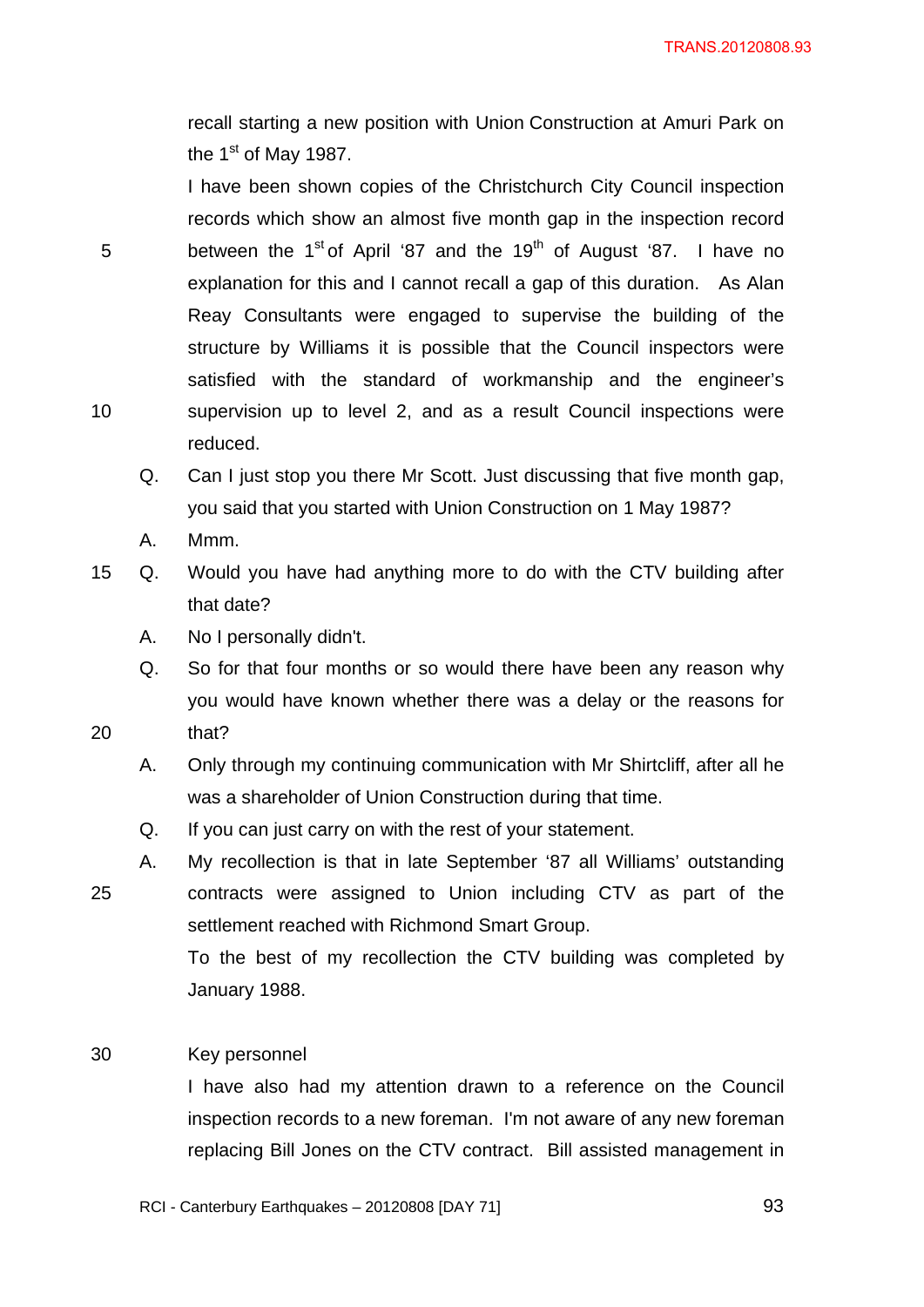TRANS.20120808.94

the new Union Construction offices at Amuri Park when the CTV building was completed, and he assisted me with measuring quantities for pricing tenders from November 1987 onwards. However this did not affect his role as foreman on the CTV site and my recollection is that he 5 was a foreman throughout the project. I do not understand what the Council inspection record is referring to.

Geoff Taylor was the contracts manager for Williams and started the construction of the CTV building foundations in a supervisory capacity, reporting to Michael Brooks as general manager. Geoff was then 10 transferred to the new building centre transferred to the new building centre in Mandeville Street in Riccarton as site foreman. Gerald Shirtcliff replaced Geoff Taylor as the construction manager on the CTV job and was responsible for supervising Bill Jones and the subcontractors.

15 1437

As site foreman Bill Jones was responsible for staff on site, day-to-day activities, including setting out each level, co-ordinating sub-contractors, ordering materials and mobile cranes. Bill Jones reported to Gerald Shirtcliff who in turn reported to Michael Brooks and then to 20 Charles Wright of the Smart Group.

I understand that Gerald Shirtcliff was a graduate Civil Engineer. He visited the CTV site on a daily basis, assisting Bill Jones with formwork and propping design, construction programming, quality control and any general problems. It was Gerald Shirtcliff's responsibility to liaise with 25 the City Council inspectors and with Alan Reay Consultants."

Q. Just to go on from that last paragraph you've obviously now heard Mr Shirtcliff's evidence this morning and you've had a chance to consider that evidence. When you say that Mr Shirtcliff visited the CTV site on a daily basis can you say, hand on your heart, that he did visit 30 the site every day?

A. I wasn't on the site myself to witness Gerald's presence. However, I worked with him in the office in a fairly close-knit team – myself, Gerald, Mike Brooks and staff that reported to us. It was a fairly open-plan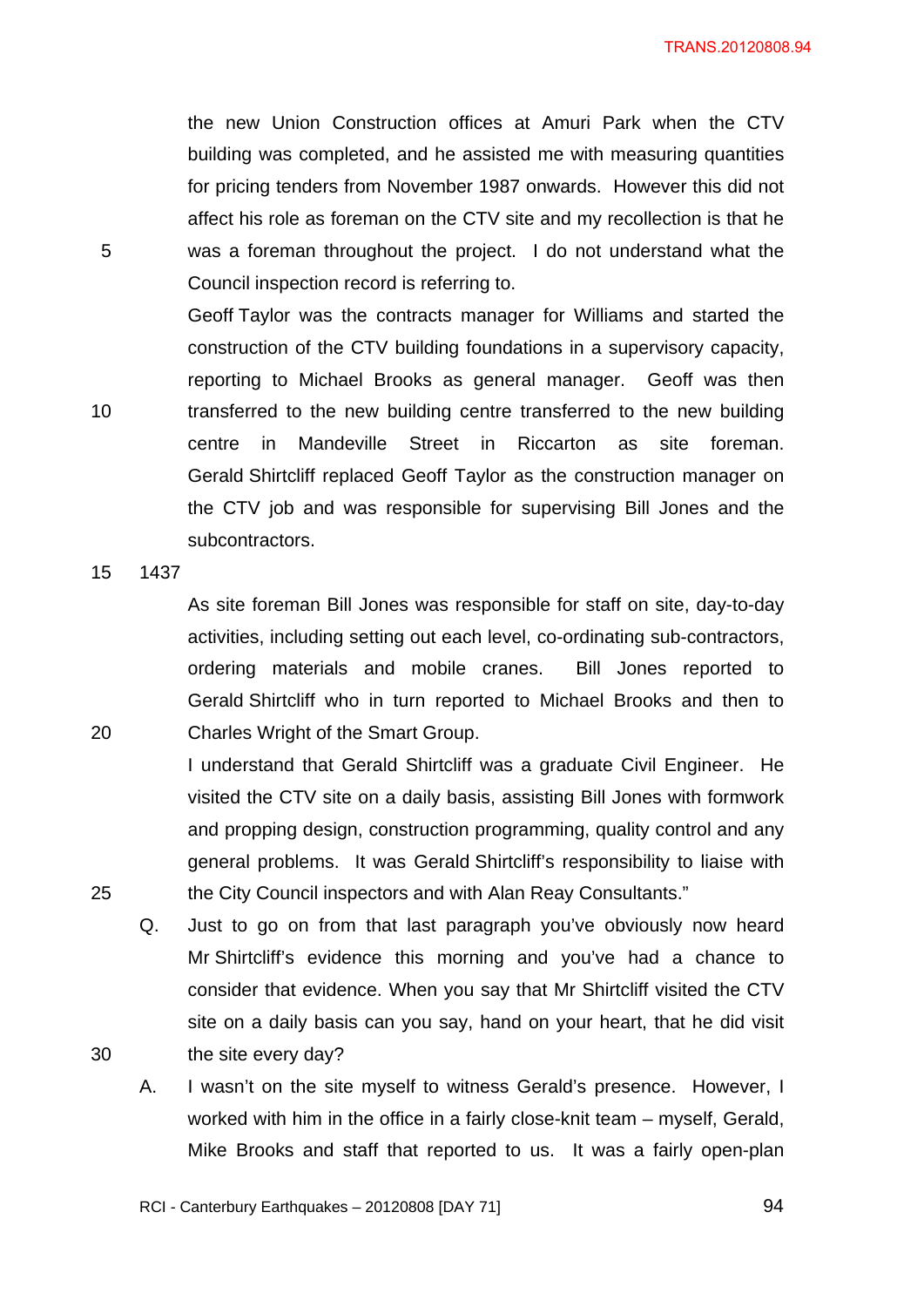office with individual offices and we got to discuss these matters as a team on a daily or two daily basis. Also Geoff Taylor, the previous contracts manager, did visit all contracts on a daily basis. Other companies I've worked for, including Fletchers and including Industrial 5 Holdings, contracts managers visited all contracts on a daily basis and it was my impression through conversing with Gerald as a close team during that period that Gerald was attending to the matters on the CTV building at that time. After all, it was our biggest structure. The other jobs that Gerald refers to were only single level and Riccarton Road was 10 two level. The Durham Towers Hotel had already been closed in by the time Gerald took charge over Geoff Taylor so it wasn't as if it wasn't an insignificant job. We treated it as a fairly major job in the company.

- Q. So what would you say to Mr Shirtcliff's evidence that he maybe attended on site at the CTV building once a month?
- 15 A. I don't see how he could have possibly have done his job as a construction manager by attending the site once a month. It would have been impossible to do his job properly.
	- Q. Did you ever have any indication during this time that he wasn't doing his job properly?
- 20 A. No I don't believe I have.
	- Q. Now one of the documents that Counsel Assisting the Commission put to Mr Shirtcliff today was a copy of Mr Shirtcliff's curriculum vitae. Do you have a copy of that or do you have the document in front of you now?
- 25 A. Yes I do.
	- Q. Can you explain please how you came by that document?
- A. Yes. Gerald Shirtcliff and myself started a new company in mid '88 after the closure of Union Construction and as part of that process it was a 50:50 partnership we formed – Shirtcliff Scott Limited – part of that 30 process Gerald gave me this CV after I requested it.
	- Q. And is that the original CV or is that a copy of it?
		- A. This is the original.
		- Q. Are you happy to hand that to the Commission for evidential purposes?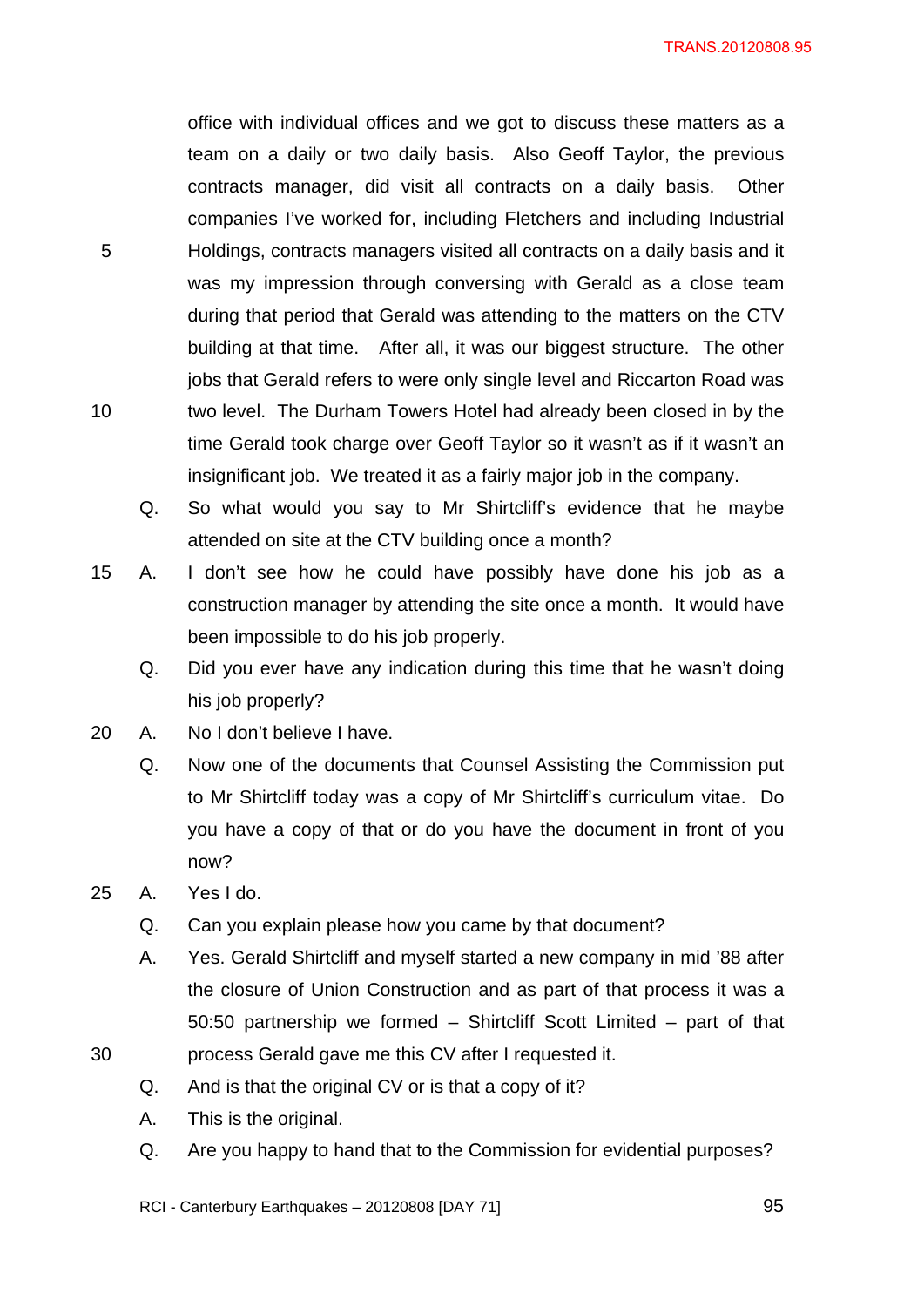- A. Certainly, yes.
- Q. I will just ask you a further question. The last sentence of the witness statement you just read it was Mr Shirtcliff's responsibility to liaise with the Christchurch City Council inspectors and with 5 Alan Reay Consultants. His evidence today was that it wasn't necessarily his role. Was there ever anything that you were aware of which would have indicated that Mr Shirtcliff was not liaising with the City Council inspectors or Alan Reay Consultants at that time?

10 Williams during early '87 I was not in a position to witness that issue. I was probably better able to witness that in the initial period of construction up until the time I left Williams at the end of April '87.

A. Ah, no, but possibly during the five month period that I was away from

- Q. If you could just now go on to the further supplementary brief of evidence that you prepared in this matter and if you could read that from 15 paragraph 2 onwards please.
	- A. "I have provided two earlier briefs of evidence, the first dated  $30<sup>th</sup>$  of March 2012 and the second dated the  $17<sup>th</sup>$  of May 2012. I am preparing this brief of evidence as a result of a number of matters reported as having been raised in the Opening Statement of Stephen
- 20 Mills QC to the Royal Commission of Enquiry. The various matters attributed to Mr Mills QC which I wish to provide further evidence on are as follows:

# **JUSTICE COOPER:**

25 That italicised extract from Mr Mills' opening may be taken as read.

# **EXAMINATION CONTINUES: MR MARSH**

- Q. Mr Scott just one quick question there. In paragraph (a) refers to Mr Shirtcliff, Michael Brooks and one other man. I presume the other man was you?
- 30 A. That's correct.
	- Q. Carry on from paragraph 5.
	- A. "I provide further evidence on each of these statements as follows:
	- RCI Canterbury Earthquakes 20120808 [DAY 71] 96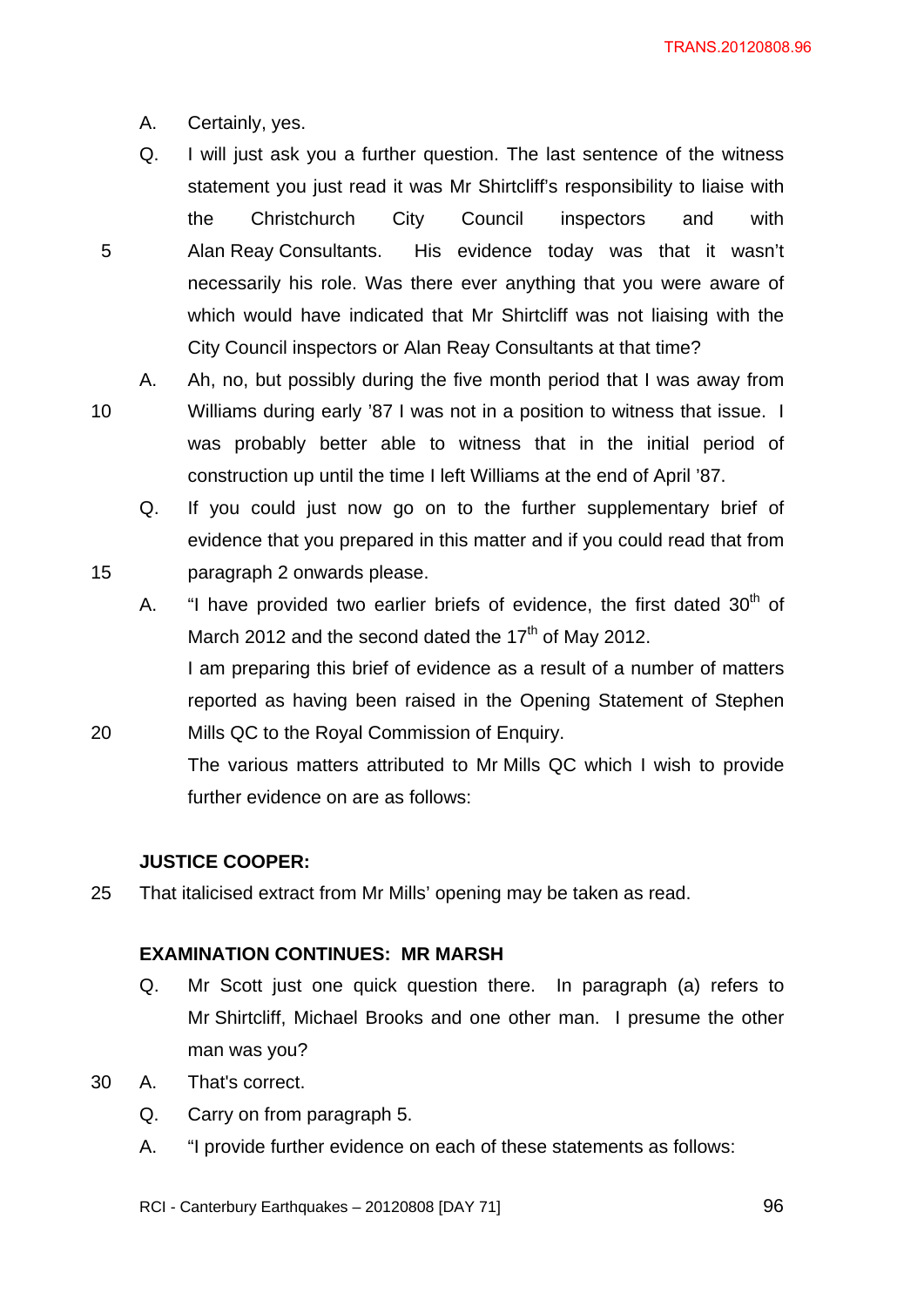Following the Smart Group acquisition of Williams Construction, I refer to clauses 25–28 of my first witness statement dated  $28<sup>th</sup>$  of March 2012, Mr Brooks, Mr Shirtcliff and I decided to form a new company. It appeared obvious to us that Williams Construction was either going to 5 be sold or closed down.

> The time line for the formation and commencement of Union Construction was as follows:

> 17<sup>th</sup> of March 1987 Union Construction Limited formed by Mr Brooks, Shirtcliff and me;

10 18<sup>th</sup> March '87 letter from us to Williams Construction advising the new company would be commencing on  $1<sup>st</sup>$  May '87 and giving notice of our resignations from Williams Construction;

9<sup>th</sup> of April '87 Mr Brooks dismissed from Williams Construction.

During this time Mr Brooks approached a number of potential business 15 partners for Union Construction. As a result, Angus Properties became a 70% shareholder in Union Construction;

1<sup>st</sup> of May 1987 Union Construction commences business.

I resigned with effect from  $30<sup>th</sup>$  of April 1987 and commenced with Union Construction on 1<sup>st</sup> of May '87. Between then and September 20 1987 Union Construction itself had nothing to do with the CTV building notwithstanding the fact that Mr Shirtcliff was a shareholder in Union Construction. He remained working for Williams Construction as Construction Manager to complete the CTV building and the Durham Towers Hotel.

25 I also provided ongoing consultancy services to Williams Construction in relation to the final account for the Durham Towers Hotel project as had been set out in our letter to Williams Construction on 18<sup>th</sup> of March '87.

1447

30 Smart Group Injunction Proceedings.

The injunction proceedings by Smart Group primarily related to the awarding of a building contract to Union Construction in relation to Cathedral properties.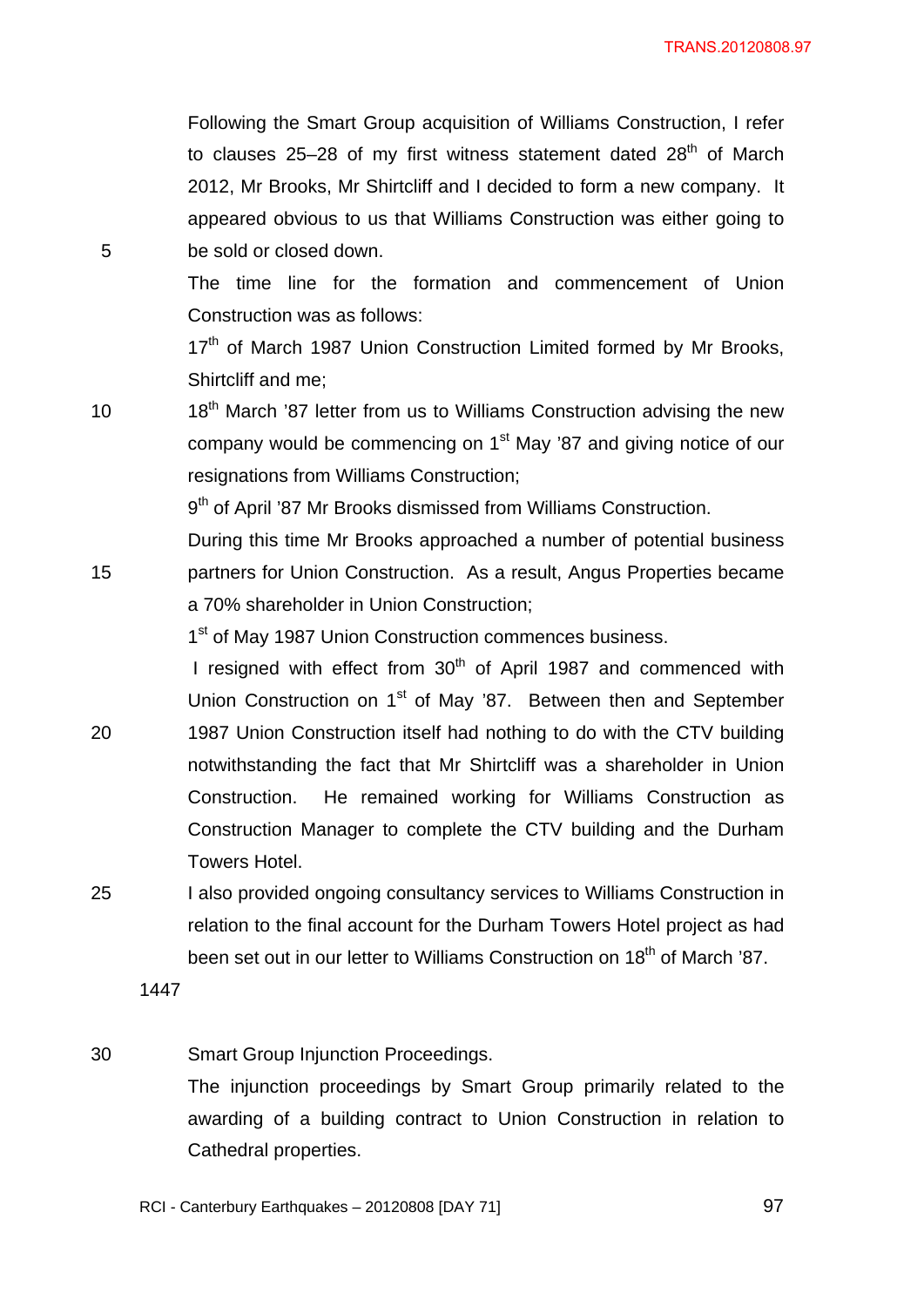The injunction proceedings and resulting affidavits had nothing whatsoever to do with the Prime West Madras Street contract, CTV building. I refer to my draft affidavit prepared by Phillips Shayle-George in September '87 in this regard. I confirm that that affidavit would have 5 been true and correct with the handwritten additions that I made to it at the time.

- Q. If we could just bring that document up please, that is BUI.MAD249.0404.25. And the next page. Mr Scott the handwritten additions that you see on that document as we go through it, were they 10 done by you?
	- A. Yes that's my writing.
	- Q. And you've said it would have been true and correct with those handwritten additions that you made to it at the time. Do you recall if you ever actually swore that affidavit?
- 15 A. I can't recall attending a solicitor's office to do it but I believe I must have done it because otherwise we wouldn't have ended up with the meeting with Stephen Smart.
	- Q. Thank you if you could just carry on reading from paragraph 12 onwards.

# 20 **WITNESS CONTINUES READING BRIEF OF EVIDENCE FROM PARAGRAPH 12**

- A. Following the affidavits on behalf of Mr Brooks and myself being presented to Smart Group's lawyers we met with Stephen Smart in or about late September 1987 to discuss potential solution to the dispute.
- 25 As set out above Mr Shirtcliff had remained working for Williams Construction as from the  $1<sup>st</sup>$  of May '87 and remained as the construction manager on the CTV building from May to late September '87.
- As set out in my first brief of evidence (see in particular paragraphs 29 30 to 32), the upshot of the meeting with Stephen Smart was that the CTV building work was assigned to Union Construction for completion. As such both Bill Jones and Mr Shirtcliff continued throughout that time as foreman and construction manager respectively.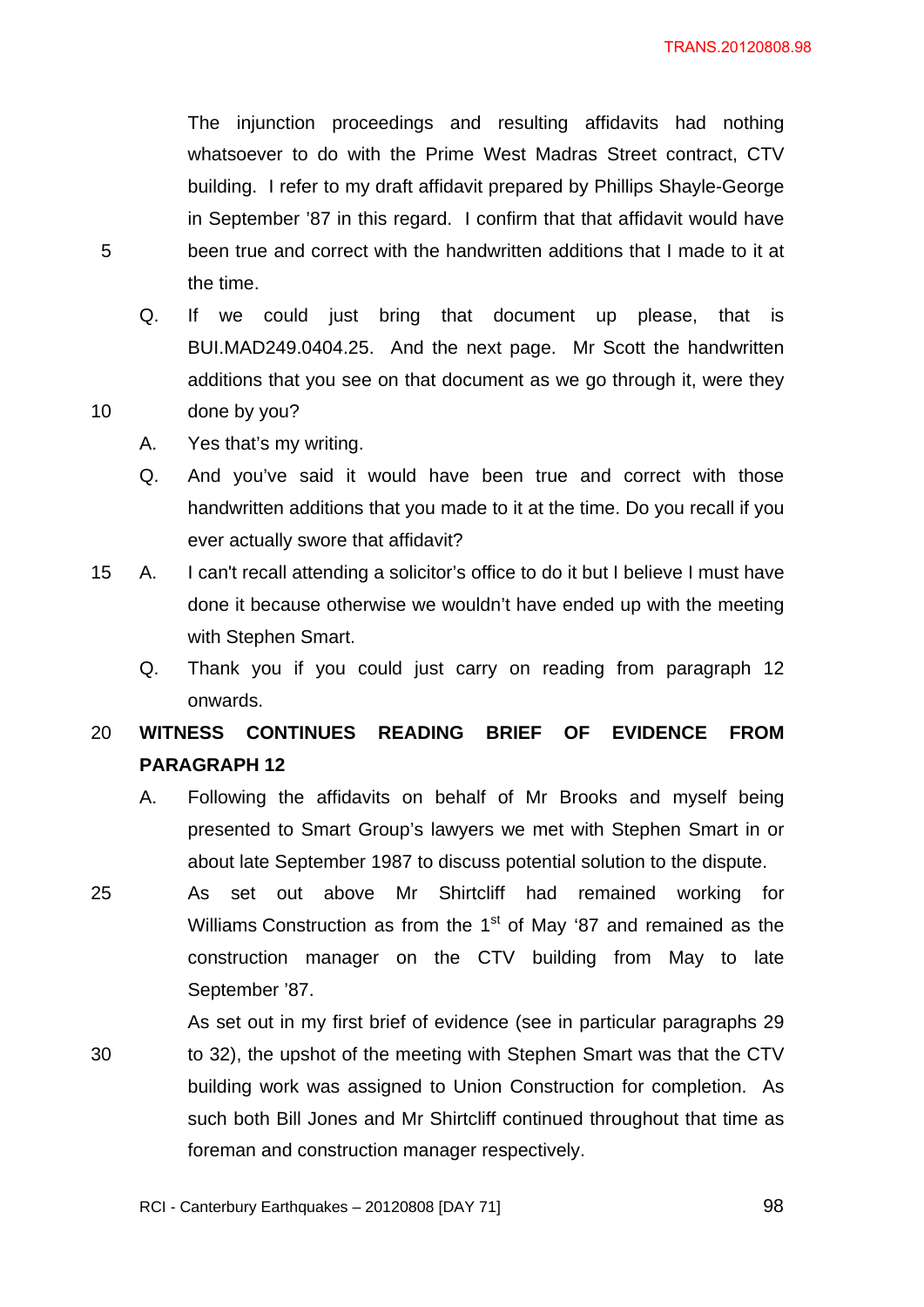To the best of my knowledge, best of my recollection the CTV building was contractually completed by the end of October '87. Substantial completion was achieved under the head conditions of contract with Prime West. This meant that both liens and maintenance retentions 5 held by the client could be released.

> From then on, I did not have a great deal to do with the CTV building personally. I was aware in general terms of what was happening on the project however.

I would estimate that the CTV building was structurally complete, close 10 in and weatherproof by the end of September '87, the approximate date of assignment from Williams Construction to Union Construction. This would have been the first formal date of association between Union Construction and the CTV building.

As such, I do not believe that the termination of Mr Brooks' employment 15 and the subsequent formation of Union Construction and the later assignment of the CTV building contract to Union Construction had any effect on the construction of the CTV building.

#### **CROSS-EXAMINATION: MR REID – NIL**

# **CROSS-EXAMINATION: MR PALMER - NIL**

#### 20 **CROSS-EXAMINATION: MR ZARIFEH**

- Q. Mr Scott just on that last, the last few paragraphs that you just read. The date of completion of CTV, you say that contractually completed. We have got evidence from Council inspection records that show things like handrails being done early '88 and I think the canopy done then?
- 25 A. Mmm.
	- Q. Were you aware of that?
	- A. Yes.
	- Q. So you are not referring to the whole job being completed then?
	- A. No.
- 30 Q. You heard Mr Brooks' evidence this morning?
	- RCI Canterbury Earthquakes 20120808 [DAY 71] 99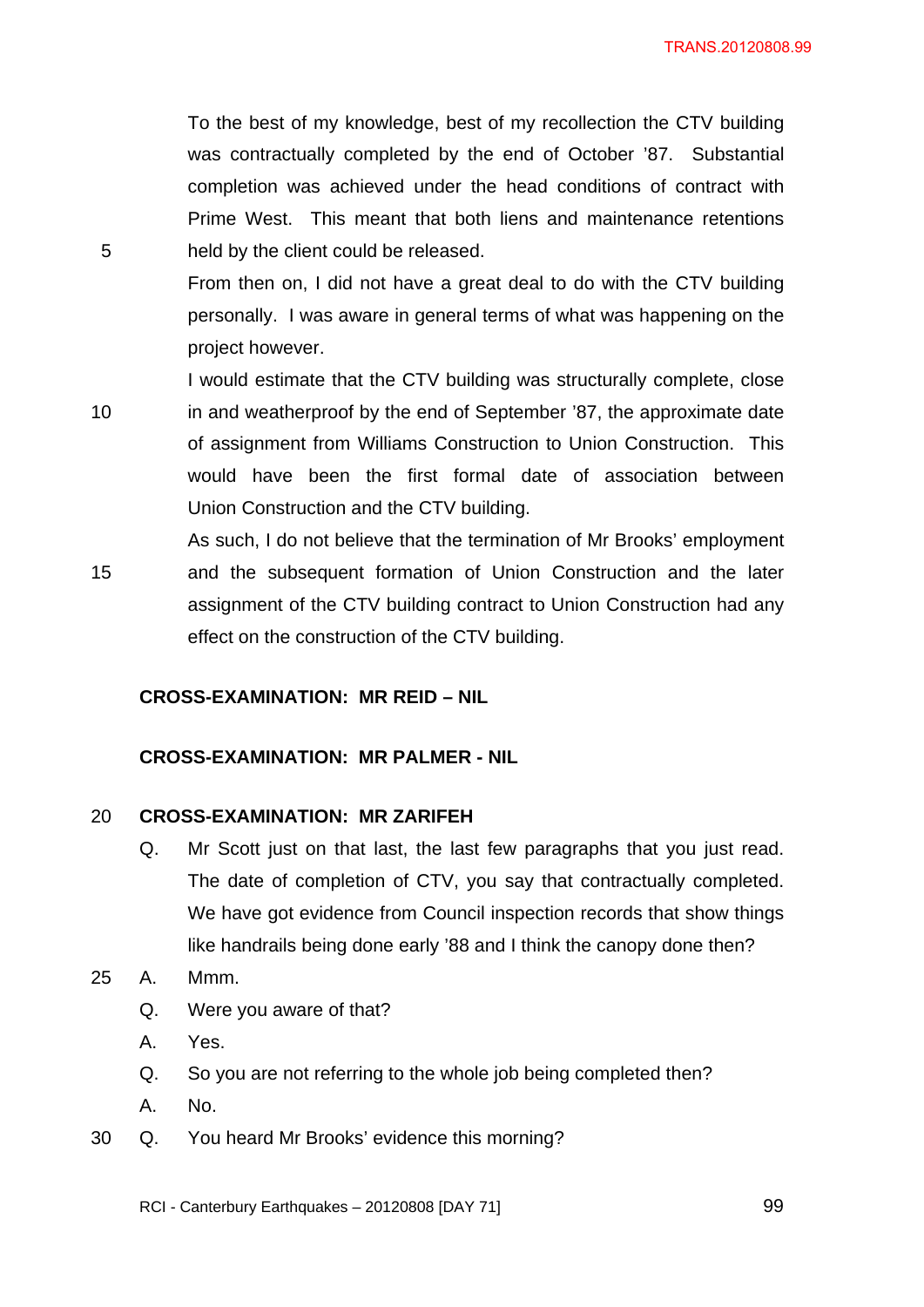- A. Mmm.
- Q. You have been here?
- A. Yes.
- Q. Do you agree with what he said in general terms about the building. 5 Was there anything that you disagreed with?
	- A. No I agree completely with Mr Brooks.
	- Q. I just want to ask you firstly about the initial contact you had in setting up the, this design-build project, right?
	- A. Mmm.
- 10 Q. And you said that you dealt with Alun Wilkie from Alun Wilkie Associates?
	- A. Mmm.
	- Q. And that you had had dealings with him before, Williams?
	- A. Um, not at Williams. I had dealings with Mr Wilkie at Industrial Holdings.
- 15 Q. Okay, sorry and you said that Williams had had dealings with Alan Reay before?
	- A. Yes.
	- Q. You said that one of those dealings was the Aged Peoples Welfare building?
- 20 A. Mmm, yes.
	- Q. What were the others?
- A. I think there was one other. There was one other that we did with Alan and his team and it was a single level or it was a pre-cast concrete tilt slab construction and I am not sure there was a design-build because 25 we were doing a lot of those projects at the time but there was definitely another project in the back of my mind that we did with Alan Reay as structural engineer.
	- Q. And had you deal with Alan Reay personally on those two projects?
	- A. Yes I had yes.
- 30 Q. And so am I correct that you are saying that it was because of that previous dealing, those previous dealings with Alan Reay that you decided to invite him to be the structural engineer, or his firm?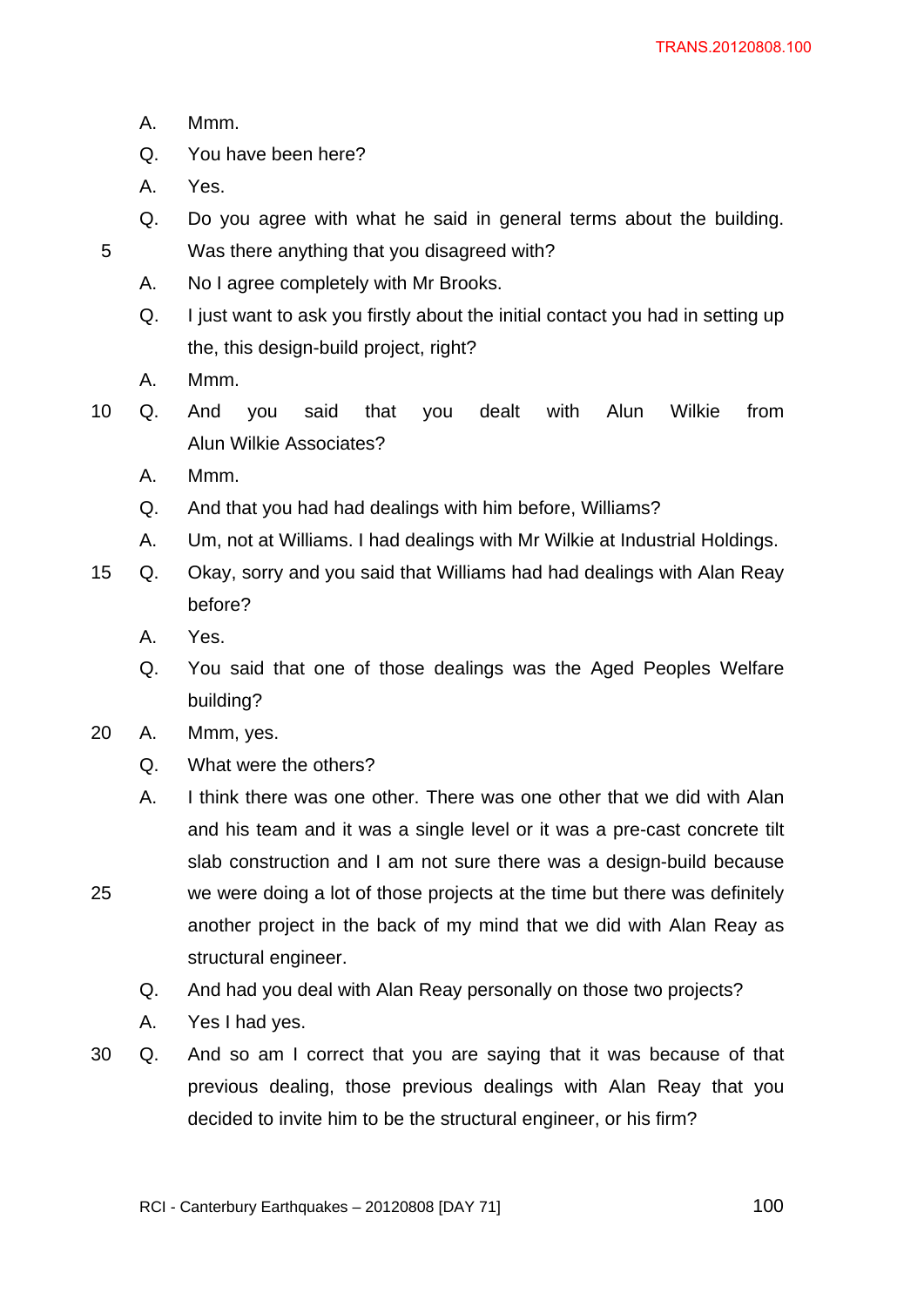- A. Yes, in one of my statements here, it is possibly a little bit misconstrued but I was trying to say that we liked the presentation generically of Alan Reay's drawings and yeah designs, drawings and economies he incorporated into his designs. I think it came through as that it was a 5 presentation on the CTV building that that didn't actually occur. He didn't actually do a presentation.
	- Q. Right I was going to ask you about that to clarify that because you say that in paragraph 3 of the second statement. "We like the presentation that Alan Reay made to Williams for the CTV project."?
- 10 A. Mmm.
	- Q. So was there a presentation for the CTV project?
	- A. No.
	- Q. No so it was the previous experience with him and what presentation on other projects –
- 15 A. Yes.
	- $Q. -$  on the other two projects?
	- A. Alan was particularly innovative engineer to do with mainly pre-cast concrete tilt slabs and economies therewith.
- Q. Had you dealt with though, pre-cast concrete column and beam 20 buildings. The Aged Persons was that wasn't it?
	- A. Yes the Aged Peoples.
	- Q. So is that included in your reference to economies?
	- A. Yes.
	- Q. Of this design?
- 25 A. Yes.
	- Q. So just tell us then how or what happened in terms of this initial phase of the CTV project. Was there any presentation at all?
	- A. We started with a meeting I can recall with Neil Blair of Prime West, Alun Wilkie, Mike Brooks and myself. I cannot recall which engineer
- 30 was there or if there was one because we generally started off with the architect, and the shape of the building I recall was decided at that early meeting with input from Neil Blair and Alun Wilkie.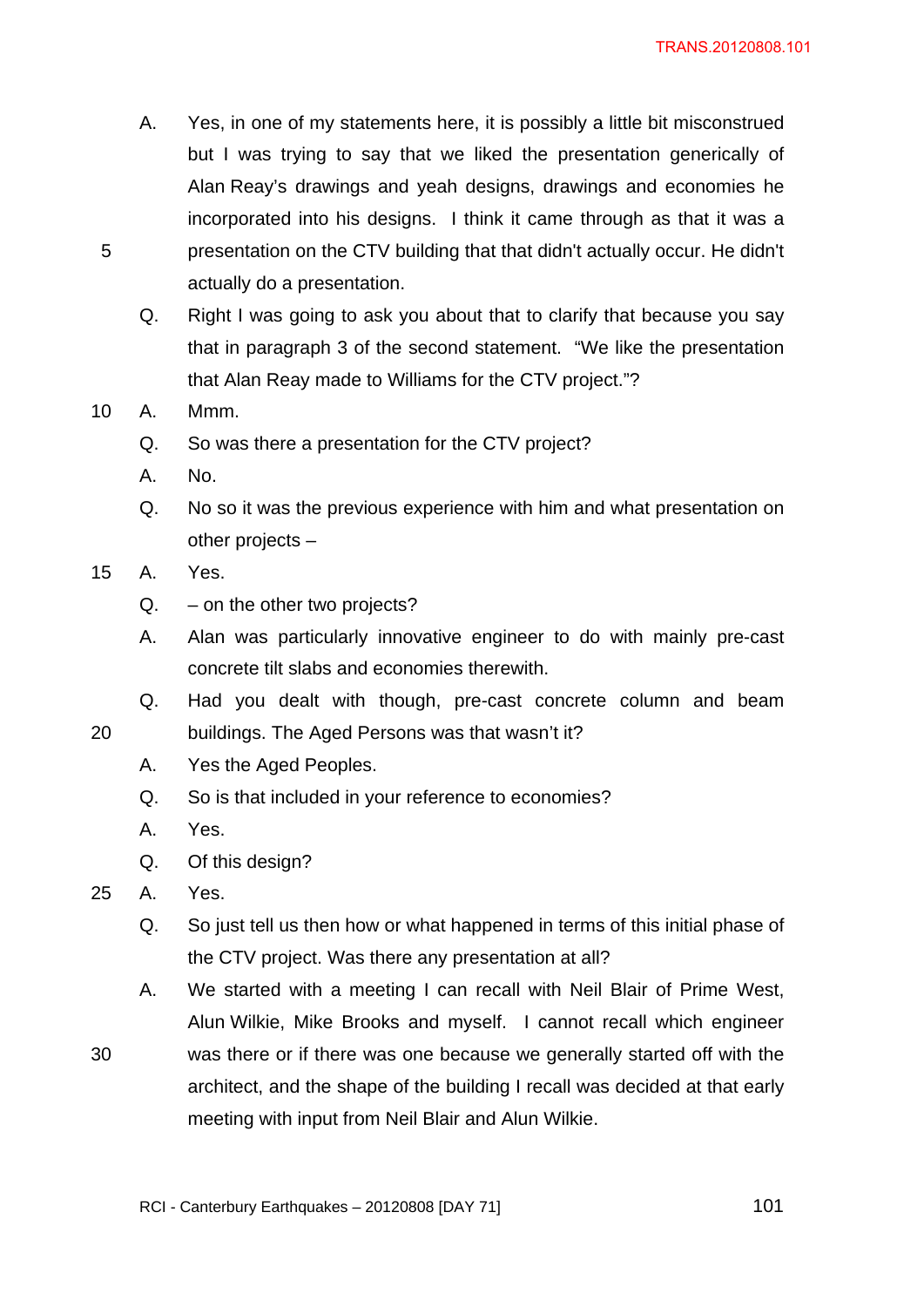- Q. And you don't recall if an engineer was there you said. Do you recall if there was any engineering input at that stage into the issue of the shape of the building?
- A. No.
- 5 Q. What is the next stage that you recall?
- A. The next stage is Alun Wilkie came up with his A2 preliminary drawings outlining the shape of the building, the elevations and there may have been a cross section and at that stage that drawing was given to David Harding. David Harding came into the scene then. I can't quite 10 remember how it happened at Alan Reay's office or our office and Dave was asked to produce the structural drawings off the architectural A2 sketches.
	- Q. So had you met David Harding sorry, before?
	- A. I don't think I did, I don't think I did, no, no.
- 15 Q. So your contact was with Alan Reay?
	- A. Yes.
	- Q. How was it then that you were introduced to David Harding?
	- A. I am not sure, David just sort of turned up as the man that is going to be doing the CTV, sorry the Prime West Madras Street contract.
- 20 1457
	- Q. Can you recall if Alan Reay introduced you?
	- A. I think he did, I think it was a meeting at his offices where Alan actually introduced David, to say that he was the man that – assigned to this project.
- 25 Q. And can you remember who was at that meeting apart from yourself?
	- A. I think Mike Brooks was there too.
	- Q. And this presumably is early on?
	- A. Fairly early on, yeah.
	- Q. After the architectural A2 drawings had been done?
- 30 A. Yes.
	- Q. And at that meeting can you recall any discussion about the building and any of the features?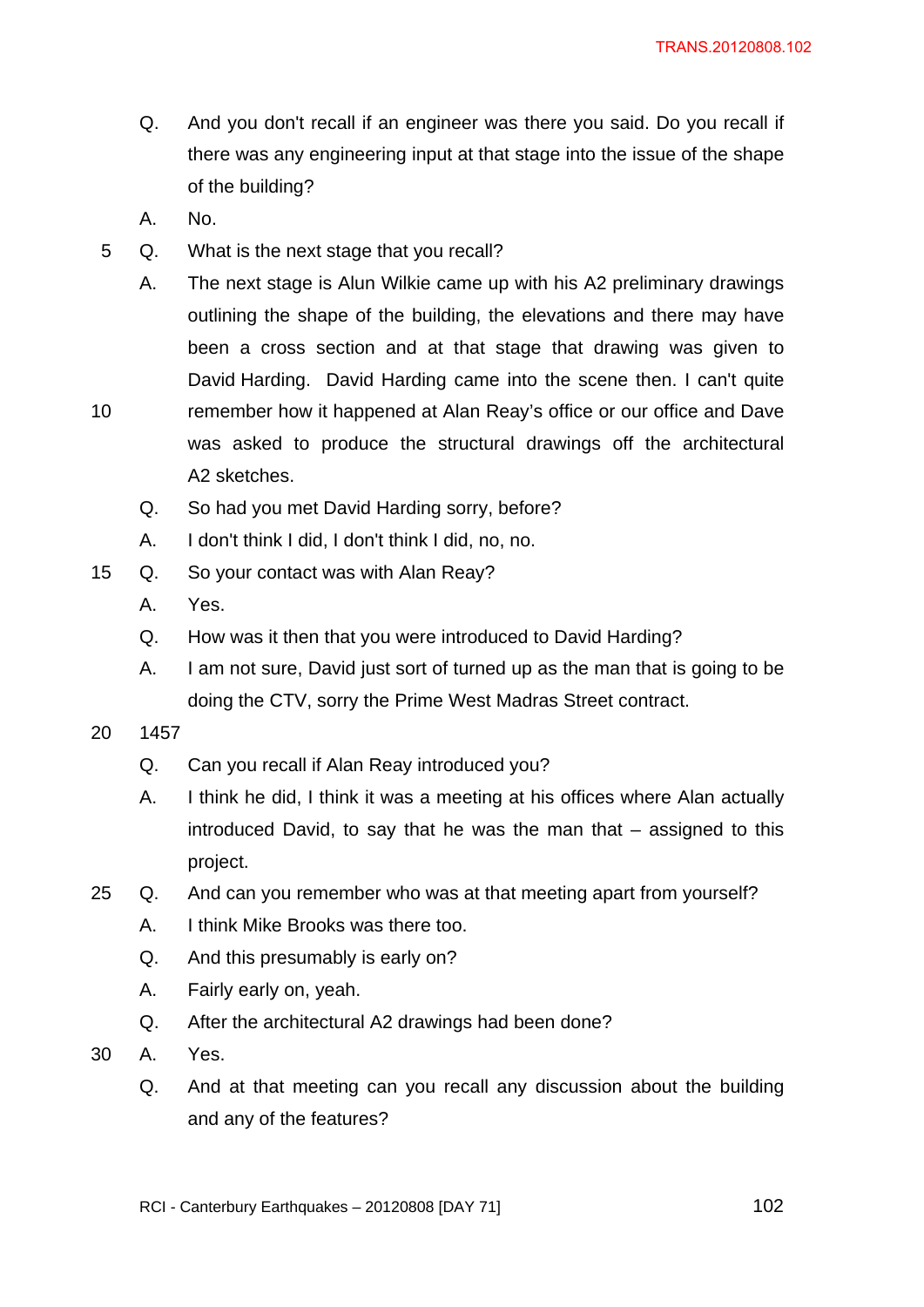A. I think we generally went through a fairly comprehensive discussion on the type of construction techniques we were used to, for example you know secondary beams in the hotel stahlton, the flat slabs on another project and we requested that Alan Reay with David come up with three 5 structural alternatives, mainly for evaluation, pricing and for us to confirm which option we wanted to go with.

Q. Okay, is that the three options you refer to in your first statement?

- A. Yes.
- Q. You refer to option three I think -
- 10 A. That's right.
	- Q. as being the final one, so when you say that you, presume you mean we, by we you mean you and Michael Brooks?
	- A. Yes.
	- Q. So when you say that we requested Alan Reay and David Harding to
- 15 come up with various options, did you have any input into what those options should be?
	- A. Yes, I recall one of them was going to be stahlton because we had had experience with stahlton on the hotel.
	- Q. And what's stahlton?
- 20 A. Stahlton are pre-stressed secondary beams spending primary beams.

# **JUSTICE COOPER:**

- Q. Spell it please?
- A. Stahlton, S-T-A-H-L-T-O-N.

#### 25 **CROSS-EXAMINATION CONTINUES: MR ZARIFEH**

- Q. And so you said you've had previous experience with that?
- A. Mhm.
- Q. On which building?
- A. Durham Towers hotel.
- 30 Q. So not necessarily with Alan Reay, you just had it from that job?
	- A. Yeah, I think that's the that was the main, possibly the only one Williams I can't speak for what Williams did previously to my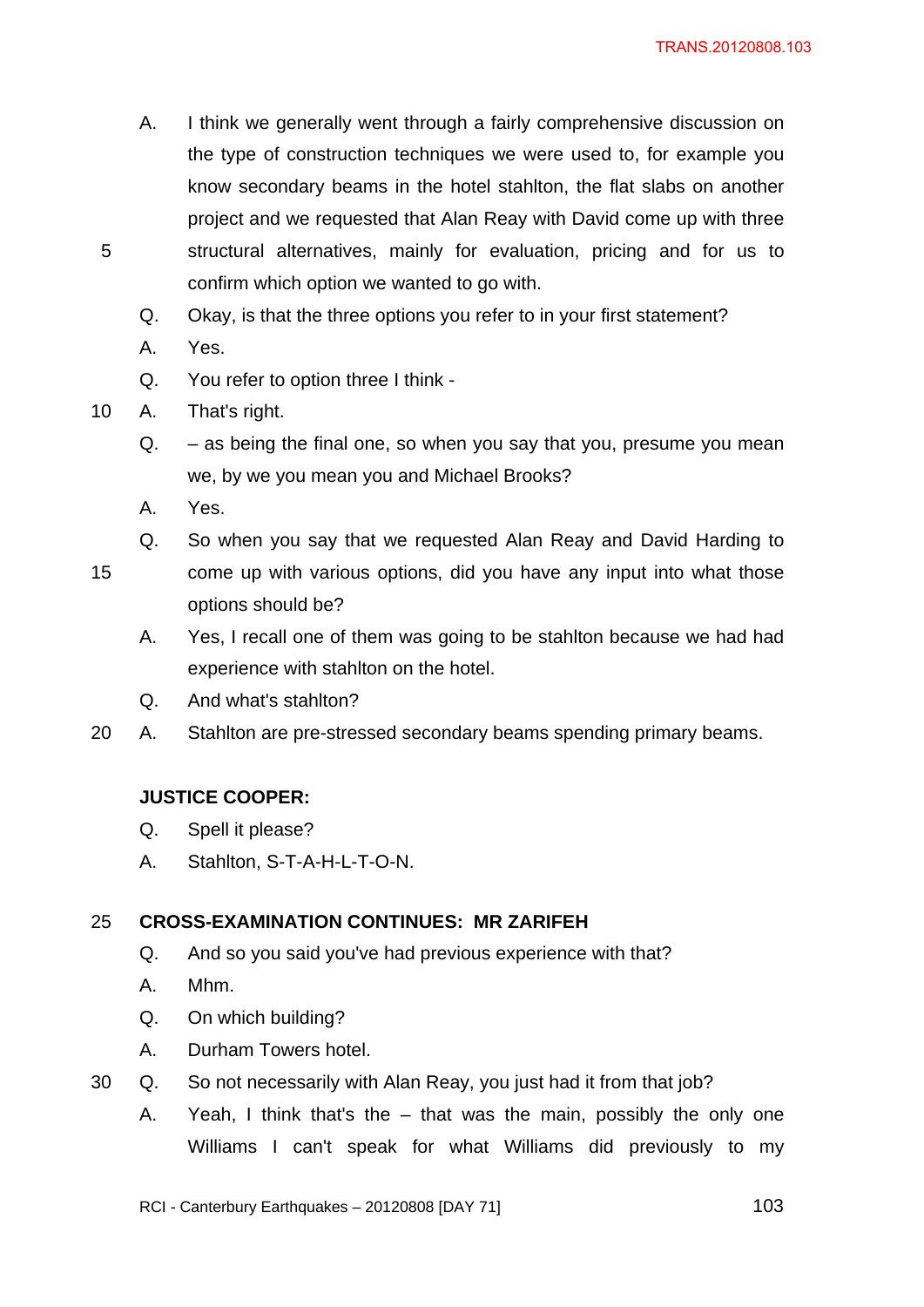employment but that was the only one we had knowledge of, stahlton beams on the hotel.

- Q. Any other input or was that it?
- A. The other option was a pre-stressed flat slab like uni-span or one of 5 those pre-stressed slabs basically placed across the primary beams.
	- Q. Right, and who came up with that as a possibility?
	- A. Me and Mike Brooks asked David Harding and Alan Reay that they were our three, and of course the third one being Hibond permanent metal formwork.
- 10 Q. Right, and where did that option come from or who from?
	- A. I think that probably came off the Aged People's building because we had found the men on site were quite labour efficient in erecting that system.
- Q. So is that your recollection in terms of that building, the Aged People's 15 building that it had Hibond?
	- A. Yes, yes.
	- Q. And can you recall Alan Reay's view if any, was expressed about that third option, the Hibond and the pre-cast beams?
	- A. I can't recall his reaction to that, no.
- 20 Q. So you said a moment ago that you asked him to come up with various options.
	- A. Mhm.
	- Q. What did they come back to you with in terms of options?
- A. They came up with the A4 structural sketches, done the three different 25 ways, for example the layout, foundation layout structural frame and with three variations in the upper floor slabs.
	- Q. And roughly how long was it between that meeting and then getting those plans for those three options?
- A. I believe it was very short. It was possibly about two weeks, just a 30 guess, it was in the April of '86.
	- Q. How did you receive those?
	- A. David visited our offices with them.
	- Q. And do you know who had drawn them up?
	- RCI Canterbury Earthquakes  $20120808$  [DAY 71]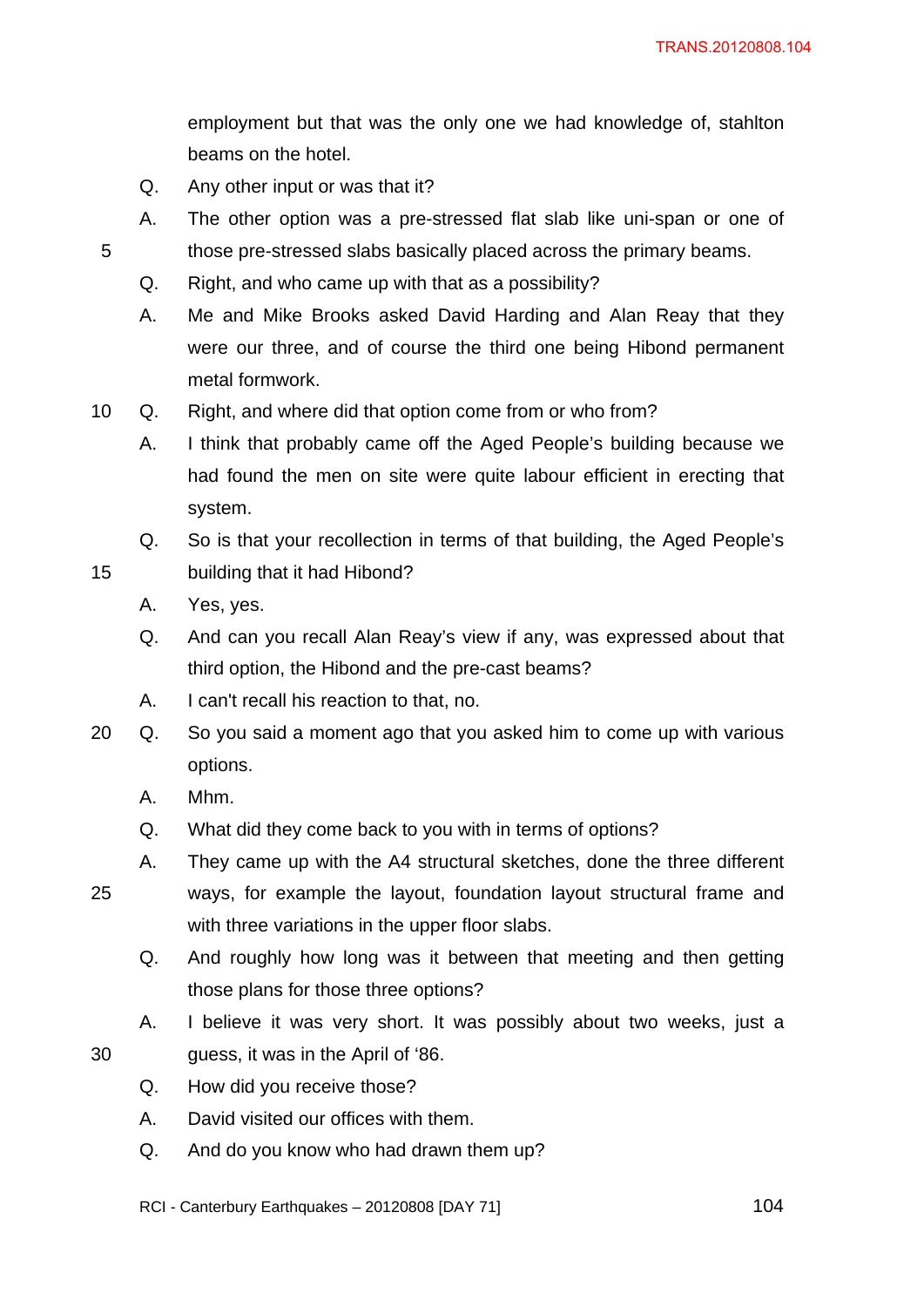- A. Yes I was under the impression they were David's drawings.
- Q. Did you have anything further to do with Alan Reay personally in relation to the CTV project after that, after that initial meeting?
- A. I don't think so. Alan was always in the background, Alan was fairly 5 approachable. If we wanted to talk to him about anything, but I actually personally found David Harding to be very competent and confident that he was happy with these preliminary structural drawings.
	- Q. And you said you found Alan Reay approachable. Did you have to approach him at all during the CTV project?
- 10 A. No I didn't, no.
	- Q. And you also said in your evidence that your understanding was that David Harding was the engineer who – the only engineer that you had direct dealings with?
	- A. Mhm.
- 15 Q. You're talking about apart from that initial meeting with Alan Reay and David Harding both present?
	- A. Yes I believe it was David was the rest of the time.
	- Q. You said at paragraph 5 of your second brief that you assume that Alan Reay as he was the principal engineer of the practice, had an
- 20 oversight role in the calculations and structural drawings, right?
	- A. Mhm.
	- Q. What made you assume that. On what basis did you assume that?
- A. Well you know Alan was the principal engineer of a small to medium sized practice and I thought he was in there in an advisory role or a 25 checking role, somehow. Alan was very much, you know it was Alan Reay Consultants, it wasn't David Harding Consultants.
	- Q. And yet you dealt, it sounds like with David Harding directly following that first meeting?
	- A. Yes, yes.
- 30 Q. So were you aware of Alan Reay checking or providing oversight from any of your conversations with David Harding or anything that happened?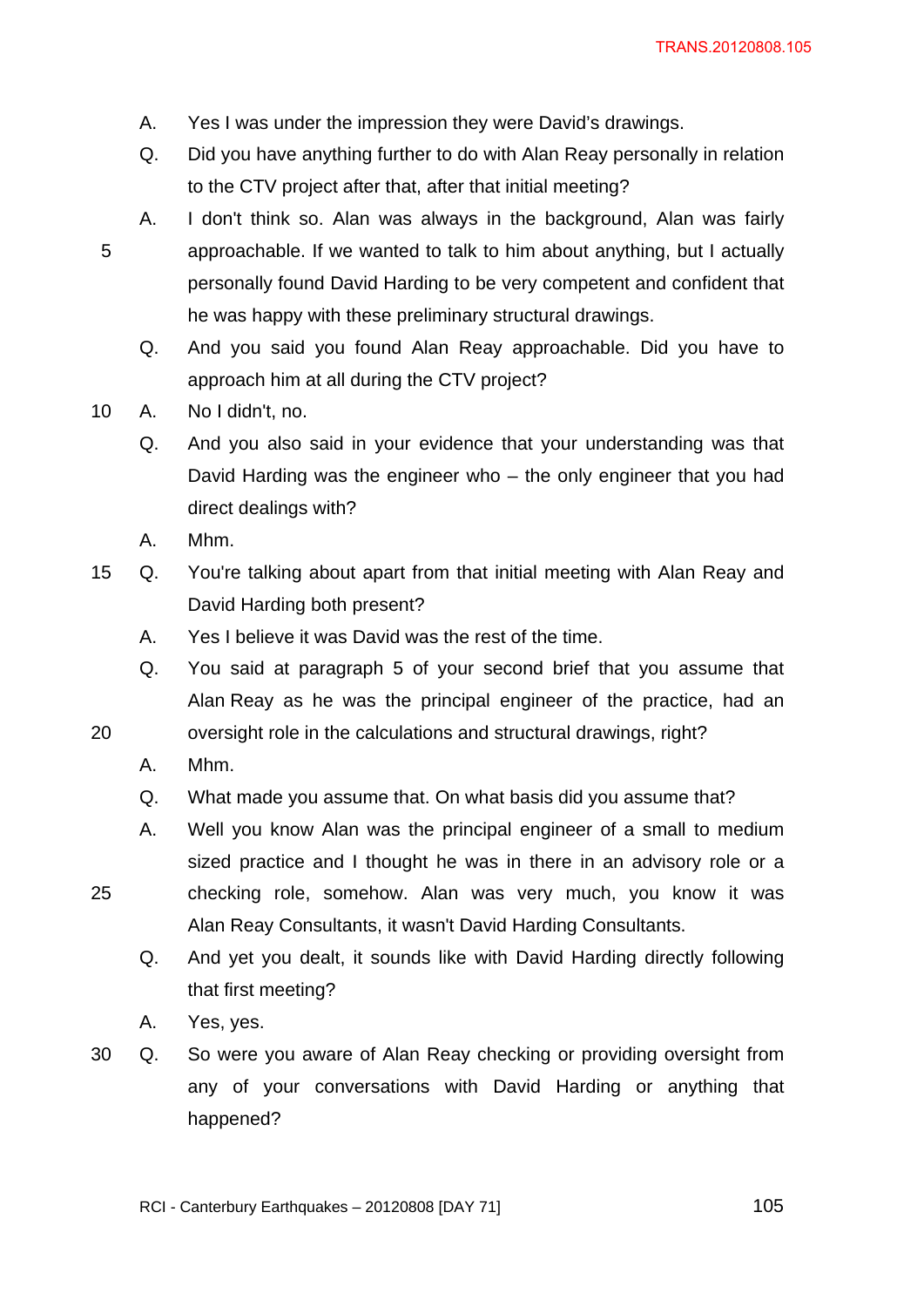- A. No the only thing that David used to refer to was that, "Now I have to go back and check with the computer program," so he referred to the computer program that he had to check it when we progressed from the A4 structural sketches to the next stage which were basically working 5 drawings, although we didn't instruct them to proceed with working drawings until the June of that year.
	- Q. But clearly there would have been a bit of work going on, on David Harding's part from after the initial meeting?
- A. Not necessarily. He produced his structural sketches and that was 10 basically to enable us to get our preliminary estimates to Prime West and they didn't, apart from computer analysis there wasn't an instruction to proceed further with working drawings.
	- Q. But your understanding was that there was this computer analysis going on before the confirmation to go on with the working drawings?
- 15 A. Yes.
	- Q. The initial concept Mr Brooks said was basically a square box with the shear core on the north, outside the perimeter of the building?
	- A. Yes.
	- Q. And no shear wall on the south?
- 20 A. Mhm.
	- Q. Do you recall that shear wall on the south becoming part of the structural plan?
	- A. I recall the shear wall on the south at a very early stage.
	- Q. Can you say when?
- 25 A. At the time, at the time the structural the three structural alternatives were produced, I can recall that double wall so it was opposite the north core and that was usual for a design of that, sort of a balanced shear wall system.
- Q. Are you sure about that in terms of the timing I mean, I'm not 30 questioning –
	- A. Yeah.
	- Q. that the (inaudible 15:06:36) shear wall in there, we know that, but in terms of when it came in?
	- RCI Canterbury Earthquakes  $-20120808$  [DAY 71]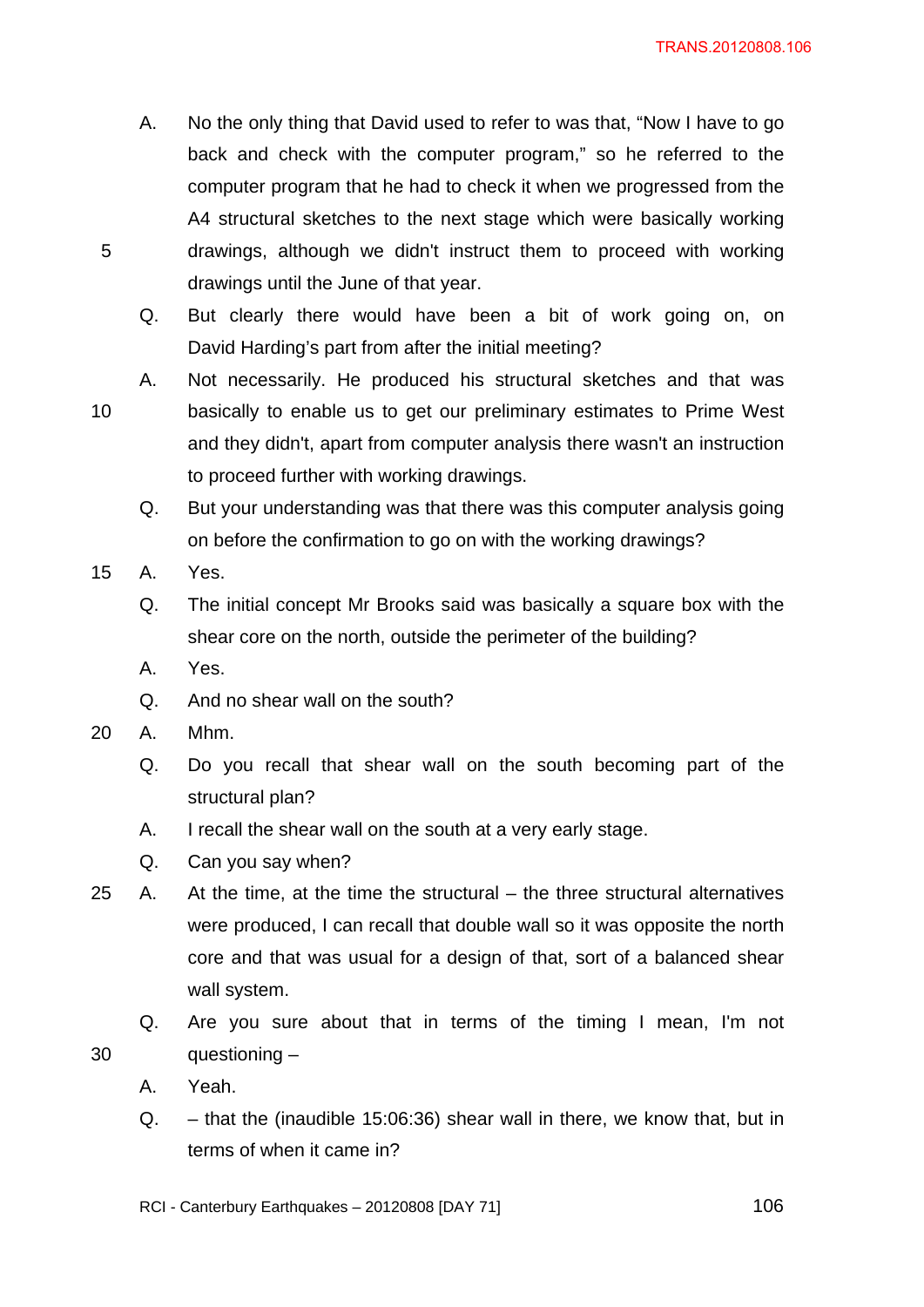- A. There was an issue with the height of the southern shear wall.
- Q. See why I ask is because my understanding is that the calculations that David Harding did, appear to show that there was no south wall initially but was put in because of the torsion that the computer modelling 5 program showed.
	- A. Okay.
	- Q. Were you aware of that or not?
	- A. No I wasn't aware of that, no.

1507

- 10 Q. All right, but you became aware of the south shear wall at some stage?
	- A. Yes.
	- Q. And you think earlier on, early on?
	- A. Yes it was only up to the fourth floor level though.
	- Q. Right, but the concept of the south shear wall you became aware of?
- 15 A. Yes, yes. David, David was quite good at explaining his design. It wasn't just a matter of dumping the A4 sketches and running. He took a lot of trouble to explain it to me and I found that very helpful.
	- Q. Do you know from anything said or done at that time whether or not Alan Reay was aware of it? The south shear wall I'm talking about?
- 20 A. No, no. I don't think we discussed Alan's involvement at any of the meetings.
	- Q. And we're talking about the same thing aren't we when you say, when I mentioned the south shear wall?
	- A. Mhm.
- 25 Q. We're not talking about the western wall that was masonry up to fourth floor?
	- A. No, no.
	- Q. You're talking about the wall opposite the northern shear core?
	- A. Yes.
- 30 Q. Yeah.
	- A. Yeah.
	- Q. You said this option 3 was the one that you went with?
	- A. Mhm.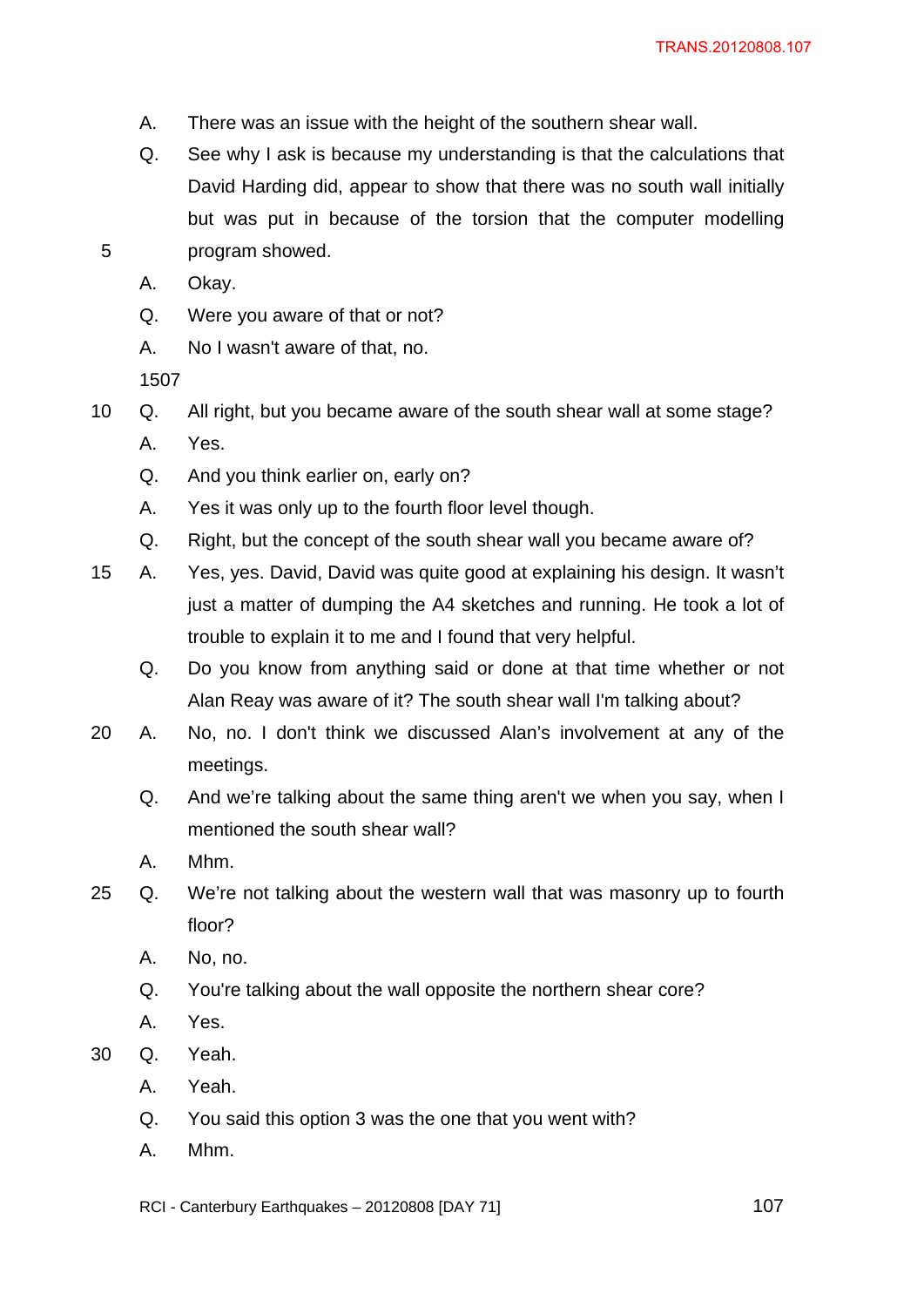- Q. Who decided on option 3 then? Was it you and Michael Brooks or?
- A. Possibly we involved Gerald Shirtcliff as well because of his engineering background.
- Q. Would he have been employed by Williams at that stage though?
- 5 A. No. No he wasn't, no.
	- Q. So he can't have been involved?
	- A. No.
	- Q. No, okay.
	- A. I'm wrong.
- 10 Q. So important to try and remember what you can.
	- A. Mmm.
	- Q. All right, so option 3 you said was obviously what went ahead with the building?
	- A. Mhm.
- 15 Q. And you said that the Hi-bond flooring you'd come across in the Aged People's building?
	- A. That's what I recall, yes.
	- Q. But you'd definitely come across it before?
	- A. Yes.
- 20 Q. And in conjunction with Alan Reay as the structural engineer when you come across it?
	- A. Not always. I've got a system on my own residence done by another engineer.
	- Q. All right, but did you associate Alan Reay with it for any reason?
- 25 A. No.
	- Q. In terms of the CTV proposal I'm talking about?
	- A. No I didn't really associate Alan with it. What I'm more interested in is construction economies suitable for the plant and equipment of the company owned and the familiarity with the system with our men.
- 30 Q. So was it recommended to you or anything like that?
	- A. No.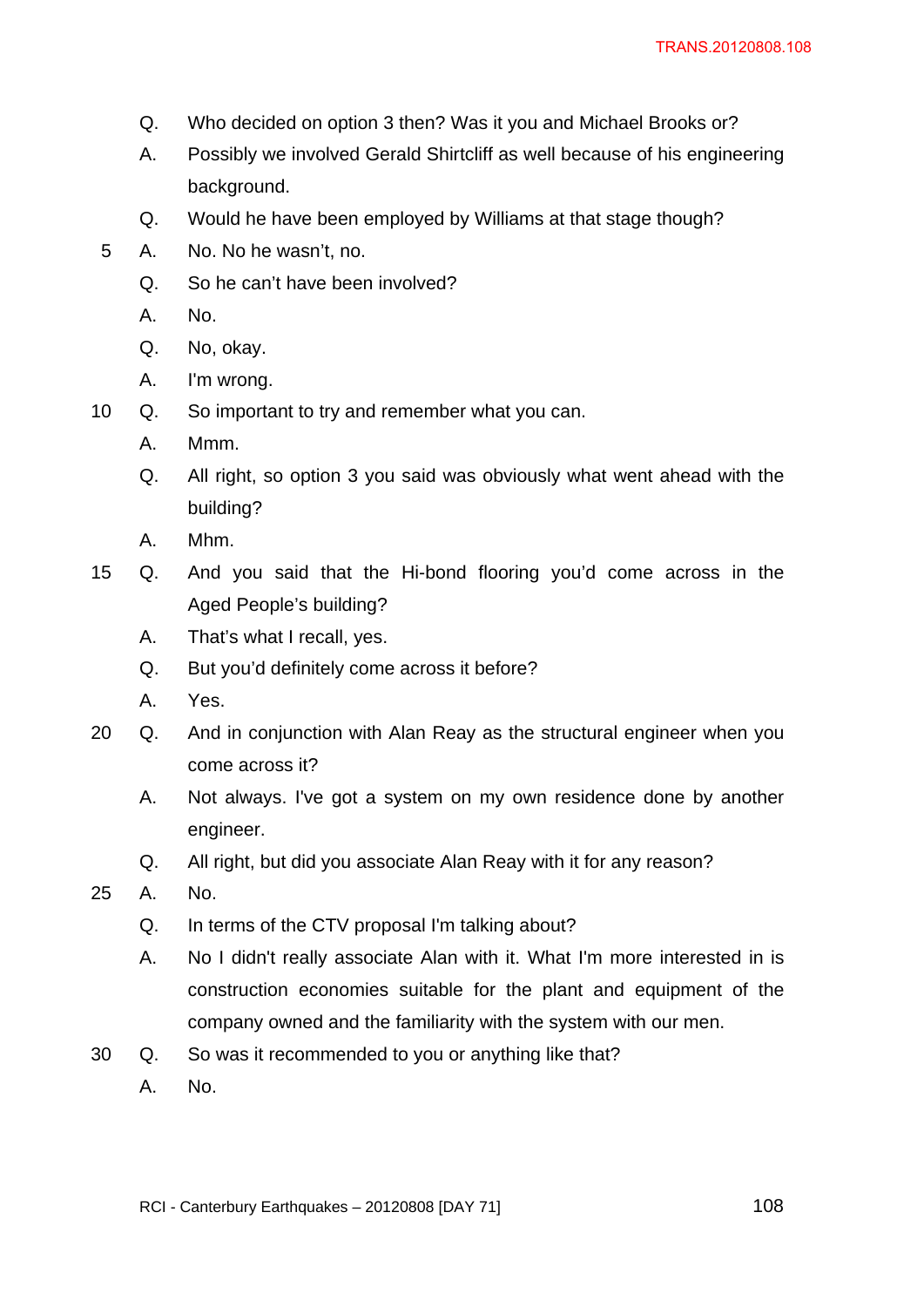- Q. So just so we can finish this topic, you were at that initial meeting, you asked them to give you three options but there is discussion between you all about what those various options could be?
- A. Yes.
- 5 Q. And the option 3 is the Hi-bond flooring?
	- A. Yes.
	- Q. Which is discussed at that meeting and that comes back in the A4 plans as option 3?
	- A. Yes.
- 10 Q. In terms of other features of the building, so you said option 3 included the pre-cast, use of pre-cast beams?
	- A. Mhm.
	- Q. Was that something that you had been or had any input into at that meeting?
- 15 A. Well the pre-cast, the primary beams are almost essential for all three options. The only other option if you go away from primary beams is a reinforced flat slab, a thick flat slab which requires a lot of propping.
	- Q. Right, and when, so when option 3 came back were you expecting it to be pre-cast beams as well or not?
- 20 A. I think the beams were common to all three options.
	- Q. Okay, were you aware if that was something that Alan Reay had used before?
	- A. No, I wasn't aware of that, but aware that the company had exactly the primary beam system on the hotel.
- 25 Q. The circular columns?
	- A. Mhm.
	- Q. Where did that concept come from?
	- A. Circular columns were sort of a feature of Alun Wilkie's work and we did a number of those sort of buildings with Industrial Holdings with possibly
- 30 rectangular external columns and circular internal columns.
	- Q. So it wasn't surprising that that was replicated in the CTV. Is that what you're saying?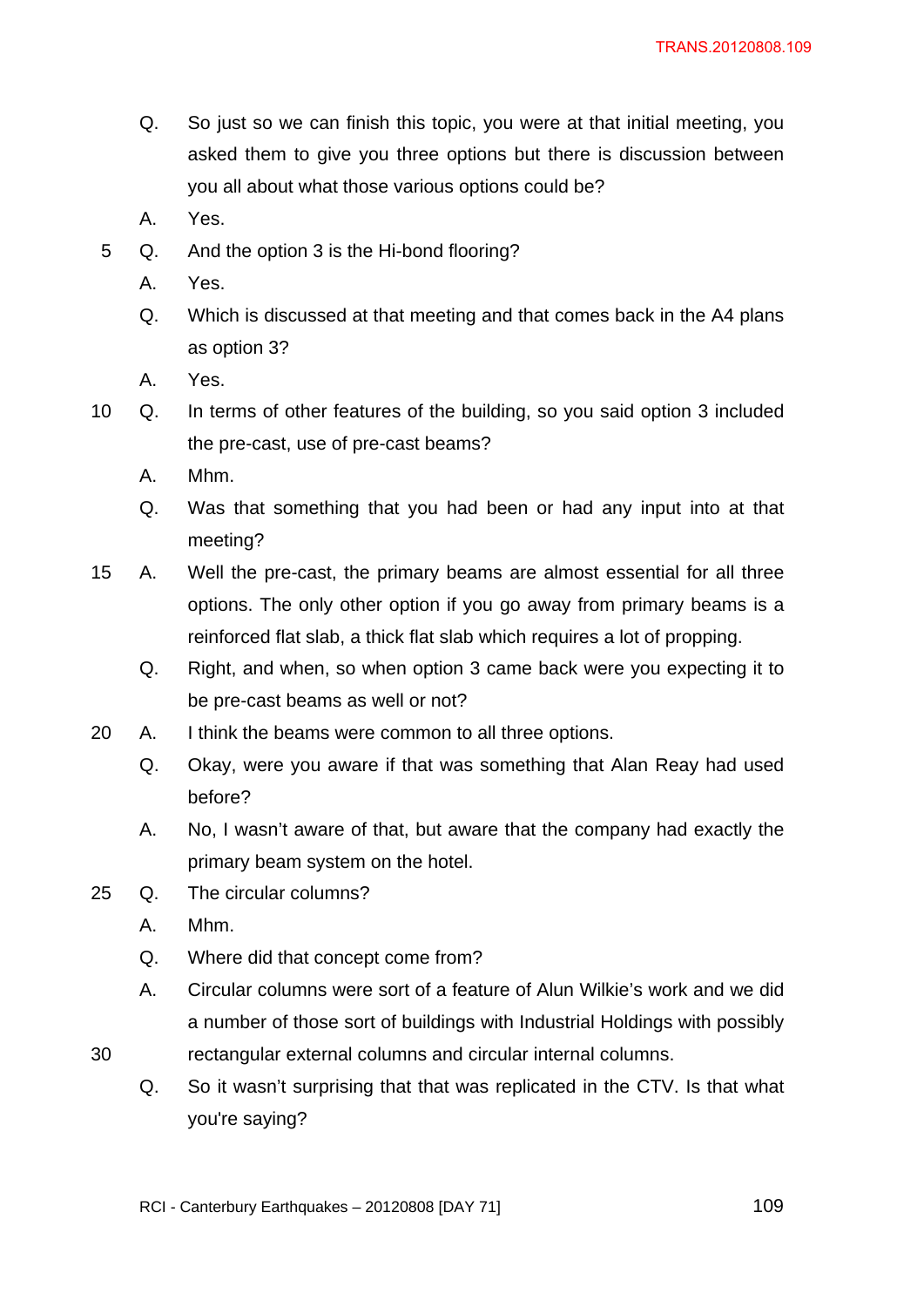A. Wasn't surprising, no, in fact I think that, I think that Neil Blair was aware of Alan Reay's [*sic*] particular architectural style and I think he specifically wanted the circular columns –

## **THE COURT:**

- 5 Q. Alan Reay's architectural style or Alun Wilkie?
	- A. Alun Wilkie's.

## **CROSS-EXAMINATION CONTINUES: MR ZARIFEH**

- Q. And you said paragraph 19 of your first statement that you had some say in the design of the building based on costings of structural
- 10 alternatives but not on their detailed design?
	- A. Mhm.
- Q. So you had some say in terms of whether it was a cheaper option to do something but the detailed design came from David Harding or Alan Reay from that first meeting and subsequently from David 15 Harding?
	- A. That's right, I'm strictly a quantity surveyor with no engineering qualifications.
	- Q. Were you aware of the Contours building? Do you know the building I'm referring to?
- 20 A. No I'm not.
	- Q. On the corner of, it was on the corner of Armagh and Durham?
	- A. Oh yes, I know the one, yes.
	- Q. Was there, do you recall any discussion about that building and it had circular columns. That was an Alun Wilkie building?
- 25 A. Mhm.
	- Q. Do you recall any discussion about that building when –
	- A. No I don't.
	- $Q. CTV$  was being built?
	- A. I don't, no.
- 30 Q. You mentioned the Shangri-La, who designed that?
	- A. David Harding.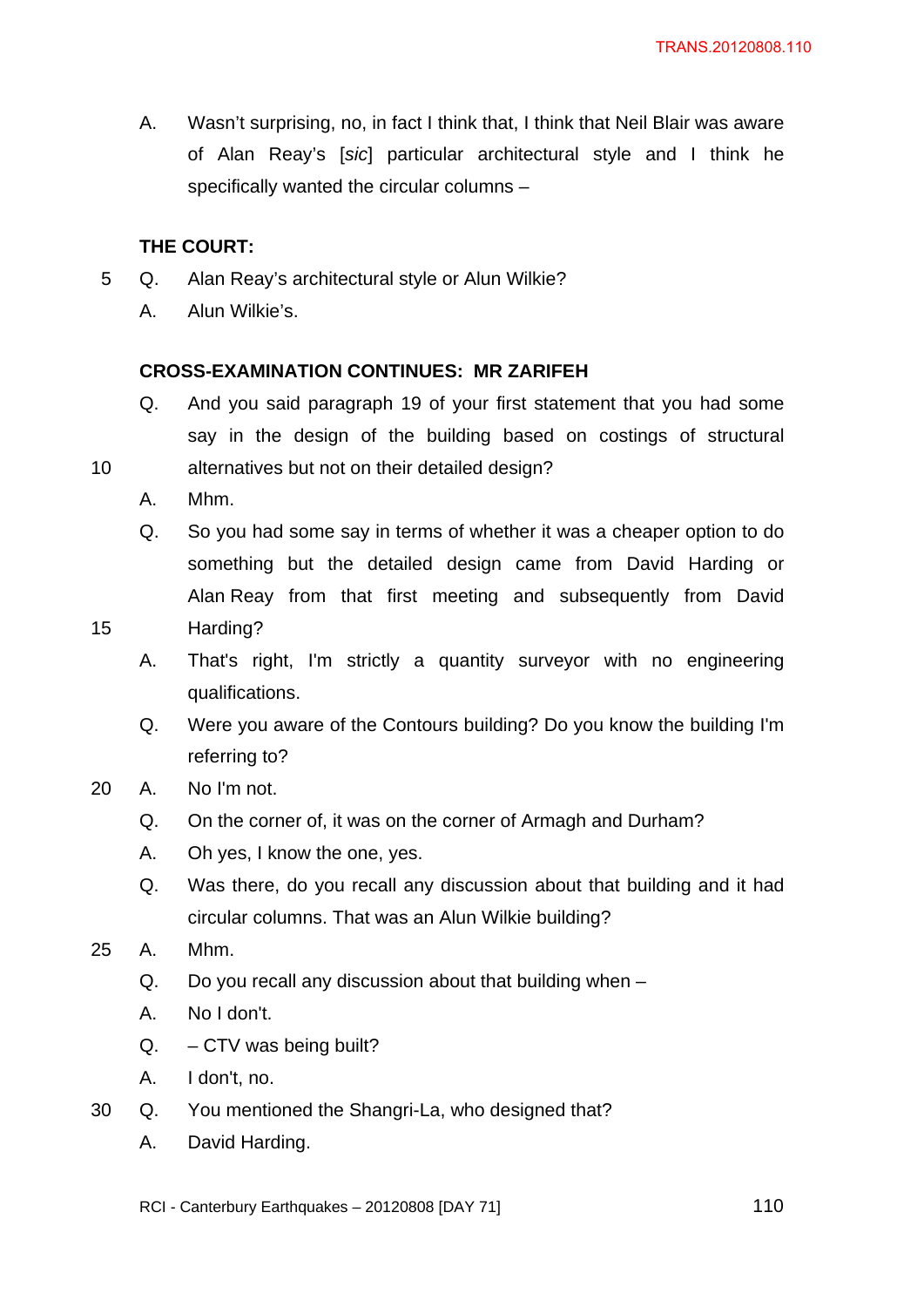- Q. That was after CTV?
- A. Yes it was, yes.
- Q. He talked about after CTV and later in the period he was at Alan Reay's office having direct contact with you over a couple of projects? Perhaps 5 that was one of them?
	- A. Mhm.
	- Q. Is that correct?
	- A. That's right. The other one was Chester Street, for Amuri Corporation. In fact I think we nearly got to working drawings stage on that one until

10 Amuri Corporation decided not to proceed with it.

- Q. Now you said that in the first statement that you actually submitted the permit plans?
- A. Mhm.
- Q. Is that delivering them to the Council?
- 15 A. Yes.
	- Q. And where did you get those plans from?
	- A. From David Harding. I either collected from their office or they dropped them into our office.
	- Q. Right.
- 20 A. It was part of my responsibility as project development manager to expedite the, expedite the building permit process and in fact be involved with any problems that arose from the City Council.
	- Q. Were you aware that the building permit application had been put in by Alun Wilkie?
- 25 A. I can't really recall that situation occurring.
	- Q. Were you aware that when the building permit application was put in, 17 July 1986, that the plans were not with it? The structural plans?
	- A. I'd become aware of that later on. That's why I delivered the rest of the drawings.
- 30 Q. And how did you become aware of that?
	- A. Just through David Harding.
	- Q. And that's when you say you went, you presume you went there and picked them up and dropped them into the Council?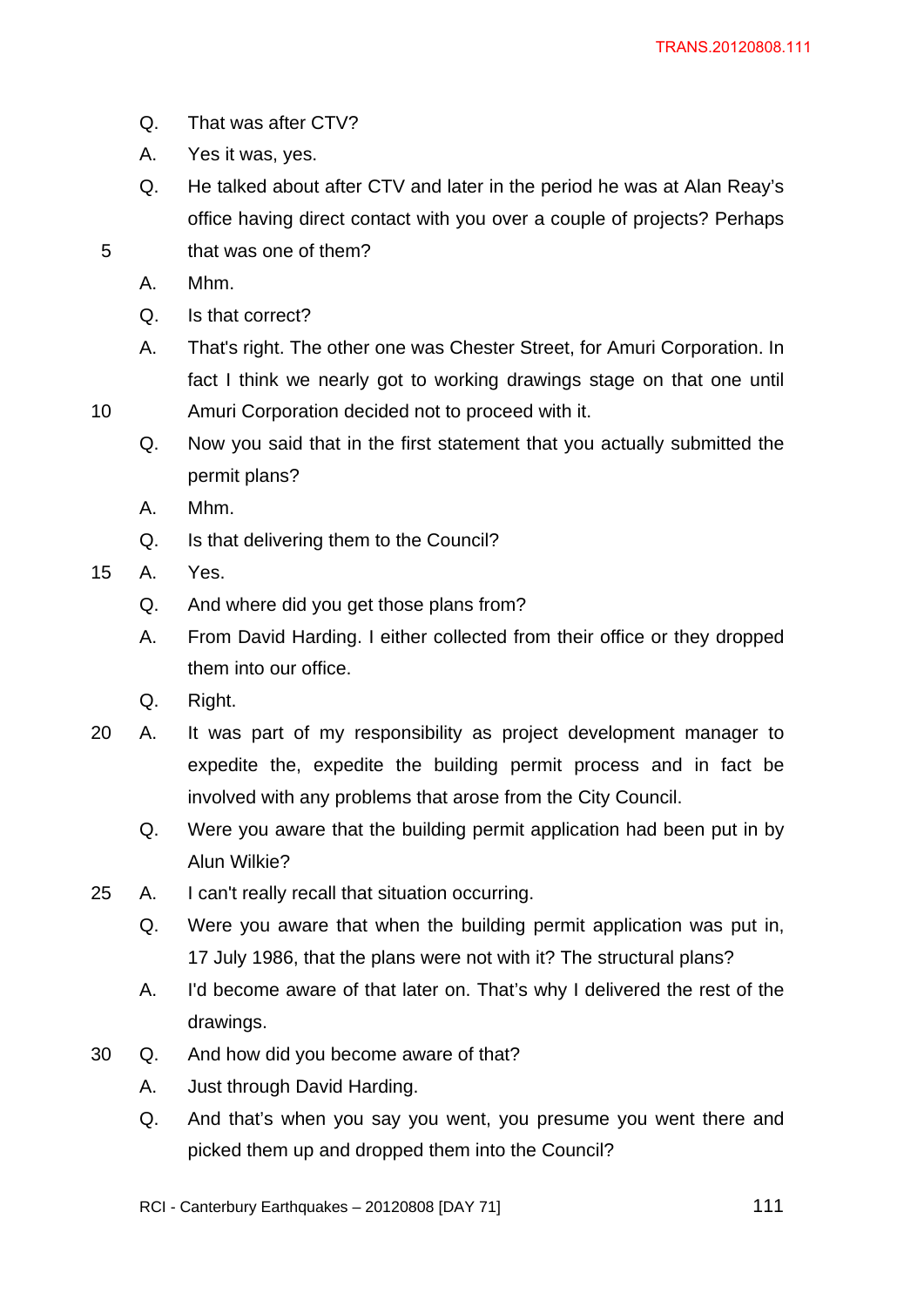- A. Yes. The reason for that is that I wanted to get to know the people that were processing it because my role on the hotel was exactly that. We actually got a two-stage permit to do the foundations first before the structural frame had been approved.
- 5 Q. Right, but that wasn't the case at CTV was it?
	- A. No it wasn't.
	- Q. So you dropped the plans into the Council on you can't remember the day presumably?
	- A. No.
- 10 Q. You said that in paragraph 24, "It is possible that David Harding might have mentioned verbally to me that there was a bit of an issue over the building permit"?
	- A. Mhm.
	- Q. Can you be any clearer about that or not?
- 15 A. No, that was as a result of my interview with the Royal Commission in August of last year, only became aware of the letter from Mr Tapper through the television programme and so I'm trying to piece the whole thing together. I couldn't recall seeing the letter at all because Mr Tapper had sent it directly to Alan Reay's office but by way of 20 explanation I merely said that well David might have mentioned it to me but I couldn't recall it....

1517

- Q. And that's all you can recall?
- A. That's all I can remember.
- 25 Q. You said that the agreement between Williams and Alan Reay Consultants would have been in a letter?
	- A. Yes.
	- Q. You haven't got that still I presume?
	- A. All the records have gone.
- 30 Q. And can you recall who would have signed it on behalf of Alan Reay Consultants?
	- A. I can only go by the Shangri-La letter which I've already presented to the Commission.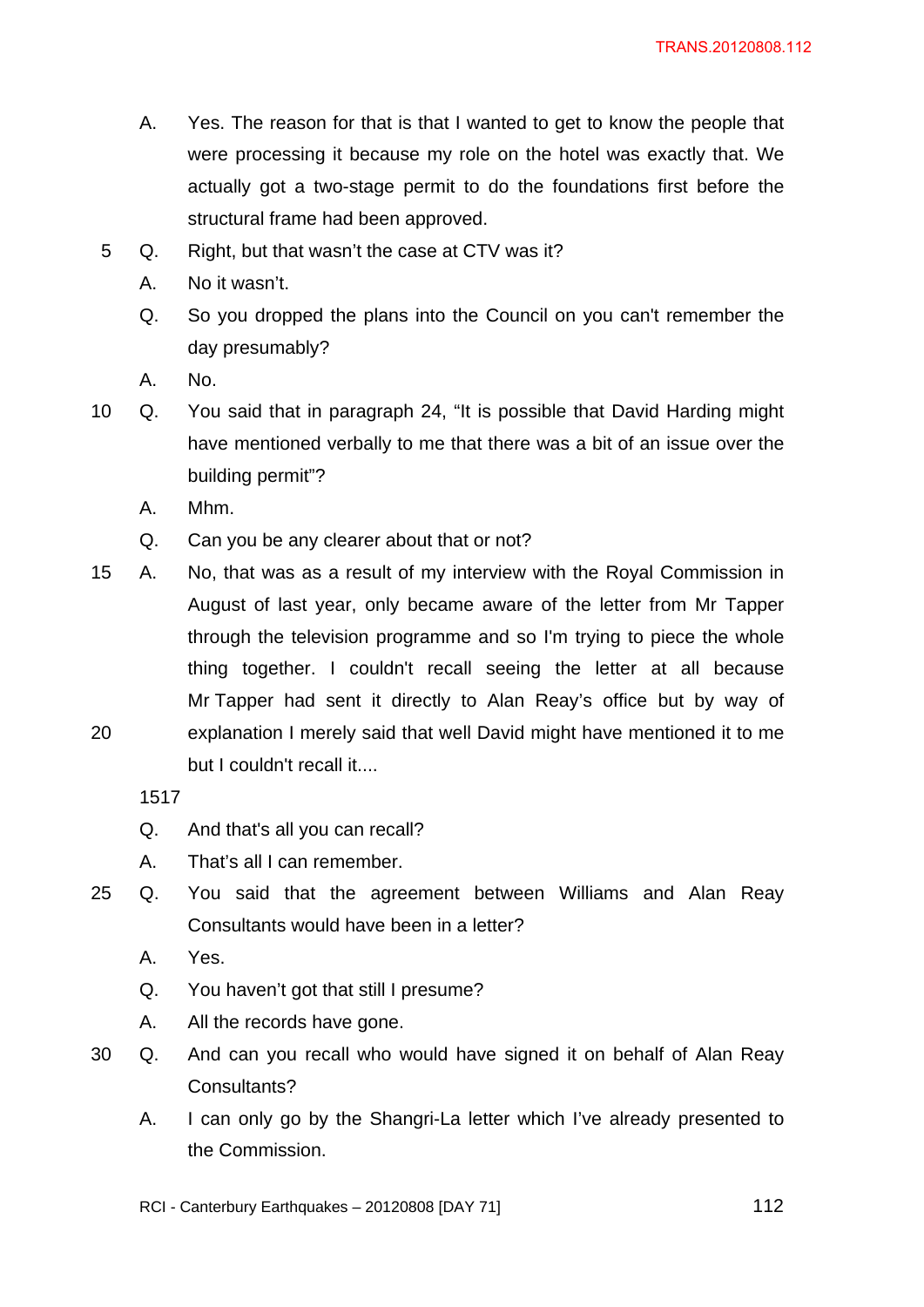- Q. No, I'm talking about the CTV?
- A. Yes, but the letter was the same as that. The Shangri-La letter was signed by David Harding and included a fairly detailed proposal for fees and including supervision and that was signed by David and it would
- 5 have been exactly the same type of letter for the CTV building and the contract was really cemented through merely an exchange of letters. We didn't draw up anything more formal than that.
	- Q. So have you still got the Shangri-La letter or not?
	- A. No, I've forwarded it to you people.
- 10 Q. So you say it's the same?
	- A. Same, yes.
	- Q. But you can't recall who signed the CTV one?
	- A. I'm pretty sure it was David.
	- Q. And in terms of the fees and how they were calculated. Mr Brooks said it
- 15 would have been a fixed fee?
	- A. Yeah.
	- Q. Is that your recall?
	- A. Yes.

### 20 **JUSTICE COOPER:**

- Q. What was the fee?
- A. The fee was just under \$50,000 and it included supervision and I recall that the supervision component was round about 20% of the total fee.

### **CROSS-EXAMINATION CONTINUES: MR ZARIFEH**

- 25 Q. You mean supervision of the construction?
	- A. Yes, yes.
	- Q. And you mentioned that that occurred by David Harding?
	- A. Mhm, mhm.
- Q. How do you know that it occurred. What makes you say that he did 30 that?
	- A. I'm pretty sure I heard that David was attending first of all the foundations and that was a fairly important aspect of digging out the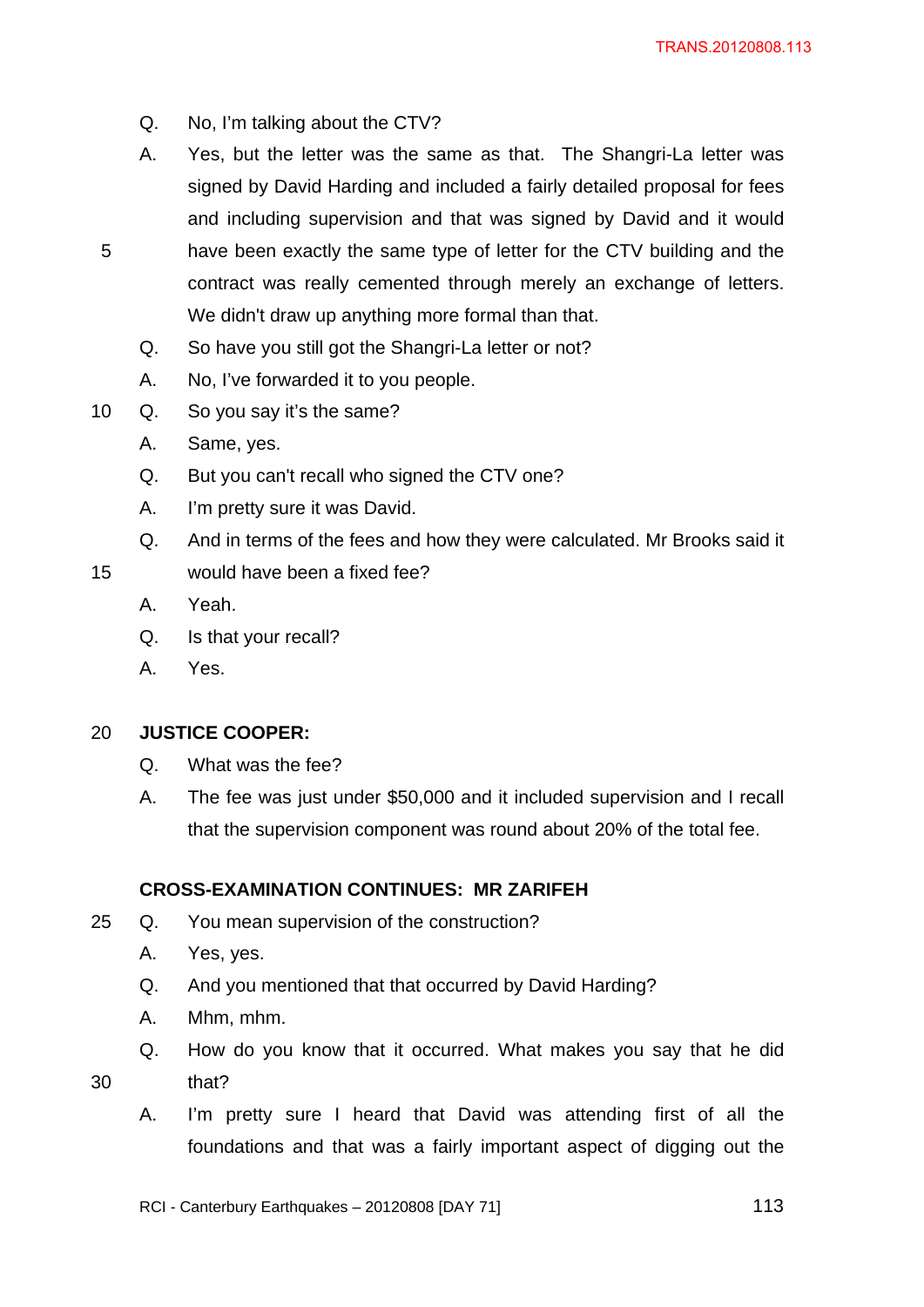foundations and ascertaining the true depth of the shallow foundations right through to approving the pours at the foundation stage.

- Q. Did you see any site inspection reports that he completed?
- A. Yes he was very good with his paper work, David. Yes I did see them. 5 They come through the office.
	- Q. And what regularly?
	- A. Yes they did, yes.
	- Q. David Harding said that he had never been to the Williams office?
	- A. Okay, that's interesting.
- 10 Q. That's not your recall?
	- A. I can recall him in my office at Williams, yes.
	- Q. So you can remember that?
	- A. Yes, yes.
	- Q. And, what, presumably during the project?
- 15 A. Yes, yes, no, more towards the beginning of the project. I saw more of him putting the design together really than during the project so probably one or twice in my office at Williams.
	- Q. Mr Brooks said that when he went across to Union when he left Williams in March/April 1987 that things slowed down with the project, CTV?
- 20 A. Mhm, mhm.
	- Q. Is that your recall?
	- A. No I can't recall that at all.
	- Q. So it could have happened, you can't recall it?
- A. I don't think it happened because it was a very straightforward 25 construction project with a very competent foreman, Bill Jones. I mean it doesn't get much simpler than that, you know, elevated core, shear wall columns. It was a very straightforward job compared to the hotel. The hotel was far more involved, far more complex. So I can't see any reason for the building slowing down during that period.
- 30 Q. And were you aware of that, have you heard the reference to the five month gap –
	- A. Yes.
	- $Q. in the inspection's?$
	- RCI Canterbury Earthquakes  $20120808$  [DAY 71]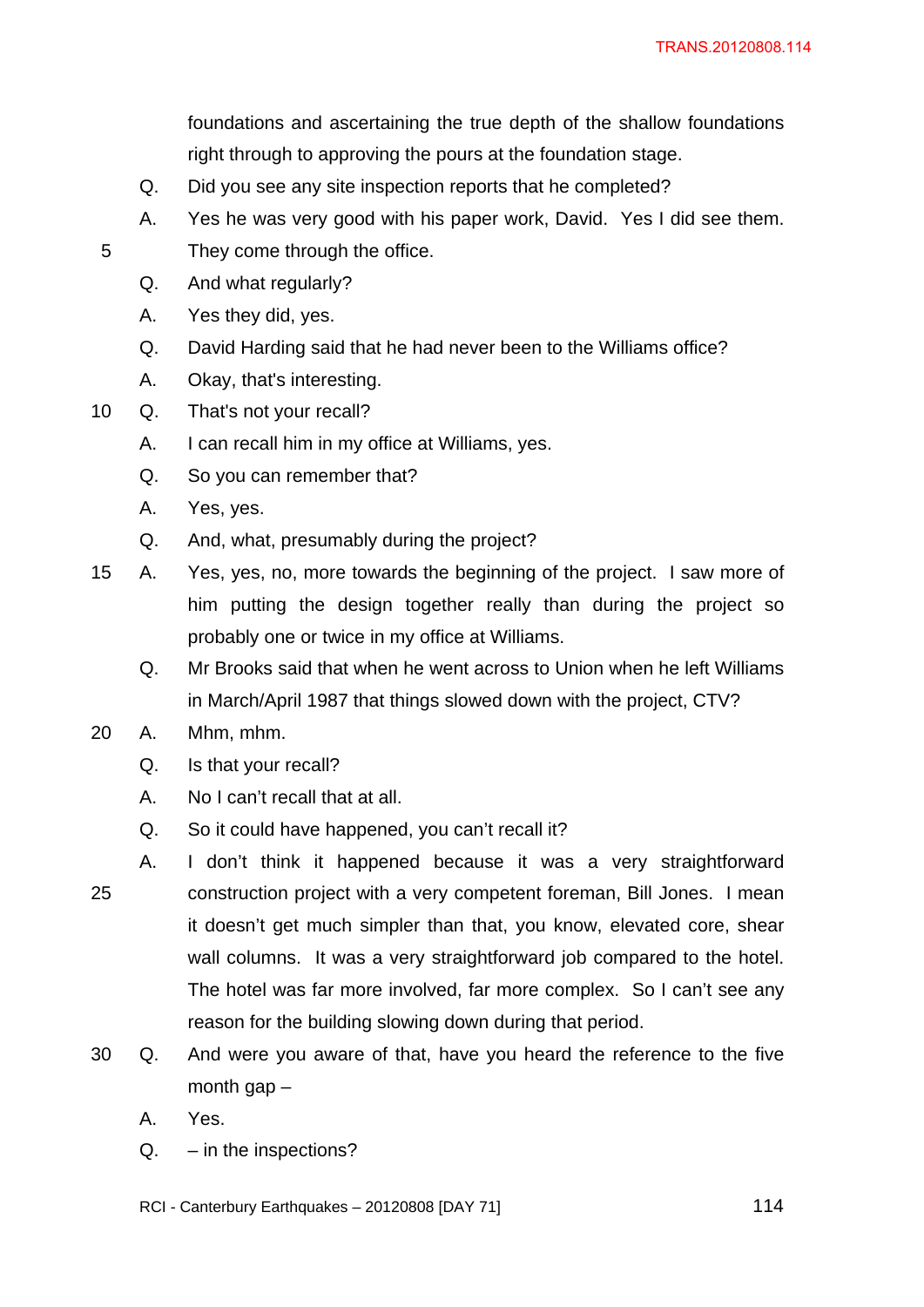- A. Yes.
- Q. You can't understand that. I think you've put forward a possibility that the Council weren't inspecting?
- A. Mmm.
- 5 Q. Just relying on David Harding?
	- A. I think there was more of a problem with the Council than a problem with the building.
	- Q. How do you mean. Do you mean in terms of not inspecting?
	- A. Yeah. If you have a look at the Council notes they're pretty amateurish.
- 10 The inspection notes are very hard to read and they're not in any regular intervals. I think there was a problem at the Council during that time.
	- Q. What, a problem with documentation?
	- A. Problem with staff. It's just my observation. Could be wrong.
	- Q. But is it based on anything other than an opinion?
- 15 A. It's only based on me reading the Council reports that I only had in the last 12 months, have come with my evidence.
	- Q. In relation to this building?
	- A. Yes.
- Q. Now you said that you were essentially driving the early phase of the 20 project to get it going –
	- A. Mhm, mhm.
	- Q. and that you didn't supervise or have anything to do with the construction?
	- A. That's right, yes.
- 25 Q. So you've already talked about Mr Shirtcliff and his role and Mr Jones. Were you visiting the site at all during construction and seeing for yourself what was going on or not?
	- A. Yes in the initial period I did the progress claims for the column so it required a visit to the site, a good excuse to get out of the office anyway.
- 30 I handed the quantity surveying project over to Mr Sandy Robertson who was a staff quantity surveyor who reported to me and I think I forwarded some costing notes and other matters to the Commission in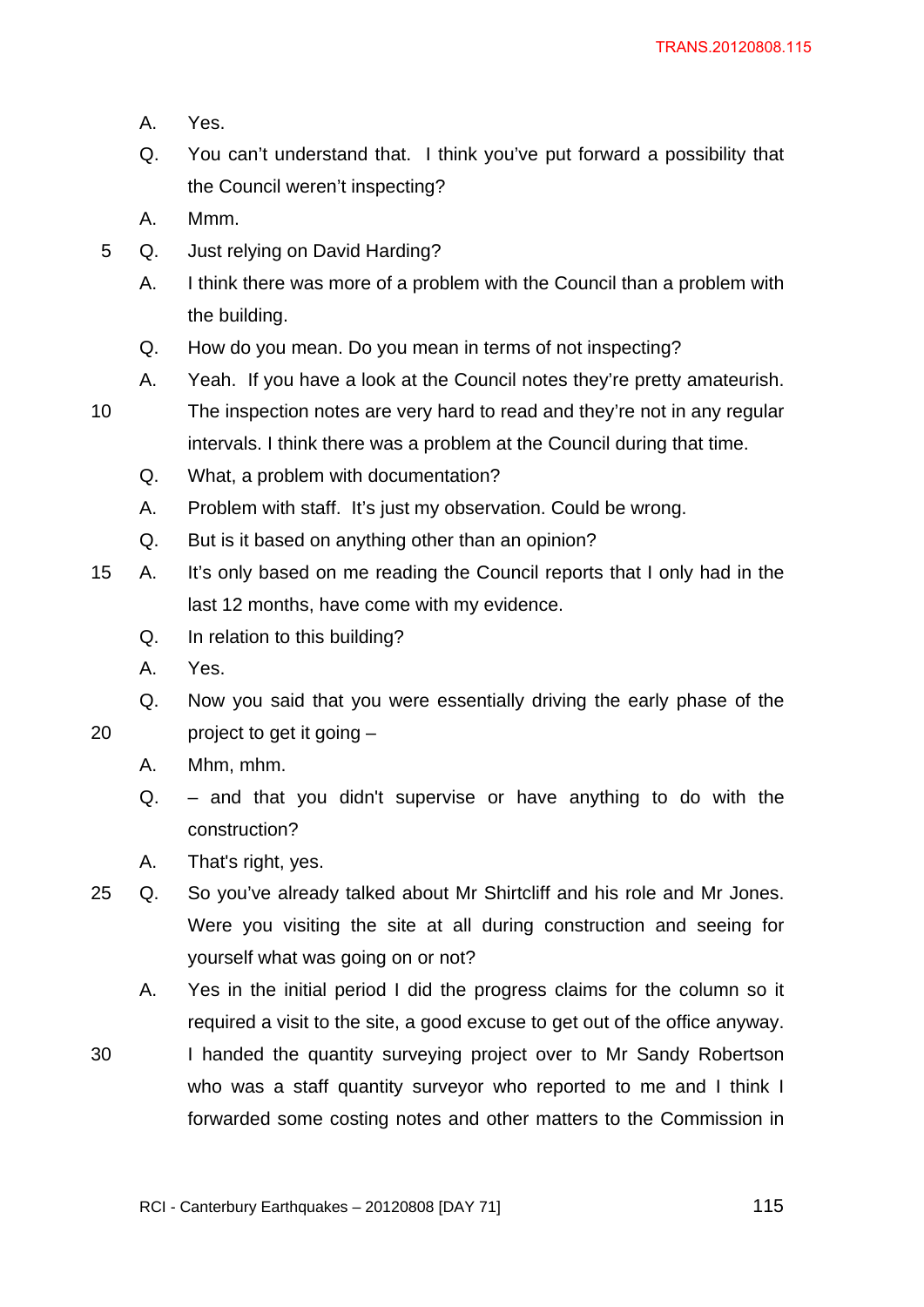his handwriting and he was a very experienced quantity surveyor who handled the project after I left.

- Q. Now you weren't aware of any issues during construction –
- A. No.
- 5 Q. with workmanship or...
	- A. No.
	- Q. And you've heard and I think you've probably read some of the Hyland Report?
	- A. Yes.
- 10 Q. You know about the issues that have been highlighted?
	- A. Yes.
	- Q. Can you make any comment or give us any assistance in trying to understand how they could have occurred?
- A. Well I can't understand the concrete matter, concrete in the columns 15 being under strength. I find that very difficult to understand from the point of view that knowing the site foreman and how organised he was, knowing that really ordering concrete at the right strengths was a fairly straightforward procedure, knowing that David Harding was down there inspecting the pours. I find that a really difficult one to get my head 20 around how you could get 35MPA concrete in your columns so wrong and I just wonder whether it was the core samples weren't taken from the beam column junction where the floor slab interacted with the column beam infill. I'm just wondering whether the core was taken out of that area.
- 25 Q. Thank you for that. So what about the other construction issues, for example the lack of roughening on the pre-cast faces?

A. Well that's an issue I believe that those external shell beams were sublet to a company. I think it may have been, no I'm not sure, but it may have been Precision Pre-cast who did our beams for the 30 Durham Towers Hotel.

- Q. So it was the same firm?
- A. I think it was the same firm and that's an issue of letting them know, letting them have the correct drawings and the correct specification and

RCI - Canterbury Earthquakes –  $20120808$  [DAY 71]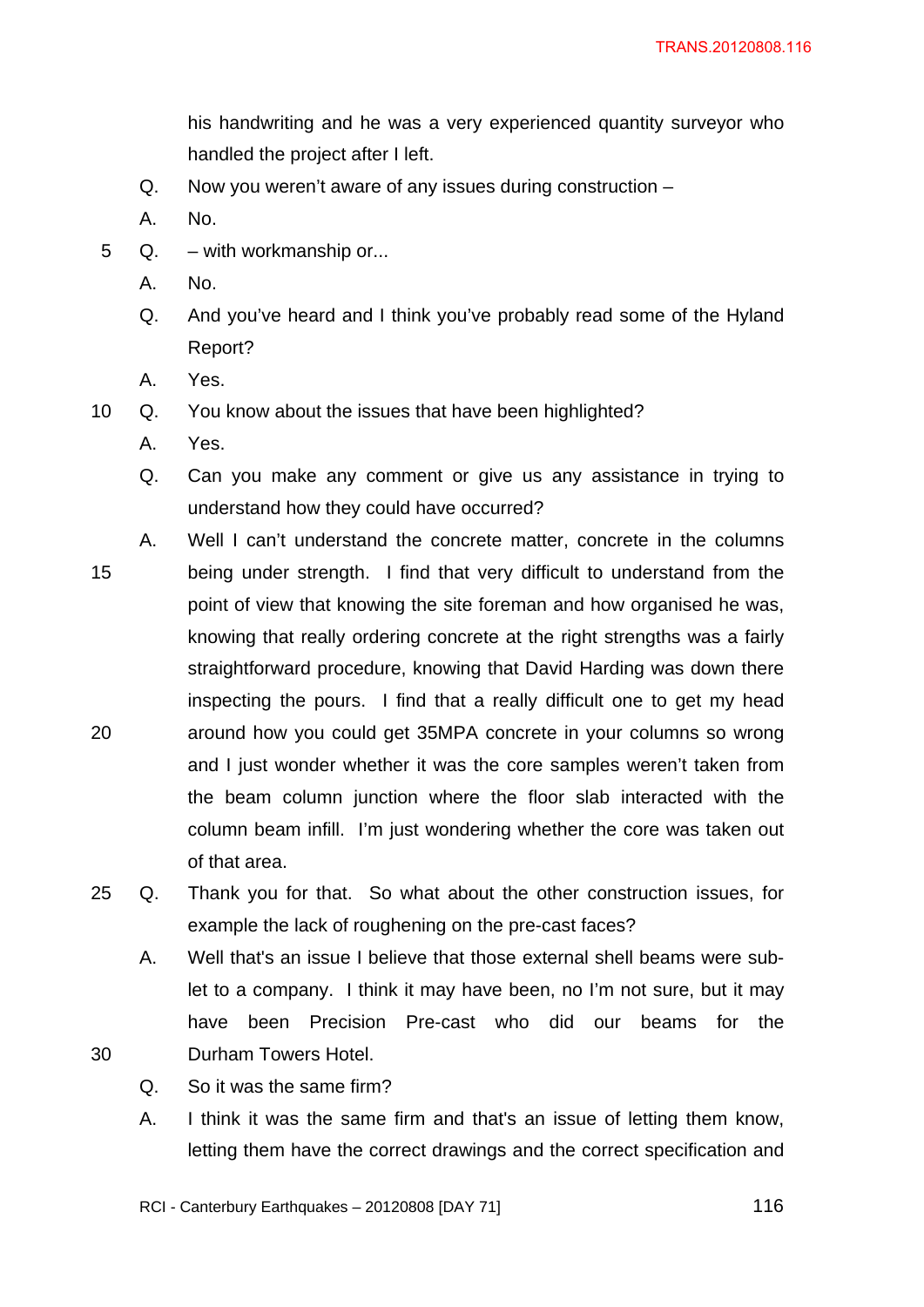usually when Geoff Taylor was on the staff Geoff was very good at making sure that sub-contractors got the right drawings, the right specification. He always went to see them and supervised things like pre-cast beam pours.

- 5 Q. And can the same be said in your view with Mr Shirtcliff then when he took over?
	- A. No I can't say the same really because I didn't understand how Gerald really worked in relation to how Geoff Taylor worked. I didn't really, I wasn't with him in the course of his supervision so I didn't know how he
- 
- 10 worked. I do know that Geoff Taylor used to visit all the sites in the morning every day.
	- Q. And another issue is the bars that were bent around. You heard about that this morning?
	- A. Yes, yes I have.
- 15 1527
	- Q. We heard reference to that. Again you didn't see that, have you, can you offer anything of assistance or not?
	- A. Well those bars would have been supplied by the reinforcing steel supplier which could have been someone like Fletcher Steel. The steel
- 20 would have arrived on site, would have been placed by professional placers under Bill Jones' supervision and then those same beams, shell beams, should have been inspected by David Harding before the concrete was poured. In fact I'd go to the extent of saying Bill Jones probably wouldn't have poured it until the engineer had been around to 25 inspect it and approve it.
	- Q. Are you aware of have you read Bill Jones' evidence?
	- A. Most of it yes, yes.
	- Q. Are you aware of him saying that at least on one occasion David Harding may not have got there for the actual pour?
- 30 A. Yes.
	- Q. You've heard that, you've read that?
	- A. Yes.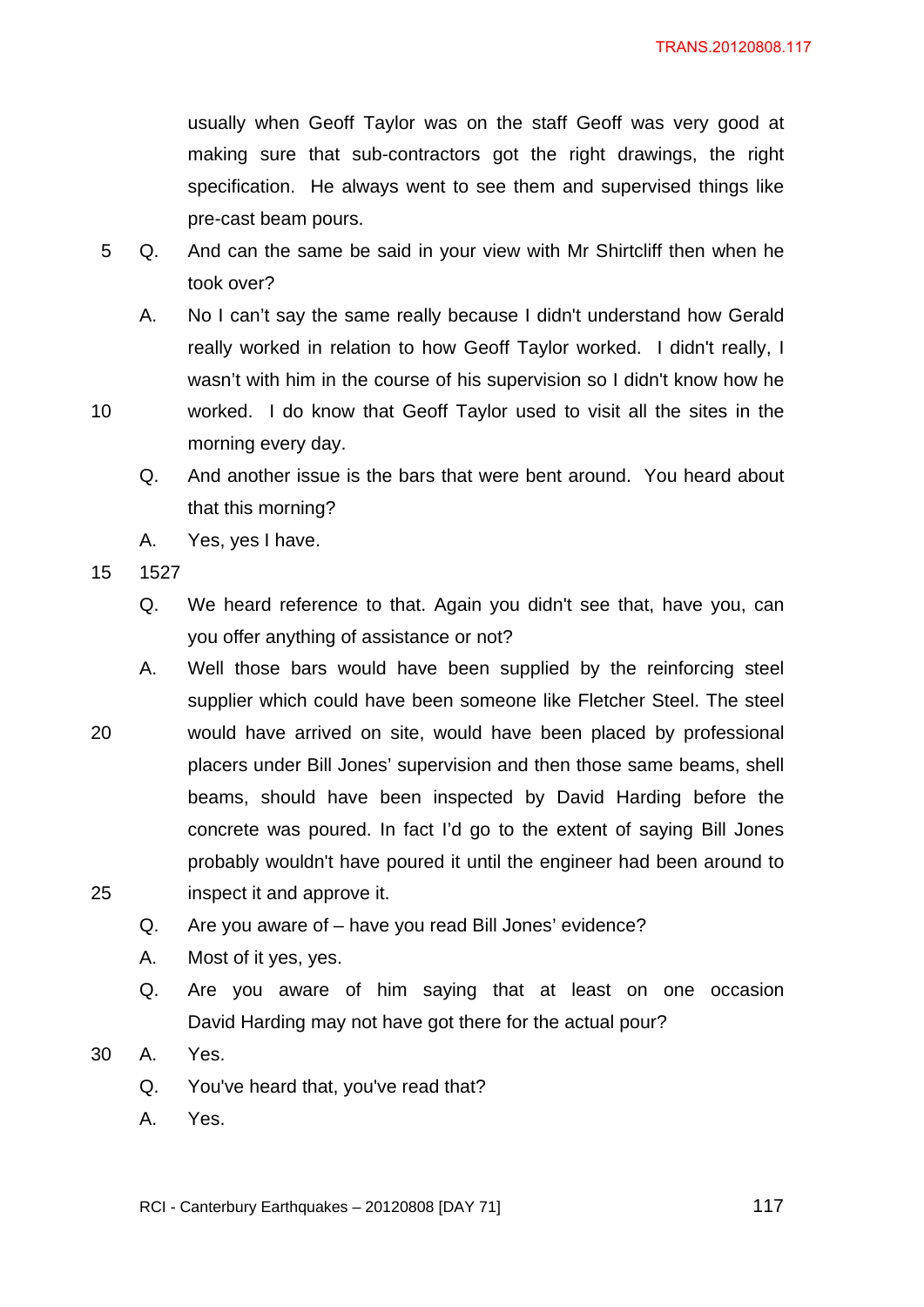- Q. And just quickly cover off, the any other issues that you can offer on, anything on or not?
- A. Yes, one other. I think one of the questions in my first statement I was asked, did we build any other buildings similar to the CTV structure. The 5 next building we did most akin to that structure was the Cathedral properties and that was designed by Buchanan and Fletcher with Ian Krause Associate as architects and had circular columns and it had a Hi-bond upper floor slab. It had an offset elevator shaft and it had structural steel support beams under the Hibond connected by what's 10 known as Nelson anchors. That building I believe survived all the quakes but I understand it's now demolished.
	- Q. And you're drawing a distinction between the CTV and that building and that that one had steel bracing essentially under the floor?
	- A. Under the upper floors, yes.
- 15 Q. Right.
	- A. It also had piles.
	- Q. You made a comment at the end of your evidence of your first brief that you thought there was too much pre-cast concrete used nowadays?
	- A. Mhm.
- 20 Q. And do you think that was a problem looking back now with the CTV, that the mixing of pre-cast and in situ concrete?
- A. I think my comment was based on the fact that the severe earthquake that came in February the  $22<sup>nd</sup>$ , in relation to how various buildings stood up in town, and also comparing it to the Millennium Hotel that I 25 spoke about.

A. It was just a comparison between an older building that was much

slower, the hotel, the Millennium Hotel originally State Advances

Corporation, much slower than modern day buildings who you can

could get a floor by floor turn around in under four weeks if we're using

precast, but using in situ flat slabs it was 50 percent more than that.

- Q. Right.
- 

30 quicken your programme up by using pre-cast. In fact you know we

RCI - Canterbury Earthquakes  $-20120808$  [DAY 71]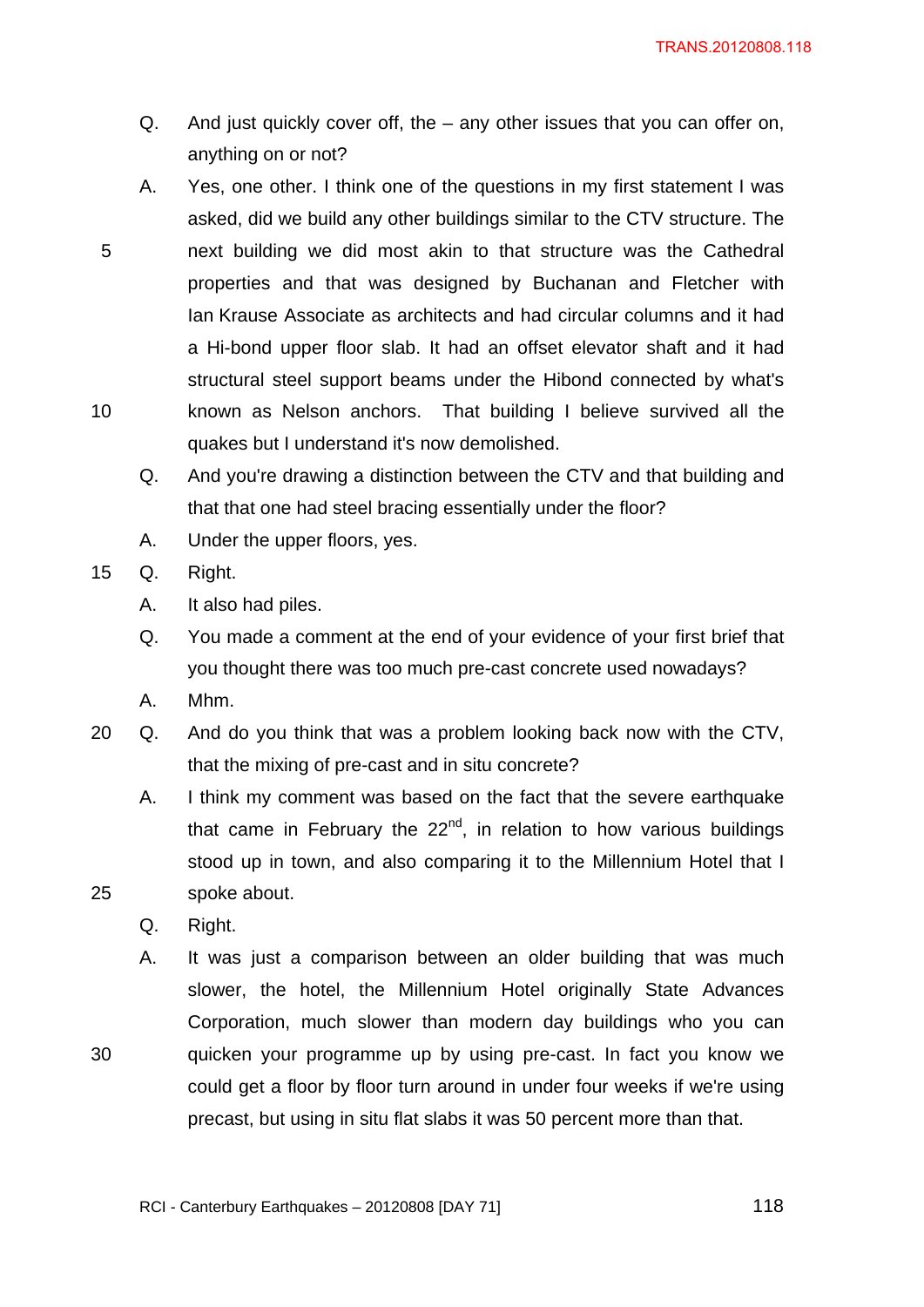# **HEARING ADJOURNS: 3.31 PM**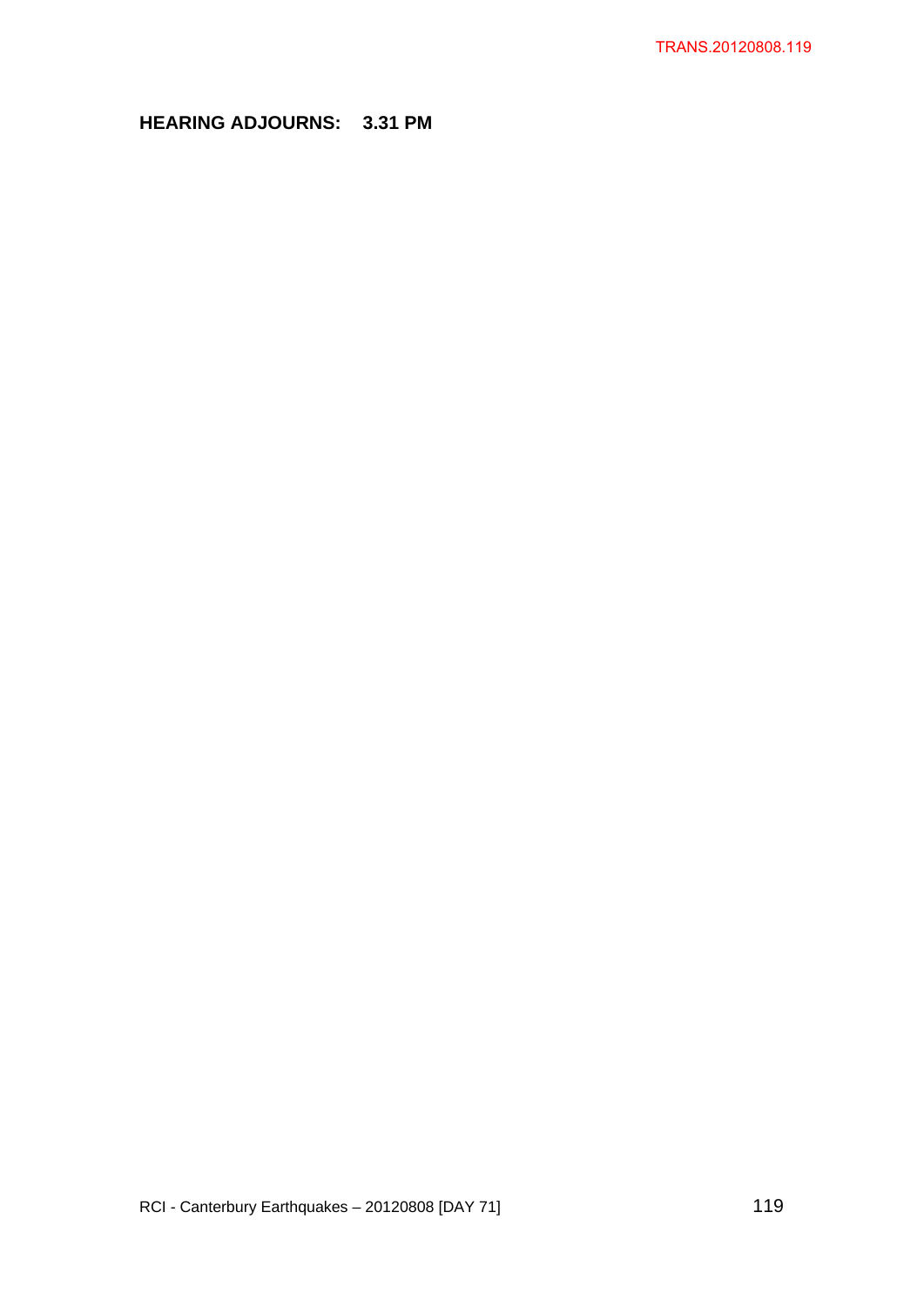## **HEARING RESUMES: 3.47 PM**

## **CROSS-EXAMINATION: MR ELLIOTT – NIL**

**RE-EXAMINATION: MR MARSH – NIL** 

## **QUESTIONS FROM COMISSIONER FENWICK – NIL**

## 5 **QUESTIONS FROM COMMISSIONER CARTER:**

- Q. Yes just a little bit about the beginning of this project when the design was starting to come together. Now the owner of the building that you were offering to build was to be Prime West?
- A. Mhm.
- 10 Q. So what contact were you having with them as you were going through the development of these plans and presumably someone who is spending a lot of money on a building wants to know what they are going to buy?
	- A. Mmm.
- 15 Q. So was the owner of Prime West party to these discussions that were going on about forming the building?
- A. He mainly had involvement with Alun Wilkie the architect. He didn't have – he was a dream client really, Neil Blair. He was brilliant to work with. Incidentally their company was a very new company. It was 20 spawned out of a company called Sovereign Gold and became Primewest and attracted a lot of investment money on the share market at that time and they had the banks chasing him to lend money. He had his brother called Alastair Blair in the company too and about four or five other staff but Mike Brooks had the most dealings with Neil Blair. He 25 took an interest in what we were doing but mainly just architectural side of it.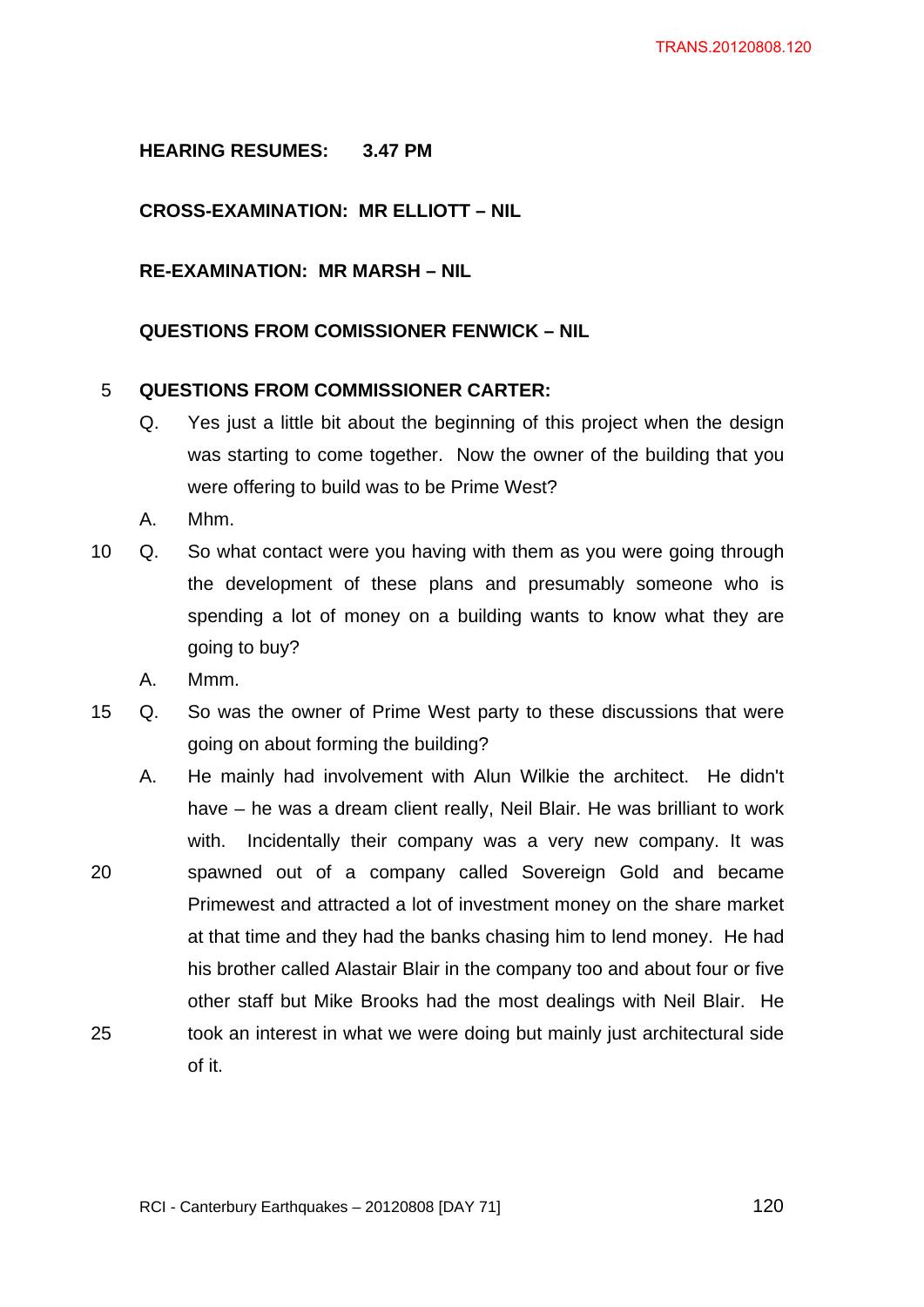- Q. So the floor plate, the position of the core, the question of adding another shear wall in, all of that was being conveyed to Mr Blair by Mr Brooks is that what  $-$
- A. Yeah.
- 5 Q. you are saying?
	- A. Yes, yes.

### **QUESTIONS FROM JUSTICE COOPER:**

- Q. Mr Scott, just looking at your first brief at page 3. You've have given us various figures there, estimates, what was the provisional sum allowed
- 10 for piling, what was the sum allowed for design fees, builders contingency and a profit and overheads margin of \$369,000?
	- A. Mmm.
	- Q. I know quantity surveyors by profession must be precise but how have you been able to bring all of that detail to mind. Is it right that you have
- 15 no records left in relation to this building?
	- A. There were only two records that I had left.
	- Q. Yes?
	- A. And both of them I have given to the Commission.
	- Q. Yes.
- 20 A. One was a summary, a cost plan summary of option 3.
	- Q. Right and that's where these figures are from?
	- A. Yes, and you people have got that.
	- Q. Yes?
	- A. And the other one was a letter from myself to Neil Blair of Prime West.
- 25 Q. I see.
	- A. Telling him that the structural drawings were becoming available.
	- Q. Can you remember there being any pressure to, coming on to extract the building permit from the Council. I have noted that it was lodged on the  $17<sup>th</sup>$  of July?
- 30 A. Mmm.
	- Q. Without structural drawing?
	- A. Mmm.
	- RCI Canterbury Earthquakes  $20120808$  [DAY 71]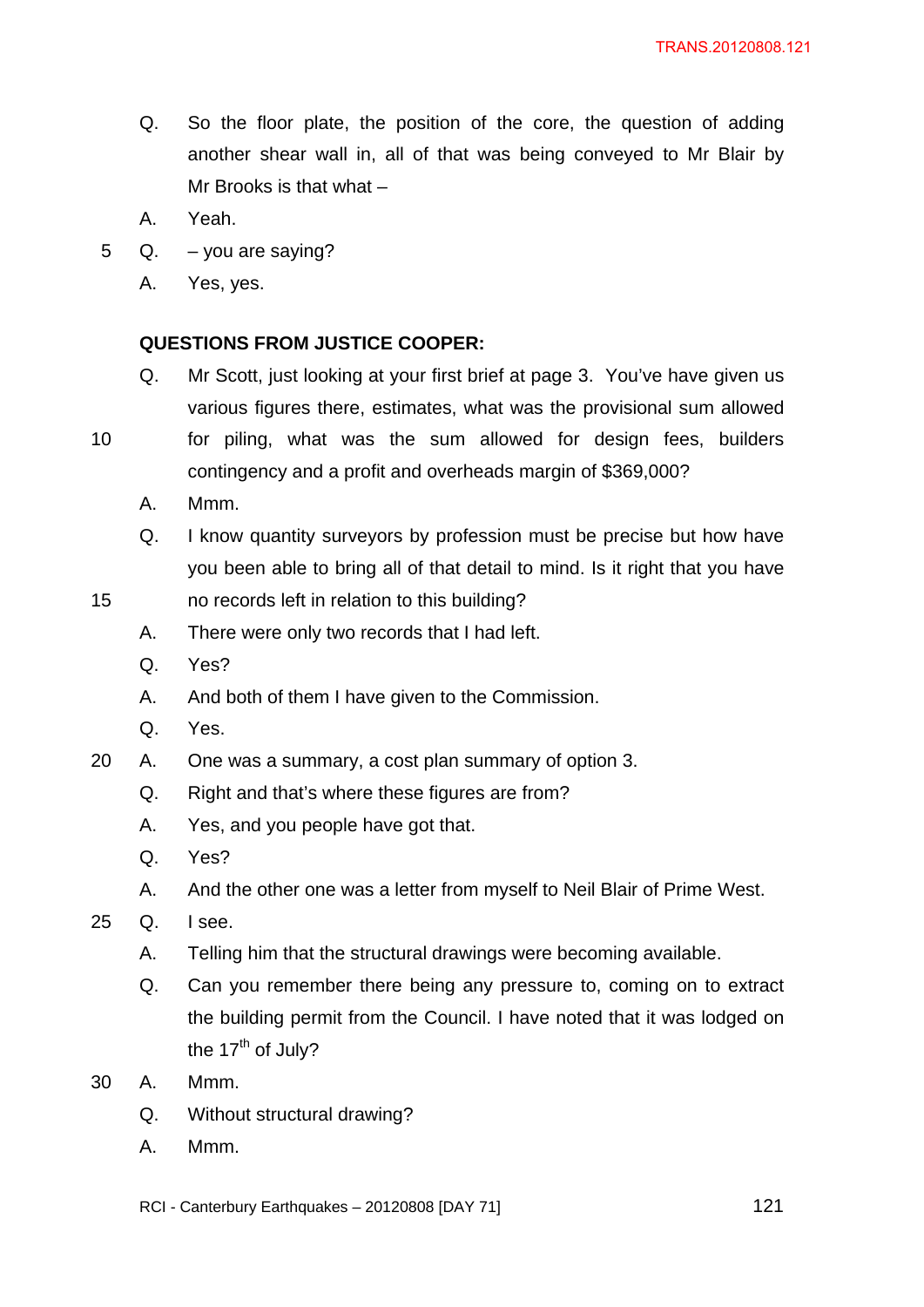- Q. The structural drawings, according to Mr Harding, were submitted then on the 26<sup>th</sup> of August in an incomplete state?
- A. Mmm.
- Q. Now, can you shed any light on what was happening at that stage?
- 5 A. I think as I said before it was part of my responsibility to expedite the building permit side of things. It certainly was my job on the hotel and I don't think there were pressure from Neil Blair the client to get the job started. I mean none of the floors were let until well after the building was finished so there was no pressure from tenants. I think it was just 10 part of our normal operation that we wanted to get things moving. The permit was a condition of my price going unconditional so I was keen to get permit drawings, expedited so that I could establish the authenticity of my original price and also get towards finalising the contract and drawing up a formal contract with Prime West so maybe if any pressure 15 came on the permit it could have come from me.
	- Q. Can you explain why incomplete drawings would have been provided with the permit application and then subsequently?
- A. It sort of was quite normal and I think Alan Reay alluded to that yesterday in his evidence that with the design-build contract you have 20 got the flexibility of having staged drawings and maybe at that time we didn't need the upper floor levels, the upper floor structure details complete when in fact maybe Mr Tapper at the Council could have been quite happy with the foundations.
	- Q. I don't think the  $-1$  see. Well the upper floors you mean from ground  $-$
- 25 A. From first floor to sixth.
	- Q. To sixth?
	- A. Yeah, yep.
- Q. Just in relation to paragraph 3 of your supplementary statement. I think of the second one you read where, "We like the presentation that 30 Alan Reay made to Williams for the CTV project. In terms of presentation, content, the standard of his drawings and the willingness to provide preliminary structural sketches for preliminary estimates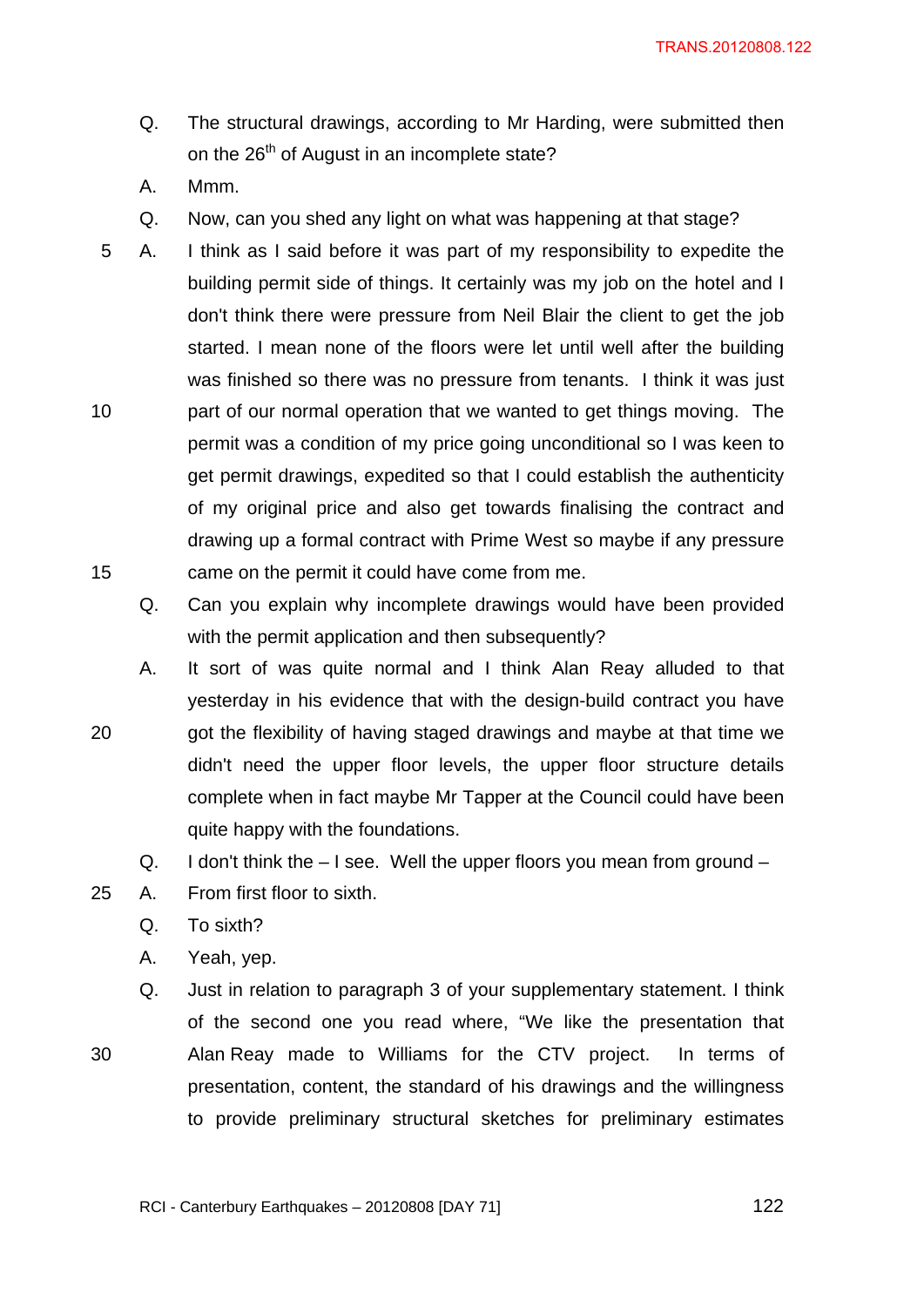without charge." I think you have said, well, there never was a presentation for the CTV project?

- A. No there wasn't no.
- Q. So how explain to me how you could get that so wrong?
- 5 A. I was in the process of cooperating with whoever wrote this that the presentation I meant, it was a generic term for all Alan Reay's drawings, we liked presentation of his drawings from a quantity surveyor and a contractor's point of view and I think it may have got misinterpreted in drafting of this particular statement but it wasn't referring to the 10 presentation because there wasn't one.
	- Q. So why did you sign this statement?
	- A. I probably made a mistake by doing so Sir.
	- Q. Are you saying you received drafting assistance from your lawyer or somebody else?
- 15 A. No, no. I had actually I had two working days to sign this particular one.
	- Q. Yes but you said, "Whoever wrote this." So tell me now who wrote it?
	- A. Sarah Jamieson.
	- Q. All I see.
- 20 A. And I probably should have had it corrected at the time but I didn't and that is my mistake.
	- Q. So when did you discover the mistake?
	- A. Um, really only through, probably a month ago.
	- Q. And what were the circumstances when you discovered the mistake?
- 25 A. I just thought well, um, it is not a big mistake. It is possibly something that could be explained today.
	- Q. So you discovered it by simply reading it through to yourself did you?
	- A. Yes I did yes.

### **QUESTIONS ARISING: ALL COUNSEL – NIL**

#### 30 **WITNESS EXCUSED**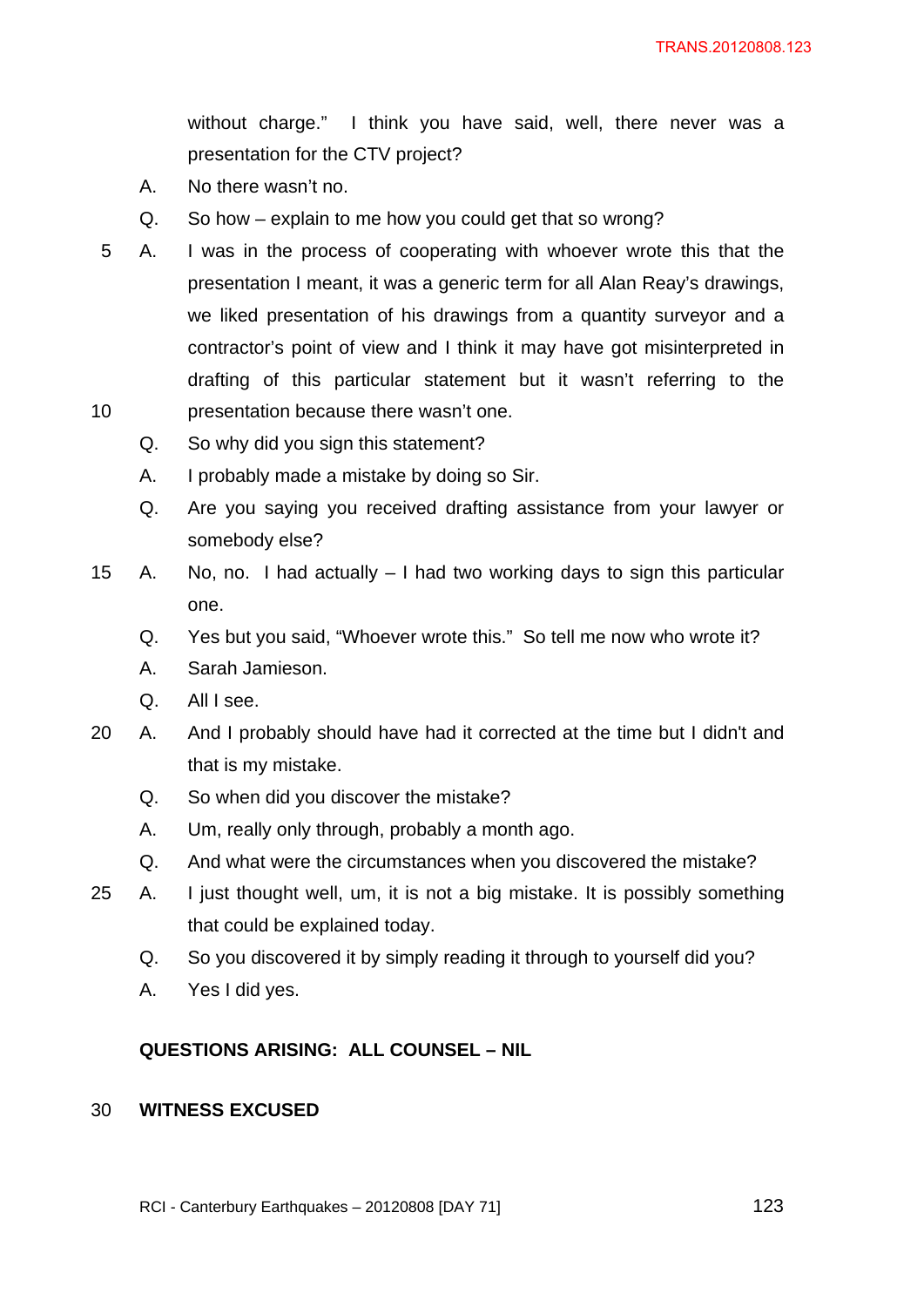1557

# **MR ZARIFEH:**

Sir if the Commission is happy, I've spoken to Mr Jones and he's happy, if I

5 read the brief it might make it a bit quicker and he listens to it and I can ask him questions.

# **JUSTICE COOPER:**

Well I'll just have a word to him about that.

10

# **MR ZARIFEH CALLS**

# **WILLIAM JAMES JONES (SWORN)**

- Q. Mr Jones is your full name William James Jones?
- A. That's correct.
- 15 Q. And you're referred to by the Christian name Bill?
	- A. Bill.
	- Q. You live in Ashburton and are you retired?
	- A. I'm retired.
	- Q. Now have you got a statement of evidence dated 1 June signed by you
- 20 in front of you?
	- A. That's correct.
	- Q. It's some 16 pages long.

# **JUSTICE COOPER:**

- 25 Q. Mr Jones I've been wondering whether it might be easier all round really if this statement of yours was read by Mr Zarifeh rather than forcing you to read it yourself?
	- A. That would be okay as long it was read exactly as I've –
- Q. Well I was thinking that you would watch that with your eagle eye, 30 because then I'd be asking you to confirm that that's the evidence that you want to give?
	- A. Thank you.
	- Q. Is that all right?
	- RCI Canterbury Earthquakes  $20120808$  [DAY 71]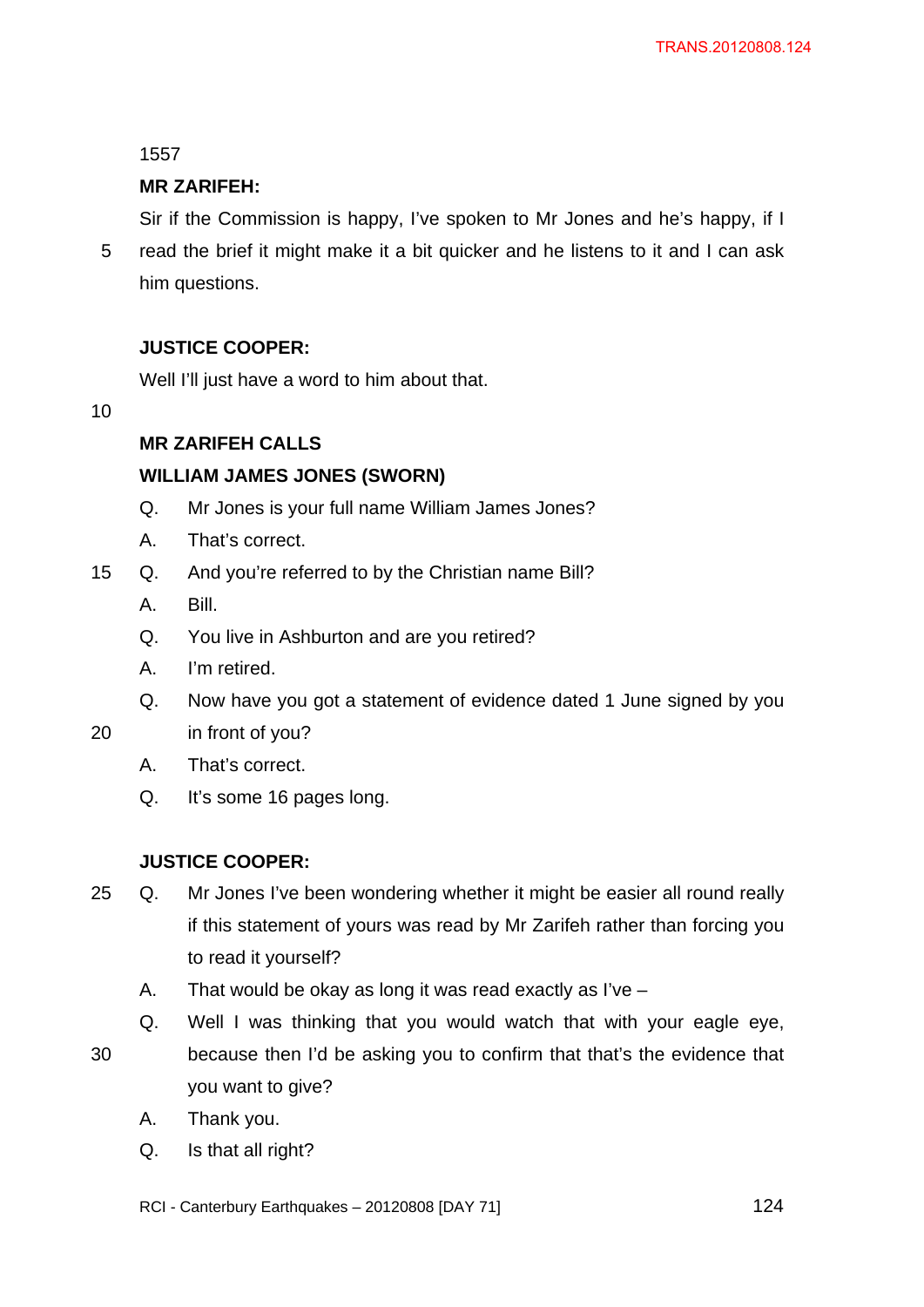A. Yes that's fine thanks.

## **BRIEF OF EVIDENCE OF WILLIAM JAMES JONES READ BY CONSENT**

I am giving evidence to the Canterbury earthquakes Royal Commission 5 because I was the foreman for the building that was constructed at 249 Madras Street. This building later became known as the CTV building. I started working in the construction industry straight from school at age 15. My first job was with Williamsons. I worked as an apprentice unofficially for about 18 months and was then offered an apprenticeship through work

10 experience but as I would be paid a lot less I decided to stay on as a hammer hand. I became a carpenter and worked my way up to a position of leading hand with Williamsons.

After about two years I left Williamsons and got a job with Luneys, where I stayed for about five years. I worked on the memorial wing of the Canterbury

15 Museum as a carpenter and a hammer hand. I also worked on St Mary's Church in Manchester Street, St Stephen's Church in Papanui and the Government Life building in The Square among others. My first job as a foreman was for Barry Rea Construction in about 1958. We

worked on a new building at the airport.

20 In approximately 1960 I joined a Paynter and Hamilton as a foreman. We built a bus depot in Hereford Street and the bottling store for New Zealand Breweries near Christchurch Hospital.

Prior to 1986 I had worked on a number of multi-level shear core buildings. I was the foreman for Williams Construction on the Radio Avon building in

- 25 Kilmore Street. This was either four or five levels and had a shear core on one side of the building. I also was the foreman for a six level office and retail building in Cashel Street built for the Pyne Gould Corporation and the Aged Persons Welfare building, a four level building with the lift core at the back on the corner of Cashel Street and Cambridge Terrace.
- 30 After I was made redundant from Union Construction which I joined after Williams, I worked for a number of years at St George's Hospital. I retired in 2007 after 49 years in the construction business.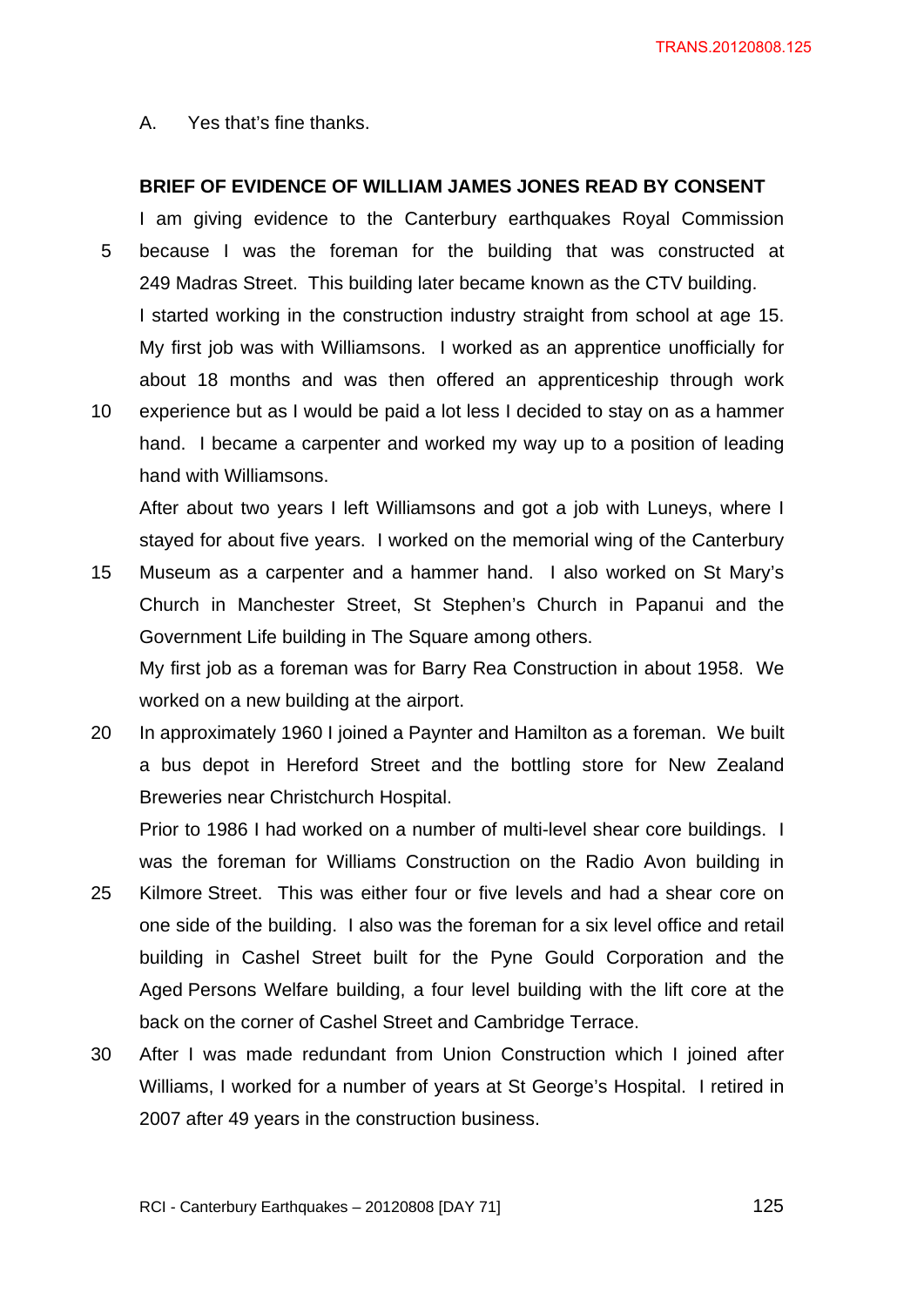I cannot recall when I started working for Williams, but my first job for them was the Radio Avon building. I do remember before the 249 Madras Street job I worked on the Aged Persons Welfare building in Cashel Street and the Christ's College housing project.

5 At the time I worked on the Aged Persons building Geoff Taylor was my boss. During construction of 249 Madras Street Geoff Taylor left Williams and Gerald Shirtcliff was appointed as his replacement.

I enjoyed working for Williams. It was a good construction company and was well managed. The foremen were kept in the picture by the management.

10 Every time Williams got a new contract the foreman would be invited into the office to meet each subcontractor over a few drinks. The engineer and architect might be invited by management as well.

The Aged Persons project started in 1985 and took about six months to complete. Alan Reay was the structural engineer on that project. I remember

15 contacting Alan Reay about lifting the concrete panels. 1602

After the Aged Persons building I did a couple of jobs in-between and then went to the 249 Madras Street job.

- I was the foreman for this project. I have been shown a Council inspection 20 record for the building which is dated 20 August 1987 and records that there was a new foreman on site. I recall that the topping of slab to the lift was placed on 10 July 1987. I remember this date as it was the day I attended my Mother's service of remembrance at the Harewood Crematorium. After that I can remember going doing the roof steel and closing in the building but that is
- 25 all. I do not recall doing the linings to the outside wall on line A from level 4 to the underside of the roof. I do not recall doing the fit out to the inside or the ceilings, door jambs, trim skirtings or the pre-cast planters and the pre-cast panel detailed on sheet 26.

It would take approximately six weeks from the topping of the lift slab to the 30 closing in of the building. That would mean that by 20 August 1987 I was no longer on site and the new person must have taken over as foreman as the Council inspection record, dated 20 August 1987, suggests.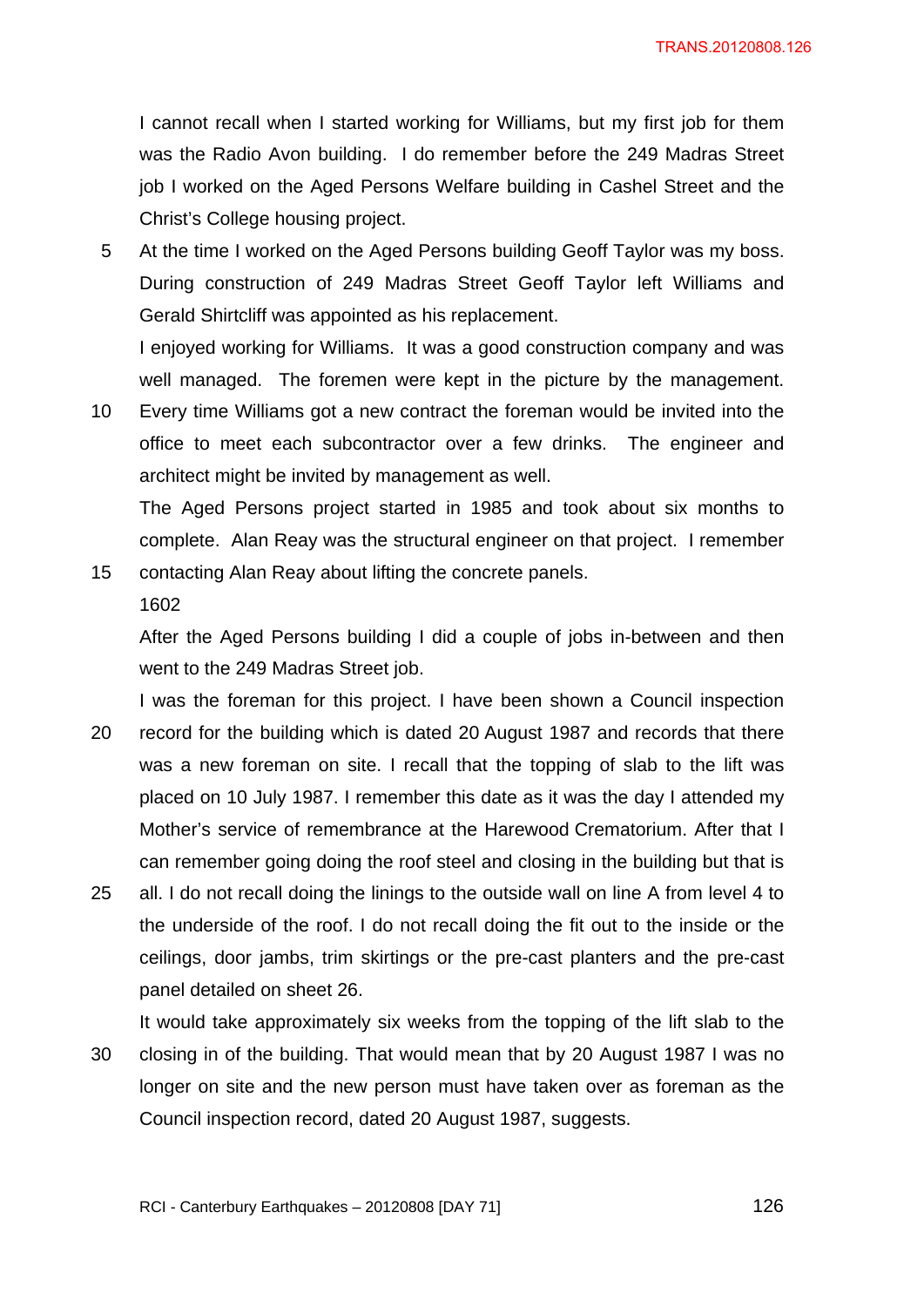I do recall being on the site at the end of the project fixing the signs to the doors, for the toilets and exits and meeting the Council and architect or engineer and handing over the keys.

Responsibilities of the foreman on a job like this are to manage the 5 tradesmen, build the building to the plans and specifications and to keep the construction on schedule. I set out below a list I have compiled which summarises the foreman's responsibilities:

- (a) set out site;
- (b) safety of all workers on site;
- 10 (c) staff allocate jobs according to their skills;
	- (d) contract subcontractors with drawings of all relevant details;
	- (e) office duties order materials as required;
	- (f) critical path programme prepared, bar chart updated as required each week;
- 15 (g) phone engineer for inspections of foundations, columns, beams, slabs, walls, roof steel and all items on the engineer's drawings before placing form work, concrete and linings;

(h) pass on engineer's instructions to subcontractors and send copy to Williams' office;

20 (i) draw up form work and set out works, do levels, check plumb and walls and columns with theodolite level;

(j) as the job progressed check all schedule items for quantity and order materials to meet site requirement and programme date on site delivery;

(k) check on workers several times a day;

- 25 (l) work with tower crane operator as dog man on the ground checking and securing loads before being lifted then radio instruction to operator;
	- (m) plant maintenance, plant in general;
	- (n) security on crane and site sheds;
	- (o) time sheets for staff members with hours worked and contractor analysis
- 30 for materials and labour, all orders to supply with quantities of item along with full description of job and code number;

(p) site report book – two copies completed each day includes list of staff, list of subcontractors, visitors to site, work in progress and weather.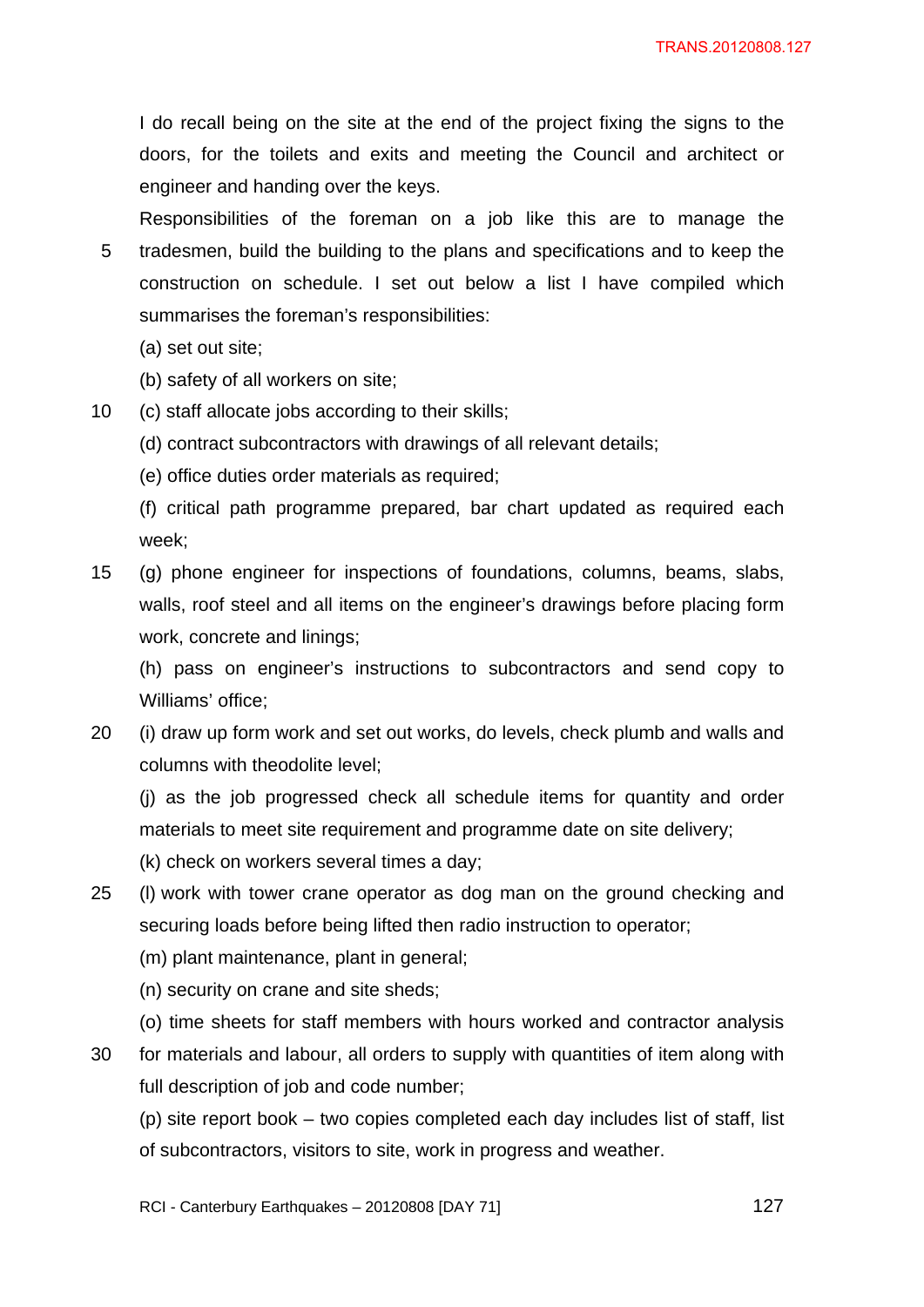There were around approximately eight to 14 staff who reported to me that were working on the building at any one time. Some of the staff would be working on the shear walls, others on the wall on the south, others on the columns. Some of the staff were hired on a daily or weekly basis. If they were

- 5 good we tried to keep them otherwise we would get rid of them. Some of them stayed for up to three months. It was hard to get good staff. There was a lot of building going on around Christchurch at that time. There were others on site at different times for example the subcontractors who placed and tied the reinforcing steel.
- 10 When I first started on this project I went to the Williams' yard in Vagues Road in Papanui. At that stage the staff had cast about 75% of the beams that later went into lines 2 and 3 and A for levels 2 to 6. I was involved in placing another casting bed at Vagues Road to speed up the casting process. Then I designed and manufactured the form work for the north core with the staff that
- 15 were working at Vagues Road while the rest of the beams were completed. I have no recollection of the shell beams being made at Vagues Road but they could have been done before I got there.

I remember that the foundations for the building were quite simple. They were not very deep and there were just pads in some areas. When I was shown the

20 drawings for the building by Dr Clark Hyland in September 2011 I could confirm that there were four pads on line 2, three of those were not tied into the perimeter of the building. There were also four pads on line 3 which were tied into the core.

I am fairly certain that it was on the site where I smelt gas in the soil for quite 25 some time during the excavation process.

The beams and spandrel panels were pre-cast and brought on to the site while the columns and floor slabs were poured insitu, meaning on site. I do not recall which company made the pre-cast beams.

The building was built one level at a time. My recollection is that we would 30 have had started on the western face of the building and worked out. Columns were poured and the beams would be lifted up and the slab poured. The north core and the south wall were built level by level as well. My memory is that the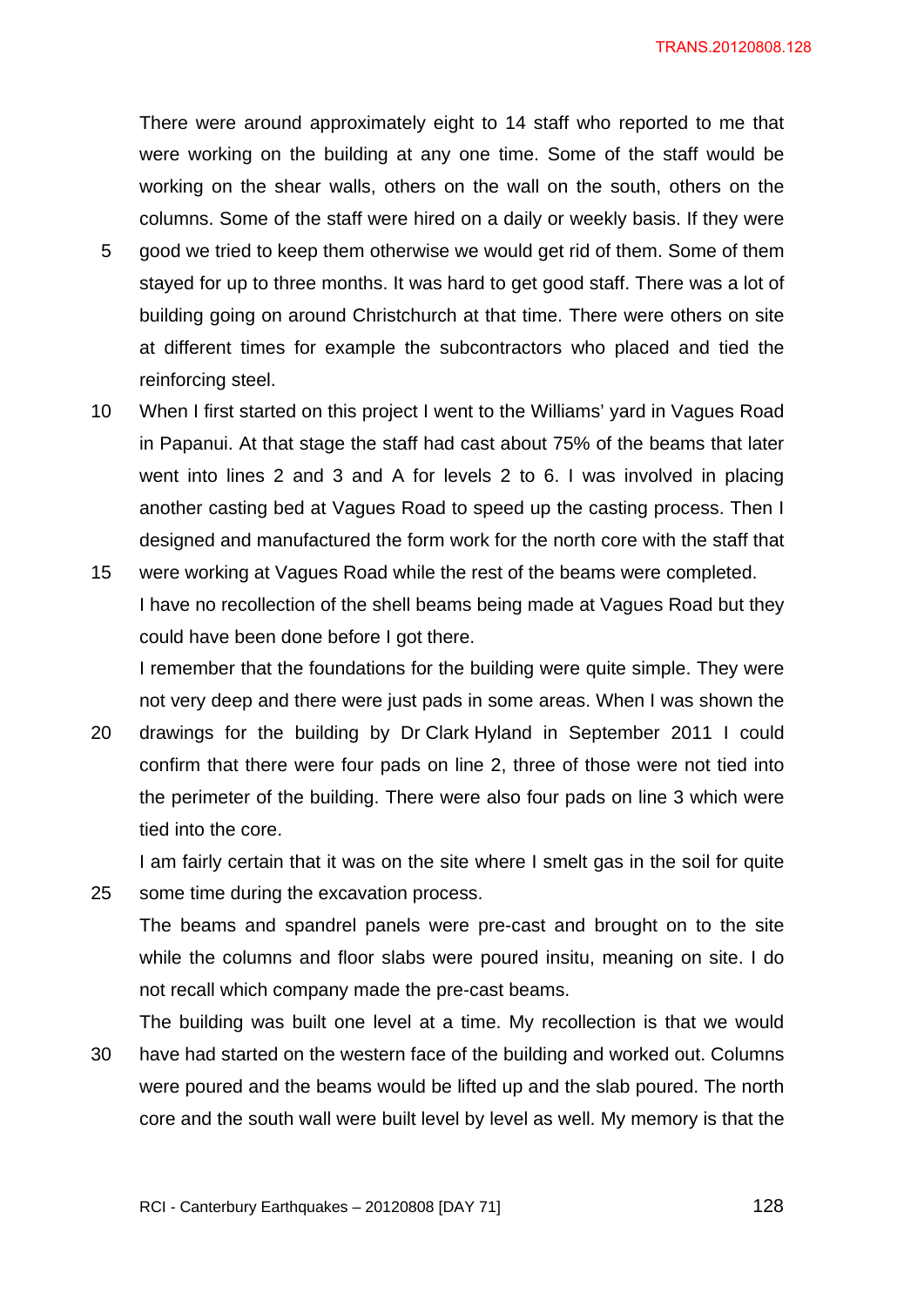block work on the western wall, western side was built in later and may have been saved as a job to be done over the winter.

I have been shown three photographs that have been provided to the Royal Commission which show the building at three different stages of 5 construction.

The first photograph which I will get brought up on the screen has been taken from the opposite side of Madras Street looking northwest. On the left side of the photograph you can see the building which was on the corner section of Madras and Cashel Streets during the construction of the building and which

10 must have been demolished some time later. My office was in the white portacom with the Williams signage. When this photograph was taken the ground floor columns were in place with starter reinforcing rods coming out of the top of each column.

As the floors progressed we used a tower crane which was attached to the 15 building on the Madras Street side at the southern end. This can be seen in photograph. By this stage my office is up to above the footpath. In this photograph construction is up to level 4 if ground level is 1 and the north core is at the same height.

The third photograph shows all six levels and the roof on the building. The

20 tower crane is still there. The scaffolding is still in place around the north core. The canopy over the entrance to the north core off Madras Street is not visible in the photograph so it must not have been completed at this point.

The reinforcing steel starter bars and the spiral reinforcing for the columns were supplied by Christchurch Steel. Spiral reinforcing was 6 millimetres in

25 diameter. When the tradesman brought it on to the site for the columns they just pulled it from each end until it was 250 millimetre pitch. That was then placed around the starter bars and then the form work was placed around that.

We used steel form work for the round columns. The ground floor was higher 30 than the rest so the form work was made to the height of the other five floors and then we put an extender on top when we were pouring the columns for the ground floor.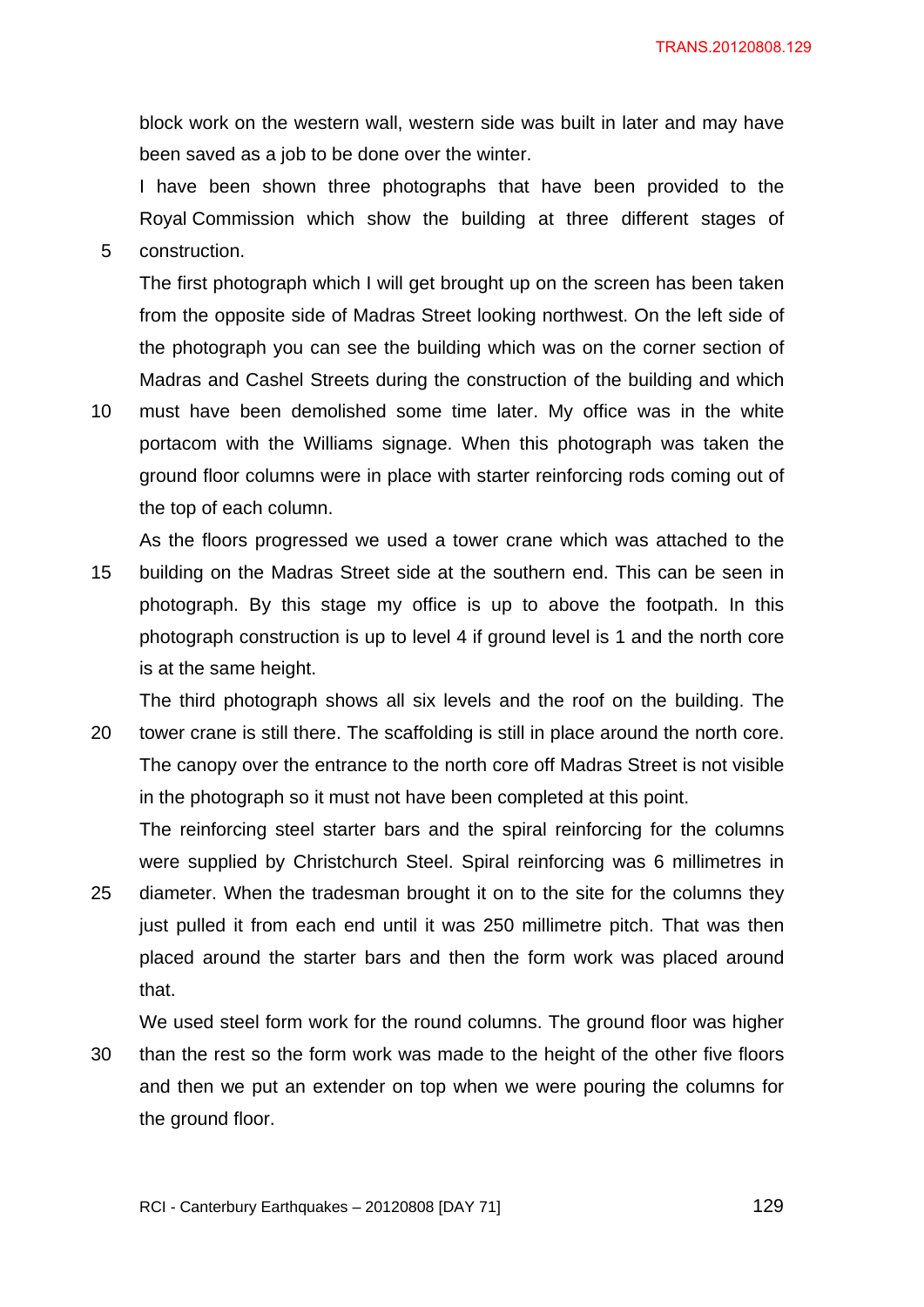Three or four columns would be poured at a time. The next day we would strip the form work off and spray the columns with a sealant which kept the moisture in. The engineer allowed us to do this rather than keeping the columns wrapped in hessian for seven days. That sped up the process by 5 saving us that curing time.

I do remember thinking that the reinforcing in the columns and the size of the columns made this building light having regard to its height. I had built other buildings where there was so much steel in the columns you could not fit a recessed light switch into the column. The spiral reinforcing was quite light too

- 10 because as I have already stated it was able to be stretched out on site. I was responsible for ordering steel and ensuring it was delivered. I would supply the drawings and detail sheets to the subcontractor. The steel placer would then come on site and put the steel in place. I would check that the steel was clean and tidy and then phone the engineer for inspection when the
- 15 steel placer informed me that he had completed his work. Inspection of reinforcing steel was not my responsibility but I would take responsibility for any steel placed by my staff, for example, the extra steel for the bracing of the tower crane to the slab. The engineer would also be contacted for an inspection of this work.
- 20 The pre-cast beams sat on a small seating at the top of each column. This may have been as little as 20 to 30 millimetres so the beams were all propped. They had reinforcing already in them which was joined into the columns.

The beams on the perimeter of the building were shell beams which meant 25 that they were hollow on the inside. These were all put in place before the slab was poured.

I have been told that the Hyland Smith report states that there was no roughening on the inside faces of the shell beams. These were made by a pre-cast supplier arranged by Tony Scott. They arrived on site ready to go. I

30 never thought about roughening them. If I had noticed that they were not roughened and were meant to be I would have contacted the supplier. The supplier should have painted the form work with Rugasol MH retardant before placing concrete and cleaned it off when the formwork was removed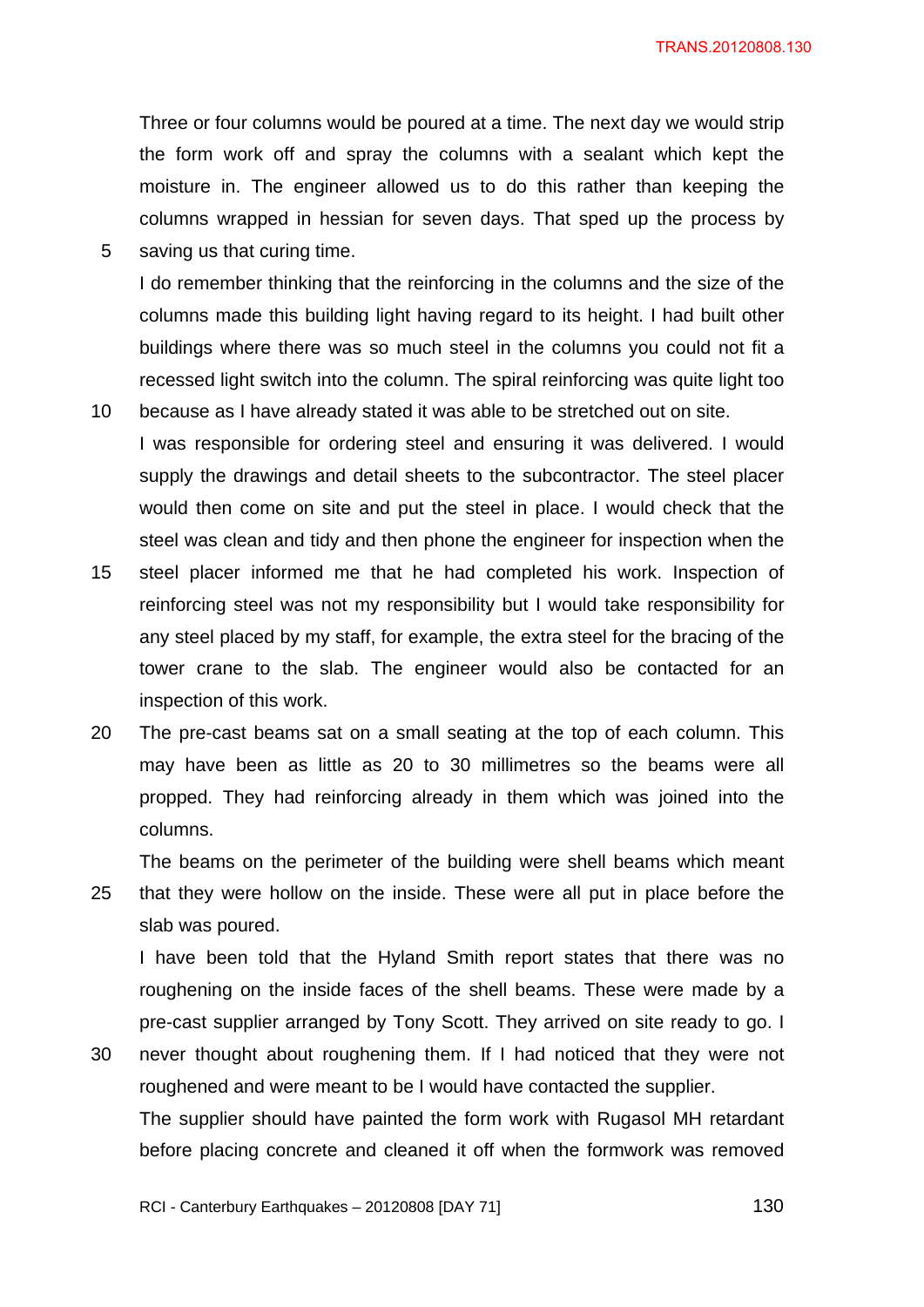from the mould. This gave a roughened joint with no latent surface. I have provided a document about Rugasol MH to counsel assisting the Royal Commission.

There was also another product called Rugasol C. This was used on the site 5 and painted on to the wall joints as soon as the concrete was set and washed off the next day.

1612

We also cleaned the concrete from the reinforcing steel at the same time with Rugasol C.

10 The shear walls were built at the same time as the columns up to the underneath side of the slab.

The outside walls of the north core may have been built up higher than the floor level but the area inside the walls was poured at the same time as the rest of the floor slab on that level. Before the floor was poured the reinforcing

15 bars and the 664 mesh would then be put in place in the shear core then out over the metal decking and then the floor would be poured over the reinforcing.

For the south wall we had formwork made up to the height of the next floor. I would set out where the weld plates were going to go and then the steel

20 placer would come and tie the diagonal reinforcing steel into the wall. We then completed the formwork and poured the concrete for the wall.

The pre-cast beams had a recessed part of seating built into them where the metal decking could be placed and supported by the beams. The floor slab would be poured once all steel work was in place on a floor. After the slab 25 was poured we sprayed it with water for a day and then used the same spray

as we had used on the columns to prevent the concrete drying out. This was one of Williams first jobs where the floor was free screeded. This meant that we pre-cambered the floor to the level set out on sheet S15 by placing pads and hand-screeding with three metre aluminium screed between

30 pads.

We propped the floors at pre-camber points and left the props in place as we went up the building. We kept a minimum of two fully propped floors throughout the building. Williams had plenty of props.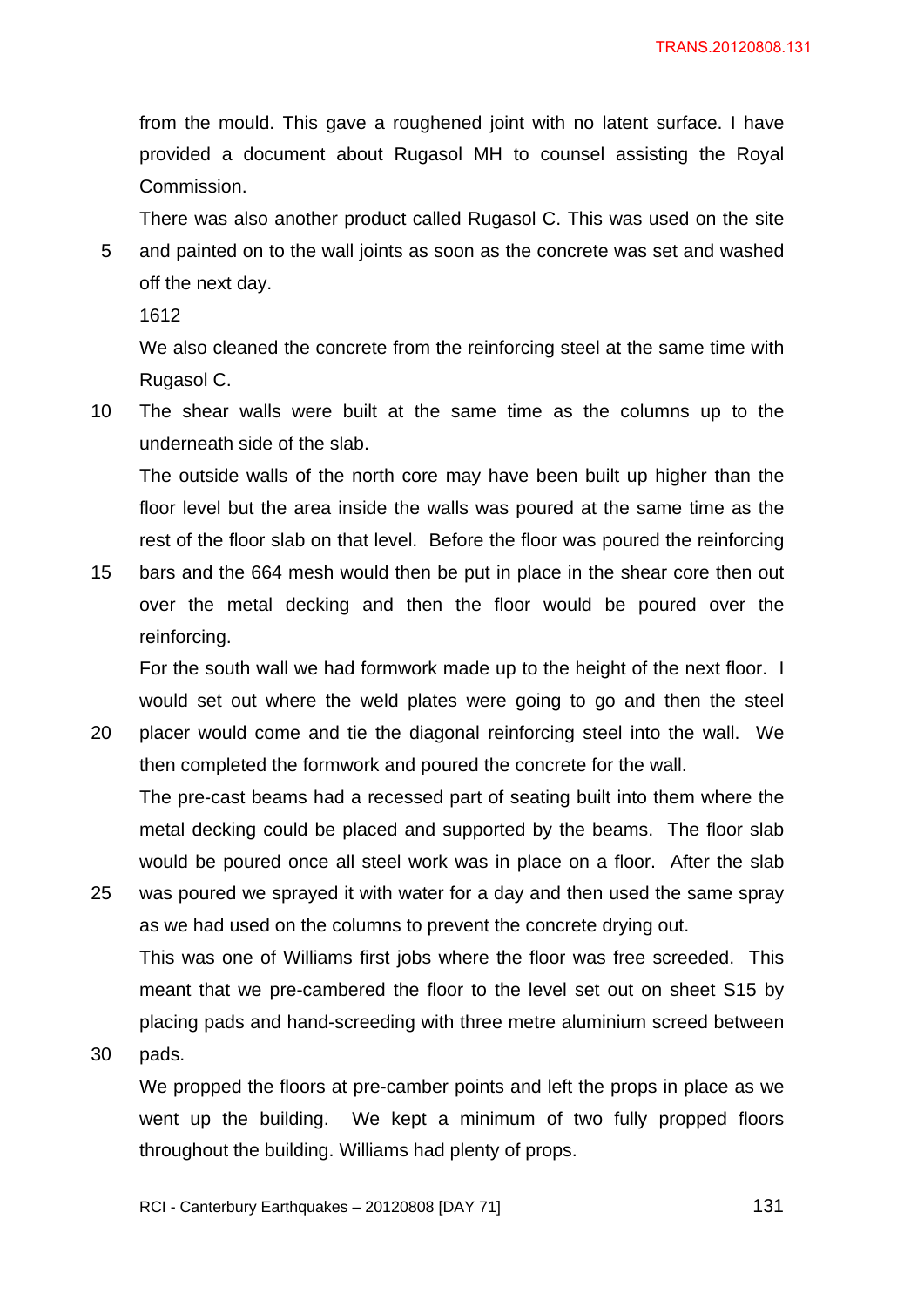It did worry me that we would be lifting our equipment up onto the floor the day after it was poured.The first thing we would be lifting up would be the steel for the columns. It would take me about a day to set out the grid-lines on the new floor slab to work out where the columns would go but after that we would

- 5 be straight onto the next lot of columns. Prior to construction commencing Tony Scott would organise a concrete supplier for the whole project but if that supplier could not supply concrete when it was needed I had the approval of the company to go to another supplier. We had always had only one supplier for each floor. I do not
- 10 remember who the concrete supplier was for this job. When the concrete truck arrived the driver would give me a docket which recorded the strength of the concrete. I kept one docket and another went back with the truck. I always received the docket which confirmed the concrete delivered met the strength that I had ordered.
- 15 I would ring the engineer for every pour except the columns because the steel there was there sticking out of the columns for them to see at their initial inspection. Quite often in relation to the columns the engineer did not arrive at the site, they would say "If you don't see us, go ahead". This did not concern me.
- 20 About the time of construction of the building at 249 Madras Street the concrete supplier was using crushed sand in the mix. This was to give the concrete more strength. It also made it harder to pump. The finish on the floor slabs was not as good with this kind of mix as the crushed sand would tip when the floor slab was being finished off with a hand float. It is my 25 understanding that this could be – that they could use less cement to obtain

I also recall that the columns were then placed four or five at a time which required about 2.5 cubic metres of concrete. Sometimes the concrete truck would be carrying a split load of up to five cubic metres but we would not 30 always get our 2.5 cubic metres delivered first.

The western side of the building was block work masonry up against an existing building. The columns on that wall were square rather than circular and there were pre-cast beams between each column. The beams had

the required strength when crushed sand was added.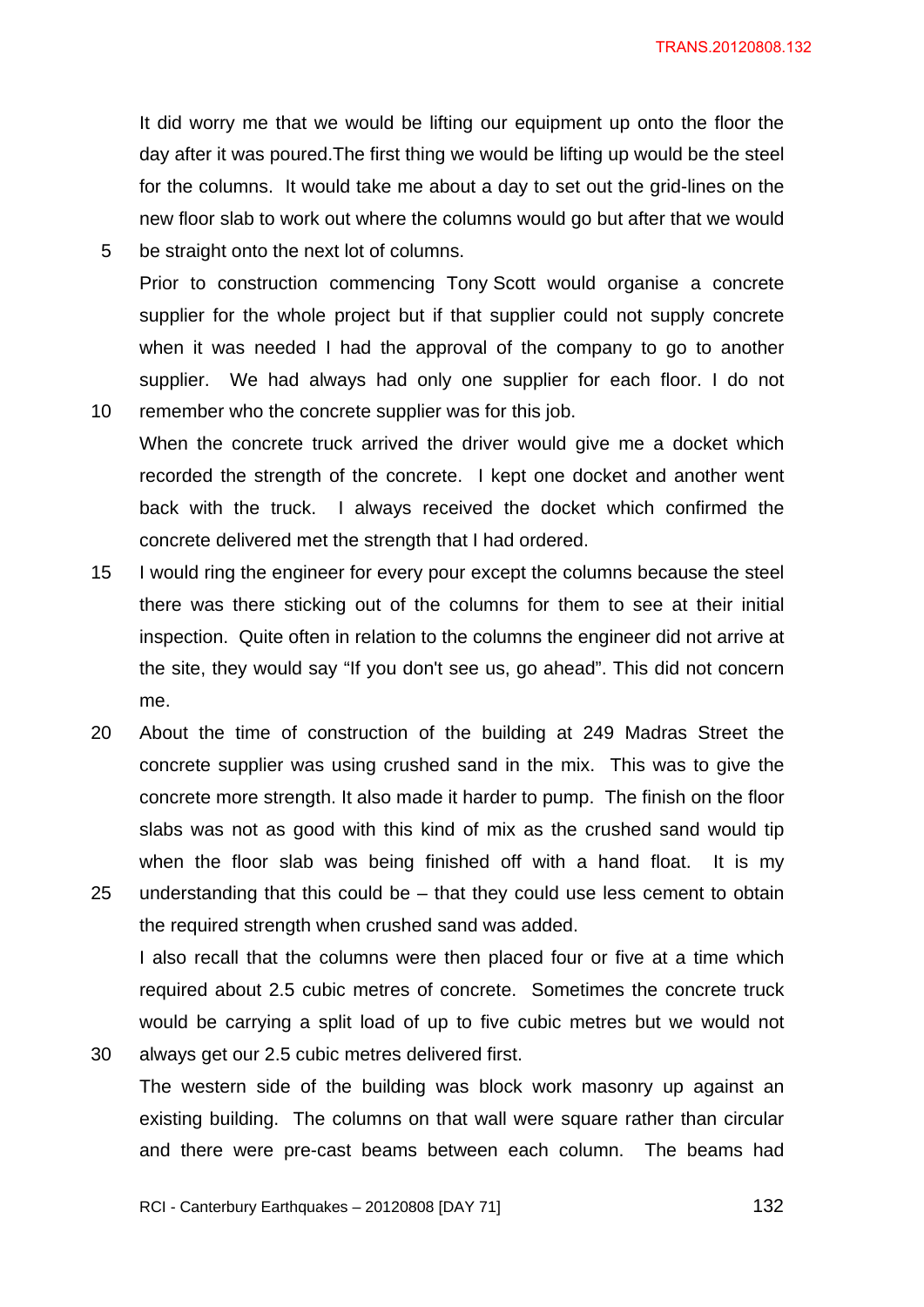dowels in them to put the block work in at a later date. Those beams had to go in before the slab was poured on top because they had starters going into the slab.

I do not recall if the block work was put in first and then the beam put on top or

- 5 if the beam was propped and the block work put in later. The block work may have been left as an inside job for the winter. I have been shown the Council inspection records which records that as at 9 October 1987 the block work on the first and second floor was to be filled in on the west end.
- I do not have any recollection of the engineers coming to inspect the block 10 work before it was grouted. As there was a building hard up against the masonry wall mortar could not have been placed on the outside wall at the time 249 Madras Street was built.

I recall there were rods threaded into inserts in the square columns and beams and built into the block work. These rods were greased to allow for

15 movement. I do remember there being a gap down the side between the square columns and the block work.

The spandrel panels were pre-cast and came to the site with the textured finish already on them. I remember that they were just lifted with the tower crane and sat in place between the columns on brackets which had been fixed

20 into the beam. Once it was in alignment we bolted them on with tru-bolts. There was timber infill between the spandrel and column and on the corners as well.

When I was interviewed by Dr Hyland last year I said to him that I did not remember any problems with fitting the spandrels. After that interview I did

25 have a recollection of having to chip the edge off one of the panels to ensure there was a gap between the panel and the column but I cannot be any more specific than that.

I note from the Hyland Smith report that the north core was found to be out of plumb. I can say that the building was plumb when I left the job and the lift 30 was working well.

I do recall inspectors from the Christchurch City Council coming onto the site and I have seen the summary of their inspection cards.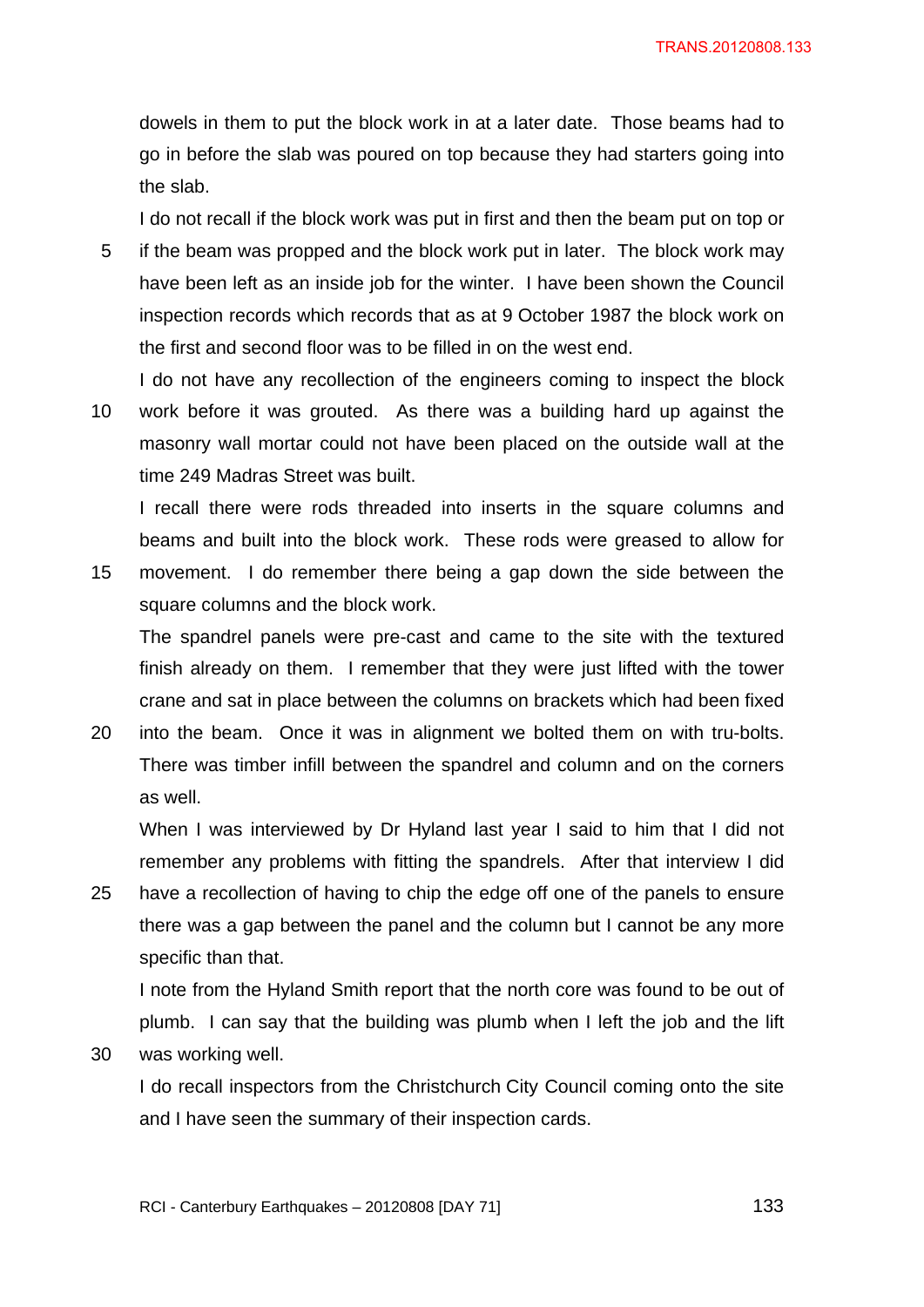My impression is that the Council inspectors relied on the design engineer to do supervision and maintenance.

I would observe that by the time the building was constructed there was less supervision of construction than I had been used to in the past. I had been

- 5 used to having a clerk of works on the site who was there to look after the client's interest. They had their own office on site. A clerk of works was invaluable to the foreman to help with technical matters. For example I remember building the St Mary's Church and being told to stop building at on the back of the building and start on the front because the clerk of works on
- 10 the job, that job, had taken a level and found that it had gone down 30 millimetres.

At some point during the construction of the building, the Richmond Smart Corporation took over Williams. Sometime after that Michael Brooks left Williams and Tony Scott left soon after. Together they formed a new 15 company, Union Construction Limited. With the backing of Angus

Construction, sorry with the backing of Angus Construction. I do not remember exactly what stage the building was at when this happened, but I think it was fairly well on.

I left Williams and went to work for Union, I was working for Union by 20 December 1987 because on 21 December 1987 I applied for a building permit on behalf of Union to erect a canopy covering the entranceway from Madras Street into the north core. A permit was issued by the Council on 25 January 1988 and I have signed the permit.

There was an issue with the placing of the columns for the canopy on Madras 25 Street which is reflected in the Council inspection records. The columns were 200 millimetres outside the boundary and had to be moved back. Council records state that by 11 January 1988 they had been moved.

I remember after leaving 249 Madras Street I joined Union, together with two other foremen that went over to the Union with me, we were offered one share

30 in the company between us as a bonus. That came to nothing though because the only jobs that Union did were the foundations for two buildings. I remember that someone from Angus Brook Construction came down from Wellington and said that Angus was going under and that Union would too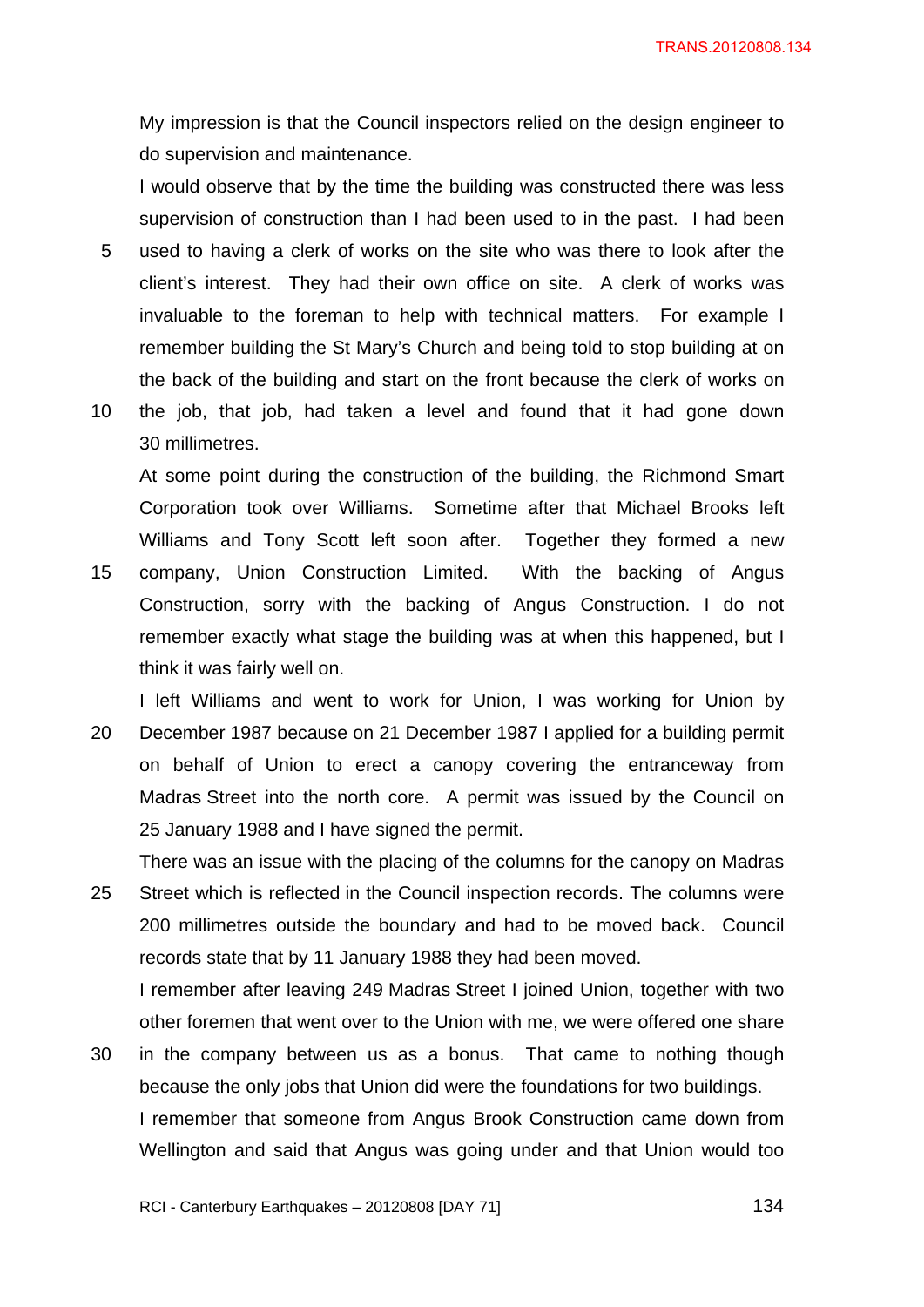unless it had some big projects in the pipeline. I stayed on until the end of Union and sold off the company's materials and equipment. I received a reference from Michael Brooks dated 23 September 1988 which records that I was made redundant by Union following the local downturn in the industry.

- 5 Some years after the building was constructed I received a phone call from someone who was making enquiries about the building as he was interested in buying it. He wanted to know about the alterations that had been done on the top floor to the core. I said I did not know anything about that.
- I always thought that the building was intended to be for light office work. I 10 have wondered since whether the building could have handled the weight of the cameras and other equipment that Canterbury Television would have had in there.

I also think that removing the tower crane at the end of the construction could have damaged the building. It had a concrete base and a large hole had 15 been dug out for it.

1622

### **EXAMINATION: MR ZARIFEH**

- Q. Now Mr Jones, that's your statement, I just want to ask you some questions to clarify a few matters that are raised in there. As you're 20 aware, and you've referred to, there's construction issues that were highlighted by the Hyland Smith report. I just want to ask you about some of those, that firstly and you mentioned it in your statement, the lack of roughening on the faces of the pre-cast beams?
	- A. Yes.
- 25 Q. Firstly, do you ever recall noticing that or not during construction?
- A. No. The pre-cast beams that we done were only the beams on lines 2 and 3 and line A. They were the only ones that Union, ah, that Williams cast. The other beams were done by a sub-contractor. Those beams were about 50–75% incomplete by the time I went to Vagues Road 30 where they were being made and I looked at what the boys were doing, I ascertained that we needed another casting bed because of the curing time we couldn't get enough beams done in a week. We did a test on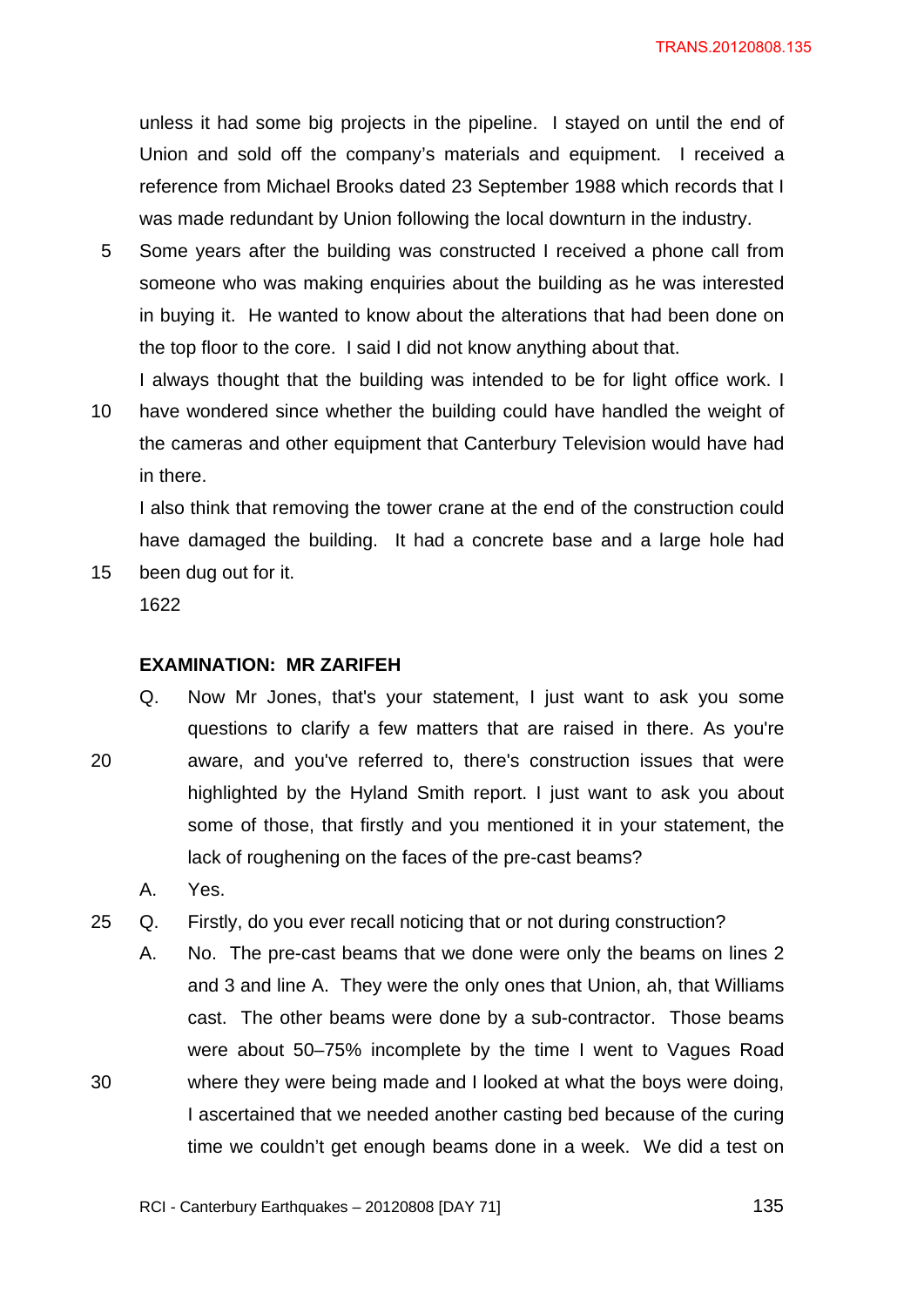TRANS.20120808.136

the beams to find out what strength we were getting out of them and we knew what strength we could lift the beams and move them so by putting an extra casting bed in it allowed us to do this but I never reckoned on or never took into consideration any alteration to what the 5 boys were doing.

- Q. I take it you understood the principle of roughening or cobbling –
- A. We would have never roughened or chipped or cobbled the shape bends for a start off because we had metal panels although someone prior to my taking charge someone had made the round shape of the 10 column in metal at the end of each beam. Now normally we would have painted that with Rugasol, poured the concrete against it, stripped off and cleaned the Rugasol off the concrete. Those beams were only 20mm thick at the sides when they come to the end and if you tried to chip them at all you would have just knocked them off 'cos there's no 15 reinforcing in that part of the beam. Reinforcing stops right back at the start of the column so there's nothing on that curl that you could (inaudible 16:24:34)
	- Q. So those beams with the circular ends, were they made in the Vagues Road?
- 20 A. They were made in Vagues Road.
	- Q. And did you give any thought to the ends of them being smooth?
	- A. No, I'm sorry I didn't. The same thing applies to that. They were too, as I say, they were 75% complete when I went there and I never took any more notice of them.
- 25 Q. Right, do you recall them being smooth or not?
	- A. When I look at the picture –
	- Q. You've seen the pictures?
	- A. Yeah I've seen the picture.
	- Q. But at the time?
- 30 A. No I didn't.
	- Q. Do you recall the specifications talking about roughening?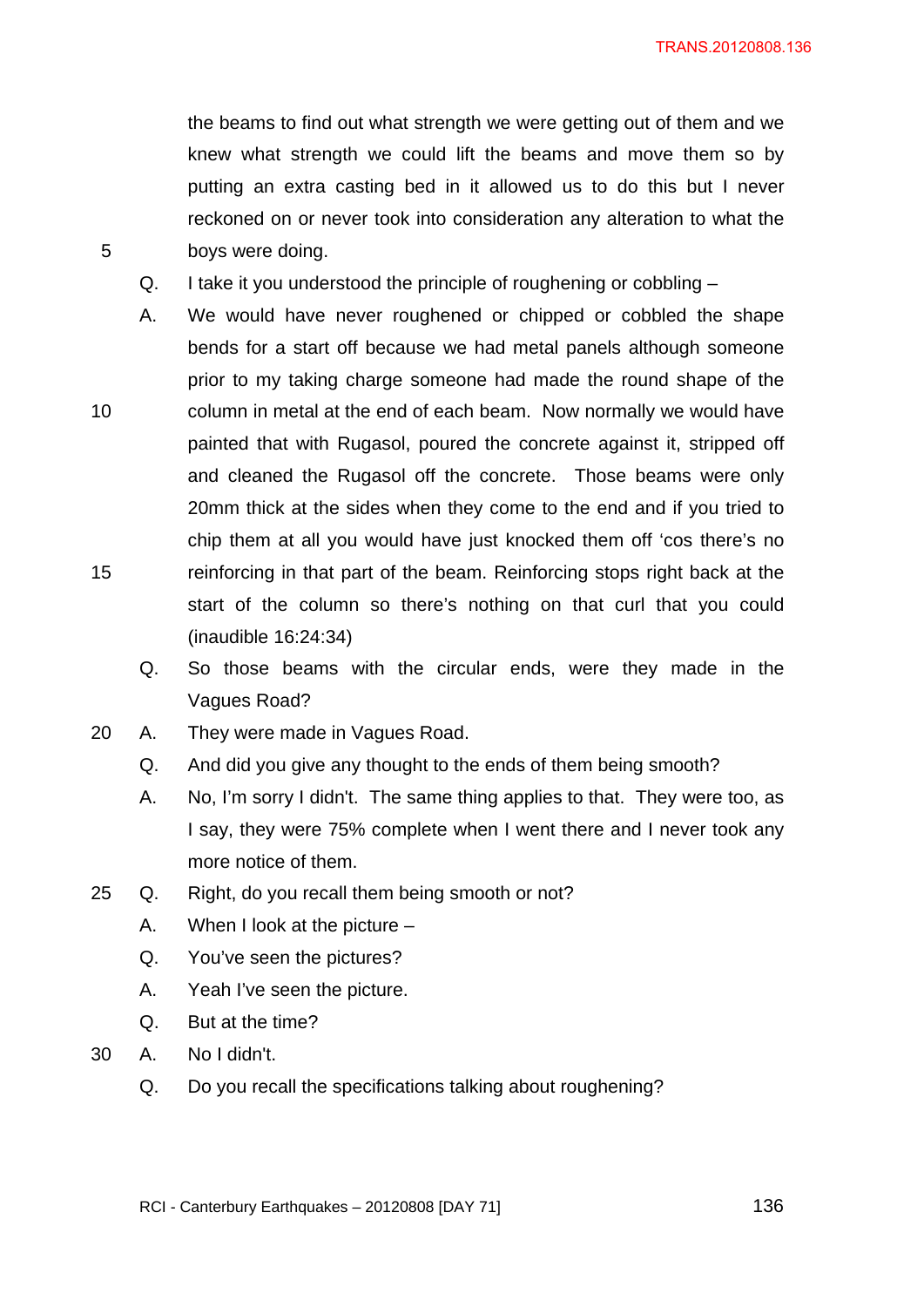- A. I see it in the specifications the roughening in there and, as I say, and the drawings also specified on sheet 23 I think it was that we could use a retardant which I always use Rugasol.
- Q. I think to be fair to you and this issue has come up in the hearing, the 5 specifications talk about the roughening but the drawings are slightly inconsistent and I don't think there's any indication on the ends of those beams, the circular end, that that was to be roughened?
	- A. Well I don't know about the ends of the beams at all. As I say, they were so far on when I got there that we were probably only looking what
- 10 was there in total of beams, a hundred odd beams, I don't know, but I would say there was only 25 to do and we were doing. Well they were doing only one change a week so they were only doing seven a week, seven beams a week.
- Q. And I take it you didn't give any thought to any other inside surfaces of 15 the beams or shell beams being roughened?
	- A. The shell beams, no, but I would imagine they would have been done with Rugasol and cleaned out with Rugasol. I can't visualise a construction company that was capable of doing those beams not providing what was necessary.
- 20 Q. But you don't recall it now?
- A. No I don't recall. I recall I looked in the inside of them and seen the steel coming out of the bottom across the top and connecting on the other side and I did think about those beams. The only thing I thought about them was how they casted them, whether they did them upside 25 down with the flat bottom to the top or whether they did them the other way around which would make a difference to how the beam turned out.
	- Q. The next issue is the ends of some of the beams and the bars that were turned over. Do you know what I'm talking about?
	- A. Yeah, yeah.
- 30 Q. I will get the photo brought up for you, the Hyland Report for you.
	- A. Well I've heard two or three (inaudible 16:27:41) seen drawings. At first I couldn't make out head or tail until I got the drawings back from, got the drawings from you people that I could have a look to see where they

RCI - Canterbury Earthquakes –  $20120808$  [DAY 71]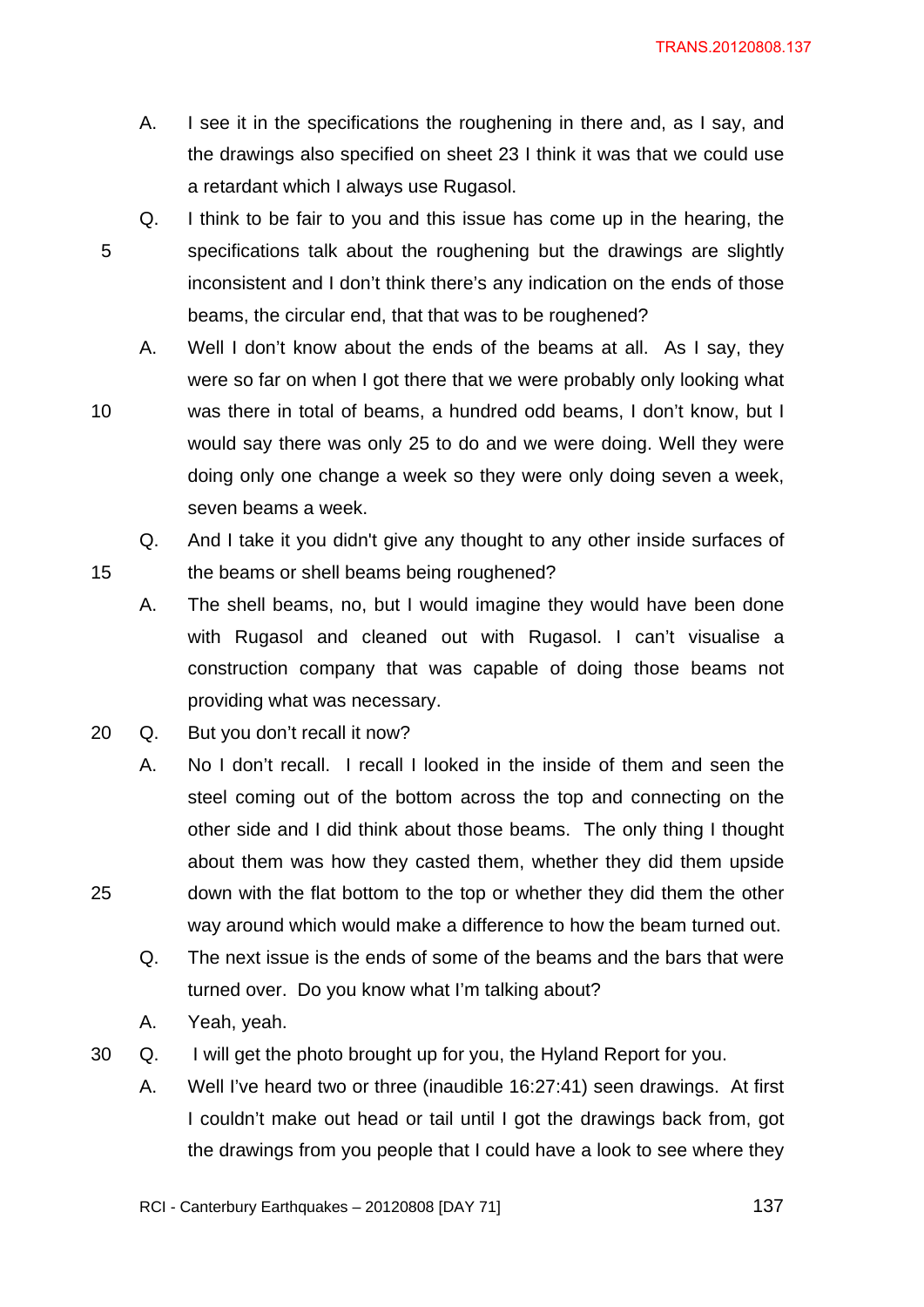went and what happened there. I don't know why or how that could occur, whether they were, every shell beam on that job apart from, no, every shell beam on that job had rods turning, the two rods that went through the bottom turned up at the ends. There was no straight pieces 5 going into the beam.

- Q. Right I'll get a picture brought up 249.0189.109. What the Hyland Report says is that the bottom reinforcing steel in the shell beams had not been developed fully into grid C of the core wall on line 4 as specified except at level 2.
- 10 A. Yeah, well looking at that picture there now the one on my left-hand side, those two bars sticking up there, would be the top bars threaded through the stirrup line. They wouldn't be the bottom bars.
	- Q. No, I think the purpose of that photo on the left is to show the imprint of the turned over bars isn't it, that's what the caption says.
- 15 A. The one on the left shows the top bars, the main, what they call saddle bars that travel through over the top of all columns and all joints. They would be the top saddle bars turned up there and the only way that they could be turned up, they're turned up above the slab that you can see there. The only way they could be turned up would be bend 20 (inaudible 16:29:34).
	- Q. Can you recall any bars being bent, reinforcement bars?
- A. Ah, there wasn't many. Some bars, when you have two bars entering a column like that, well you've actually got four and they slot into a column like that and they have a return 250 or 200mm high. You have very little 25 room and if you've got a return up in the air that's slightly out of plumb, right, the other bar won't go past it because it's controlled by the vertical column rods. So the only thing we used to do there we'd put a dog bar on the bottom of it.
	- Q. What's a dog bar?
- 30 A. Well a dog bar it's a special bar made by the Sealy's really. Their own type of bar. It's a piece of slotted metal with a slot in it and a handle on it and you can hold one bar and stop it moving, stop it turning. We put that on the straight piece that come out of the beam and we'd put what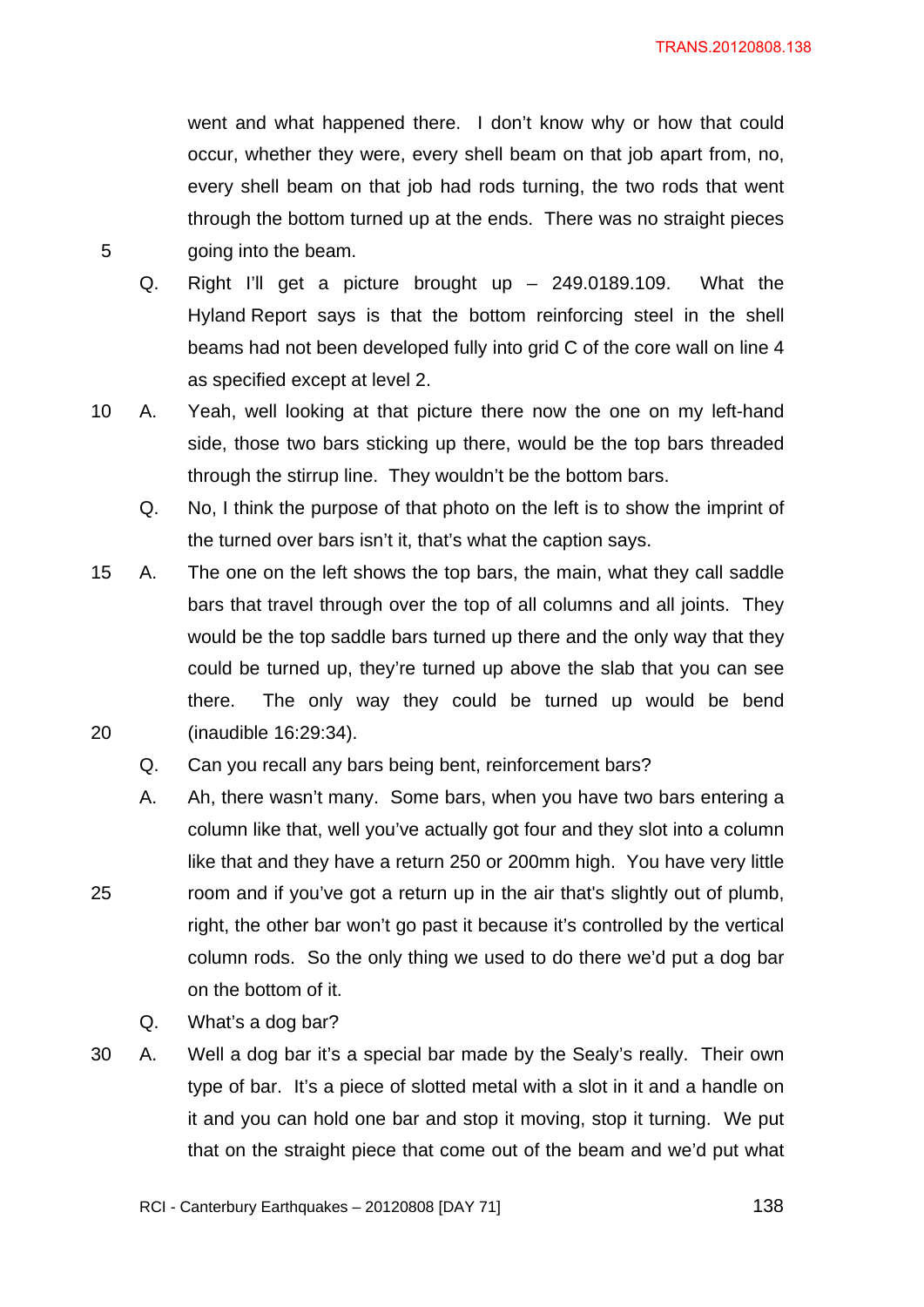we called a putlog which was a two inch length of water pipe over the top and give them a quick pull like that and just twink them until they were plumb but we did our best to try it well. We did our best to try to keep them plumb in the mould but sometimes if you've got a bar that 5 goes right through from one end to the other and it goes through the bending machine it will be, you've got no control over it because it's deformed steel, has its own memory if you like or its own, like you can bend that one, it could be dead flat here but as it goes through the roller on this end it'll tilt so there's not much you can do about it unless both 10 were bent at the same time.

Q. But what the Hyland Report is highlighting is that those bars should have been going into the north core?

A. Yeah well the only thing I could say there is that they were made short, just turned up. I can't see, there was no other, all the bars, all those 15 bars in the shell beam above every column just returned vertically into the infill of the shell beam. Every bar on the job excepting, it looks like those two there that should have been turned up into the core wall and how that come about I have no idea whatsoever.

1632

- 20 Q. Right, so you don't recall any
	- A. No I am certain, certain well I would like to think that men working on the site but the thing that puzzles me a little bit they said it was right on one floor.
	- Q. Level 2, yes?
- 25 A. And normally if it had been level 1 that was wrong I would say it probably be wrong on every floor because once you sort of set a norm and the boys go through and do a floor they have a memory for doing the next floor the same.
- Q. Well level 2 though is the first level 1 is the ground level, level 2 is the 30 first floor I think?
	- A. Yeah well one was right you say?
	- Q. Well that is what –
	- A. The rest should have followed it.

RCI - Canterbury Earthquakes – 20120808 [DAY 71] 139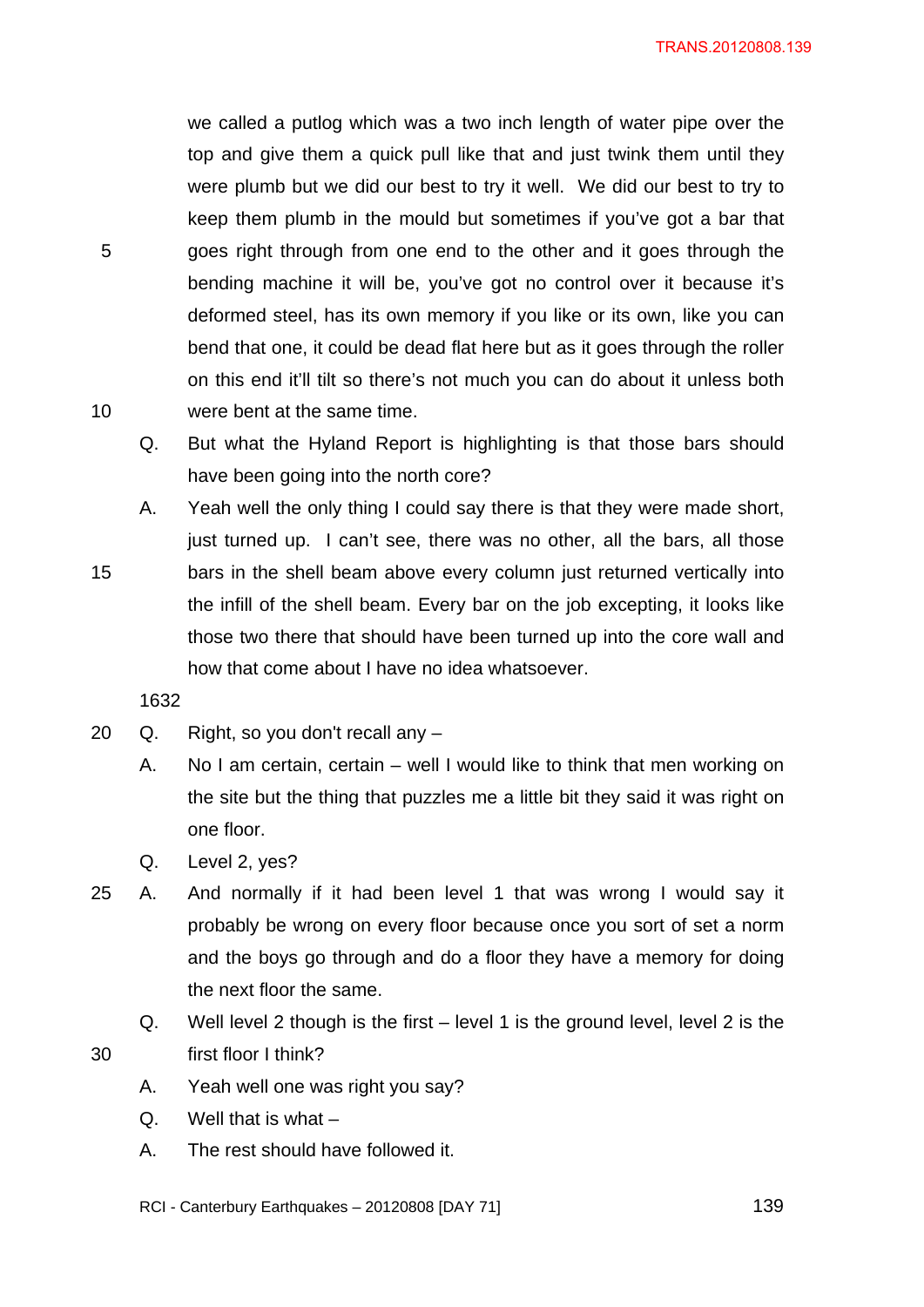- $Q.$  That is what it appears to say in the Hyland report, yes. So you  $-$
- A. Unless the steel is made, he has made the steel shorter or unless the core wall had been filled and there was no recess or, left there for those bars to fit into.
- 5 Q. But you can't recall that?
	- A. I can't recall that.
	- Q. And you were there for the subsequent levels, 3, 4 –
- A. Well it is very, very difficult to remember the full picture of that job. The more I have been involved in this Commission listening to people and 10 what is going on and what, I always thought I was there from start to finish but apparently Mr Taylor started the foundations while I was still up at Vagues Road and when I think about it now I don't think I did the foundation part on the core itself. I think I only did the foundation on the inside beams and the back beam on line A and down the side.
- 15 Q. Right.

A. And then as I say I don't remember anything after, well, after my mother's crematorium, remembrance day because I think I had a couple of weeks off and the more I think about this job I don't think I went back again until I was asked to take the drawings back. I never did the front 20 entranceway, or shifted those columns.

Q. Okay, yeah. In August of '87 that you are talking about?

- A. Yeah.
- Q. What height would the building have been up to then?
- A. Well if the core that date I had there, the build, that was the topping off 25 slab of the top of the lift works, so everything would have been in place, the columns would have been in place to hold the roof steel and I believe even some of the roof steel was in place at that stage but not the roofing. I don't even remember the roofing iron going on.
- Q. Okay, but this issue that we are talking about with the bars being bent 30 back?
	- A. Yeah.
	- Q. That would have all, those levels would all have been completed by the August of '87?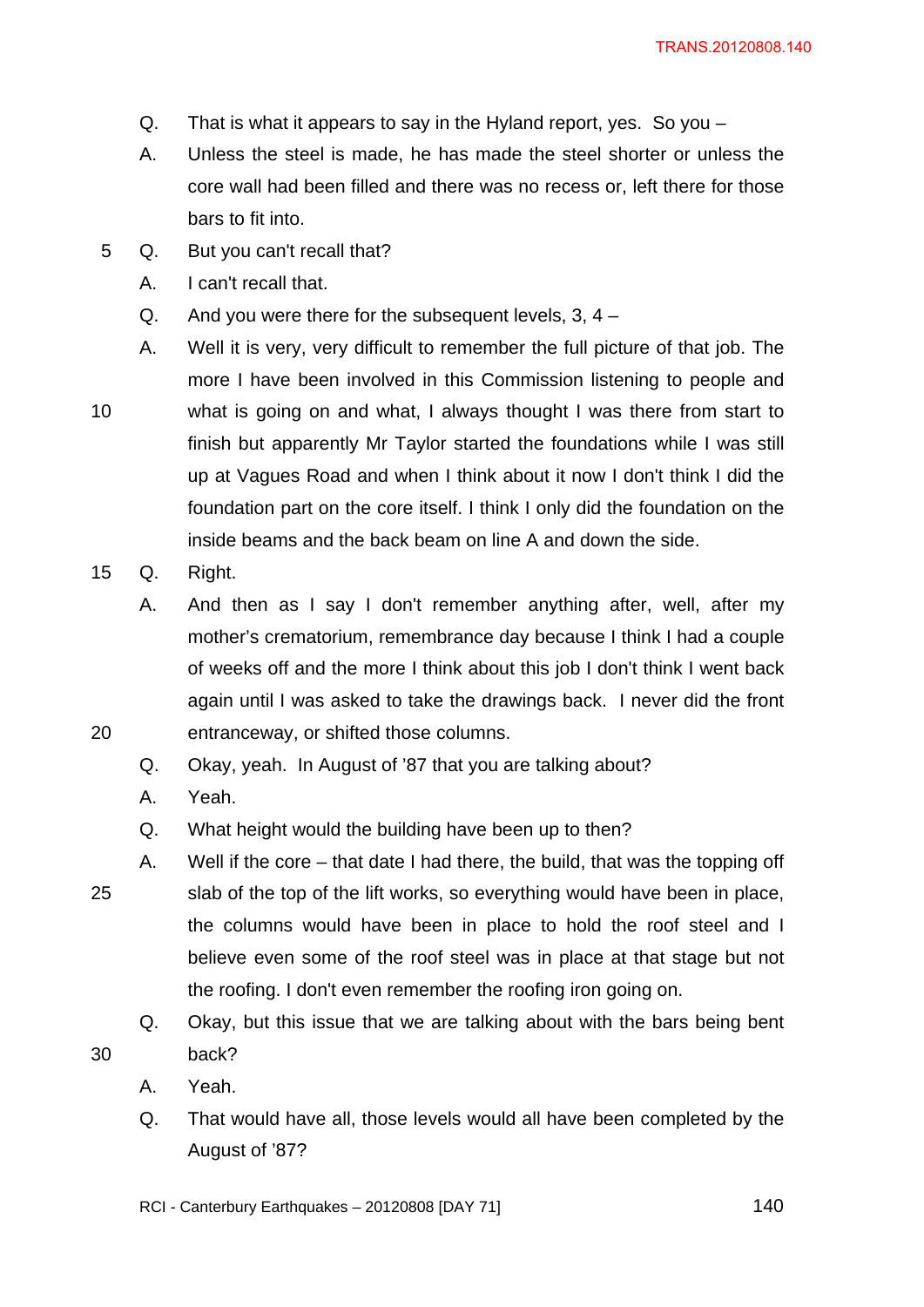- A. Oh, they'd all have been completed by then yeah.
- Q. So what  $I$  am saying  $-$
- A. It's in my field that I was there.
- Q. Yes, yes but you can't –
- 5 A. No.
	- Q. help us out, okay. There is also the connection, you might recall from reading it, the connection of the top of the column C18 to line DE, to wall DE. It's shown as having four bars going in and there is only three, were found?
- 10 A. Well only three holes were found I believe.
	- Q. Right but you can't shed any light on that?
- A. No, but I mean if those three bars had all the levels, from level 6 to level 2, gone, that is what it would take to pull them out and it probably pulled that other one out as well and it mightn't have been inside the 15 confinement of the steel up the top because there are some chips off the side of that piece that were left there. It could have gone with that. I don't know. Did they check the column itself?
	- Q. Well I think they did that is how they included that but you can't shed any light on it?
- 20 A. No, I can't shed any light on that further.
	- Q. You talked about the columns and the vertical reinforcing and the spiral reinforcing going around that?
	- A. Yeah.
- Q. Can you remember what you did at the beam column joints where the 25 column met the beam in terms of that spiralling?
	- A. Well for a start off those steel rods, you have got two on either end, had to slide down with nothing in their road, so if there was a spiral coming above the height of the column that it was sitting on, it would be untied, it would be sat down and left on top of the –
- 30 Q. Column?
	- A.  $-$  and of course there is no way of getting that back up again so there would have been, they were 350 deep, there would probably be only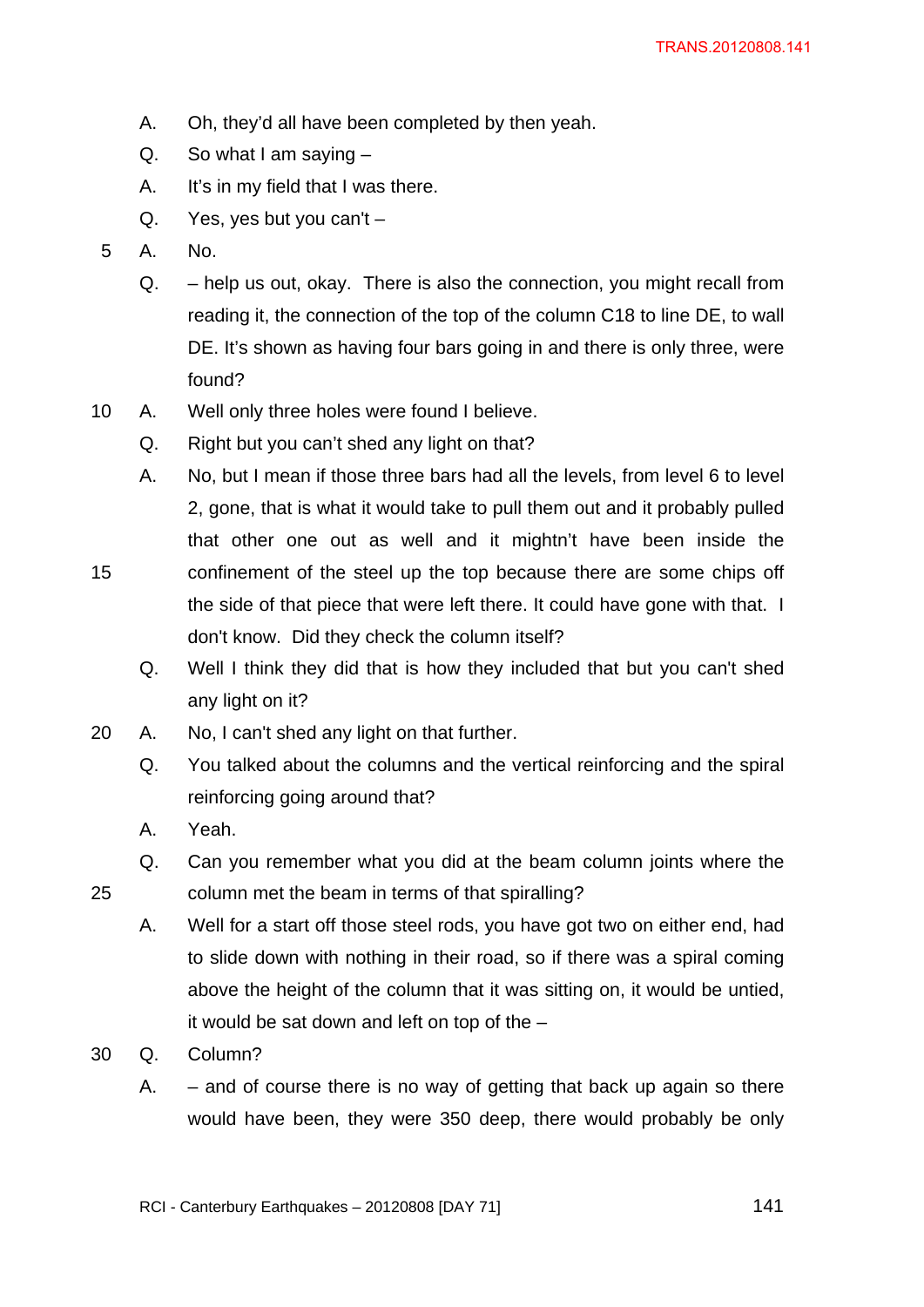one wrapping of new steel went in there before the top saddle bars went through.

- Q. So in the beam column joint one wrapping of spiral -
- A. You'd have one, one would be the max, if the steel in there was too 5 close to the shell beam and didn't leave enough room but the steel had 50 mm cover on the main column but in the shell beam inside that piece at the top you must remember that the shell beam reduced that column size down from 400 to 350 in that area so you had less cover on your main bars inside that area.
- 10 Q. Right, and is that an issue that you recall –
- A. Well it was an issue I worried about a wee bit because those bars that went in there were like, the bottom bars of each beam were like, they didn't do anything, they just sat in there with a return up and when I seen the, (inaudible 16:38:25) of TV of the building moving like that I 15 often thought that perhaps they disturbed the outer casing on the shell beams.
	- Q. Right, you are talking about since February and seeing it on TV?
	- A. Yeah, yeah.
	- Q. I will just show you a photo of one of the columns, that's 249.050.5. This
- 20 is you are going to see a column taken from the Burwood site where
	- it's a transection of the column?
	- A. Yeah.
	- Q. 249.050.5 it is a Heywood photo.

## 25 **THE COURT ADDRESSES MR ZARIFEH**

### **CROSS-EXAMINATION CONTINUES: MR ZARIFEH**

- Q. 0520.5 sorry. You see in particular the bottom photo it will be on the screen in front of you?
- A. Oh, yep.
- 30 Q. See the bottom photo. You can see the reinforcing, the vertical reinforcing bars?
	- A. Yep.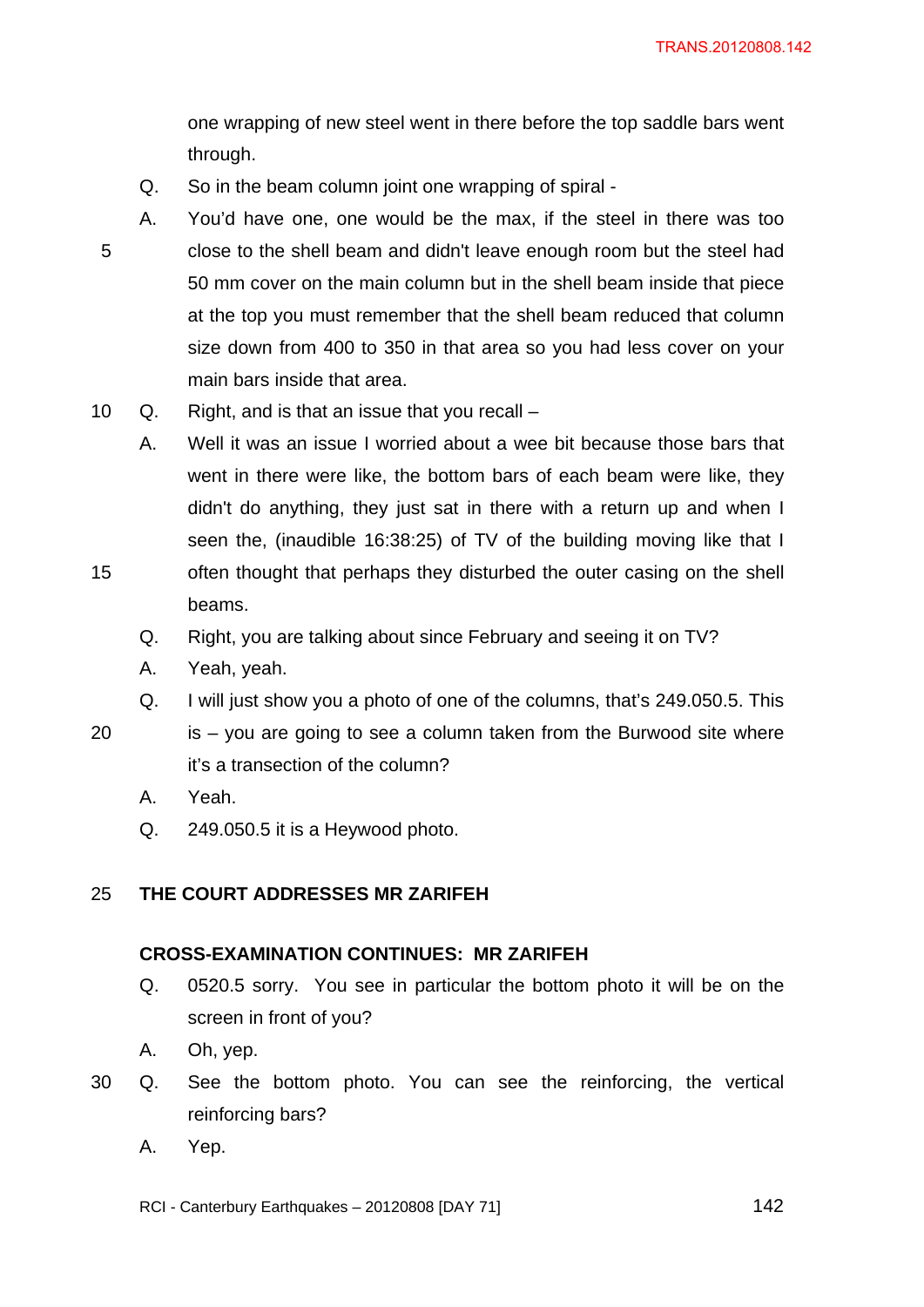- Q. Do you see how close the ones on the left in particular are to the edge and the ones on the right are close to the middle?
- A. Yeah I can see that.
- Q. Can you comment on that?
- 5 A. Where was that cut in the column? It must have been above the floor starters and it must have been anywhere between there and the underneath side of the beam. But I can't, I can't explain that, how far, what have we got  $-$
- Q. It doesn't say exactly where it is cut but what I wanted is particularly a 10 comment on the placing of the steel being so far over to the edge?
	- A. Yep.
	- Q. Did that happen very often from your recollection?
- A. No well it shouldn't have done. They weren't very long. If that was taken on, probably on the ground floor where the columns were longer 15 perhaps.
	- Q. 'Cos it would be hard to get the reinforcing, the vertical reinforcing back into line for the next level, wouldn't it? Can you remember having to move the vertical reinforcing across?
- A. Well your vertical reinforcing in a column like that, standing up three 20 metres high and in some case they went up two floors I think some of rods, the ground floor went up two floors. The reinforcing would be in the right place at the bottom because it would be tied on to the starters and where it come out at the top it would normally be pulled and pulled into a position where if that, where the tape is, is the main line of the 25 building the other two were at the side. Because if they weren't pulled into the right place where they come out at the top of the column you wouldn't be able to get your other bars through.

1642

- Q. So you can't explain that?
- 30 A. No I can't explain that at all.
	- Q. And you don't recall that happening?
	- A. I don't recall seeing it.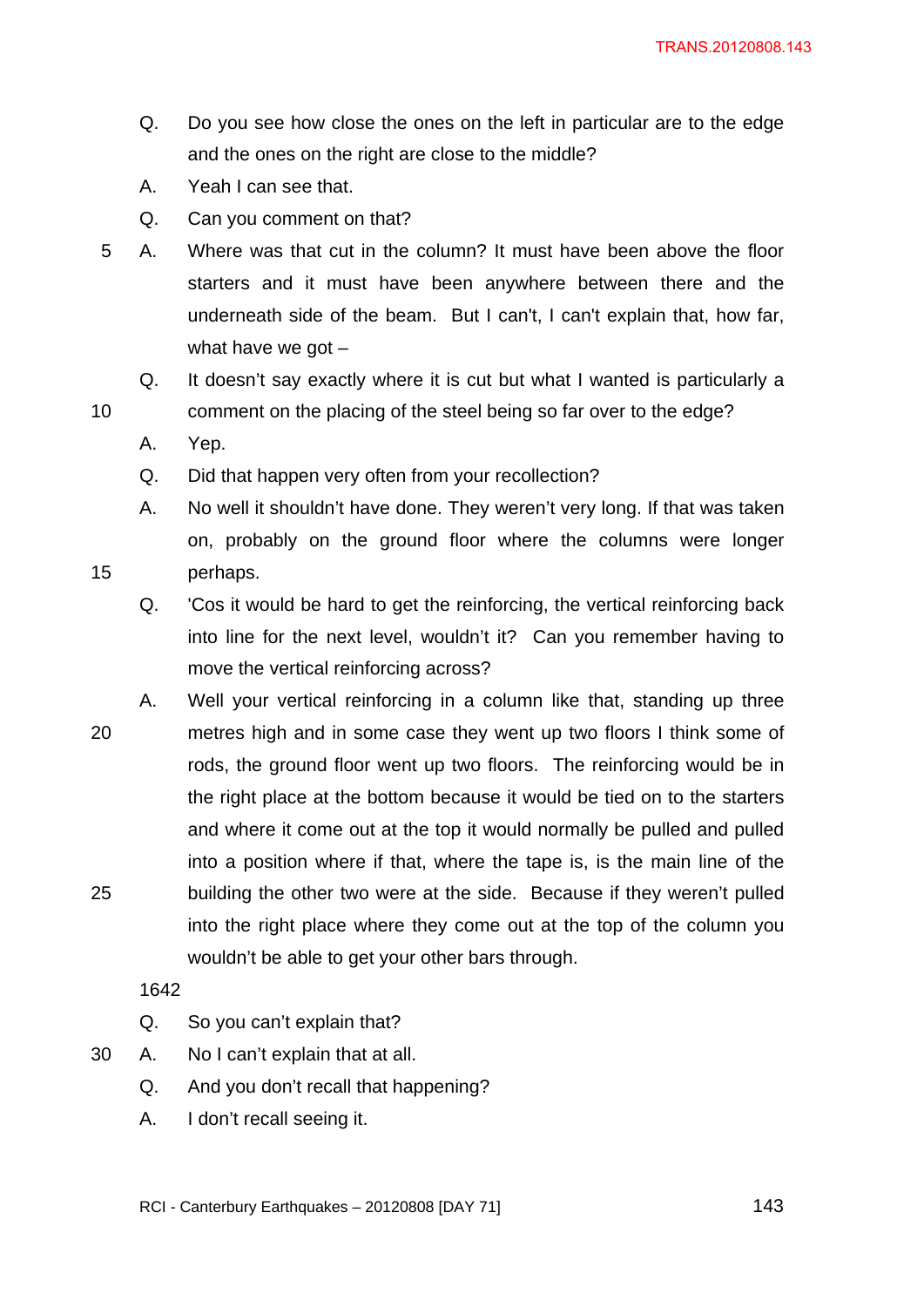- Q. The other issue was the western wall that you talked about in your statement and you said you recall a gap between the column and the block work?
- A. Mhm.
- 5 Q. Mr Heywood who took that photograph said that they found some sealant or remnants of sealant from between the columns and the blockwork. Do you recall flexible sealant being put in that gap?
- A. No it would. That would probably have been done at the fit out time because those walls, I don't know whether they were lined on the 10 ground floor but the next two floors up would've been lined as they were offices.
	- Q. Now is there anything you want to comment about the construction issues because you've read it. I've covered the main ones but is there anything else you want to say about that?
- 15 A. No I, I excepting I thought it was a good job, you know, it went well. I would've liked to have been there at the start of it but I, in saying that I thought I was, so…
	- Q. But you accept it?
- A. I accept that I didn't actually start it, and now I accept that fact that I 20 didn't finish it but I got to the stage where I would look at the job and say what I'd done and then I started asking myself what I hadn't done. And it was only when I started asking myself what I hadn't done, I started thinking of doors, jambs, architraves, skirtings and I hadn't done any of that so.
- 25 Q. Now you talked about supervision by the engineer. Who was the engineer who did this inspection?
	- A. Inspection?
	- Q. Yes.
	- A. Well it was Dave Harding and quite often he came out, two of them
- 

30 come out quite often. It was him and another young fella and they would spend a couple of hours there. Sometimes a couple of hours, sometimes a lot less.

Q. You know who the other person was?

RCI - Canterbury Earthquakes  $-20120808$  [DAY 71]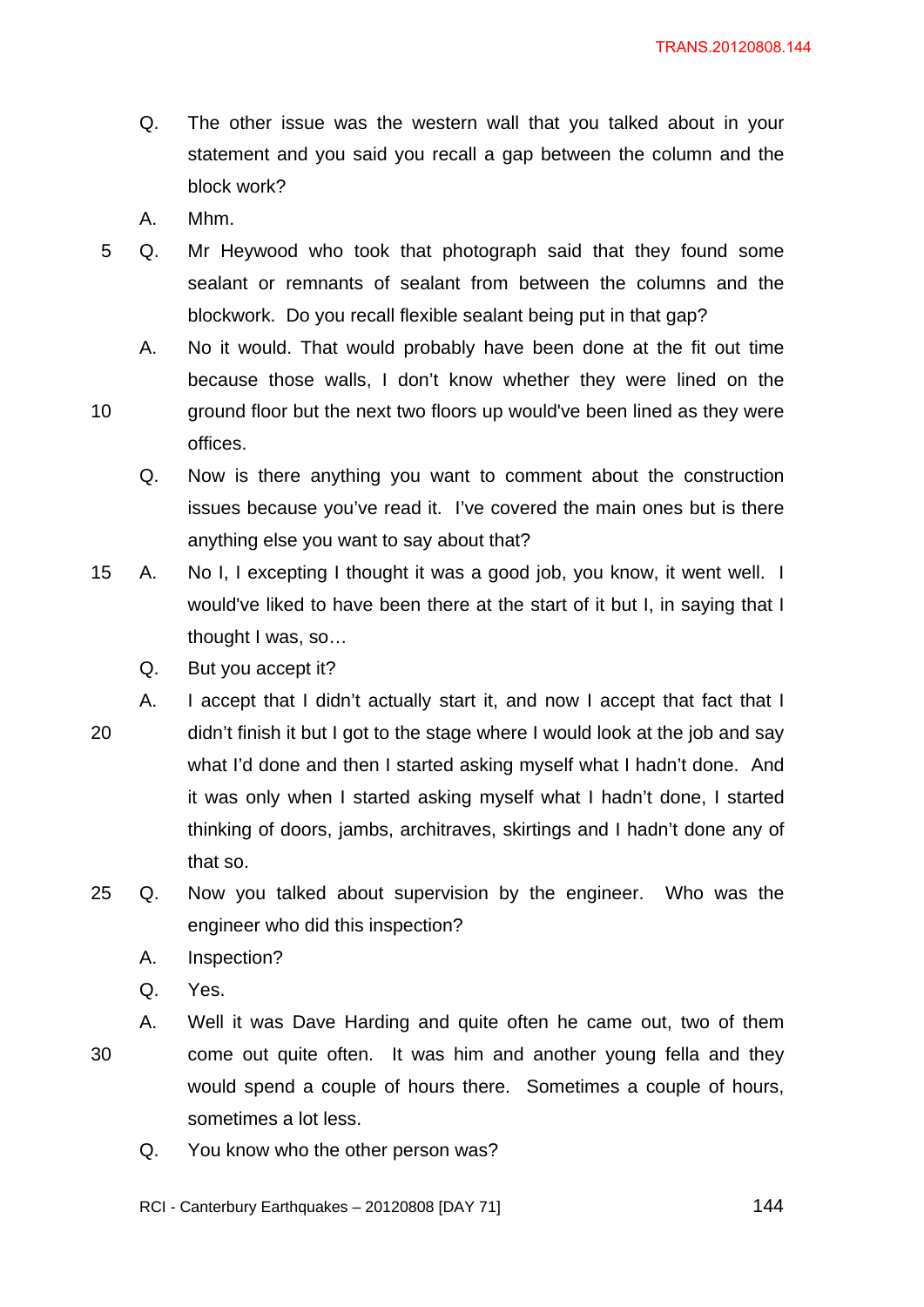- A. No I don't know. I would say it would probably be someone from Alan Reay's office unless Dave had a helping hand.
- Q. And do you know if it was an engineer or not, or you didn't know the other person?
- 5 A. I don't know. I asked them for, they had a nice wee set of plans and I said, "Oh, a set like that would be handy for me," So the next time they come on site they brought me a set.
	- Q. Did you not have a set before that?
- A. I only had me full size sheets in the office and to take those out around 10 site was a bit of a nuisance.
	- Q. The other question I wanted to ask you about was Mr Shirtcliff. Now you've, I think you've been here all day and you've –
	- A. Yeah, yeah.
	- Q. heard the evidence and his evidence and the others. Have you got

- 15 any comment about his evidence as to his involvement and the time he spent at CTV site?
- A. No, Gerald didn't spend much time on that site at all. He, he, if we'd poured a floor a month he might've come once a month but it wouldn't have been for the floor pour or anything special. He never gave me any 20 advice on, or any instruction on anything to do with construction issues
	- on that job.
	- Q. He said that, in his evidence that he read out he said that you were, he was relying on reports from you, presumably regular reports from you as to the progress and what was happening?
- 25 A. The only reports he got from me would be my foreman's reports. Foreman's reports were, were supposed to be filled out every day but if there was not much happening on a day you left that blank, but there was a copy kept in my book and the other copies were sent to the office for the time sheets each week, along with all the order forms that I'd
- 30 priced, that I'd written out for purchase of concrete or purchase of gear.
	- Q. So you didn't have much contact with him at all you say?
	- A. No, no. Very little contact with Gerald at all.
	- Q. When Michael Brooks left Williams March/April 1987 –
	- RCI Canterbury Earthquakes  $-20120808$  [DAY 71]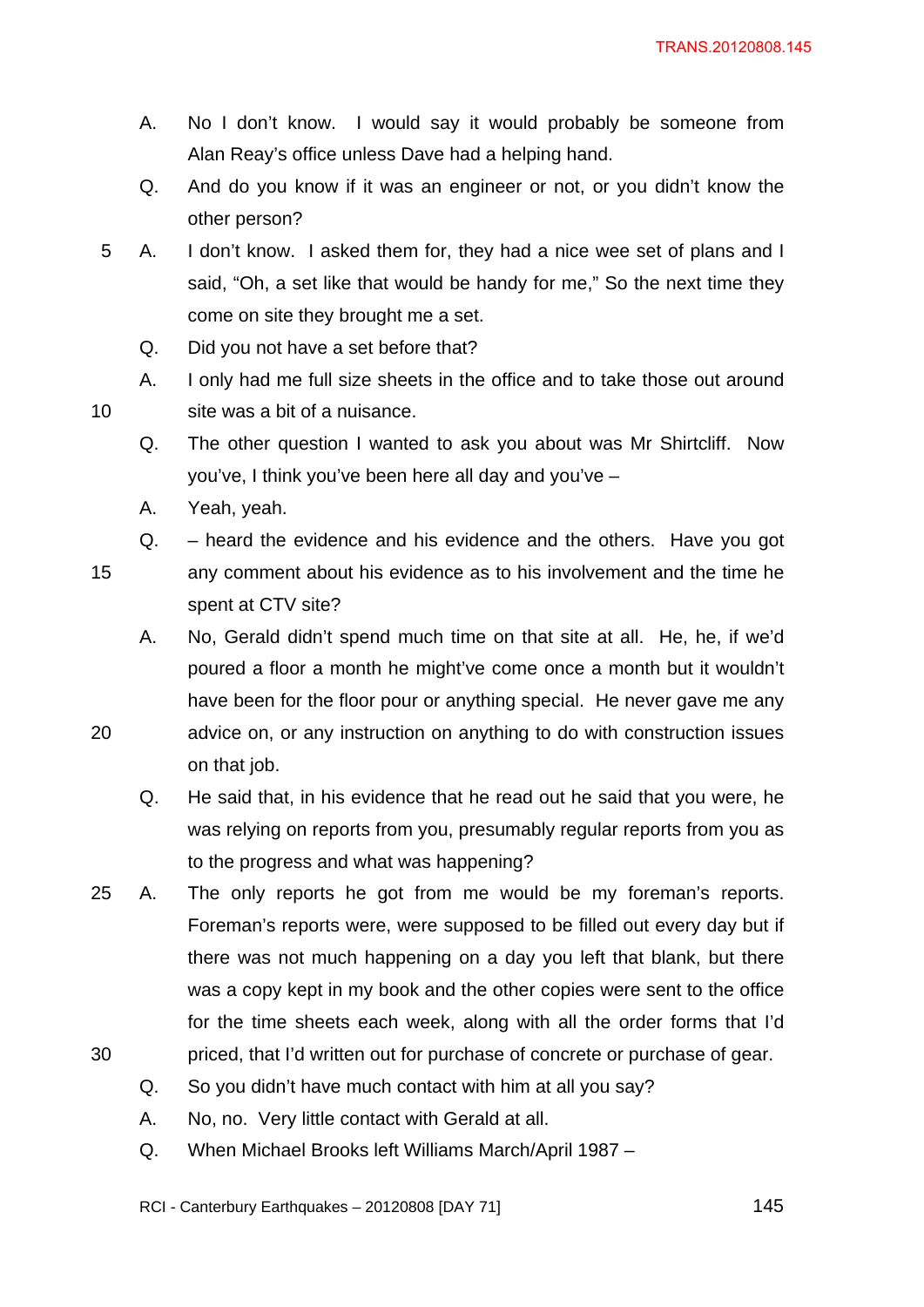A. Yeah.

1647

 $Q. -$  do you recall who was left, so who you reported to?

- A. Um, it's a bit of a muddle up because they've mentioned certain jobs 5 and I can remember being on all of them. I can remember being on the Winter Gardens when we poured, cut the back of that building off and that was going at that time and taking out all the floor springs from under the dance floor there. I can remember that job. I can remember going out to almost to Lincoln, we had a dairy shed out there, a rotary dairy 10 shed and I'm sort of – was of the impression that I was being used to replace Shirtcliff and Taylor as sort of unofficially but not paid to do the supervising of those jobs as well. We also had a job and we supplied labour and materials for it for an octagon building in  $-$  opposite the Bridge of Remembrance and we put a foundation in for that, but when I 15 say we didn't, we had supplied some labour but we hired a chap by the name of Gordon Barnes I think it was, an ex Fletchers foreman, retired, to look after it.
- Q. Just finally you said that you remember thinking the reinforcing in the columns was light and they were very slender. Did you say anything at 20 the time?
- A. Not to anyone in particular, no, you've got six rods, 20 mm in diameter holding up six floors, that's basically one rod per column per floor and I didn't think that was enough, it was all right on the top two floors probably but down, by the time you got lower, to the lower floors, I didn't 25 think it was enough anyway. I mean on past experience I've got no engineering degrees, no degrees whatsoever actually.
	- Q. You didn't discuss it with Mr Harding when he came?
	- A. No, I don't I've never unless they ask me anything I've learnt to sort of be quiet.

#### 30 **CROSS-EXAMINATION: MR MARSH AND MR REID - NIL**

#### **CROSS-EXAMINATION: MR PALMER**

RCI - Canterbury Earthquakes  $-$  20120808 [DAY 71]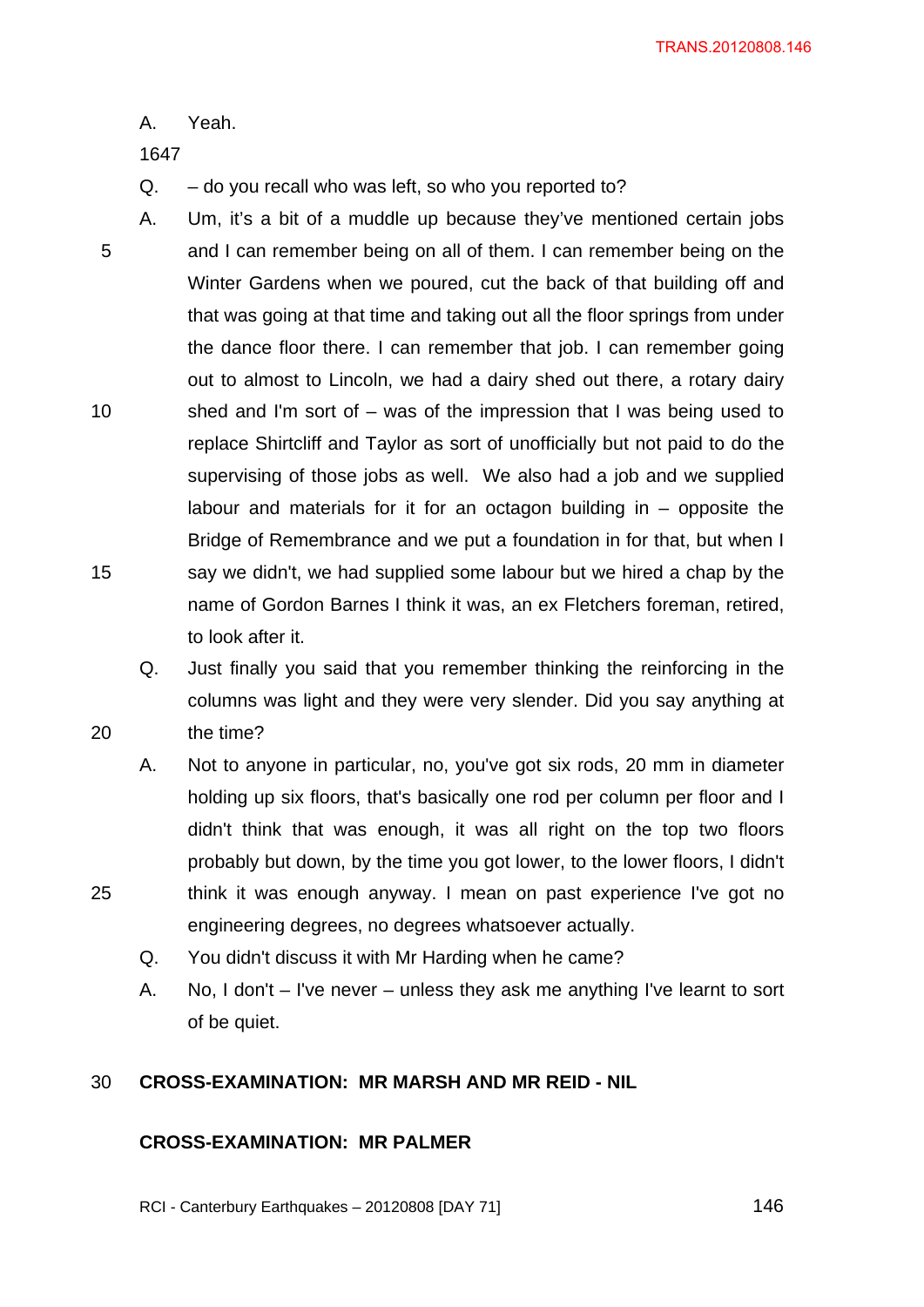- Q. Do you have a copy of your brief in front of you?
- A. Yes.
- Q. Mr Jones, do you have it there? If you just have a look at paragraphs 33 –
- 5 A. Wait a minute, my brief sorry. Thirty-three?
	- Q. Yes, 33. I'm going to refer you to four paragraphs, where at paragraphs 33 is the first. You notice there you say, "I was responsible for ordering steel and ensuring it was delivered, I would supply the drawings," you go further and say, "I would check that the steel was clean and tidy,"
- 10 third to last line you say, "You would take responsibility," last line, last sentence you say, "The engineer would also be contacted for inspection of this work." Do you see that?
	- A. I was looking at the wrong area there, but I listened to what you said and it's basically –
- 15 Q. What I'm focusing on here is that you
	- A. What page number are we on?
	- Q. We're on page 9, paragraph 33.
	- A. Yeah.
	- Q. If you just look at that, you'll see that you used the word, 'would,' at the

20 beginning of four of the sentences in paragraph 33.

A. I do remember thinking that the reinforcing, that the one you're looking at?

# **JUSTICE COOPER:**

25 No the next one, paragraph 33.

# **CROSS-EXAMINATION CONTINUES: MR PALMER**

- Q. I was responsible for ordering it, it's in the middle of the page, paragraph 33.
- A. Three-three you're talking about?
- 30 Q. Three-three, that's it.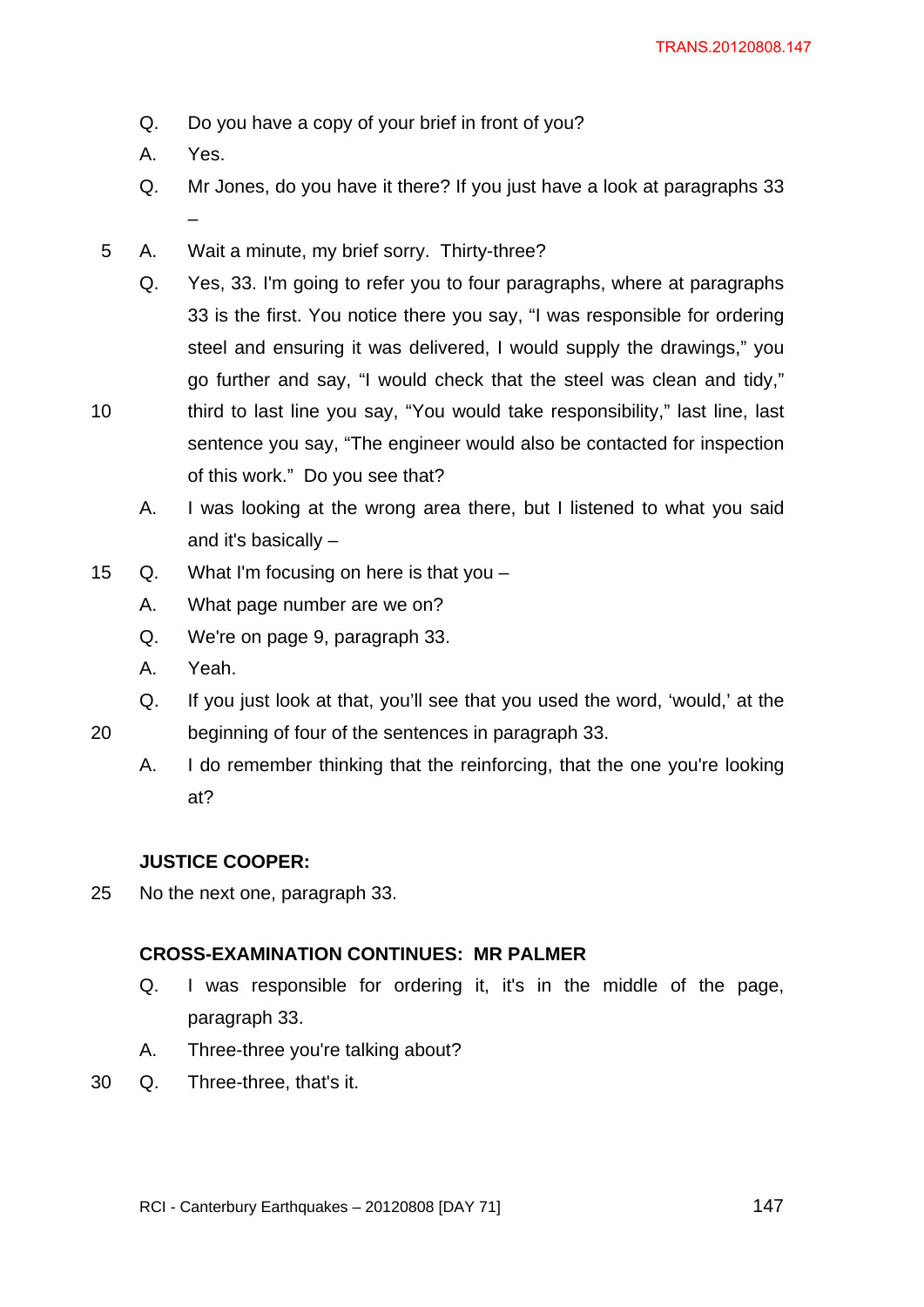- A. Yeah, well my three-three starts off, "I do remember thinking that the reinforcing columns and the size of the columns made this building light."
- Q. Right, you must have a different version to the one that I have I'm sorry. 5 I've got the one, it's WIT.JONES.0001.16 and it's up on the screen now. It's probably your paragraph 34.
	- A. I was, yes my paragraph 34.
	- Q. And what I'm focusing on here is that you used the word, 'would.' If you look at this paragraph your evidence is that, "You would supply things,
- 10 you would check steel, you would take responsibility and the engineer would be contacted". You see that?
	- A. Yeah.
	- Q. And just if you could go please to paragraph 46, it'll be your 47, page 11.
- 15 A. Forty-six I was one of Williams
	- Q. It begins, "It did worry me."
	- A. It did worry me that we would be lifting equipment, that one?
- Q. Yes that one there, it says, "It did worry me we would be lifting up equipment up onto a floor the day after it was poured. The first thing we 20 would be lifting up would be the steel for the columns. It would take me about a day to set out the grid lines on the new floor slab to work out where the columns would go," and if you could just keep reading the following paragraphs to yourself, the next paragraph it's 47 in the version that I've got, you talk about, "Tony Scott would organise a 25 concrete supplier," 48, "The concrete, when the concrete truck arrived the driver would give me a docket," again would, and in 49 you say, "I would ring the engineer for every pour and they," at the end of that paragraph, "They would say if you don't see us go ahead, this does not concern me." Do you see –
- 30 A. Is it the word would?
	- Q. Yes, you use the word would a lot and we've noted that but later in your evidence you start using words in paragraph 55, you say, "I do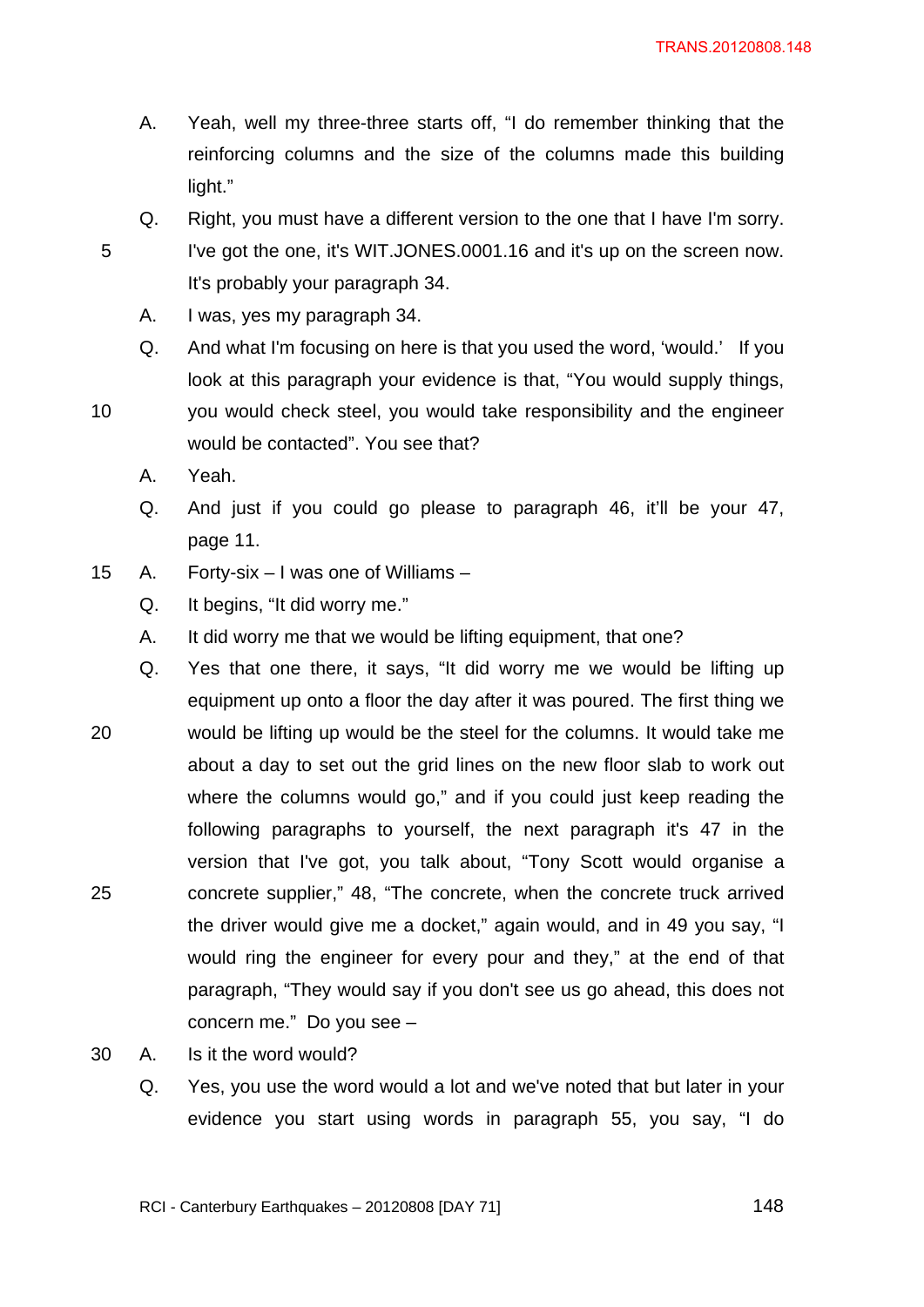remember," and in paragraph 59, "I do recall," so you're noting that you say those things.

- A. Well I really know what reason I did for changing this. This brief was not my own handwriting but it was a brief that I had taken off my statements 5 to the Royal Commission and I don't know why I would go I did or I would. They're both the same really, I did something or I would do something.
- Q. What I'm suggesting to you is when you use the word, 'would,' are you assuming that you would have done it as opposed to actually 10 remembering doing it?
- A. Well it's as I said to Clark Hyland when I did this job, did his original interview, that I can't remember precisely everything on that job but after another 25 years' experience in the building industry these are probably the way I would have done it and I have no reason to doubt it that that 15 would be the way I would have done it.
- Q. Well it's just, if you go to paragraph 49 I suppose it will be your paragraph 50 which begins, "I would ring the engineer for every pour, except the columns because the steel was there sticking out of the columns and so on," at the end you say, they would say, "If you don't 20 see us go ahead, that did not concern me."
- A. No well that didn't concern me because for a start off we put up 20 columns on every floor. For all the structural steel would have been put up and placed and we would be pouring those steel columns just clamped together and were probably properly half an hour to an hour a 25 column maximum and if we had those steel frames, columns made up first we'd prop them over by the crane over the top of the reinforcing,

# **JUSTICE COOPER:**

- Q. Mr Jones, just listen to me for a moment. When you say in that 30 paragraph, "I would ring the engineer for every pour," do you remember ringing the engineer for every pour?
	- A. Every slab pour?
	- Q. Yes.

RCI - Canterbury Earthquakes -  $20120808$  [DAY 71]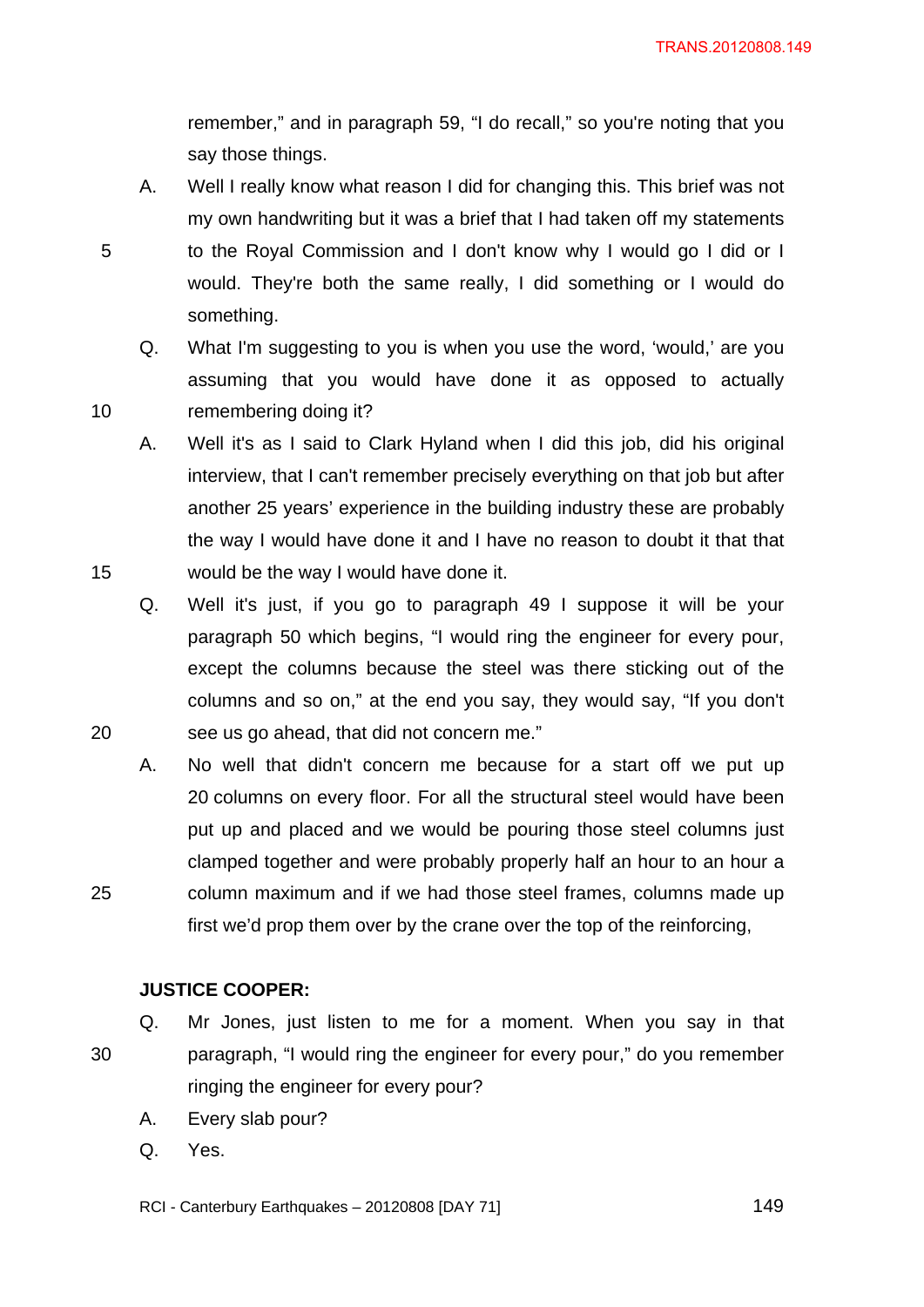- A. And every pour well no I don't remember ringing him every pour because we poured nearly every day and he would have seen all the columns, steel in place on his first inspection of that floor slab.
- Q. Yes.
- 5 A. But he would be there looking at other work during the week as well, likes of the core steel and before we covered that up, like there is the three operations going at the same time.
	- Q. Yes.
- A. So the actual time that he looked at the columns well could have been 10 the same day as I got in there to look at the shear wall.

1657

#### **CROSS-EXAMINATION CONTINUES: MR PALMER**

- Q. So the situation is that you don't specifically recall this occurring on every occasion but you assume that it would've done?
- 15 A. Well that's
	- Q. You would've done?
	- A. just a pity that Williams folded because and all their gear got lost because every record of every engineer's visit to the site was recorded in my, and I was onsite, was recorded into my foreman's daily report.
- 20 Q. Yes but you don't have those records anymore?
	- A. No we don't.
	- Q. I was going to ask you too about this section of your evidence in relation to concrete. You did – what arrangements did you make for the testing of fresh concrete?
- 25 A. For testing?
	- Q. Yes?
- A. I only took tests when we were asked to. The tests were done by the concrete supplier in those days unless an engineer wanted to test. Like if I wanted to test, to lift those beams out of Vagues Road I would take 30 tests on site and we used to take them down to the Ministry of Works
- 
- 
- Q. And who would make that request of you?

yard by the breweries and have them broken.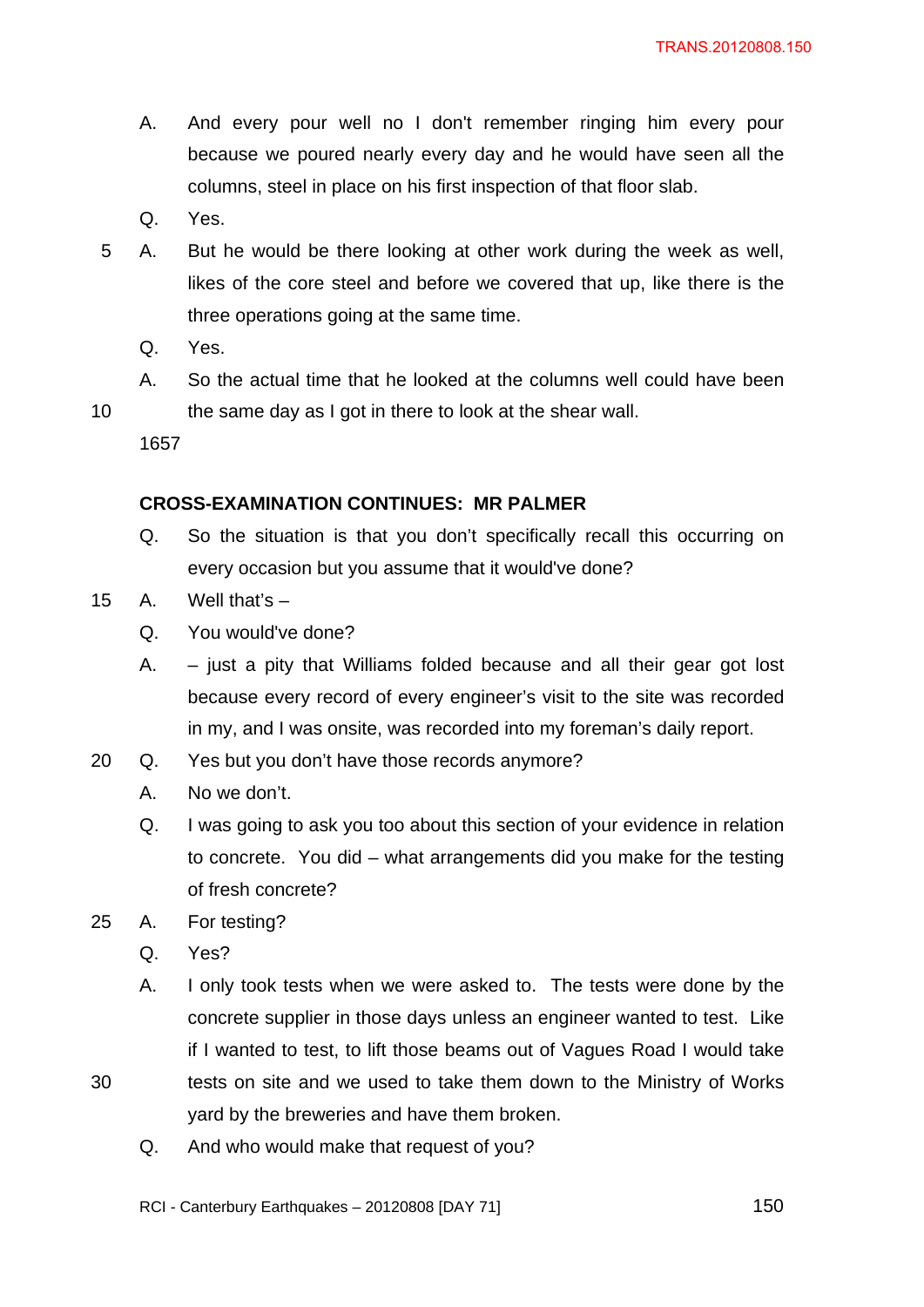- A. No, well I'd do that off my own bat, because I wanted to shift those beams as quickly as I could.
- Q. And what about onsite?
- A. Pardon?
- 5 Q. Would you test the concrete onsite?
	- A. No, no, well I didn't have to do anything more to it to replace it.
	- Q. I think you said that you would get dockets from the concrete suppliers?
- A. We got dockets from the concrete supplier with every load which had the order number that I'd given him on an order docket, and the strength 10 and the quantities and the dates.
- - Q. And do you recall any specific problems with concrete strength?
	- A. No, but I would know, I would know if it was real weak concrete. You can, I don't know, after 25 years in the trade you know if it's real weak but you wouldn't, you couldn't tell the difference between 35 MPa and
- 15 30 MPa but you could tell the difference between 35 MPa and 20.
	- Q. And to the best of your recollection did you notice any of those differences or difficulties with understrength concrete that could be observed by you?
- A. No, I only started looking at the concrete when we started doing these 20 slabs really, because the sharp sand in it was annoying me a little wee bit and I wanted to know why, because we had one fall from Ready Mix I think it was, one slab, and it was beautiful.

### **JUSTICE COOPER:**

25 Mr Palmer, this witness says in paragraph 48, "I always received a docket which confirmed that the concrete delivered met the strength that I had ordered."

### **MR PALMER:**

30 Yes.

### **JUSTICE COOPER:**

Why are you cross-examining him on that?

RCI - Canterbury Earthquakes –  $20120808$  [DAY 71]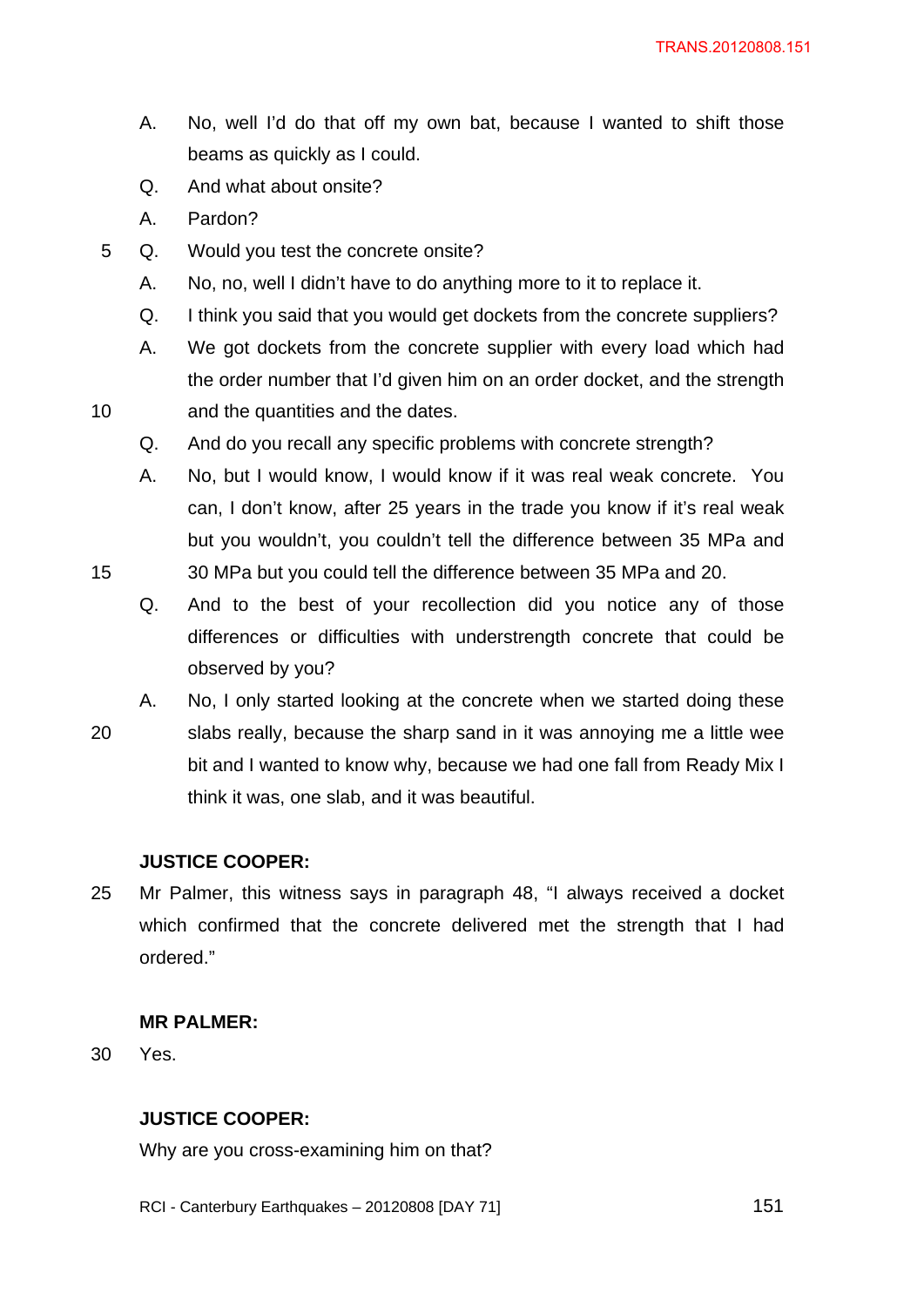#### **MR PALMER:**

Well I'm just asking him about that Sir. He's gone further than that though by now observing that he recalls that there were no issues as far as he was 5 concerned.

#### **CROSS-EXAMINATION CONTINUES: MR PALMER**

- A. There were no issues with the concrete as far as I was concerned.
- Q. And you met Dr Hyland at least on one occasion. Did you discuss this with him?
- 10 A. No I don't think it come up in his report. I don't think any of Clark Hyland's, things that he put in, and his concerns were mentioned. Whether he'd done those inspections at that time or not I wouldn't know.
- Q. I've got one final question and that relates to your paragraph 65. I'm not sure what version it is on yours but it simply says that after leaving 15 249 Madras Street you worked on, or that Union worked on two further buildings but they came to nothing. All they did was the foundations for two buildings. Just out of interest can you remember those two buildings?
- A. Yeah, one of them was to be an octagon shaped building. An eight 20 sided building there opposite the Bridge of Remembrance. It wound up in the finish getting some motels put on top of it. I don't know whether it's still there today, I don't think it is, but they were real deep foundations because they were going to take an eight –
	- Q. And the other one?
- 25 A. an eight storey building. And the other one we drove a test pile. I think it's Chester East, behind the Justice Department on the corner. There was a radio building there as well. It was on the Blackwell's old site. Blackwell Motors old site there and we drove a test bore for that. We put an office on the site, we put the phone on for it, we had it 30 already to go and then it got stopped by Angus.

1702

- Q. All right, thank you very much.
- RCI Canterbury Earthquakes  $-$  20120808 [DAY 71] 152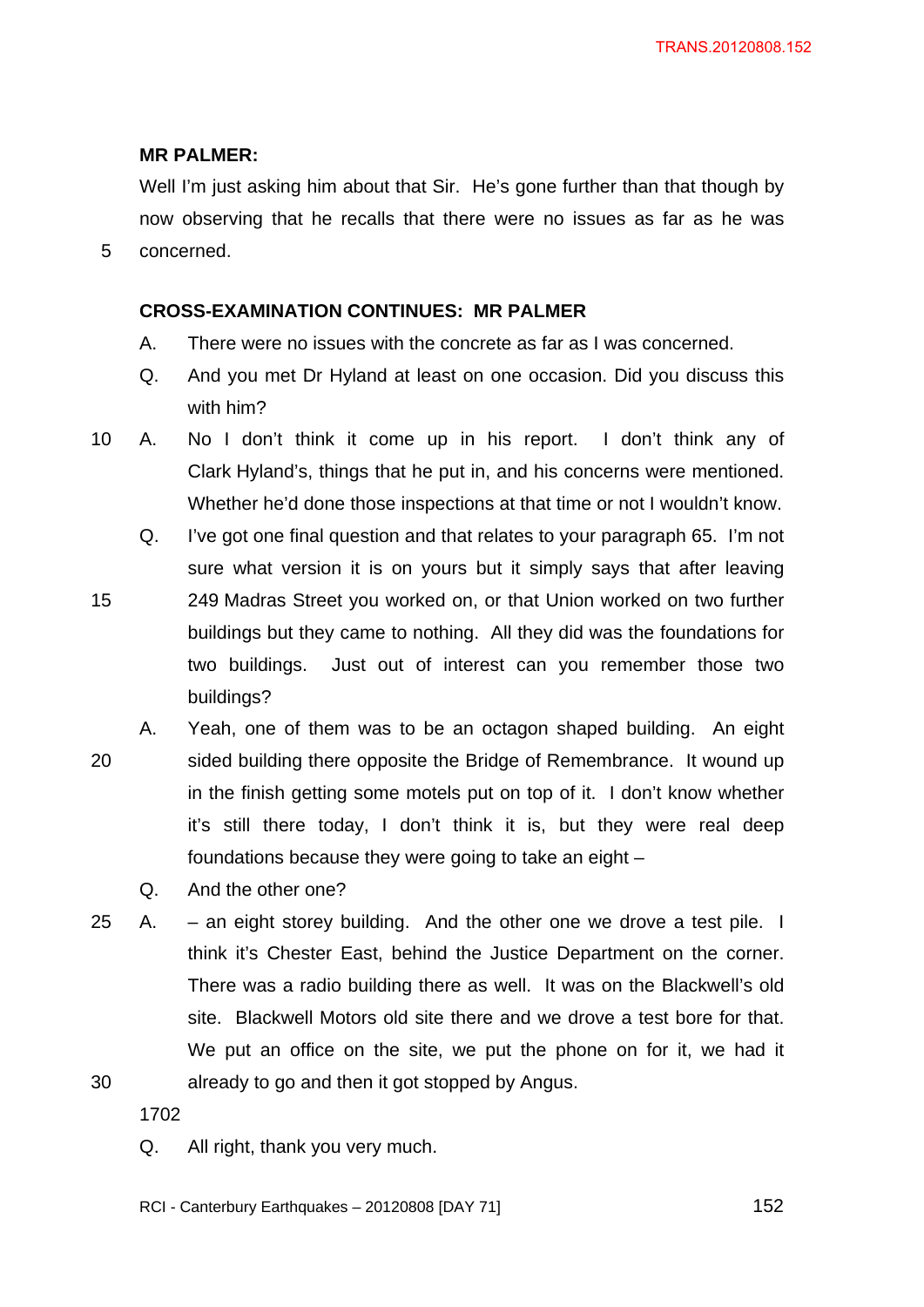A. That's all right.

## **CROSS-EXAMINATION: MR ELLIOTT**

- Q. I'm just going to show you a page from what appears to be the structural specification for this building, BUI.MAD249.0199.4. It'll come up on the 5 screen in front of you Mr Jones.
	- A. Yeah, I've got a copy here I think as well.
	- Q. And if clause 2.3 could be enlarged please? If you just work off the screen there and the section will be enlarged for you?
	- A. 2.3 you say?
- 10 Q. That'll be blown up for you so you can see it.
	- A. You'll have to forgive me a wee bit because I do have hearing aids and unfortunately I...
	- Q. So the section has been enlarged and I'm just going to read it to you then ask you two questions so it says, "Materials and workmanship. The
- 15 contractor shall comply with all requirements of NZS3109:1980 except where specified otherwise herein or instructed otherwise by the engineer. A copy of this standard shall be kept on the site and relevant parts read with the following clauses of specification." So my first question is was a copy of that standard kept on site?
- 20 A. Been in the trade for 45 years and I've never had one on site yet. If I wanted to know anything like that or anything that was in the specification I would have to go to the office and find it.
	- Q. My second question was how did you ensure that you complied with the requirements of NZS3109:1980?
- 25 A. I can't, I can't comment on that at all. We, I done what was required on the drawings. I done what was required by the company and I can't say anymore than that.
	- Q. So your answer is you would follow what's on the drawings rather than carrying out any checking yourself of what –
- 30 A. No I checked the specifications. I read the specifications. Also see in the specification here where it says, "No hacking of concrete once it's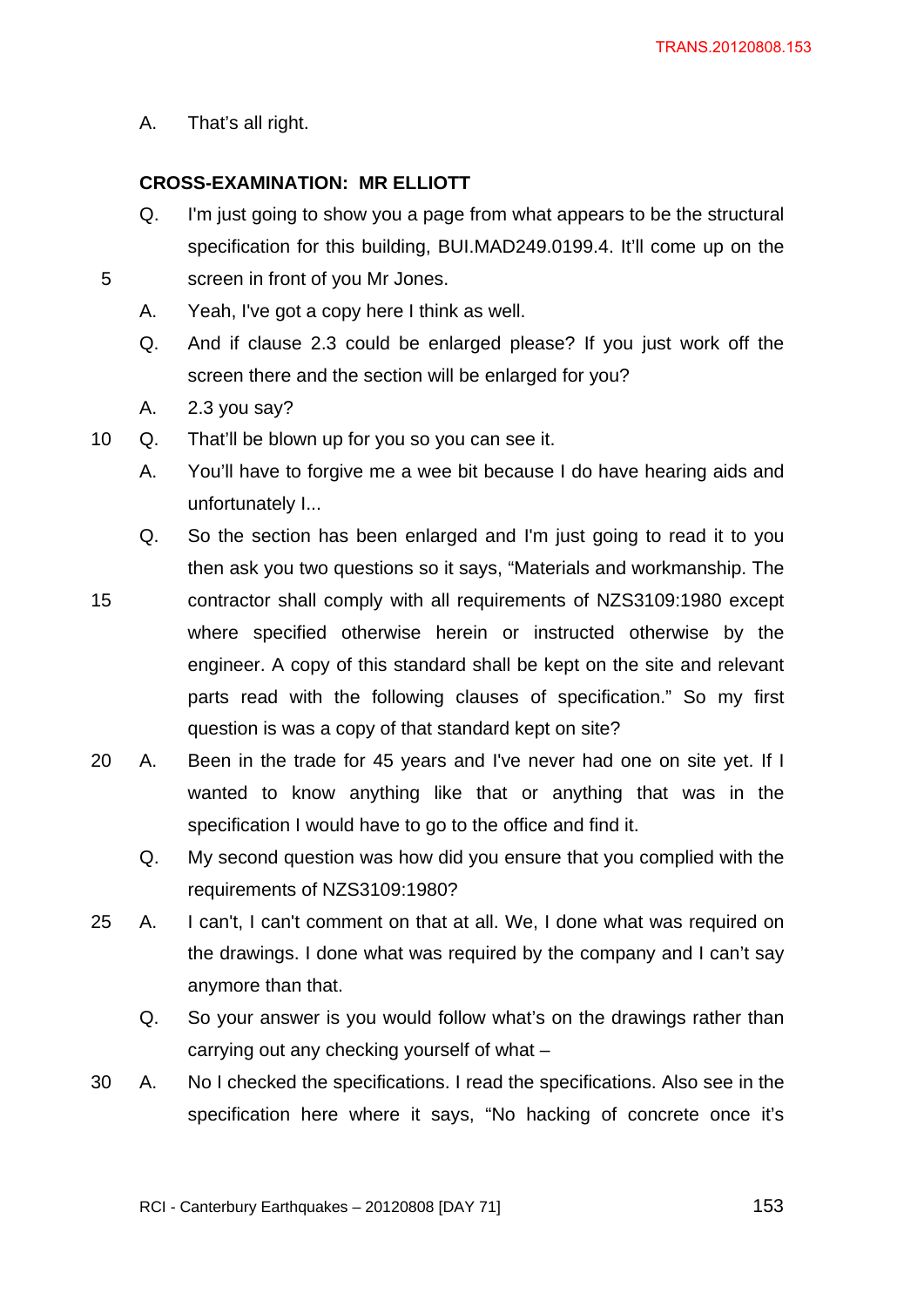hardened," but the other part of the specification says that the beam shall be chipped.

Q. Thank you.

#### **RE-EXAMINATION: MR ZARIFEH – NIL**

#### 5 **QUESTIONS FROM COMMISSIONER FENWICK:**

- Q. Thank you for your descriptions. I've just got two or three quick points. First of all the column you said it was formed, the pre-cast beams, the round part was formed by a steel or a metal tube?
- A. Yeah, it's just a pity they hadn't used an embossed metal or something
- 10 or rather that would have given it a bit
	- Q. Yes.
	- A.  $-$  of grip but  $-$
	- Q. It was something which wouldn't have taken the retarder if it had been applied I take it?
- 15 A. You paint the retarder on to the steel
	- Q. It would have –
	- A. pour your concrete against it.
	- Q. It would have stayed there, it didn't have to be a timber to stay there to remain? Okay.
- 20 A. Well there was no timber there at all on the ends.
	- Q. It wasn't done at any rate as far as you're aware? They didn't put retarder on?
	- A. No, well I don't know, someone's, no, it wasn't because it wasn't done on the last few that I did up there as well so.
- 25 Q. You have the column. It was cast to the right level
	- A. Yes.
	- Q. and then the concrete would have been smoothed off as best you could with a trowel or something –
	- A. Yeah.
- $30$  Q. at the top of the member and then the pre-cast beams were put on to it. Was that a cold joint or was there some mortar or epoxy?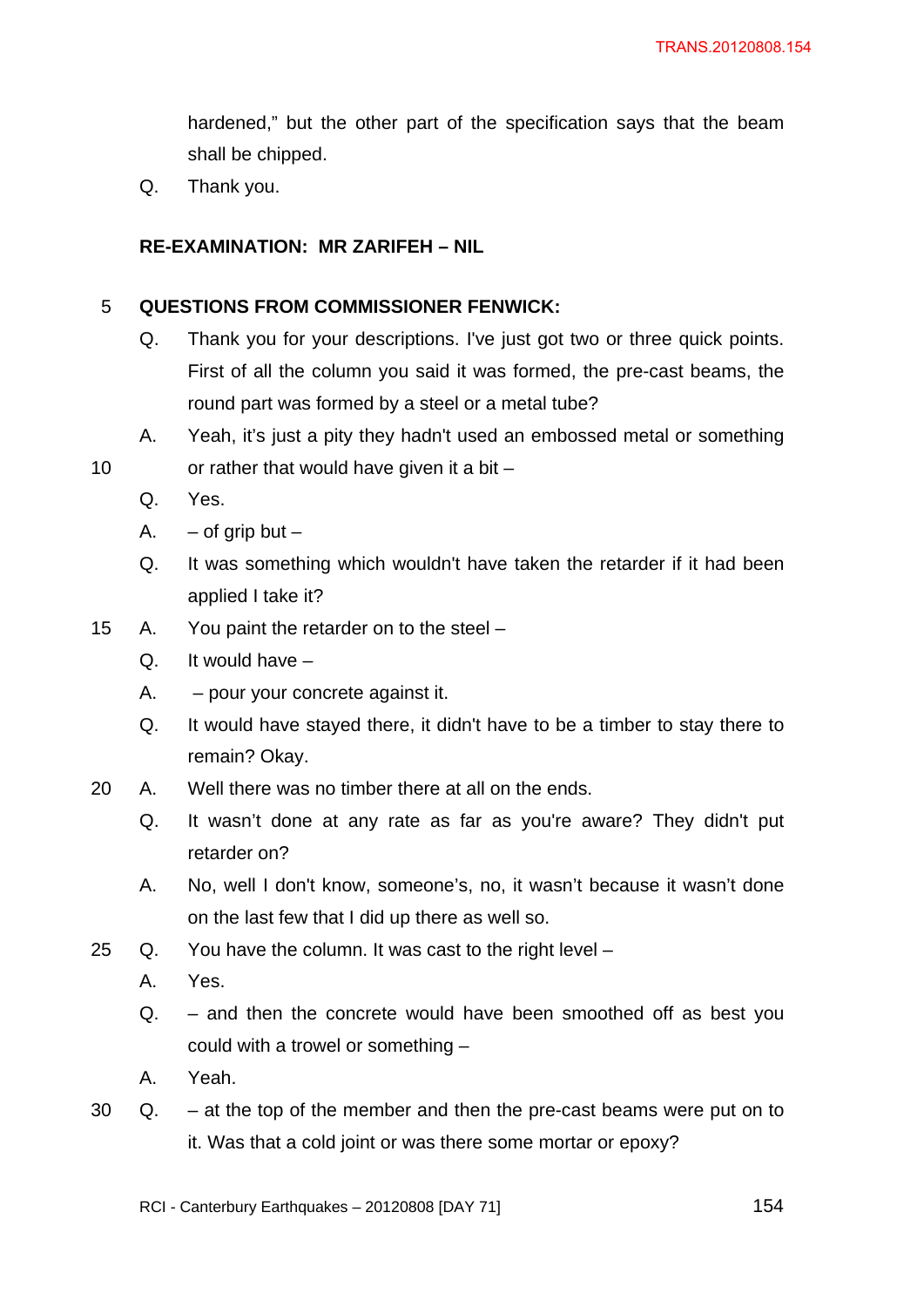- A. No the pre-cast beams would have been put into and sat on beams, timber beams with props underneath them that were dumpied to a set level. The, we'd put a landing in, a yoke around the column, two sets of columns for a start off, and then sit the beams down on to a timber 5 railing and there could be 5 mm gap off the column or it might find we had to chip a wee bit off the top of the column if it was a fraction high but normally they were pretty right.
	- Q. So it was a cold joint? There was no  $-$
	- A. It's a cold –
- 10 Q. epoxy or put mortar in?
	- A. It's a cold joint no mortar.
	- Q. So would have been some irregularity at that joint?
	- A. Pardon?
	- Q. There would have been some irregularity in the contact at that point?
- 15 A. Yes.
	- Q. Wouldn't have been –
	- A. Yes, could be a wee bit of difference there at that point but no when you poured the concrete that was why we kept the floor wet the next day is because we used to clean up underneath the floor that we'd poured
- 20 above
	- Q. Right, some spillage?
	- A.  $-$  we used to clean it up because we had a, you'd have a wee bit of leakage but not much.
- Q. Yes, right, now the spiral was then, you put the pre-cast beams in and 25 you had the steel?
	- A. Yeah.
	- Q. Anchoring between it, the spiral, where did that start?
	- A. Well it would normally start above the saddle bars.
	- Q. So there was no, okay, so  $-$
- 30 A. (inaudible 17:07:32) they would put, if they could the steelies would have put a ring of 6 mm wire around inside the 400 deep bit of concrete
	- Q. Right.

-

RCI - Canterbury Earthquakes  $-20120808$  [DAY 71]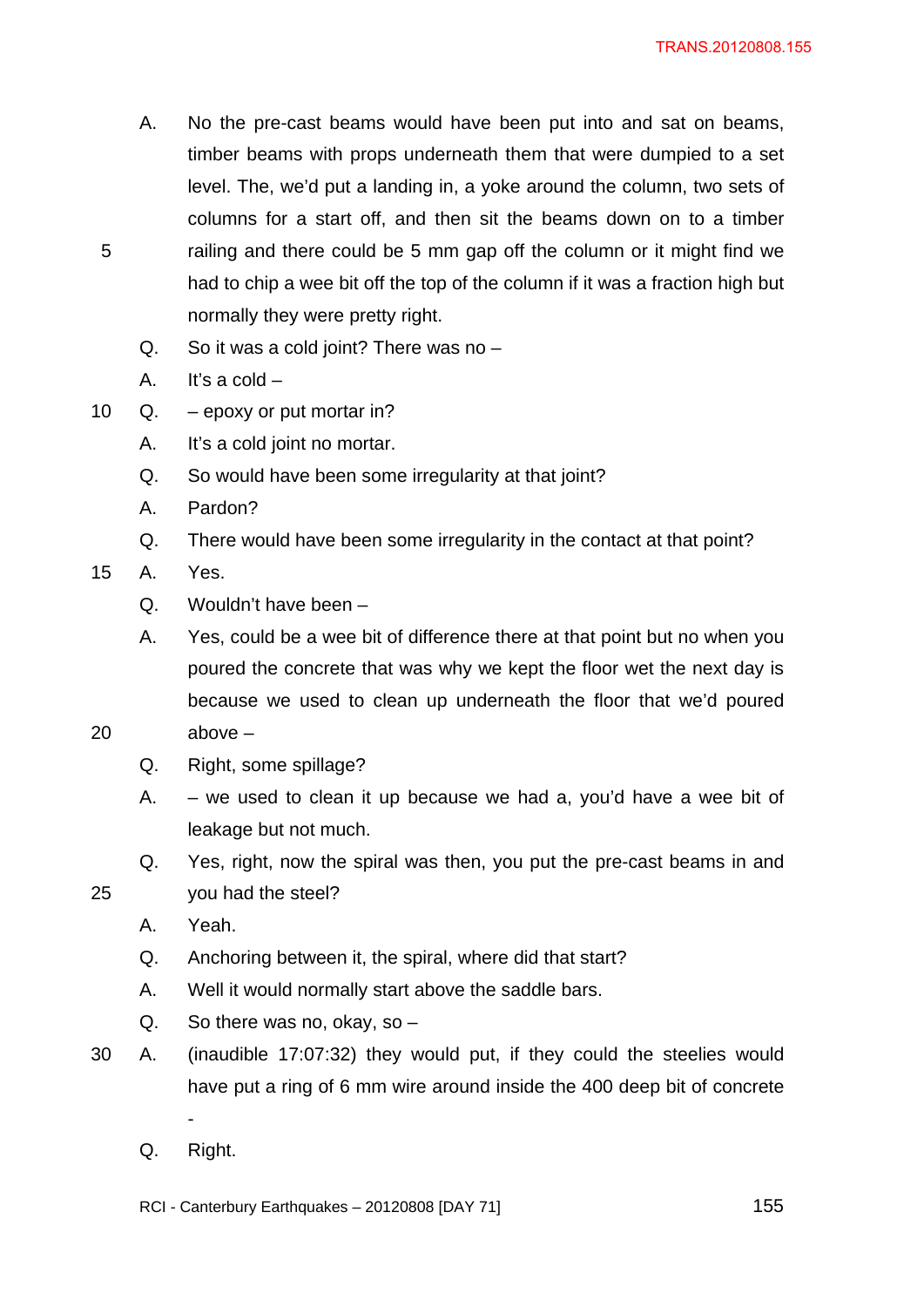- $A. infill.$
- Q. Was that wire anchored in? Was it bent into the core of the concrete? In to the core of the column?
- A. The one that put around? I'm not quite sure whether it's tied up as a 5 ring, I mean it could have gone round twice. They just slid it over down in –
	- Q. So it wasn't anchored into the centre of the column?
	- A. Not to my knowledge.
	- Q. What about the spiral above that level? Was that anchored into the
- 10 above the saddle bars? (inaudible 17:08:15) Was that anchored into the core?
	- A. Well the rods, the columns, it depended, sometimes they were tied up on the ground loose and fed over the starter bars.
	- Q. Yes.
- 15 A. And sometimes they would if they didn't get there on time they'd bring the bars up, tie them on to the starter bars and then slide the spiral down over the top.
	- Q. Yes.
	- A. So there were two ways of doing it.
- 20 Q. The end of the spiral going round was the end of the bar actually bent in?
	- A. I'm not sure.
	- Q. (Inaudible 17:08:53)
	- A. I'm not sure, I would have personally bent it in because it would –
- 25 Q. Yes.
	- A. have helped to hold it as you tied it and pulled it around.
	- Q. Right, yes, yes.
	- A. As you took it up you'd want something to hold it otherwise it just moved.
- 30 Q. But you can't remember that detail?
	- A. No I can't remember.
	- Q. Thank you very much, very helpful.
	- A. Thank you.
	- RCI Canterbury Earthquakes  $-20120808$  [DAY 71]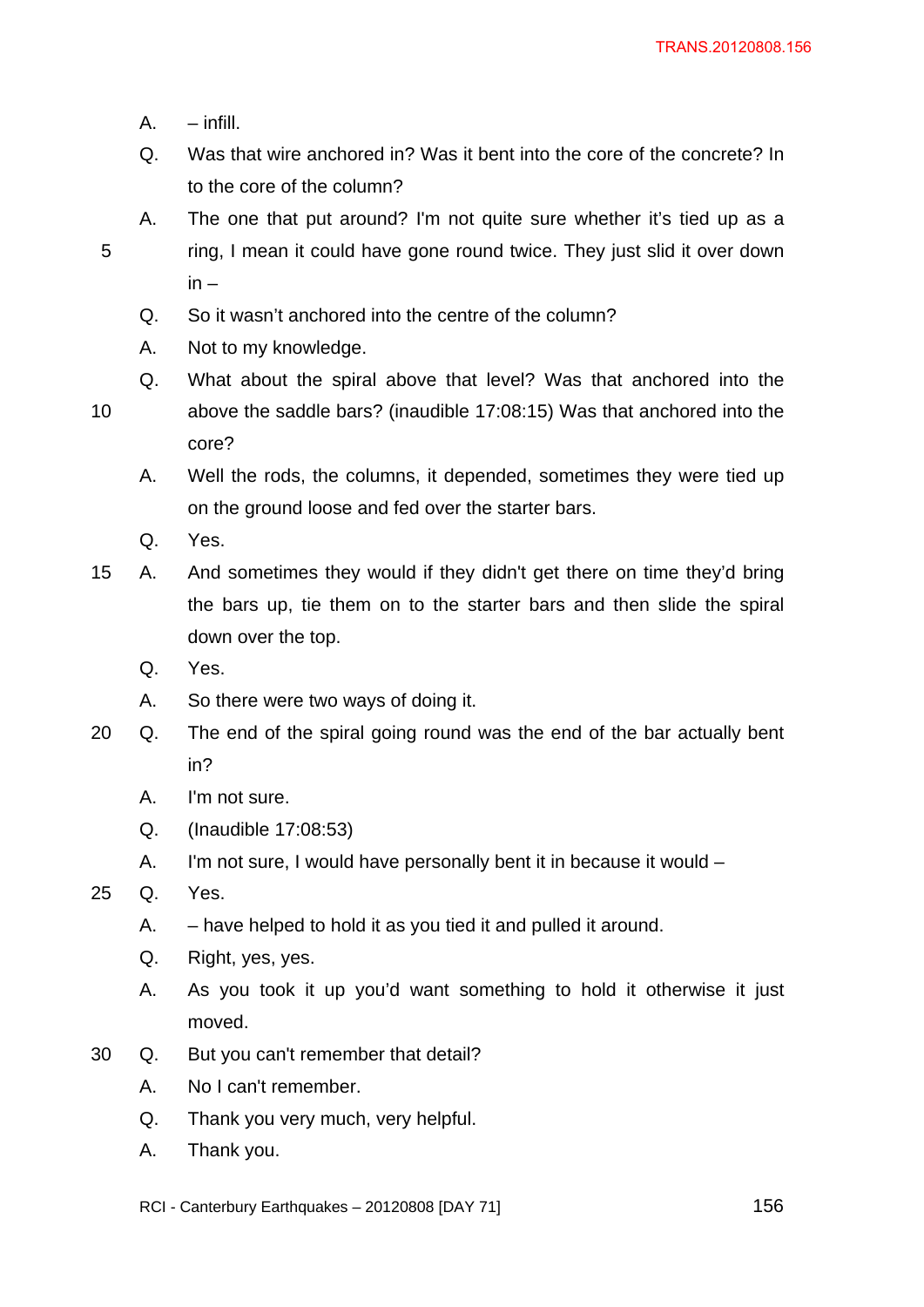## **QUESTIONS FROM COMMISSIONER CARTER:**

- Q. I've just got one question that I'd like your opinion on. You talked about the free screeding of these floors which was a new technique you were using on this job as I understand your description?
- 5 A. Well something they did in Wellington and they brought it down and wanted to try it out on that job.
	- Q. Now when you, most of the concrete in this job went into the floors, in fact they, I mean they were the volume the concrete –
	- A. They were the bulk amount.
- 10 Q. When you ordered concrete did you order a, over order to your calculation, in other words would you have, would your floors tend to be thicker or (inaudible 17:09:55)
- A. No, they should follow, they should follow the pre-camber that you put in the bottom and when, if you've look on sheet 15 or whatever it was 15 where the lines of the cambers are it would say how much camber it was in each, at each of those points –
	- $Q.$  So in  $-$
	- A. so when you pour them in strips across, across and down.

Q. Yes, I'm familiar with how you would arrange the geometry of it but I'm

- 20 just interested to know floor slab that was specified to be 200 millimetres thick if you had to make a judgment about whether that, how accurate that 200 millimetres would be –
	- A. Yeah.
- Q. what would you say? Would it be more, slightly more than 200 or 25 slightly less or exactly 200?
- A. The height of the concrete in each slab was governed by the shell beams around the perimeter of the building, when you put your shell beam in place the depth of the shell beam on to the timber framing, the top of the shell beam would set your height for the floor because they 30 both finished, the floor level finished at the edges level all the way around and towards coming in from towards say Madras Street you'd come in a short distance and then you would start your pre-camber for your floor.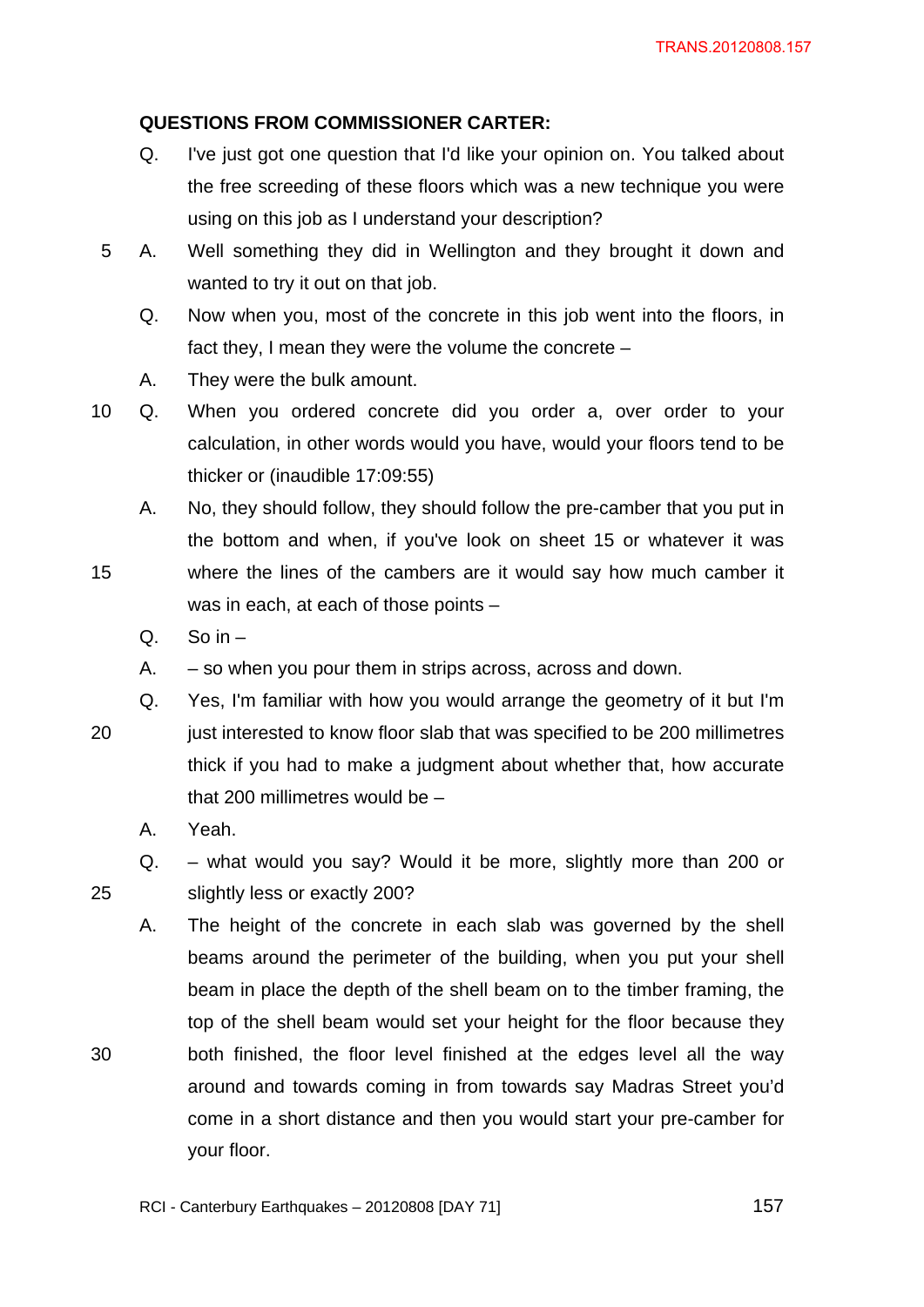- Q. You're –
- A. The pre-camber didn't carry itself right out to the outer edge. Over the thickness part of the beam it tapered off.
- Q. So your answer to my question was how thick would you judge the slab 5 would have been exactly the 200 millimetres?
- A. Well it wouldn't be any less because everything would be set out by the two portions of the shell beam, the outside, the finished level and the inside the level that you sit the metal on which should have been 200 mm below the or 245 I'm not sure whether the indentation in the 10 metal work was included in the thickness or not.
	- Q. Okay, no, that's adequate as a response, thank you.

#### **QUESTIONS FROM JUSTICE COOPER - NIL**

#### **QUESTIONS ARISING - NIL**

#### **WITNESS EXCUSED**

15 **HEARING ADJOURNS: 5.12 PM**